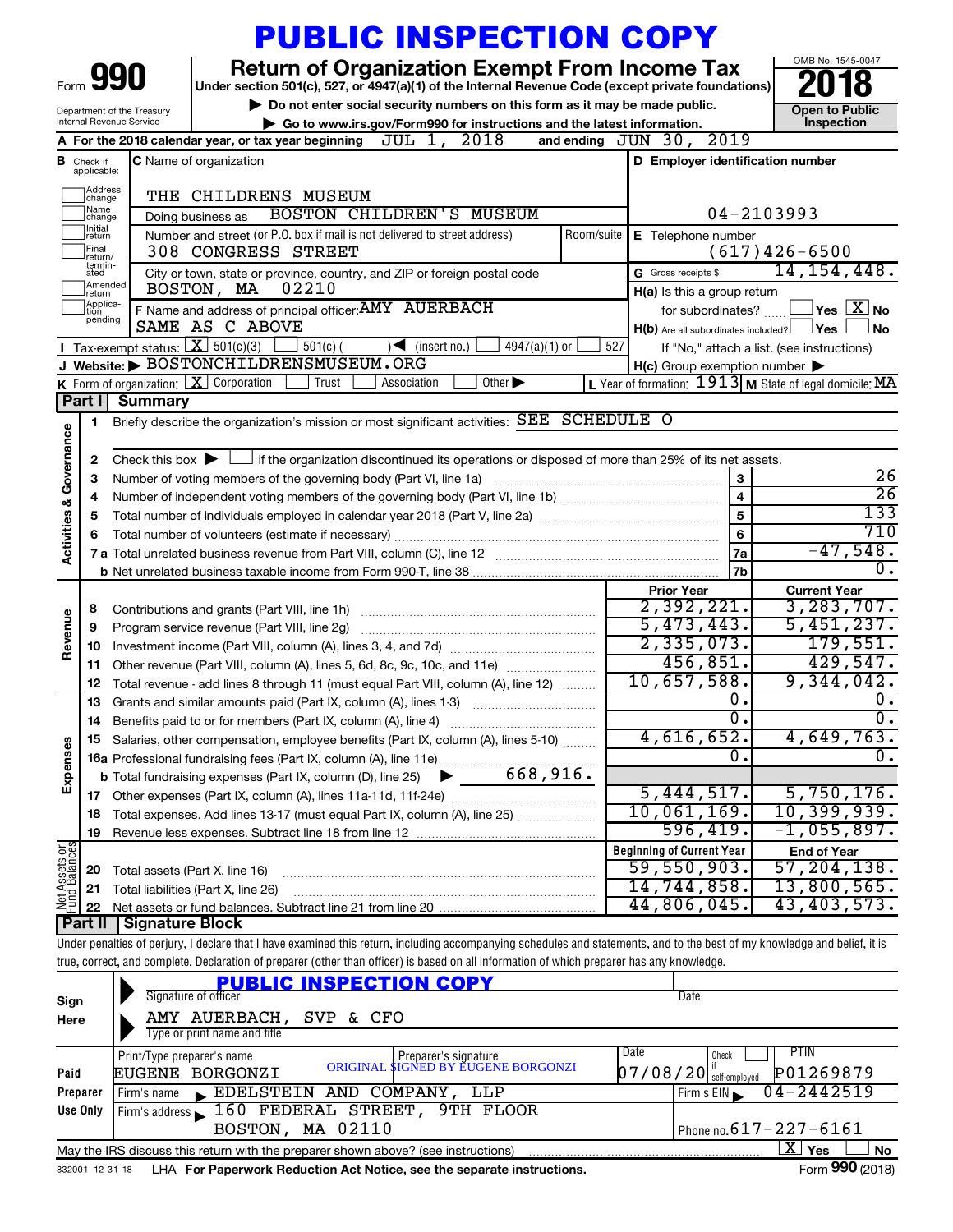|              | THE CHILDRENS MUSEUM<br>Form 990 (2018)                                                                                                      | 04-2103993             | Page 2                                    |
|--------------|----------------------------------------------------------------------------------------------------------------------------------------------|------------------------|-------------------------------------------|
|              | Part III   Statement of Program Service Accomplishments                                                                                      |                        | $\boxed{\textbf{X}}$                      |
|              |                                                                                                                                              |                        |                                           |
| 1            | Briefly describe the organization's mission:                                                                                                 |                        |                                           |
|              | SEE SCHEDULE O - FORM 990 PART I LINE 1                                                                                                      |                        |                                           |
|              |                                                                                                                                              |                        |                                           |
|              |                                                                                                                                              |                        |                                           |
|              |                                                                                                                                              |                        |                                           |
| $\mathbf{2}$ | Did the organization undertake any significant program services during the year which were not listed on the                                 |                        |                                           |
|              |                                                                                                                                              |                        | $\overline{\ }$ Yes $\overline{\rm X}$ No |
|              | If "Yes," describe these new services on Schedule O.                                                                                         |                        |                                           |
| 3            | Did the organization cease conducting, or make significant changes in how it conducts, any program services?                                 | $\Box$ Yes $\Box X$ No |                                           |
|              | If "Yes," describe these changes on Schedule O.                                                                                              |                        |                                           |
| 4            | Describe the organization's program service accomplishments for each of its three largest program services, as measured by expenses.         |                        |                                           |
|              | Section 501(c)(3) and 501(c)(4) organizations are required to report the amount of grants and allocations to others, the total expenses, and |                        |                                           |
|              | revenue, if any, for each program service reported.                                                                                          |                        |                                           |
| 4a           | $\overline{0 \cdot$ ) (Revenue \$<br>3,557,687. including grants of \$<br>) (Expenses \$<br>(Code:                                           | 3,659,873.             |                                           |
|              | VISITOR PROGRAMS                                                                                                                             |                        |                                           |
|              | THE GOAL OF VISITOR PROGRAMS IS TO PROVIDE HIGH QUALITY EXPERIENCES FOR                                                                      |                        |                                           |
|              | OUR LARGE AUDIENCE OF DIVERSE VISITORS, WHETHER THEY COME IN AS SCHOOL                                                                       |                        |                                           |
|              | WE SEEK TO ADDRESS THE LEARNING<br>OR COMMUNITY GROUPS, OR FAMILIES.                                                                         |                        |                                           |
|              | NEEDS AND INTERESTS OF CHILDREN BIRTH TO TEN YEARS OLD, AS WELL AS                                                                           |                        |                                           |
|              | THEIR ACCOMPANYING ADULTS WHO COMPRISE 50% OF THE AUDIENCE.                                                                                  | TO DO                  |                                           |
|              | THIS, WE DEVELOP STAFF TALENT IN DELIVERING EXCELLENT CUSTOMER SERVICE,                                                                      |                        |                                           |
|              | PUBLIC PROGRAMS, AND ENGAGING INTERACTION WITH VISITORS TO HELP THEM                                                                         |                        |                                           |
|              | MAXIMIZE THE LEARNING IMPACT AND DELIGHT IN DISCOVERY. VISITOR PROGRAMS                                                                      |                        |                                           |
|              | WORKS TO CREATE AN INCLUSIVE ENVIRONMENT THAT WELCOMES ALL.                                                                                  |                        |                                           |
|              |                                                                                                                                              |                        |                                           |
|              |                                                                                                                                              |                        |                                           |
| 4b           | 2,822,420. including grants of \$<br>$\overline{0.}$ ) (Revenue \$<br>) (Expenses \$<br>(Code:                                               | 119,866.               |                                           |
|              | EDUCATION PROGRAMS                                                                                                                           |                        |                                           |
|              | THE GOAL OF EDUCATION PROGRAMS IS TO DEVELOP AND IMPLEMENT INTERACTIVE                                                                       |                        |                                           |
|              | EXPERIENCES THAT ENHANCE THE MUSEUM'S EXHIBITS FOR CHILDREN AND ADULTS                                                                       |                        |                                           |
|              | IN THE AREAS OF STEM AND STEAM, VISUAL AND PERFORMING ARTS, HEALTH AND                                                                       |                        |                                           |
|              | WELLNESS, CULTURES, EARLY CHILDHOOD DEVELOPMENT AND LEARNING, AND                                                                            |                        |                                           |
|              | EDUCATION PROGRAMS INCLUDE SELF-GUIDED AND<br>COMMUNITY ENGAGEMENT.                                                                          |                        |                                           |
|              | STRUCTURED SCHOOL PROGRAMS, SCHOOL READINESS PROGRAMS IN PARTNERSHIP                                                                         |                        |                                           |
|              | WITH COMMUNITY AGENCIES, DESIGNATED PROGRAMS FOR CHILDREN AND FAMILIES                                                                       |                        |                                           |
|              | WITH SPECIAL NEEDS, SCIENCE DISCOVERY PROGRAMS, ART STUDIO WORKSHOPS,                                                                        |                        |                                           |
|              | PERFORMING ARTS DEMONSTRATIONS AND WORKSHOPS, AND LIVE THEATER                                                                               |                        |                                           |
|              | EXPRESSLY GEARED TO YOUNG VISITORS.                                                                                                          |                        |                                           |
|              |                                                                                                                                              |                        |                                           |
|              | $4c$ (Code:                                                                                                                                  |                        |                                           |
|              | <b>EXHIBITIONS</b>                                                                                                                           |                        |                                           |
|              | THE GOAL OF EXHIBITIONS IS TO DEVELOP, DESIGN AND PRODUCE INNOVATIVELY                                                                       |                        |                                           |
|              | AWESOME EXPERIENCES THAT ENGAGE CHILDREN AND ADULTS IN MEANINGFUL                                                                            |                        |                                           |
|              | ACTIVITIES THAT INSPIRE CREATIVITY, CURIOSITY, EXPERIMENTATION, PROBLEM                                                                      |                        |                                           |
|              | SOLVING, AND COLLABORATION. EXHIBITS ARE POWERFUL TOOLS FOR PLAY AND                                                                         |                        |                                           |
|              | LEARNING, AND FOR OPENING THE IMAGINATION TO NEW WORLDS AND IDEAS.                                                                           |                        |                                           |
|              | WITH A GREAT DEPTH AND BREADTH OF STAFF EXPERTISE IN THE ARTS,                                                                               |                        |                                           |
|              | STEM/STEAM, HEALTH AND WELLNESS, CULTURES AND EARLY CHILDHOOD                                                                                |                        |                                           |
|              | EDUCATION, THE MUSEUM CREATES EXHIBITS THAT MAY APPEAR DECEPTIVELY                                                                           |                        |                                           |
|              | SIMPLE BUT ARE FOUNDED IN THE THEORY AND PRACTICE OF HOW CHILDREN AND                                                                        |                        |                                           |
|              | FAMILIES LEARN BEST.                                                                                                                         |                        |                                           |
|              |                                                                                                                                              |                        |                                           |
|              | 4d Other program services (Describe in Schedule O.)                                                                                          |                        |                                           |
|              | $0.$ ) (Revenue \$1,636,423.)<br>299, 279. including grants of \$<br>(Expenses \$                                                            |                        |                                           |
|              | $\frac{1}{8,291,390}$ .<br>4e Total program service expenses                                                                                 |                        |                                           |
|              |                                                                                                                                              | Form 990 (2018)        |                                           |
|              | 832002 12-31-18                                                                                                                              |                        |                                           |
|              | 2                                                                                                                                            |                        |                                           |
|              | 14420708 700333 17805 2018.06000 THE CHILDRENS MUSEUM                                                                                        | 17805_1                |                                           |
|              |                                                                                                                                              |                        |                                           |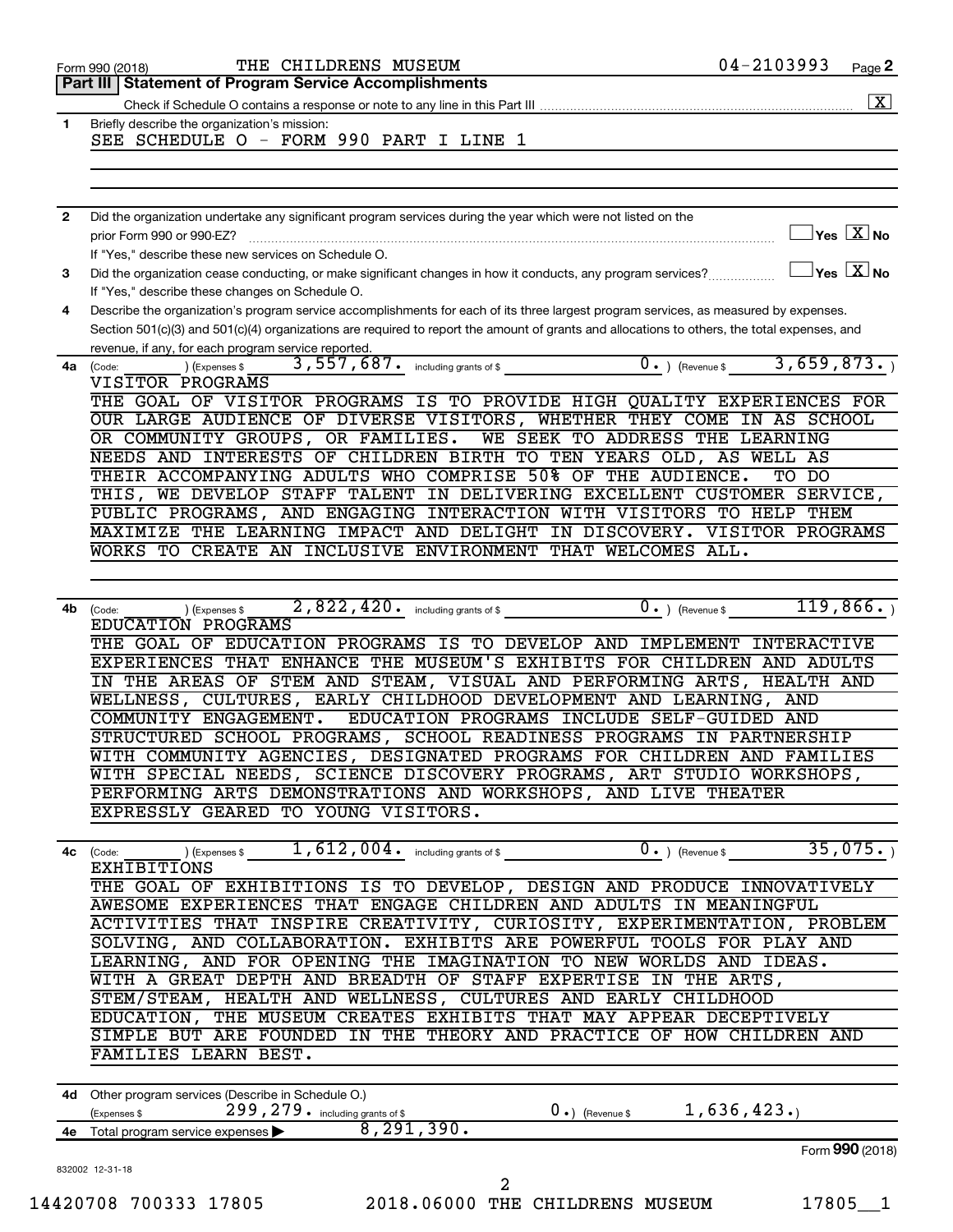Form 990 (2018) Page THE CHILDRENS MUSEUM 04-2103993 **Part IV Checklist of Required Schedules**

| Is the organization described in section 501(c)(3) or 4947(a)(1) (other than a private foundation)?<br>1.<br>x<br>If "Yes," complete Schedule A<br>1<br>X<br>$\mathbf{2}$<br>2<br>Did the organization engage in direct or indirect political campaign activities on behalf of or in opposition to candidates for<br>3<br>х<br>public office? If "Yes," complete Schedule C, Part I<br>З<br>Section 501(c)(3) organizations. Did the organization engage in lobbying activities, or have a section 501(h) election in effect<br>4<br>х<br>4<br>Is the organization a section 501(c)(4), 501(c)(5), or 501(c)(6) organization that receives membership dues, assessments, or<br>5<br>х<br>5<br>Did the organization maintain any donor advised funds or any similar funds or accounts for which donors have the right to<br>6<br>х<br>provide advice on the distribution or investment of amounts in such funds or accounts? If "Yes," complete Schedule D, Part I<br>6<br>Did the organization receive or hold a conservation easement, including easements to preserve open space,<br>7<br>х<br>$\overline{7}$<br>Did the organization maintain collections of works of art, historical treasures, or other similar assets? If "Yes," complete<br>8<br>х<br>8<br>Did the organization report an amount in Part X, line 21, for escrow or custodial account liability, serve as a custodian for<br>9<br>amounts not listed in Part X; or provide credit counseling, debt management, credit repair, or debt negotiation services?<br>x<br>If "Yes," complete Schedule D, Part IV<br>9<br>Did the organization, directly or through a related organization, hold assets in temporarily restricted endowments, permanent<br>10<br>x<br>10<br>If the organization's answer to any of the following questions is "Yes," then complete Schedule D, Parts VI, VII, VIII, IX, or X<br>11<br>as applicable.<br>a Did the organization report an amount for land, buildings, and equipment in Part X, line 10? If "Yes," complete Schedule D,<br>X<br>11a<br><b>b</b> Did the organization report an amount for investments - other securities in Part X, line 12 that is 5% or more of its total<br>х<br>11 <sub>b</sub><br>c Did the organization report an amount for investments - program related in Part X, line 13 that is 5% or more of its total<br>x<br>11c<br>d Did the organization report an amount for other assets in Part X, line 15 that is 5% or more of its total assets reported in<br>x<br>11d<br>X<br>11e<br>Did the organization's separate or consolidated financial statements for the tax year include a footnote that addresses<br>f<br>x<br>the organization's liability for uncertain tax positions under FIN 48 (ASC 740)? If "Yes," complete Schedule D, Part X<br>11f<br>12a Did the organization obtain separate, independent audited financial statements for the tax year? If "Yes," complete<br>х<br>Schedule D, Parts XI and XII<br>12a<br><b>b</b> Was the organization included in consolidated, independent audited financial statements for the tax year?<br>х<br>12 <sub>b</sub><br>If "Yes," and if the organization answered "No" to line 12a, then completing Schedule D, Parts XI and XII is optional<br>$\overline{\textbf{x}}$<br>13<br>13<br>х<br>14a<br>14a<br>Did the organization have aggregate revenues or expenses of more than \$10,000 from grantmaking, fundraising, business,<br>b<br>investment, and program service activities outside the United States, or aggregate foreign investments valued at \$100,000<br>х<br>14b<br>Did the organization report on Part IX, column (A), line 3, more than \$5,000 of grants or other assistance to or for any<br>15<br>х<br>15<br>Did the organization report on Part IX, column (A), line 3, more than \$5,000 of aggregate grants or other assistance to<br>16<br>х<br>16<br>Did the organization report a total of more than \$15,000 of expenses for professional fundraising services on Part IX,<br>17<br>х<br>17<br>Did the organization report more than \$15,000 total of fundraising event gross income and contributions on Part VIII, lines<br>18<br>х<br>18<br>Did the organization report more than \$15,000 of gross income from gaming activities on Part VIII, line 9a? If "Yes,"<br>19<br>x<br>19<br>х<br>Did the organization operate one or more hospital facilities? If "Yes," complete Schedule H<br>20a<br>20a<br>20 <sub>b</sub><br>b<br>Did the organization report more than \$5,000 of grants or other assistance to any domestic organization or<br>21<br>х<br>21<br>Form 990 (2018)<br>832003 12-31-18 |  |  | Yes | No |
|-----------------------------------------------------------------------------------------------------------------------------------------------------------------------------------------------------------------------------------------------------------------------------------------------------------------------------------------------------------------------------------------------------------------------------------------------------------------------------------------------------------------------------------------------------------------------------------------------------------------------------------------------------------------------------------------------------------------------------------------------------------------------------------------------------------------------------------------------------------------------------------------------------------------------------------------------------------------------------------------------------------------------------------------------------------------------------------------------------------------------------------------------------------------------------------------------------------------------------------------------------------------------------------------------------------------------------------------------------------------------------------------------------------------------------------------------------------------------------------------------------------------------------------------------------------------------------------------------------------------------------------------------------------------------------------------------------------------------------------------------------------------------------------------------------------------------------------------------------------------------------------------------------------------------------------------------------------------------------------------------------------------------------------------------------------------------------------------------------------------------------------------------------------------------------------------------------------------------------------------------------------------------------------------------------------------------------------------------------------------------------------------------------------------------------------------------------------------------------------------------------------------------------------------------------------------------------------------------------------------------------------------------------------------------------------------------------------------------------------------------------------------------------------------------------------------------------------------------------------------------------------------------------------------------------------------------------------------------------------------------------------------------------------------------------------------------------------------------------------------------------------------------------------------------------------------------------------------------------------------------------------------------------------------------------------------------------------------------------------------------------------------------------------------------------------------------------------------------------------------------------------------------------------------------------------------------------------------------------------------------------------------------------------------------------------------------------------------------------------------------------------------------------------------------------------------------------------------------------------------------------------------------------------------------------------------------------------------------------------------------------------------------------------------------------------------------------------------------------------------------------------------------------------------------------------------------------------------------------------------------------------------------------------------------------------------------------------------------------------------------------------------------------------------------------------------------------------------------------------------------------------------------------------------------------------------------------------------------------------------------------------|--|--|-----|----|
|                                                                                                                                                                                                                                                                                                                                                                                                                                                                                                                                                                                                                                                                                                                                                                                                                                                                                                                                                                                                                                                                                                                                                                                                                                                                                                                                                                                                                                                                                                                                                                                                                                                                                                                                                                                                                                                                                                                                                                                                                                                                                                                                                                                                                                                                                                                                                                                                                                                                                                                                                                                                                                                                                                                                                                                                                                                                                                                                                                                                                                                                                                                                                                                                                                                                                                                                                                                                                                                                                                                                                                                                                                                                                                                                                                                                                                                                                                                                                                                                                                                                                                                                                                                                                                                                                                                                                                                                                                                                                                                                                                                                                                   |  |  |     |    |
|                                                                                                                                                                                                                                                                                                                                                                                                                                                                                                                                                                                                                                                                                                                                                                                                                                                                                                                                                                                                                                                                                                                                                                                                                                                                                                                                                                                                                                                                                                                                                                                                                                                                                                                                                                                                                                                                                                                                                                                                                                                                                                                                                                                                                                                                                                                                                                                                                                                                                                                                                                                                                                                                                                                                                                                                                                                                                                                                                                                                                                                                                                                                                                                                                                                                                                                                                                                                                                                                                                                                                                                                                                                                                                                                                                                                                                                                                                                                                                                                                                                                                                                                                                                                                                                                                                                                                                                                                                                                                                                                                                                                                                   |  |  |     |    |
|                                                                                                                                                                                                                                                                                                                                                                                                                                                                                                                                                                                                                                                                                                                                                                                                                                                                                                                                                                                                                                                                                                                                                                                                                                                                                                                                                                                                                                                                                                                                                                                                                                                                                                                                                                                                                                                                                                                                                                                                                                                                                                                                                                                                                                                                                                                                                                                                                                                                                                                                                                                                                                                                                                                                                                                                                                                                                                                                                                                                                                                                                                                                                                                                                                                                                                                                                                                                                                                                                                                                                                                                                                                                                                                                                                                                                                                                                                                                                                                                                                                                                                                                                                                                                                                                                                                                                                                                                                                                                                                                                                                                                                   |  |  |     |    |
|                                                                                                                                                                                                                                                                                                                                                                                                                                                                                                                                                                                                                                                                                                                                                                                                                                                                                                                                                                                                                                                                                                                                                                                                                                                                                                                                                                                                                                                                                                                                                                                                                                                                                                                                                                                                                                                                                                                                                                                                                                                                                                                                                                                                                                                                                                                                                                                                                                                                                                                                                                                                                                                                                                                                                                                                                                                                                                                                                                                                                                                                                                                                                                                                                                                                                                                                                                                                                                                                                                                                                                                                                                                                                                                                                                                                                                                                                                                                                                                                                                                                                                                                                                                                                                                                                                                                                                                                                                                                                                                                                                                                                                   |  |  |     |    |
|                                                                                                                                                                                                                                                                                                                                                                                                                                                                                                                                                                                                                                                                                                                                                                                                                                                                                                                                                                                                                                                                                                                                                                                                                                                                                                                                                                                                                                                                                                                                                                                                                                                                                                                                                                                                                                                                                                                                                                                                                                                                                                                                                                                                                                                                                                                                                                                                                                                                                                                                                                                                                                                                                                                                                                                                                                                                                                                                                                                                                                                                                                                                                                                                                                                                                                                                                                                                                                                                                                                                                                                                                                                                                                                                                                                                                                                                                                                                                                                                                                                                                                                                                                                                                                                                                                                                                                                                                                                                                                                                                                                                                                   |  |  |     |    |
|                                                                                                                                                                                                                                                                                                                                                                                                                                                                                                                                                                                                                                                                                                                                                                                                                                                                                                                                                                                                                                                                                                                                                                                                                                                                                                                                                                                                                                                                                                                                                                                                                                                                                                                                                                                                                                                                                                                                                                                                                                                                                                                                                                                                                                                                                                                                                                                                                                                                                                                                                                                                                                                                                                                                                                                                                                                                                                                                                                                                                                                                                                                                                                                                                                                                                                                                                                                                                                                                                                                                                                                                                                                                                                                                                                                                                                                                                                                                                                                                                                                                                                                                                                                                                                                                                                                                                                                                                                                                                                                                                                                                                                   |  |  |     |    |
|                                                                                                                                                                                                                                                                                                                                                                                                                                                                                                                                                                                                                                                                                                                                                                                                                                                                                                                                                                                                                                                                                                                                                                                                                                                                                                                                                                                                                                                                                                                                                                                                                                                                                                                                                                                                                                                                                                                                                                                                                                                                                                                                                                                                                                                                                                                                                                                                                                                                                                                                                                                                                                                                                                                                                                                                                                                                                                                                                                                                                                                                                                                                                                                                                                                                                                                                                                                                                                                                                                                                                                                                                                                                                                                                                                                                                                                                                                                                                                                                                                                                                                                                                                                                                                                                                                                                                                                                                                                                                                                                                                                                                                   |  |  |     |    |
|                                                                                                                                                                                                                                                                                                                                                                                                                                                                                                                                                                                                                                                                                                                                                                                                                                                                                                                                                                                                                                                                                                                                                                                                                                                                                                                                                                                                                                                                                                                                                                                                                                                                                                                                                                                                                                                                                                                                                                                                                                                                                                                                                                                                                                                                                                                                                                                                                                                                                                                                                                                                                                                                                                                                                                                                                                                                                                                                                                                                                                                                                                                                                                                                                                                                                                                                                                                                                                                                                                                                                                                                                                                                                                                                                                                                                                                                                                                                                                                                                                                                                                                                                                                                                                                                                                                                                                                                                                                                                                                                                                                                                                   |  |  |     |    |
|                                                                                                                                                                                                                                                                                                                                                                                                                                                                                                                                                                                                                                                                                                                                                                                                                                                                                                                                                                                                                                                                                                                                                                                                                                                                                                                                                                                                                                                                                                                                                                                                                                                                                                                                                                                                                                                                                                                                                                                                                                                                                                                                                                                                                                                                                                                                                                                                                                                                                                                                                                                                                                                                                                                                                                                                                                                                                                                                                                                                                                                                                                                                                                                                                                                                                                                                                                                                                                                                                                                                                                                                                                                                                                                                                                                                                                                                                                                                                                                                                                                                                                                                                                                                                                                                                                                                                                                                                                                                                                                                                                                                                                   |  |  |     |    |
|                                                                                                                                                                                                                                                                                                                                                                                                                                                                                                                                                                                                                                                                                                                                                                                                                                                                                                                                                                                                                                                                                                                                                                                                                                                                                                                                                                                                                                                                                                                                                                                                                                                                                                                                                                                                                                                                                                                                                                                                                                                                                                                                                                                                                                                                                                                                                                                                                                                                                                                                                                                                                                                                                                                                                                                                                                                                                                                                                                                                                                                                                                                                                                                                                                                                                                                                                                                                                                                                                                                                                                                                                                                                                                                                                                                                                                                                                                                                                                                                                                                                                                                                                                                                                                                                                                                                                                                                                                                                                                                                                                                                                                   |  |  |     |    |
|                                                                                                                                                                                                                                                                                                                                                                                                                                                                                                                                                                                                                                                                                                                                                                                                                                                                                                                                                                                                                                                                                                                                                                                                                                                                                                                                                                                                                                                                                                                                                                                                                                                                                                                                                                                                                                                                                                                                                                                                                                                                                                                                                                                                                                                                                                                                                                                                                                                                                                                                                                                                                                                                                                                                                                                                                                                                                                                                                                                                                                                                                                                                                                                                                                                                                                                                                                                                                                                                                                                                                                                                                                                                                                                                                                                                                                                                                                                                                                                                                                                                                                                                                                                                                                                                                                                                                                                                                                                                                                                                                                                                                                   |  |  |     |    |
|                                                                                                                                                                                                                                                                                                                                                                                                                                                                                                                                                                                                                                                                                                                                                                                                                                                                                                                                                                                                                                                                                                                                                                                                                                                                                                                                                                                                                                                                                                                                                                                                                                                                                                                                                                                                                                                                                                                                                                                                                                                                                                                                                                                                                                                                                                                                                                                                                                                                                                                                                                                                                                                                                                                                                                                                                                                                                                                                                                                                                                                                                                                                                                                                                                                                                                                                                                                                                                                                                                                                                                                                                                                                                                                                                                                                                                                                                                                                                                                                                                                                                                                                                                                                                                                                                                                                                                                                                                                                                                                                                                                                                                   |  |  |     |    |
|                                                                                                                                                                                                                                                                                                                                                                                                                                                                                                                                                                                                                                                                                                                                                                                                                                                                                                                                                                                                                                                                                                                                                                                                                                                                                                                                                                                                                                                                                                                                                                                                                                                                                                                                                                                                                                                                                                                                                                                                                                                                                                                                                                                                                                                                                                                                                                                                                                                                                                                                                                                                                                                                                                                                                                                                                                                                                                                                                                                                                                                                                                                                                                                                                                                                                                                                                                                                                                                                                                                                                                                                                                                                                                                                                                                                                                                                                                                                                                                                                                                                                                                                                                                                                                                                                                                                                                                                                                                                                                                                                                                                                                   |  |  |     |    |
|                                                                                                                                                                                                                                                                                                                                                                                                                                                                                                                                                                                                                                                                                                                                                                                                                                                                                                                                                                                                                                                                                                                                                                                                                                                                                                                                                                                                                                                                                                                                                                                                                                                                                                                                                                                                                                                                                                                                                                                                                                                                                                                                                                                                                                                                                                                                                                                                                                                                                                                                                                                                                                                                                                                                                                                                                                                                                                                                                                                                                                                                                                                                                                                                                                                                                                                                                                                                                                                                                                                                                                                                                                                                                                                                                                                                                                                                                                                                                                                                                                                                                                                                                                                                                                                                                                                                                                                                                                                                                                                                                                                                                                   |  |  |     |    |
|                                                                                                                                                                                                                                                                                                                                                                                                                                                                                                                                                                                                                                                                                                                                                                                                                                                                                                                                                                                                                                                                                                                                                                                                                                                                                                                                                                                                                                                                                                                                                                                                                                                                                                                                                                                                                                                                                                                                                                                                                                                                                                                                                                                                                                                                                                                                                                                                                                                                                                                                                                                                                                                                                                                                                                                                                                                                                                                                                                                                                                                                                                                                                                                                                                                                                                                                                                                                                                                                                                                                                                                                                                                                                                                                                                                                                                                                                                                                                                                                                                                                                                                                                                                                                                                                                                                                                                                                                                                                                                                                                                                                                                   |  |  |     |    |
|                                                                                                                                                                                                                                                                                                                                                                                                                                                                                                                                                                                                                                                                                                                                                                                                                                                                                                                                                                                                                                                                                                                                                                                                                                                                                                                                                                                                                                                                                                                                                                                                                                                                                                                                                                                                                                                                                                                                                                                                                                                                                                                                                                                                                                                                                                                                                                                                                                                                                                                                                                                                                                                                                                                                                                                                                                                                                                                                                                                                                                                                                                                                                                                                                                                                                                                                                                                                                                                                                                                                                                                                                                                                                                                                                                                                                                                                                                                                                                                                                                                                                                                                                                                                                                                                                                                                                                                                                                                                                                                                                                                                                                   |  |  |     |    |
|                                                                                                                                                                                                                                                                                                                                                                                                                                                                                                                                                                                                                                                                                                                                                                                                                                                                                                                                                                                                                                                                                                                                                                                                                                                                                                                                                                                                                                                                                                                                                                                                                                                                                                                                                                                                                                                                                                                                                                                                                                                                                                                                                                                                                                                                                                                                                                                                                                                                                                                                                                                                                                                                                                                                                                                                                                                                                                                                                                                                                                                                                                                                                                                                                                                                                                                                                                                                                                                                                                                                                                                                                                                                                                                                                                                                                                                                                                                                                                                                                                                                                                                                                                                                                                                                                                                                                                                                                                                                                                                                                                                                                                   |  |  |     |    |
|                                                                                                                                                                                                                                                                                                                                                                                                                                                                                                                                                                                                                                                                                                                                                                                                                                                                                                                                                                                                                                                                                                                                                                                                                                                                                                                                                                                                                                                                                                                                                                                                                                                                                                                                                                                                                                                                                                                                                                                                                                                                                                                                                                                                                                                                                                                                                                                                                                                                                                                                                                                                                                                                                                                                                                                                                                                                                                                                                                                                                                                                                                                                                                                                                                                                                                                                                                                                                                                                                                                                                                                                                                                                                                                                                                                                                                                                                                                                                                                                                                                                                                                                                                                                                                                                                                                                                                                                                                                                                                                                                                                                                                   |  |  |     |    |
|                                                                                                                                                                                                                                                                                                                                                                                                                                                                                                                                                                                                                                                                                                                                                                                                                                                                                                                                                                                                                                                                                                                                                                                                                                                                                                                                                                                                                                                                                                                                                                                                                                                                                                                                                                                                                                                                                                                                                                                                                                                                                                                                                                                                                                                                                                                                                                                                                                                                                                                                                                                                                                                                                                                                                                                                                                                                                                                                                                                                                                                                                                                                                                                                                                                                                                                                                                                                                                                                                                                                                                                                                                                                                                                                                                                                                                                                                                                                                                                                                                                                                                                                                                                                                                                                                                                                                                                                                                                                                                                                                                                                                                   |  |  |     |    |
|                                                                                                                                                                                                                                                                                                                                                                                                                                                                                                                                                                                                                                                                                                                                                                                                                                                                                                                                                                                                                                                                                                                                                                                                                                                                                                                                                                                                                                                                                                                                                                                                                                                                                                                                                                                                                                                                                                                                                                                                                                                                                                                                                                                                                                                                                                                                                                                                                                                                                                                                                                                                                                                                                                                                                                                                                                                                                                                                                                                                                                                                                                                                                                                                                                                                                                                                                                                                                                                                                                                                                                                                                                                                                                                                                                                                                                                                                                                                                                                                                                                                                                                                                                                                                                                                                                                                                                                                                                                                                                                                                                                                                                   |  |  |     |    |
|                                                                                                                                                                                                                                                                                                                                                                                                                                                                                                                                                                                                                                                                                                                                                                                                                                                                                                                                                                                                                                                                                                                                                                                                                                                                                                                                                                                                                                                                                                                                                                                                                                                                                                                                                                                                                                                                                                                                                                                                                                                                                                                                                                                                                                                                                                                                                                                                                                                                                                                                                                                                                                                                                                                                                                                                                                                                                                                                                                                                                                                                                                                                                                                                                                                                                                                                                                                                                                                                                                                                                                                                                                                                                                                                                                                                                                                                                                                                                                                                                                                                                                                                                                                                                                                                                                                                                                                                                                                                                                                                                                                                                                   |  |  |     |    |
|                                                                                                                                                                                                                                                                                                                                                                                                                                                                                                                                                                                                                                                                                                                                                                                                                                                                                                                                                                                                                                                                                                                                                                                                                                                                                                                                                                                                                                                                                                                                                                                                                                                                                                                                                                                                                                                                                                                                                                                                                                                                                                                                                                                                                                                                                                                                                                                                                                                                                                                                                                                                                                                                                                                                                                                                                                                                                                                                                                                                                                                                                                                                                                                                                                                                                                                                                                                                                                                                                                                                                                                                                                                                                                                                                                                                                                                                                                                                                                                                                                                                                                                                                                                                                                                                                                                                                                                                                                                                                                                                                                                                                                   |  |  |     |    |
|                                                                                                                                                                                                                                                                                                                                                                                                                                                                                                                                                                                                                                                                                                                                                                                                                                                                                                                                                                                                                                                                                                                                                                                                                                                                                                                                                                                                                                                                                                                                                                                                                                                                                                                                                                                                                                                                                                                                                                                                                                                                                                                                                                                                                                                                                                                                                                                                                                                                                                                                                                                                                                                                                                                                                                                                                                                                                                                                                                                                                                                                                                                                                                                                                                                                                                                                                                                                                                                                                                                                                                                                                                                                                                                                                                                                                                                                                                                                                                                                                                                                                                                                                                                                                                                                                                                                                                                                                                                                                                                                                                                                                                   |  |  |     |    |
|                                                                                                                                                                                                                                                                                                                                                                                                                                                                                                                                                                                                                                                                                                                                                                                                                                                                                                                                                                                                                                                                                                                                                                                                                                                                                                                                                                                                                                                                                                                                                                                                                                                                                                                                                                                                                                                                                                                                                                                                                                                                                                                                                                                                                                                                                                                                                                                                                                                                                                                                                                                                                                                                                                                                                                                                                                                                                                                                                                                                                                                                                                                                                                                                                                                                                                                                                                                                                                                                                                                                                                                                                                                                                                                                                                                                                                                                                                                                                                                                                                                                                                                                                                                                                                                                                                                                                                                                                                                                                                                                                                                                                                   |  |  |     |    |
|                                                                                                                                                                                                                                                                                                                                                                                                                                                                                                                                                                                                                                                                                                                                                                                                                                                                                                                                                                                                                                                                                                                                                                                                                                                                                                                                                                                                                                                                                                                                                                                                                                                                                                                                                                                                                                                                                                                                                                                                                                                                                                                                                                                                                                                                                                                                                                                                                                                                                                                                                                                                                                                                                                                                                                                                                                                                                                                                                                                                                                                                                                                                                                                                                                                                                                                                                                                                                                                                                                                                                                                                                                                                                                                                                                                                                                                                                                                                                                                                                                                                                                                                                                                                                                                                                                                                                                                                                                                                                                                                                                                                                                   |  |  |     |    |
|                                                                                                                                                                                                                                                                                                                                                                                                                                                                                                                                                                                                                                                                                                                                                                                                                                                                                                                                                                                                                                                                                                                                                                                                                                                                                                                                                                                                                                                                                                                                                                                                                                                                                                                                                                                                                                                                                                                                                                                                                                                                                                                                                                                                                                                                                                                                                                                                                                                                                                                                                                                                                                                                                                                                                                                                                                                                                                                                                                                                                                                                                                                                                                                                                                                                                                                                                                                                                                                                                                                                                                                                                                                                                                                                                                                                                                                                                                                                                                                                                                                                                                                                                                                                                                                                                                                                                                                                                                                                                                                                                                                                                                   |  |  |     |    |
|                                                                                                                                                                                                                                                                                                                                                                                                                                                                                                                                                                                                                                                                                                                                                                                                                                                                                                                                                                                                                                                                                                                                                                                                                                                                                                                                                                                                                                                                                                                                                                                                                                                                                                                                                                                                                                                                                                                                                                                                                                                                                                                                                                                                                                                                                                                                                                                                                                                                                                                                                                                                                                                                                                                                                                                                                                                                                                                                                                                                                                                                                                                                                                                                                                                                                                                                                                                                                                                                                                                                                                                                                                                                                                                                                                                                                                                                                                                                                                                                                                                                                                                                                                                                                                                                                                                                                                                                                                                                                                                                                                                                                                   |  |  |     |    |
|                                                                                                                                                                                                                                                                                                                                                                                                                                                                                                                                                                                                                                                                                                                                                                                                                                                                                                                                                                                                                                                                                                                                                                                                                                                                                                                                                                                                                                                                                                                                                                                                                                                                                                                                                                                                                                                                                                                                                                                                                                                                                                                                                                                                                                                                                                                                                                                                                                                                                                                                                                                                                                                                                                                                                                                                                                                                                                                                                                                                                                                                                                                                                                                                                                                                                                                                                                                                                                                                                                                                                                                                                                                                                                                                                                                                                                                                                                                                                                                                                                                                                                                                                                                                                                                                                                                                                                                                                                                                                                                                                                                                                                   |  |  |     |    |
|                                                                                                                                                                                                                                                                                                                                                                                                                                                                                                                                                                                                                                                                                                                                                                                                                                                                                                                                                                                                                                                                                                                                                                                                                                                                                                                                                                                                                                                                                                                                                                                                                                                                                                                                                                                                                                                                                                                                                                                                                                                                                                                                                                                                                                                                                                                                                                                                                                                                                                                                                                                                                                                                                                                                                                                                                                                                                                                                                                                                                                                                                                                                                                                                                                                                                                                                                                                                                                                                                                                                                                                                                                                                                                                                                                                                                                                                                                                                                                                                                                                                                                                                                                                                                                                                                                                                                                                                                                                                                                                                                                                                                                   |  |  |     |    |
|                                                                                                                                                                                                                                                                                                                                                                                                                                                                                                                                                                                                                                                                                                                                                                                                                                                                                                                                                                                                                                                                                                                                                                                                                                                                                                                                                                                                                                                                                                                                                                                                                                                                                                                                                                                                                                                                                                                                                                                                                                                                                                                                                                                                                                                                                                                                                                                                                                                                                                                                                                                                                                                                                                                                                                                                                                                                                                                                                                                                                                                                                                                                                                                                                                                                                                                                                                                                                                                                                                                                                                                                                                                                                                                                                                                                                                                                                                                                                                                                                                                                                                                                                                                                                                                                                                                                                                                                                                                                                                                                                                                                                                   |  |  |     |    |
|                                                                                                                                                                                                                                                                                                                                                                                                                                                                                                                                                                                                                                                                                                                                                                                                                                                                                                                                                                                                                                                                                                                                                                                                                                                                                                                                                                                                                                                                                                                                                                                                                                                                                                                                                                                                                                                                                                                                                                                                                                                                                                                                                                                                                                                                                                                                                                                                                                                                                                                                                                                                                                                                                                                                                                                                                                                                                                                                                                                                                                                                                                                                                                                                                                                                                                                                                                                                                                                                                                                                                                                                                                                                                                                                                                                                                                                                                                                                                                                                                                                                                                                                                                                                                                                                                                                                                                                                                                                                                                                                                                                                                                   |  |  |     |    |
|                                                                                                                                                                                                                                                                                                                                                                                                                                                                                                                                                                                                                                                                                                                                                                                                                                                                                                                                                                                                                                                                                                                                                                                                                                                                                                                                                                                                                                                                                                                                                                                                                                                                                                                                                                                                                                                                                                                                                                                                                                                                                                                                                                                                                                                                                                                                                                                                                                                                                                                                                                                                                                                                                                                                                                                                                                                                                                                                                                                                                                                                                                                                                                                                                                                                                                                                                                                                                                                                                                                                                                                                                                                                                                                                                                                                                                                                                                                                                                                                                                                                                                                                                                                                                                                                                                                                                                                                                                                                                                                                                                                                                                   |  |  |     |    |
|                                                                                                                                                                                                                                                                                                                                                                                                                                                                                                                                                                                                                                                                                                                                                                                                                                                                                                                                                                                                                                                                                                                                                                                                                                                                                                                                                                                                                                                                                                                                                                                                                                                                                                                                                                                                                                                                                                                                                                                                                                                                                                                                                                                                                                                                                                                                                                                                                                                                                                                                                                                                                                                                                                                                                                                                                                                                                                                                                                                                                                                                                                                                                                                                                                                                                                                                                                                                                                                                                                                                                                                                                                                                                                                                                                                                                                                                                                                                                                                                                                                                                                                                                                                                                                                                                                                                                                                                                                                                                                                                                                                                                                   |  |  |     |    |
|                                                                                                                                                                                                                                                                                                                                                                                                                                                                                                                                                                                                                                                                                                                                                                                                                                                                                                                                                                                                                                                                                                                                                                                                                                                                                                                                                                                                                                                                                                                                                                                                                                                                                                                                                                                                                                                                                                                                                                                                                                                                                                                                                                                                                                                                                                                                                                                                                                                                                                                                                                                                                                                                                                                                                                                                                                                                                                                                                                                                                                                                                                                                                                                                                                                                                                                                                                                                                                                                                                                                                                                                                                                                                                                                                                                                                                                                                                                                                                                                                                                                                                                                                                                                                                                                                                                                                                                                                                                                                                                                                                                                                                   |  |  |     |    |
|                                                                                                                                                                                                                                                                                                                                                                                                                                                                                                                                                                                                                                                                                                                                                                                                                                                                                                                                                                                                                                                                                                                                                                                                                                                                                                                                                                                                                                                                                                                                                                                                                                                                                                                                                                                                                                                                                                                                                                                                                                                                                                                                                                                                                                                                                                                                                                                                                                                                                                                                                                                                                                                                                                                                                                                                                                                                                                                                                                                                                                                                                                                                                                                                                                                                                                                                                                                                                                                                                                                                                                                                                                                                                                                                                                                                                                                                                                                                                                                                                                                                                                                                                                                                                                                                                                                                                                                                                                                                                                                                                                                                                                   |  |  |     |    |
|                                                                                                                                                                                                                                                                                                                                                                                                                                                                                                                                                                                                                                                                                                                                                                                                                                                                                                                                                                                                                                                                                                                                                                                                                                                                                                                                                                                                                                                                                                                                                                                                                                                                                                                                                                                                                                                                                                                                                                                                                                                                                                                                                                                                                                                                                                                                                                                                                                                                                                                                                                                                                                                                                                                                                                                                                                                                                                                                                                                                                                                                                                                                                                                                                                                                                                                                                                                                                                                                                                                                                                                                                                                                                                                                                                                                                                                                                                                                                                                                                                                                                                                                                                                                                                                                                                                                                                                                                                                                                                                                                                                                                                   |  |  |     |    |
|                                                                                                                                                                                                                                                                                                                                                                                                                                                                                                                                                                                                                                                                                                                                                                                                                                                                                                                                                                                                                                                                                                                                                                                                                                                                                                                                                                                                                                                                                                                                                                                                                                                                                                                                                                                                                                                                                                                                                                                                                                                                                                                                                                                                                                                                                                                                                                                                                                                                                                                                                                                                                                                                                                                                                                                                                                                                                                                                                                                                                                                                                                                                                                                                                                                                                                                                                                                                                                                                                                                                                                                                                                                                                                                                                                                                                                                                                                                                                                                                                                                                                                                                                                                                                                                                                                                                                                                                                                                                                                                                                                                                                                   |  |  |     |    |
|                                                                                                                                                                                                                                                                                                                                                                                                                                                                                                                                                                                                                                                                                                                                                                                                                                                                                                                                                                                                                                                                                                                                                                                                                                                                                                                                                                                                                                                                                                                                                                                                                                                                                                                                                                                                                                                                                                                                                                                                                                                                                                                                                                                                                                                                                                                                                                                                                                                                                                                                                                                                                                                                                                                                                                                                                                                                                                                                                                                                                                                                                                                                                                                                                                                                                                                                                                                                                                                                                                                                                                                                                                                                                                                                                                                                                                                                                                                                                                                                                                                                                                                                                                                                                                                                                                                                                                                                                                                                                                                                                                                                                                   |  |  |     |    |
|                                                                                                                                                                                                                                                                                                                                                                                                                                                                                                                                                                                                                                                                                                                                                                                                                                                                                                                                                                                                                                                                                                                                                                                                                                                                                                                                                                                                                                                                                                                                                                                                                                                                                                                                                                                                                                                                                                                                                                                                                                                                                                                                                                                                                                                                                                                                                                                                                                                                                                                                                                                                                                                                                                                                                                                                                                                                                                                                                                                                                                                                                                                                                                                                                                                                                                                                                                                                                                                                                                                                                                                                                                                                                                                                                                                                                                                                                                                                                                                                                                                                                                                                                                                                                                                                                                                                                                                                                                                                                                                                                                                                                                   |  |  |     |    |
|                                                                                                                                                                                                                                                                                                                                                                                                                                                                                                                                                                                                                                                                                                                                                                                                                                                                                                                                                                                                                                                                                                                                                                                                                                                                                                                                                                                                                                                                                                                                                                                                                                                                                                                                                                                                                                                                                                                                                                                                                                                                                                                                                                                                                                                                                                                                                                                                                                                                                                                                                                                                                                                                                                                                                                                                                                                                                                                                                                                                                                                                                                                                                                                                                                                                                                                                                                                                                                                                                                                                                                                                                                                                                                                                                                                                                                                                                                                                                                                                                                                                                                                                                                                                                                                                                                                                                                                                                                                                                                                                                                                                                                   |  |  |     |    |
|                                                                                                                                                                                                                                                                                                                                                                                                                                                                                                                                                                                                                                                                                                                                                                                                                                                                                                                                                                                                                                                                                                                                                                                                                                                                                                                                                                                                                                                                                                                                                                                                                                                                                                                                                                                                                                                                                                                                                                                                                                                                                                                                                                                                                                                                                                                                                                                                                                                                                                                                                                                                                                                                                                                                                                                                                                                                                                                                                                                                                                                                                                                                                                                                                                                                                                                                                                                                                                                                                                                                                                                                                                                                                                                                                                                                                                                                                                                                                                                                                                                                                                                                                                                                                                                                                                                                                                                                                                                                                                                                                                                                                                   |  |  |     |    |
|                                                                                                                                                                                                                                                                                                                                                                                                                                                                                                                                                                                                                                                                                                                                                                                                                                                                                                                                                                                                                                                                                                                                                                                                                                                                                                                                                                                                                                                                                                                                                                                                                                                                                                                                                                                                                                                                                                                                                                                                                                                                                                                                                                                                                                                                                                                                                                                                                                                                                                                                                                                                                                                                                                                                                                                                                                                                                                                                                                                                                                                                                                                                                                                                                                                                                                                                                                                                                                                                                                                                                                                                                                                                                                                                                                                                                                                                                                                                                                                                                                                                                                                                                                                                                                                                                                                                                                                                                                                                                                                                                                                                                                   |  |  |     |    |
|                                                                                                                                                                                                                                                                                                                                                                                                                                                                                                                                                                                                                                                                                                                                                                                                                                                                                                                                                                                                                                                                                                                                                                                                                                                                                                                                                                                                                                                                                                                                                                                                                                                                                                                                                                                                                                                                                                                                                                                                                                                                                                                                                                                                                                                                                                                                                                                                                                                                                                                                                                                                                                                                                                                                                                                                                                                                                                                                                                                                                                                                                                                                                                                                                                                                                                                                                                                                                                                                                                                                                                                                                                                                                                                                                                                                                                                                                                                                                                                                                                                                                                                                                                                                                                                                                                                                                                                                                                                                                                                                                                                                                                   |  |  |     |    |
|                                                                                                                                                                                                                                                                                                                                                                                                                                                                                                                                                                                                                                                                                                                                                                                                                                                                                                                                                                                                                                                                                                                                                                                                                                                                                                                                                                                                                                                                                                                                                                                                                                                                                                                                                                                                                                                                                                                                                                                                                                                                                                                                                                                                                                                                                                                                                                                                                                                                                                                                                                                                                                                                                                                                                                                                                                                                                                                                                                                                                                                                                                                                                                                                                                                                                                                                                                                                                                                                                                                                                                                                                                                                                                                                                                                                                                                                                                                                                                                                                                                                                                                                                                                                                                                                                                                                                                                                                                                                                                                                                                                                                                   |  |  |     |    |
|                                                                                                                                                                                                                                                                                                                                                                                                                                                                                                                                                                                                                                                                                                                                                                                                                                                                                                                                                                                                                                                                                                                                                                                                                                                                                                                                                                                                                                                                                                                                                                                                                                                                                                                                                                                                                                                                                                                                                                                                                                                                                                                                                                                                                                                                                                                                                                                                                                                                                                                                                                                                                                                                                                                                                                                                                                                                                                                                                                                                                                                                                                                                                                                                                                                                                                                                                                                                                                                                                                                                                                                                                                                                                                                                                                                                                                                                                                                                                                                                                                                                                                                                                                                                                                                                                                                                                                                                                                                                                                                                                                                                                                   |  |  |     |    |
|                                                                                                                                                                                                                                                                                                                                                                                                                                                                                                                                                                                                                                                                                                                                                                                                                                                                                                                                                                                                                                                                                                                                                                                                                                                                                                                                                                                                                                                                                                                                                                                                                                                                                                                                                                                                                                                                                                                                                                                                                                                                                                                                                                                                                                                                                                                                                                                                                                                                                                                                                                                                                                                                                                                                                                                                                                                                                                                                                                                                                                                                                                                                                                                                                                                                                                                                                                                                                                                                                                                                                                                                                                                                                                                                                                                                                                                                                                                                                                                                                                                                                                                                                                                                                                                                                                                                                                                                                                                                                                                                                                                                                                   |  |  |     |    |
|                                                                                                                                                                                                                                                                                                                                                                                                                                                                                                                                                                                                                                                                                                                                                                                                                                                                                                                                                                                                                                                                                                                                                                                                                                                                                                                                                                                                                                                                                                                                                                                                                                                                                                                                                                                                                                                                                                                                                                                                                                                                                                                                                                                                                                                                                                                                                                                                                                                                                                                                                                                                                                                                                                                                                                                                                                                                                                                                                                                                                                                                                                                                                                                                                                                                                                                                                                                                                                                                                                                                                                                                                                                                                                                                                                                                                                                                                                                                                                                                                                                                                                                                                                                                                                                                                                                                                                                                                                                                                                                                                                                                                                   |  |  |     |    |
|                                                                                                                                                                                                                                                                                                                                                                                                                                                                                                                                                                                                                                                                                                                                                                                                                                                                                                                                                                                                                                                                                                                                                                                                                                                                                                                                                                                                                                                                                                                                                                                                                                                                                                                                                                                                                                                                                                                                                                                                                                                                                                                                                                                                                                                                                                                                                                                                                                                                                                                                                                                                                                                                                                                                                                                                                                                                                                                                                                                                                                                                                                                                                                                                                                                                                                                                                                                                                                                                                                                                                                                                                                                                                                                                                                                                                                                                                                                                                                                                                                                                                                                                                                                                                                                                                                                                                                                                                                                                                                                                                                                                                                   |  |  |     |    |
|                                                                                                                                                                                                                                                                                                                                                                                                                                                                                                                                                                                                                                                                                                                                                                                                                                                                                                                                                                                                                                                                                                                                                                                                                                                                                                                                                                                                                                                                                                                                                                                                                                                                                                                                                                                                                                                                                                                                                                                                                                                                                                                                                                                                                                                                                                                                                                                                                                                                                                                                                                                                                                                                                                                                                                                                                                                                                                                                                                                                                                                                                                                                                                                                                                                                                                                                                                                                                                                                                                                                                                                                                                                                                                                                                                                                                                                                                                                                                                                                                                                                                                                                                                                                                                                                                                                                                                                                                                                                                                                                                                                                                                   |  |  |     |    |
|                                                                                                                                                                                                                                                                                                                                                                                                                                                                                                                                                                                                                                                                                                                                                                                                                                                                                                                                                                                                                                                                                                                                                                                                                                                                                                                                                                                                                                                                                                                                                                                                                                                                                                                                                                                                                                                                                                                                                                                                                                                                                                                                                                                                                                                                                                                                                                                                                                                                                                                                                                                                                                                                                                                                                                                                                                                                                                                                                                                                                                                                                                                                                                                                                                                                                                                                                                                                                                                                                                                                                                                                                                                                                                                                                                                                                                                                                                                                                                                                                                                                                                                                                                                                                                                                                                                                                                                                                                                                                                                                                                                                                                   |  |  |     |    |
|                                                                                                                                                                                                                                                                                                                                                                                                                                                                                                                                                                                                                                                                                                                                                                                                                                                                                                                                                                                                                                                                                                                                                                                                                                                                                                                                                                                                                                                                                                                                                                                                                                                                                                                                                                                                                                                                                                                                                                                                                                                                                                                                                                                                                                                                                                                                                                                                                                                                                                                                                                                                                                                                                                                                                                                                                                                                                                                                                                                                                                                                                                                                                                                                                                                                                                                                                                                                                                                                                                                                                                                                                                                                                                                                                                                                                                                                                                                                                                                                                                                                                                                                                                                                                                                                                                                                                                                                                                                                                                                                                                                                                                   |  |  |     |    |
|                                                                                                                                                                                                                                                                                                                                                                                                                                                                                                                                                                                                                                                                                                                                                                                                                                                                                                                                                                                                                                                                                                                                                                                                                                                                                                                                                                                                                                                                                                                                                                                                                                                                                                                                                                                                                                                                                                                                                                                                                                                                                                                                                                                                                                                                                                                                                                                                                                                                                                                                                                                                                                                                                                                                                                                                                                                                                                                                                                                                                                                                                                                                                                                                                                                                                                                                                                                                                                                                                                                                                                                                                                                                                                                                                                                                                                                                                                                                                                                                                                                                                                                                                                                                                                                                                                                                                                                                                                                                                                                                                                                                                                   |  |  |     |    |
|                                                                                                                                                                                                                                                                                                                                                                                                                                                                                                                                                                                                                                                                                                                                                                                                                                                                                                                                                                                                                                                                                                                                                                                                                                                                                                                                                                                                                                                                                                                                                                                                                                                                                                                                                                                                                                                                                                                                                                                                                                                                                                                                                                                                                                                                                                                                                                                                                                                                                                                                                                                                                                                                                                                                                                                                                                                                                                                                                                                                                                                                                                                                                                                                                                                                                                                                                                                                                                                                                                                                                                                                                                                                                                                                                                                                                                                                                                                                                                                                                                                                                                                                                                                                                                                                                                                                                                                                                                                                                                                                                                                                                                   |  |  |     |    |
|                                                                                                                                                                                                                                                                                                                                                                                                                                                                                                                                                                                                                                                                                                                                                                                                                                                                                                                                                                                                                                                                                                                                                                                                                                                                                                                                                                                                                                                                                                                                                                                                                                                                                                                                                                                                                                                                                                                                                                                                                                                                                                                                                                                                                                                                                                                                                                                                                                                                                                                                                                                                                                                                                                                                                                                                                                                                                                                                                                                                                                                                                                                                                                                                                                                                                                                                                                                                                                                                                                                                                                                                                                                                                                                                                                                                                                                                                                                                                                                                                                                                                                                                                                                                                                                                                                                                                                                                                                                                                                                                                                                                                                   |  |  |     |    |

14420708 700333 17805 2018.06000 THE CHILDRENS MUSEUM 17805\_\_1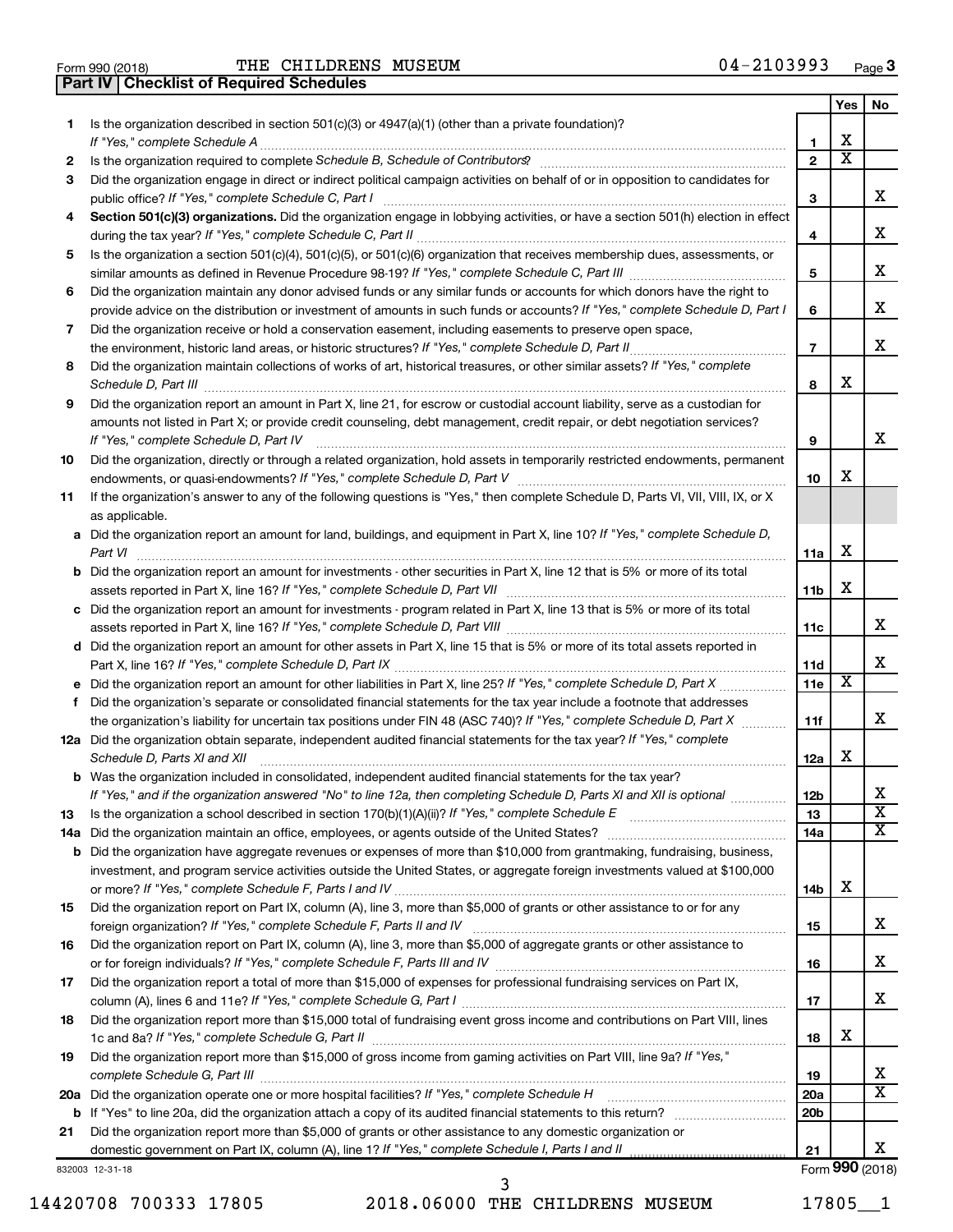|  | Form 990 (2018) |  |
|--|-----------------|--|
|  |                 |  |

*(continued)* **Part IV Checklist of Required Schedules**

|        |                                                                                                                                                                                                                                                                                    |                 | Yes                     | No |
|--------|------------------------------------------------------------------------------------------------------------------------------------------------------------------------------------------------------------------------------------------------------------------------------------|-----------------|-------------------------|----|
| 22     | Did the organization report more than \$5,000 of grants or other assistance to or for domestic individuals on                                                                                                                                                                      | 22              |                         | x  |
| 23     | Did the organization answer "Yes" to Part VII, Section A, line 3, 4, or 5 about compensation of the organization's current                                                                                                                                                         |                 |                         |    |
|        | and former officers, directors, trustees, key employees, and highest compensated employees? If "Yes," complete<br>Schedule J <b>Execute Schedule J Execute Schedule J</b>                                                                                                          | 23              | X                       |    |
|        | 24a Did the organization have a tax-exempt bond issue with an outstanding principal amount of more than \$100,000 as of the                                                                                                                                                        |                 |                         |    |
|        | last day of the year, that was issued after December 31, 2002? If "Yes," answer lines 24b through 24d and complete                                                                                                                                                                 | 24a             | X                       |    |
|        |                                                                                                                                                                                                                                                                                    | 24 <sub>b</sub> |                         |    |
|        | c Did the organization maintain an escrow account other than a refunding escrow at any time during the year to defease                                                                                                                                                             |                 |                         |    |
|        |                                                                                                                                                                                                                                                                                    | 24с             |                         |    |
|        |                                                                                                                                                                                                                                                                                    | 24d             |                         |    |
|        | 25a Section 501(c)(3), 501(c)(4), and 501(c)(29) organizations. Did the organization engage in an excess benefit                                                                                                                                                                   |                 |                         |    |
|        |                                                                                                                                                                                                                                                                                    | 25a             |                         |    |
|        |                                                                                                                                                                                                                                                                                    |                 |                         |    |
|        | <b>b</b> Is the organization aware that it engaged in an excess benefit transaction with a disqualified person in a prior year, and<br>that the transaction has not been reported on any of the organization's prior Forms 990 or 990-EZ? If "Yes," complete<br>Schedule L, Part I | 25b             |                         |    |
| 26     | Did the organization report any amount on Part X, line 5, 6, or 22 for receivables from or payables to any current or                                                                                                                                                              |                 |                         |    |
|        | former officers, directors, trustees, key employees, highest compensated employees, or disqualified persons? If "Yes,"                                                                                                                                                             | 26              |                         |    |
| 27     | Did the organization provide a grant or other assistance to an officer, director, trustee, key employee, substantial                                                                                                                                                               |                 |                         |    |
|        | contributor or employee thereof, a grant selection committee member, or to a 35% controlled entity or family member                                                                                                                                                                | 27              |                         |    |
| 28     | Was the organization a party to a business transaction with one of the following parties (see Schedule L, Part IV<br>instructions for applicable filing thresholds, conditions, and exceptions):                                                                                   |                 |                         |    |
|        | a A current or former officer, director, trustee, or key employee? If "Yes," complete Schedule L, Part IV                                                                                                                                                                          | 28a             |                         |    |
|        | <b>b</b> A family member of a current or former officer, director, trustee, or key employee? If "Yes," complete Schedule L, Part IV                                                                                                                                                | 28 <sub>b</sub> |                         |    |
|        | c An entity of which a current or former officer, director, trustee, or key employee (or a family member thereof) was an officer,                                                                                                                                                  |                 |                         |    |
|        |                                                                                                                                                                                                                                                                                    | 28c             |                         |    |
| 29     |                                                                                                                                                                                                                                                                                    | 29              | $\overline{\mathbf{X}}$ |    |
| 30     | Did the organization receive contributions of art, historical treasures, or other similar assets, or qualified conservation                                                                                                                                                        | 30              |                         |    |
| 31     | Did the organization liquidate, terminate, or dissolve and cease operations?                                                                                                                                                                                                       | 31              |                         |    |
| 32     | Did the organization sell, exchange, dispose of, or transfer more than 25% of its net assets? If "Yes," complete                                                                                                                                                                   | 32              |                         |    |
| 33     | Did the organization own 100% of an entity disregarded as separate from the organization under Regulations                                                                                                                                                                         |                 |                         |    |
|        |                                                                                                                                                                                                                                                                                    | 33              |                         |    |
| 34     | Was the organization related to any tax-exempt or taxable entity? If "Yes," complete Schedule R, Part II, III, or IV, and<br>Part V, line 1                                                                                                                                        | 34              |                         |    |
|        |                                                                                                                                                                                                                                                                                    | <b>35a</b>      |                         |    |
|        | b If "Yes" to line 35a, did the organization receive any payment from or engage in any transaction with a controlled entity                                                                                                                                                        | 35b             |                         |    |
| 36     | Section 501(c)(3) organizations. Did the organization make any transfers to an exempt non-charitable related organization?                                                                                                                                                         |                 |                         |    |
|        |                                                                                                                                                                                                                                                                                    | 36              |                         |    |
| 37     | Did the organization conduct more than 5% of its activities through an entity that is not a related organization                                                                                                                                                                   | 37              |                         |    |
| 38     | Did the organization complete Schedule O and provide explanations in Schedule O for Part VI, lines 11b and 19?                                                                                                                                                                     | 38              | X                       |    |
| Part V | Check if Schedule O contains a response or note to any line in this Part V                                                                                                                                                                                                         |                 |                         |    |
|        |                                                                                                                                                                                                                                                                                    |                 | Yes                     |    |
|        | 72                                                                                                                                                                                                                                                                                 |                 |                         |    |
|        |                                                                                                                                                                                                                                                                                    |                 |                         |    |
|        | 1b                                                                                                                                                                                                                                                                                 |                 |                         |    |
|        | c Did the organization comply with backup withholding rules for reportable payments to vendors and reportable gaming                                                                                                                                                               |                 |                         |    |
|        |                                                                                                                                                                                                                                                                                    | 1c              |                         |    |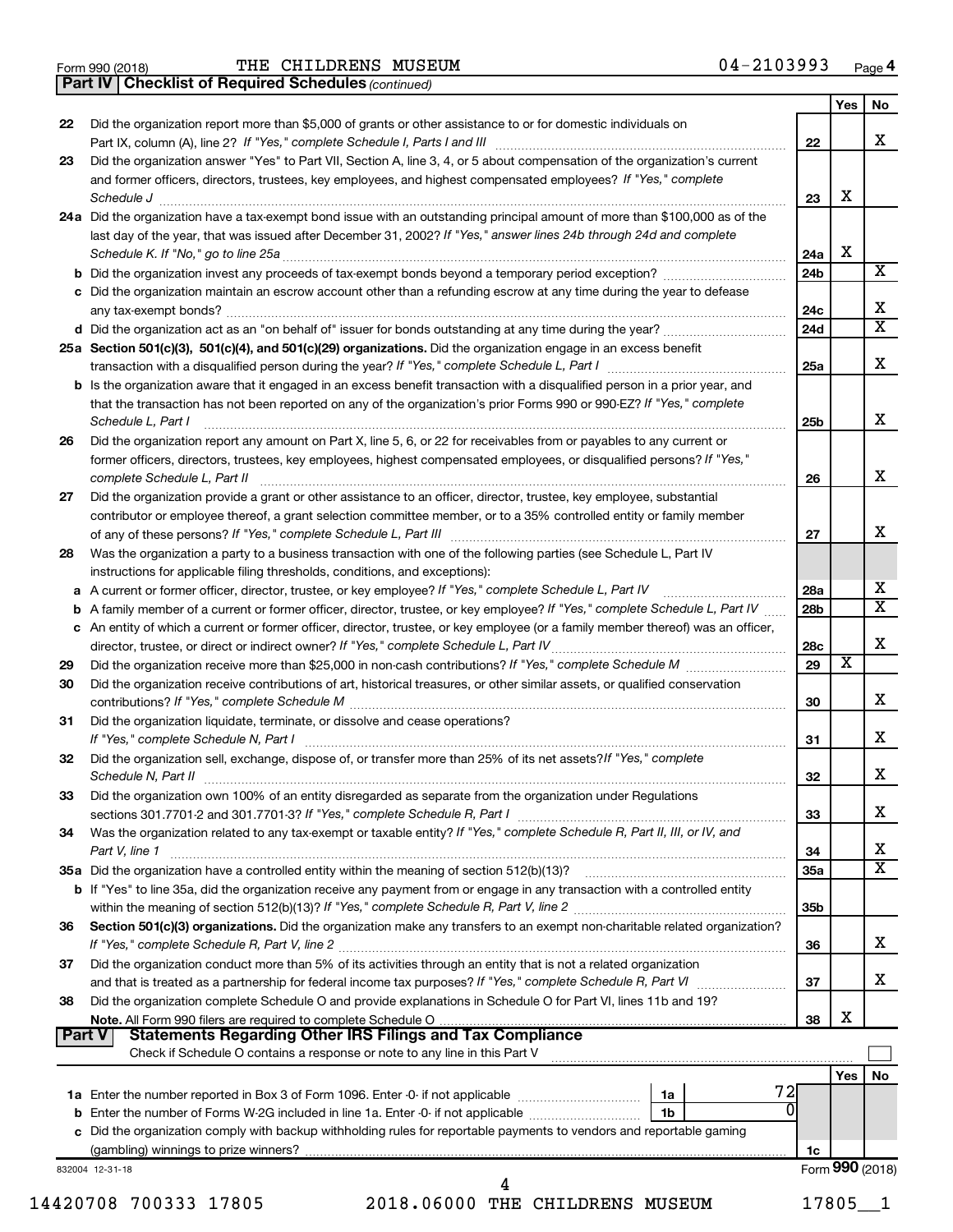| orm 990 (2018) |                                                                              | THE CHILDRENS MUSEUM |  | 04-2103993 |
|----------------|------------------------------------------------------------------------------|----------------------|--|------------|
|                | Part V Statements Regarding Other IRS Filings and Tax Compliance (continued) |                      |  |            |

|                                                                                                                     |                                                                                                                                                              |                 | <b>Yes</b>              | No                      |  |  |  |  |  |
|---------------------------------------------------------------------------------------------------------------------|--------------------------------------------------------------------------------------------------------------------------------------------------------------|-----------------|-------------------------|-------------------------|--|--|--|--|--|
|                                                                                                                     | 2a Enter the number of employees reported on Form W-3, Transmittal of Wage and Tax Statements,                                                               |                 |                         |                         |  |  |  |  |  |
|                                                                                                                     | 133<br>filed for the calendar year ending with or within the year covered by this return<br>2a                                                               |                 |                         |                         |  |  |  |  |  |
|                                                                                                                     |                                                                                                                                                              | 2 <sub>b</sub>  | х                       |                         |  |  |  |  |  |
|                                                                                                                     |                                                                                                                                                              |                 |                         |                         |  |  |  |  |  |
|                                                                                                                     | 3a Did the organization have unrelated business gross income of \$1,000 or more during the year?                                                             |                 |                         |                         |  |  |  |  |  |
|                                                                                                                     |                                                                                                                                                              | 3b              | $\overline{\textbf{x}}$ |                         |  |  |  |  |  |
|                                                                                                                     | 4a At any time during the calendar year, did the organization have an interest in, or a signature or other authority over, a                                 |                 |                         |                         |  |  |  |  |  |
|                                                                                                                     | financial account in a foreign country (such as a bank account, securities account, or other financial account)?                                             | 4a              |                         | x                       |  |  |  |  |  |
|                                                                                                                     | <b>b</b> If "Yes," enter the name of the foreign country:                                                                                                    |                 |                         |                         |  |  |  |  |  |
|                                                                                                                     | See instructions for filing requirements for FinCEN Form 114, Report of Foreign Bank and Financial Accounts (FBAR).                                          |                 |                         |                         |  |  |  |  |  |
|                                                                                                                     |                                                                                                                                                              | 5a              |                         | x                       |  |  |  |  |  |
|                                                                                                                     |                                                                                                                                                              | 5b              |                         | $\overline{\textbf{x}}$ |  |  |  |  |  |
|                                                                                                                     |                                                                                                                                                              | 5c              |                         |                         |  |  |  |  |  |
|                                                                                                                     | 6a Does the organization have annual gross receipts that are normally greater than \$100,000, and did the organization solicit                               |                 |                         |                         |  |  |  |  |  |
|                                                                                                                     | any contributions that were not tax deductible as charitable contributions?                                                                                  | 6a              |                         | x                       |  |  |  |  |  |
|                                                                                                                     | b If "Yes," did the organization include with every solicitation an express statement that such contributions or gifts                                       |                 |                         |                         |  |  |  |  |  |
|                                                                                                                     | were not tax deductible?                                                                                                                                     | 6b              |                         |                         |  |  |  |  |  |
| 7                                                                                                                   | Organizations that may receive deductible contributions under section 170(c).                                                                                |                 |                         |                         |  |  |  |  |  |
|                                                                                                                     | Did the organization receive a payment in excess of \$75 made partly as a contribution and partly for goods and services provided to the payor?              | 7a              | х                       |                         |  |  |  |  |  |
|                                                                                                                     |                                                                                                                                                              | 7b              | $\overline{\textbf{x}}$ |                         |  |  |  |  |  |
|                                                                                                                     | c Did the organization sell, exchange, or otherwise dispose of tangible personal property for which it was required                                          |                 |                         |                         |  |  |  |  |  |
|                                                                                                                     | to file Form 8282?                                                                                                                                           | 7c              |                         | x                       |  |  |  |  |  |
|                                                                                                                     | 7d                                                                                                                                                           | 7e              |                         | х                       |  |  |  |  |  |
|                                                                                                                     | Did the organization receive any funds, directly or indirectly, to pay premiums on a personal benefit contract?                                              |                 |                         |                         |  |  |  |  |  |
|                                                                                                                     | Ť.                                                                                                                                                           |                 |                         |                         |  |  |  |  |  |
|                                                                                                                     | If the organization received a contribution of qualified intellectual property, did the organization file Form 8899 as required?<br>g                        |                 |                         |                         |  |  |  |  |  |
| 8                                                                                                                   | If the organization received a contribution of cars, boats, airplanes, or other vehicles, did the organization file a Form 1098-C?<br>h.                     |                 |                         |                         |  |  |  |  |  |
|                                                                                                                     | Sponsoring organizations maintaining donor advised funds. Did a donor advised fund maintained by the                                                         |                 |                         |                         |  |  |  |  |  |
| 9                                                                                                                   | sponsoring organization have excess business holdings at any time during the year?                                                                           |                 |                         |                         |  |  |  |  |  |
| a                                                                                                                   | Sponsoring organizations maintaining donor advised funds.<br>Did the sponsoring organization make any taxable distributions under section 4966?              |                 |                         |                         |  |  |  |  |  |
| b                                                                                                                   |                                                                                                                                                              | <b>9a</b><br>9b |                         |                         |  |  |  |  |  |
| 10                                                                                                                  | Section 501(c)(7) organizations. Enter:                                                                                                                      |                 |                         |                         |  |  |  |  |  |
| а                                                                                                                   | 10a                                                                                                                                                          |                 |                         |                         |  |  |  |  |  |
| b                                                                                                                   | 10 <sub>b</sub><br>Gross receipts, included on Form 990, Part VIII, line 12, for public use of club facilities                                               |                 |                         |                         |  |  |  |  |  |
| 11                                                                                                                  | Section 501(c)(12) organizations. Enter:                                                                                                                     |                 |                         |                         |  |  |  |  |  |
|                                                                                                                     | I.I<br>11a                                                                                                                                                   |                 |                         |                         |  |  |  |  |  |
|                                                                                                                     | <b>b</b> Gross income from other sources (Do not net amounts due or paid to other sources against                                                            |                 |                         |                         |  |  |  |  |  |
|                                                                                                                     | amounts due or received from them.)<br>11b                                                                                                                   |                 |                         |                         |  |  |  |  |  |
|                                                                                                                     | 12a Section 4947(a)(1) non-exempt charitable trusts. Is the organization filing Form 990 in lieu of Form 1041?                                               | 12a             |                         |                         |  |  |  |  |  |
|                                                                                                                     | <b>b</b> If "Yes," enter the amount of tax-exempt interest received or accrued during the year<br>12b                                                        |                 |                         |                         |  |  |  |  |  |
| 13                                                                                                                  | Section 501(c)(29) qualified nonprofit health insurance issuers.                                                                                             |                 |                         |                         |  |  |  |  |  |
|                                                                                                                     |                                                                                                                                                              | 1За             |                         |                         |  |  |  |  |  |
|                                                                                                                     | Note. See the instructions for additional information the organization must report on Schedule O.                                                            |                 |                         |                         |  |  |  |  |  |
|                                                                                                                     | <b>b</b> Enter the amount of reserves the organization is required to maintain by the states in which the                                                    |                 |                         |                         |  |  |  |  |  |
|                                                                                                                     | 13b                                                                                                                                                          |                 |                         |                         |  |  |  |  |  |
|                                                                                                                     | 13c                                                                                                                                                          | 14a             |                         | x                       |  |  |  |  |  |
| 14a Did the organization receive any payments for indoor tanning services during the tax year?                      |                                                                                                                                                              |                 |                         |                         |  |  |  |  |  |
|                                                                                                                     |                                                                                                                                                              |                 |                         |                         |  |  |  |  |  |
| Is the organization subject to the section 4960 tax on payment(s) of more than \$1,000,000 in remuneration or<br>15 |                                                                                                                                                              |                 |                         |                         |  |  |  |  |  |
|                                                                                                                     |                                                                                                                                                              | 15              |                         | x                       |  |  |  |  |  |
|                                                                                                                     | If "Yes," see instructions and file Form 4720, Schedule N.                                                                                                   |                 |                         | х                       |  |  |  |  |  |
| 16                                                                                                                  | Is the organization an educational institution subject to the section 4968 excise tax on net investment income?<br>If "Yes," complete Form 4720, Schedule O. | 16              |                         |                         |  |  |  |  |  |
|                                                                                                                     |                                                                                                                                                              |                 |                         |                         |  |  |  |  |  |

Form (2018) **990**

832005 12-31-18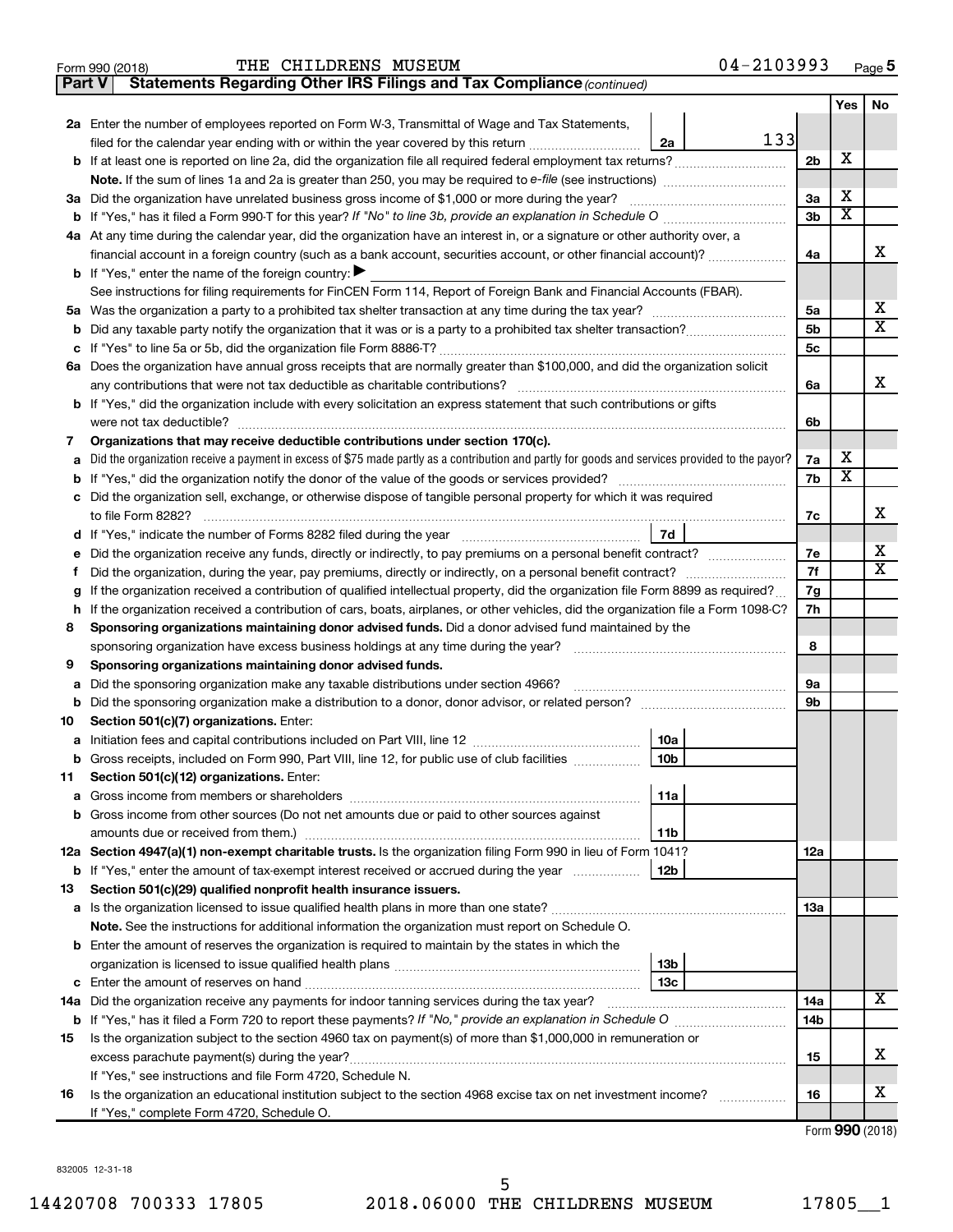| Form 990 (2018) |  |  |
|-----------------|--|--|
|-----------------|--|--|

#### Form 990 (2018) Page THE CHILDRENS MUSEUM 04-2103993

**Part VI** Governance, Management, and Disclosure For each "Yes" response to lines 2 through 7b below, and for a "No" response *to line 8a, 8b, or 10b below, describe the circumstances, processes, or changes in Schedule O. See instructions.*

| Yes<br>26<br>1a Enter the number of voting members of the governing body at the end of the tax year<br>1a<br>If there are material differences in voting rights among members of the governing body, or if the governing<br>body delegated broad authority to an executive committee or similar committee, explain in Schedule O.<br>26<br>Enter the number of voting members included in line 1a, above, who are independent <i>manumum</i><br>1b<br>b<br>Did any officer, director, trustee, or key employee have a family relationship or a business relationship with any other<br>$\mathbf{2}$<br>officer, director, trustee, or key employee?<br>Did the organization delegate control over management duties customarily performed by or under the direct supervision<br>3<br>4<br>Did the organization make any significant changes to its governing documents since the prior Form 990 was filed?<br>5<br>6<br>Did the organization have members, stockholders, or other persons who had the power to elect or appoint one or<br>7a<br>Are any governance decisions of the organization reserved to (or subject to approval by) members, stockholders, or<br>b<br>7b<br>Did the organization contemporaneously document the meetings held or written actions undertaken during the year by the following:<br>х<br>8а<br>а<br>$\overline{\textbf{x}}$<br>8b<br>b<br>Is there any officer, director, trustee, or key employee listed in Part VII, Section A, who cannot be reached at the<br>9<br>9<br><b>Section B. Policies</b> (This Section B requests information about policies not required by the Internal Revenue Code.)<br>Yes<br>10a<br><b>b</b> If "Yes," did the organization have written policies and procedures governing the activities of such chapters, affiliates,<br>10b<br>X<br>11a<br>11a Has the organization provided a complete copy of this Form 990 to all members of its governing body before filing the form?<br><b>b</b> Describe in Schedule O the process, if any, used by the organization to review this Form 990.<br>х<br>12a<br>Did the organization have a written conflict of interest policy? If "No," go to line 13<br>$\overline{\mathbf{X}}$<br>Were officers, directors, or trustees, and key employees required to disclose annually interests that could give rise to conflicts?<br>12 <sub>b</sub><br>b<br>Did the organization regularly and consistently monitor and enforce compliance with the policy? If "Yes," describe<br>с<br>Х<br>12c<br>$\overline{\mathbf{X}}$<br>13<br>$\overline{\mathbf{X}}$<br>14<br>Did the organization have a written document retention and destruction policy? [11] manufaction manufaction in<br>Did the process for determining compensation of the following persons include a review and approval by independent<br>persons, comparability data, and contemporaneous substantiation of the deliberation and decision?<br>х<br>The organization's CEO, Executive Director, or top management official [111] [11] manument content of the organization's CEO, Executive Director, or top management official [11] manument content of the organization of the<br>15a<br>а<br>$\overline{\textbf{x}}$<br>15 <sub>b</sub><br>If "Yes" to line 15a or 15b, describe the process in Schedule O (see instructions).<br>16a Did the organization invest in, contribute assets to, or participate in a joint venture or similar arrangement with a<br>taxable entity during the year?<br>16a<br>b If "Yes," did the organization follow a written policy or procedure requiring the organization to evaluate its participation<br>in joint venture arrangements under applicable federal tax law, and take steps to safeguard the organization's<br>exempt status with respect to such arrangements?<br>16b<br><b>Section C. Disclosure</b><br>List the states with which a copy of this Form 990 is required to be filed $\blacktriangleright$ MA<br>17<br>Section 6104 requires an organization to make its Forms 1023 (1024 or 1024 A if applicable), 990, and 990-T (Section 501(c)(3)s only) available<br>18<br>for public inspection. Indicate how you made these available. Check all that apply.<br>$\lfloor x \rfloor$ Upon request<br><b>X</b> Own website<br>Another's website<br>Other (explain in Schedule O)<br>Describe in Schedule O whether (and if so, how) the organization made its governing documents, conflict of interest policy, and financial<br>19<br>statements available to the public during the tax year.<br>State the name, address, and telephone number of the person who possesses the organization's books and records<br>AMY AUERBACH - (617)426-6500<br>02210<br>308 CONGRESS STREET, BOSTON, MA<br>Form 990 (2018)<br>832006 12-31-18<br>6<br>14420708 700333 17805<br>2018.06000 THE CHILDRENS MUSEUM<br>17805_1 |     | Check if Schedule O contains a response or note to any line in this Part VI [1] [1] [1] [1] [1] [1] [1] [1] [1 |  |  | $\mathbf{X}$ |
|------------------------------------------------------------------------------------------------------------------------------------------------------------------------------------------------------------------------------------------------------------------------------------------------------------------------------------------------------------------------------------------------------------------------------------------------------------------------------------------------------------------------------------------------------------------------------------------------------------------------------------------------------------------------------------------------------------------------------------------------------------------------------------------------------------------------------------------------------------------------------------------------------------------------------------------------------------------------------------------------------------------------------------------------------------------------------------------------------------------------------------------------------------------------------------------------------------------------------------------------------------------------------------------------------------------------------------------------------------------------------------------------------------------------------------------------------------------------------------------------------------------------------------------------------------------------------------------------------------------------------------------------------------------------------------------------------------------------------------------------------------------------------------------------------------------------------------------------------------------------------------------------------------------------------------------------------------------------------------------------------------------------------------------------------------------------------------------------------------------------------------------------------------------------------------------------------------------------------------------------------------------------------------------------------------------------------------------------------------------------------------------------------------------------------------------------------------------------------------------------------------------------------------------------------------------------------------------------------------------------------------------------------------------------------------------------------------------------------------------------------------------------------------------------------------------------------------------------------------------------------------------------------------------------------------------------------------------------------------------------------------------------------------------------------------------------------------------------------------------------------------------------------------------------------------------------------------------------------------------------------------------------------------------------------------------------------------------------------------------------------------------------------------------------------------------------------------------------------------------------------------------------------------------------------------------------------------------------------------------------------------------------------------------------------------------------------------------------------------------------------------------------------------------------------------------------------------------------------------------------------------------------------------------------------------------------------------------------------------------------------------------------------------------------------------------------------------------------------------------------------------------------------------------------------------------------------------------------------------------------------------------------------------------------------------------------------------------------------------------------------------------------------------------------------------------------------------------------------------------------------------------------------------------------------------------------------------------------------------------------------------------------------------------------------------------------------------------------------------------------------------------------------------------------------------------------------------------------|-----|----------------------------------------------------------------------------------------------------------------|--|--|--------------|
|                                                                                                                                                                                                                                                                                                                                                                                                                                                                                                                                                                                                                                                                                                                                                                                                                                                                                                                                                                                                                                                                                                                                                                                                                                                                                                                                                                                                                                                                                                                                                                                                                                                                                                                                                                                                                                                                                                                                                                                                                                                                                                                                                                                                                                                                                                                                                                                                                                                                                                                                                                                                                                                                                                                                                                                                                                                                                                                                                                                                                                                                                                                                                                                                                                                                                                                                                                                                                                                                                                                                                                                                                                                                                                                                                                                                                                                                                                                                                                                                                                                                                                                                                                                                                                                                                                                                                                                                                                                                                                                                                                                                                                                                                                                                                                                                                                                |     | <b>Section A. Governing Body and Management</b>                                                                |  |  |              |
|                                                                                                                                                                                                                                                                                                                                                                                                                                                                                                                                                                                                                                                                                                                                                                                                                                                                                                                                                                                                                                                                                                                                                                                                                                                                                                                                                                                                                                                                                                                                                                                                                                                                                                                                                                                                                                                                                                                                                                                                                                                                                                                                                                                                                                                                                                                                                                                                                                                                                                                                                                                                                                                                                                                                                                                                                                                                                                                                                                                                                                                                                                                                                                                                                                                                                                                                                                                                                                                                                                                                                                                                                                                                                                                                                                                                                                                                                                                                                                                                                                                                                                                                                                                                                                                                                                                                                                                                                                                                                                                                                                                                                                                                                                                                                                                                                                                |     |                                                                                                                |  |  | No           |
|                                                                                                                                                                                                                                                                                                                                                                                                                                                                                                                                                                                                                                                                                                                                                                                                                                                                                                                                                                                                                                                                                                                                                                                                                                                                                                                                                                                                                                                                                                                                                                                                                                                                                                                                                                                                                                                                                                                                                                                                                                                                                                                                                                                                                                                                                                                                                                                                                                                                                                                                                                                                                                                                                                                                                                                                                                                                                                                                                                                                                                                                                                                                                                                                                                                                                                                                                                                                                                                                                                                                                                                                                                                                                                                                                                                                                                                                                                                                                                                                                                                                                                                                                                                                                                                                                                                                                                                                                                                                                                                                                                                                                                                                                                                                                                                                                                                |     |                                                                                                                |  |  |              |
|                                                                                                                                                                                                                                                                                                                                                                                                                                                                                                                                                                                                                                                                                                                                                                                                                                                                                                                                                                                                                                                                                                                                                                                                                                                                                                                                                                                                                                                                                                                                                                                                                                                                                                                                                                                                                                                                                                                                                                                                                                                                                                                                                                                                                                                                                                                                                                                                                                                                                                                                                                                                                                                                                                                                                                                                                                                                                                                                                                                                                                                                                                                                                                                                                                                                                                                                                                                                                                                                                                                                                                                                                                                                                                                                                                                                                                                                                                                                                                                                                                                                                                                                                                                                                                                                                                                                                                                                                                                                                                                                                                                                                                                                                                                                                                                                                                                |     |                                                                                                                |  |  |              |
|                                                                                                                                                                                                                                                                                                                                                                                                                                                                                                                                                                                                                                                                                                                                                                                                                                                                                                                                                                                                                                                                                                                                                                                                                                                                                                                                                                                                                                                                                                                                                                                                                                                                                                                                                                                                                                                                                                                                                                                                                                                                                                                                                                                                                                                                                                                                                                                                                                                                                                                                                                                                                                                                                                                                                                                                                                                                                                                                                                                                                                                                                                                                                                                                                                                                                                                                                                                                                                                                                                                                                                                                                                                                                                                                                                                                                                                                                                                                                                                                                                                                                                                                                                                                                                                                                                                                                                                                                                                                                                                                                                                                                                                                                                                                                                                                                                                |     |                                                                                                                |  |  |              |
|                                                                                                                                                                                                                                                                                                                                                                                                                                                                                                                                                                                                                                                                                                                                                                                                                                                                                                                                                                                                                                                                                                                                                                                                                                                                                                                                                                                                                                                                                                                                                                                                                                                                                                                                                                                                                                                                                                                                                                                                                                                                                                                                                                                                                                                                                                                                                                                                                                                                                                                                                                                                                                                                                                                                                                                                                                                                                                                                                                                                                                                                                                                                                                                                                                                                                                                                                                                                                                                                                                                                                                                                                                                                                                                                                                                                                                                                                                                                                                                                                                                                                                                                                                                                                                                                                                                                                                                                                                                                                                                                                                                                                                                                                                                                                                                                                                                |     |                                                                                                                |  |  |              |
|                                                                                                                                                                                                                                                                                                                                                                                                                                                                                                                                                                                                                                                                                                                                                                                                                                                                                                                                                                                                                                                                                                                                                                                                                                                                                                                                                                                                                                                                                                                                                                                                                                                                                                                                                                                                                                                                                                                                                                                                                                                                                                                                                                                                                                                                                                                                                                                                                                                                                                                                                                                                                                                                                                                                                                                                                                                                                                                                                                                                                                                                                                                                                                                                                                                                                                                                                                                                                                                                                                                                                                                                                                                                                                                                                                                                                                                                                                                                                                                                                                                                                                                                                                                                                                                                                                                                                                                                                                                                                                                                                                                                                                                                                                                                                                                                                                                | 2   |                                                                                                                |  |  |              |
|                                                                                                                                                                                                                                                                                                                                                                                                                                                                                                                                                                                                                                                                                                                                                                                                                                                                                                                                                                                                                                                                                                                                                                                                                                                                                                                                                                                                                                                                                                                                                                                                                                                                                                                                                                                                                                                                                                                                                                                                                                                                                                                                                                                                                                                                                                                                                                                                                                                                                                                                                                                                                                                                                                                                                                                                                                                                                                                                                                                                                                                                                                                                                                                                                                                                                                                                                                                                                                                                                                                                                                                                                                                                                                                                                                                                                                                                                                                                                                                                                                                                                                                                                                                                                                                                                                                                                                                                                                                                                                                                                                                                                                                                                                                                                                                                                                                |     |                                                                                                                |  |  |              |
|                                                                                                                                                                                                                                                                                                                                                                                                                                                                                                                                                                                                                                                                                                                                                                                                                                                                                                                                                                                                                                                                                                                                                                                                                                                                                                                                                                                                                                                                                                                                                                                                                                                                                                                                                                                                                                                                                                                                                                                                                                                                                                                                                                                                                                                                                                                                                                                                                                                                                                                                                                                                                                                                                                                                                                                                                                                                                                                                                                                                                                                                                                                                                                                                                                                                                                                                                                                                                                                                                                                                                                                                                                                                                                                                                                                                                                                                                                                                                                                                                                                                                                                                                                                                                                                                                                                                                                                                                                                                                                                                                                                                                                                                                                                                                                                                                                                | 3   |                                                                                                                |  |  |              |
|                                                                                                                                                                                                                                                                                                                                                                                                                                                                                                                                                                                                                                                                                                                                                                                                                                                                                                                                                                                                                                                                                                                                                                                                                                                                                                                                                                                                                                                                                                                                                                                                                                                                                                                                                                                                                                                                                                                                                                                                                                                                                                                                                                                                                                                                                                                                                                                                                                                                                                                                                                                                                                                                                                                                                                                                                                                                                                                                                                                                                                                                                                                                                                                                                                                                                                                                                                                                                                                                                                                                                                                                                                                                                                                                                                                                                                                                                                                                                                                                                                                                                                                                                                                                                                                                                                                                                                                                                                                                                                                                                                                                                                                                                                                                                                                                                                                |     |                                                                                                                |  |  |              |
|                                                                                                                                                                                                                                                                                                                                                                                                                                                                                                                                                                                                                                                                                                                                                                                                                                                                                                                                                                                                                                                                                                                                                                                                                                                                                                                                                                                                                                                                                                                                                                                                                                                                                                                                                                                                                                                                                                                                                                                                                                                                                                                                                                                                                                                                                                                                                                                                                                                                                                                                                                                                                                                                                                                                                                                                                                                                                                                                                                                                                                                                                                                                                                                                                                                                                                                                                                                                                                                                                                                                                                                                                                                                                                                                                                                                                                                                                                                                                                                                                                                                                                                                                                                                                                                                                                                                                                                                                                                                                                                                                                                                                                                                                                                                                                                                                                                | 4   |                                                                                                                |  |  |              |
|                                                                                                                                                                                                                                                                                                                                                                                                                                                                                                                                                                                                                                                                                                                                                                                                                                                                                                                                                                                                                                                                                                                                                                                                                                                                                                                                                                                                                                                                                                                                                                                                                                                                                                                                                                                                                                                                                                                                                                                                                                                                                                                                                                                                                                                                                                                                                                                                                                                                                                                                                                                                                                                                                                                                                                                                                                                                                                                                                                                                                                                                                                                                                                                                                                                                                                                                                                                                                                                                                                                                                                                                                                                                                                                                                                                                                                                                                                                                                                                                                                                                                                                                                                                                                                                                                                                                                                                                                                                                                                                                                                                                                                                                                                                                                                                                                                                | 5   |                                                                                                                |  |  |              |
|                                                                                                                                                                                                                                                                                                                                                                                                                                                                                                                                                                                                                                                                                                                                                                                                                                                                                                                                                                                                                                                                                                                                                                                                                                                                                                                                                                                                                                                                                                                                                                                                                                                                                                                                                                                                                                                                                                                                                                                                                                                                                                                                                                                                                                                                                                                                                                                                                                                                                                                                                                                                                                                                                                                                                                                                                                                                                                                                                                                                                                                                                                                                                                                                                                                                                                                                                                                                                                                                                                                                                                                                                                                                                                                                                                                                                                                                                                                                                                                                                                                                                                                                                                                                                                                                                                                                                                                                                                                                                                                                                                                                                                                                                                                                                                                                                                                | 6   |                                                                                                                |  |  |              |
|                                                                                                                                                                                                                                                                                                                                                                                                                                                                                                                                                                                                                                                                                                                                                                                                                                                                                                                                                                                                                                                                                                                                                                                                                                                                                                                                                                                                                                                                                                                                                                                                                                                                                                                                                                                                                                                                                                                                                                                                                                                                                                                                                                                                                                                                                                                                                                                                                                                                                                                                                                                                                                                                                                                                                                                                                                                                                                                                                                                                                                                                                                                                                                                                                                                                                                                                                                                                                                                                                                                                                                                                                                                                                                                                                                                                                                                                                                                                                                                                                                                                                                                                                                                                                                                                                                                                                                                                                                                                                                                                                                                                                                                                                                                                                                                                                                                | 7a  |                                                                                                                |  |  |              |
|                                                                                                                                                                                                                                                                                                                                                                                                                                                                                                                                                                                                                                                                                                                                                                                                                                                                                                                                                                                                                                                                                                                                                                                                                                                                                                                                                                                                                                                                                                                                                                                                                                                                                                                                                                                                                                                                                                                                                                                                                                                                                                                                                                                                                                                                                                                                                                                                                                                                                                                                                                                                                                                                                                                                                                                                                                                                                                                                                                                                                                                                                                                                                                                                                                                                                                                                                                                                                                                                                                                                                                                                                                                                                                                                                                                                                                                                                                                                                                                                                                                                                                                                                                                                                                                                                                                                                                                                                                                                                                                                                                                                                                                                                                                                                                                                                                                |     |                                                                                                                |  |  |              |
|                                                                                                                                                                                                                                                                                                                                                                                                                                                                                                                                                                                                                                                                                                                                                                                                                                                                                                                                                                                                                                                                                                                                                                                                                                                                                                                                                                                                                                                                                                                                                                                                                                                                                                                                                                                                                                                                                                                                                                                                                                                                                                                                                                                                                                                                                                                                                                                                                                                                                                                                                                                                                                                                                                                                                                                                                                                                                                                                                                                                                                                                                                                                                                                                                                                                                                                                                                                                                                                                                                                                                                                                                                                                                                                                                                                                                                                                                                                                                                                                                                                                                                                                                                                                                                                                                                                                                                                                                                                                                                                                                                                                                                                                                                                                                                                                                                                |     |                                                                                                                |  |  |              |
|                                                                                                                                                                                                                                                                                                                                                                                                                                                                                                                                                                                                                                                                                                                                                                                                                                                                                                                                                                                                                                                                                                                                                                                                                                                                                                                                                                                                                                                                                                                                                                                                                                                                                                                                                                                                                                                                                                                                                                                                                                                                                                                                                                                                                                                                                                                                                                                                                                                                                                                                                                                                                                                                                                                                                                                                                                                                                                                                                                                                                                                                                                                                                                                                                                                                                                                                                                                                                                                                                                                                                                                                                                                                                                                                                                                                                                                                                                                                                                                                                                                                                                                                                                                                                                                                                                                                                                                                                                                                                                                                                                                                                                                                                                                                                                                                                                                |     |                                                                                                                |  |  |              |
|                                                                                                                                                                                                                                                                                                                                                                                                                                                                                                                                                                                                                                                                                                                                                                                                                                                                                                                                                                                                                                                                                                                                                                                                                                                                                                                                                                                                                                                                                                                                                                                                                                                                                                                                                                                                                                                                                                                                                                                                                                                                                                                                                                                                                                                                                                                                                                                                                                                                                                                                                                                                                                                                                                                                                                                                                                                                                                                                                                                                                                                                                                                                                                                                                                                                                                                                                                                                                                                                                                                                                                                                                                                                                                                                                                                                                                                                                                                                                                                                                                                                                                                                                                                                                                                                                                                                                                                                                                                                                                                                                                                                                                                                                                                                                                                                                                                | 8   |                                                                                                                |  |  |              |
|                                                                                                                                                                                                                                                                                                                                                                                                                                                                                                                                                                                                                                                                                                                                                                                                                                                                                                                                                                                                                                                                                                                                                                                                                                                                                                                                                                                                                                                                                                                                                                                                                                                                                                                                                                                                                                                                                                                                                                                                                                                                                                                                                                                                                                                                                                                                                                                                                                                                                                                                                                                                                                                                                                                                                                                                                                                                                                                                                                                                                                                                                                                                                                                                                                                                                                                                                                                                                                                                                                                                                                                                                                                                                                                                                                                                                                                                                                                                                                                                                                                                                                                                                                                                                                                                                                                                                                                                                                                                                                                                                                                                                                                                                                                                                                                                                                                |     |                                                                                                                |  |  |              |
|                                                                                                                                                                                                                                                                                                                                                                                                                                                                                                                                                                                                                                                                                                                                                                                                                                                                                                                                                                                                                                                                                                                                                                                                                                                                                                                                                                                                                                                                                                                                                                                                                                                                                                                                                                                                                                                                                                                                                                                                                                                                                                                                                                                                                                                                                                                                                                                                                                                                                                                                                                                                                                                                                                                                                                                                                                                                                                                                                                                                                                                                                                                                                                                                                                                                                                                                                                                                                                                                                                                                                                                                                                                                                                                                                                                                                                                                                                                                                                                                                                                                                                                                                                                                                                                                                                                                                                                                                                                                                                                                                                                                                                                                                                                                                                                                                                                |     |                                                                                                                |  |  |              |
|                                                                                                                                                                                                                                                                                                                                                                                                                                                                                                                                                                                                                                                                                                                                                                                                                                                                                                                                                                                                                                                                                                                                                                                                                                                                                                                                                                                                                                                                                                                                                                                                                                                                                                                                                                                                                                                                                                                                                                                                                                                                                                                                                                                                                                                                                                                                                                                                                                                                                                                                                                                                                                                                                                                                                                                                                                                                                                                                                                                                                                                                                                                                                                                                                                                                                                                                                                                                                                                                                                                                                                                                                                                                                                                                                                                                                                                                                                                                                                                                                                                                                                                                                                                                                                                                                                                                                                                                                                                                                                                                                                                                                                                                                                                                                                                                                                                |     |                                                                                                                |  |  |              |
|                                                                                                                                                                                                                                                                                                                                                                                                                                                                                                                                                                                                                                                                                                                                                                                                                                                                                                                                                                                                                                                                                                                                                                                                                                                                                                                                                                                                                                                                                                                                                                                                                                                                                                                                                                                                                                                                                                                                                                                                                                                                                                                                                                                                                                                                                                                                                                                                                                                                                                                                                                                                                                                                                                                                                                                                                                                                                                                                                                                                                                                                                                                                                                                                                                                                                                                                                                                                                                                                                                                                                                                                                                                                                                                                                                                                                                                                                                                                                                                                                                                                                                                                                                                                                                                                                                                                                                                                                                                                                                                                                                                                                                                                                                                                                                                                                                                |     |                                                                                                                |  |  |              |
|                                                                                                                                                                                                                                                                                                                                                                                                                                                                                                                                                                                                                                                                                                                                                                                                                                                                                                                                                                                                                                                                                                                                                                                                                                                                                                                                                                                                                                                                                                                                                                                                                                                                                                                                                                                                                                                                                                                                                                                                                                                                                                                                                                                                                                                                                                                                                                                                                                                                                                                                                                                                                                                                                                                                                                                                                                                                                                                                                                                                                                                                                                                                                                                                                                                                                                                                                                                                                                                                                                                                                                                                                                                                                                                                                                                                                                                                                                                                                                                                                                                                                                                                                                                                                                                                                                                                                                                                                                                                                                                                                                                                                                                                                                                                                                                                                                                |     |                                                                                                                |  |  |              |
|                                                                                                                                                                                                                                                                                                                                                                                                                                                                                                                                                                                                                                                                                                                                                                                                                                                                                                                                                                                                                                                                                                                                                                                                                                                                                                                                                                                                                                                                                                                                                                                                                                                                                                                                                                                                                                                                                                                                                                                                                                                                                                                                                                                                                                                                                                                                                                                                                                                                                                                                                                                                                                                                                                                                                                                                                                                                                                                                                                                                                                                                                                                                                                                                                                                                                                                                                                                                                                                                                                                                                                                                                                                                                                                                                                                                                                                                                                                                                                                                                                                                                                                                                                                                                                                                                                                                                                                                                                                                                                                                                                                                                                                                                                                                                                                                                                                |     |                                                                                                                |  |  |              |
|                                                                                                                                                                                                                                                                                                                                                                                                                                                                                                                                                                                                                                                                                                                                                                                                                                                                                                                                                                                                                                                                                                                                                                                                                                                                                                                                                                                                                                                                                                                                                                                                                                                                                                                                                                                                                                                                                                                                                                                                                                                                                                                                                                                                                                                                                                                                                                                                                                                                                                                                                                                                                                                                                                                                                                                                                                                                                                                                                                                                                                                                                                                                                                                                                                                                                                                                                                                                                                                                                                                                                                                                                                                                                                                                                                                                                                                                                                                                                                                                                                                                                                                                                                                                                                                                                                                                                                                                                                                                                                                                                                                                                                                                                                                                                                                                                                                |     |                                                                                                                |  |  |              |
|                                                                                                                                                                                                                                                                                                                                                                                                                                                                                                                                                                                                                                                                                                                                                                                                                                                                                                                                                                                                                                                                                                                                                                                                                                                                                                                                                                                                                                                                                                                                                                                                                                                                                                                                                                                                                                                                                                                                                                                                                                                                                                                                                                                                                                                                                                                                                                                                                                                                                                                                                                                                                                                                                                                                                                                                                                                                                                                                                                                                                                                                                                                                                                                                                                                                                                                                                                                                                                                                                                                                                                                                                                                                                                                                                                                                                                                                                                                                                                                                                                                                                                                                                                                                                                                                                                                                                                                                                                                                                                                                                                                                                                                                                                                                                                                                                                                |     |                                                                                                                |  |  |              |
|                                                                                                                                                                                                                                                                                                                                                                                                                                                                                                                                                                                                                                                                                                                                                                                                                                                                                                                                                                                                                                                                                                                                                                                                                                                                                                                                                                                                                                                                                                                                                                                                                                                                                                                                                                                                                                                                                                                                                                                                                                                                                                                                                                                                                                                                                                                                                                                                                                                                                                                                                                                                                                                                                                                                                                                                                                                                                                                                                                                                                                                                                                                                                                                                                                                                                                                                                                                                                                                                                                                                                                                                                                                                                                                                                                                                                                                                                                                                                                                                                                                                                                                                                                                                                                                                                                                                                                                                                                                                                                                                                                                                                                                                                                                                                                                                                                                |     |                                                                                                                |  |  |              |
|                                                                                                                                                                                                                                                                                                                                                                                                                                                                                                                                                                                                                                                                                                                                                                                                                                                                                                                                                                                                                                                                                                                                                                                                                                                                                                                                                                                                                                                                                                                                                                                                                                                                                                                                                                                                                                                                                                                                                                                                                                                                                                                                                                                                                                                                                                                                                                                                                                                                                                                                                                                                                                                                                                                                                                                                                                                                                                                                                                                                                                                                                                                                                                                                                                                                                                                                                                                                                                                                                                                                                                                                                                                                                                                                                                                                                                                                                                                                                                                                                                                                                                                                                                                                                                                                                                                                                                                                                                                                                                                                                                                                                                                                                                                                                                                                                                                |     |                                                                                                                |  |  |              |
|                                                                                                                                                                                                                                                                                                                                                                                                                                                                                                                                                                                                                                                                                                                                                                                                                                                                                                                                                                                                                                                                                                                                                                                                                                                                                                                                                                                                                                                                                                                                                                                                                                                                                                                                                                                                                                                                                                                                                                                                                                                                                                                                                                                                                                                                                                                                                                                                                                                                                                                                                                                                                                                                                                                                                                                                                                                                                                                                                                                                                                                                                                                                                                                                                                                                                                                                                                                                                                                                                                                                                                                                                                                                                                                                                                                                                                                                                                                                                                                                                                                                                                                                                                                                                                                                                                                                                                                                                                                                                                                                                                                                                                                                                                                                                                                                                                                |     |                                                                                                                |  |  |              |
|                                                                                                                                                                                                                                                                                                                                                                                                                                                                                                                                                                                                                                                                                                                                                                                                                                                                                                                                                                                                                                                                                                                                                                                                                                                                                                                                                                                                                                                                                                                                                                                                                                                                                                                                                                                                                                                                                                                                                                                                                                                                                                                                                                                                                                                                                                                                                                                                                                                                                                                                                                                                                                                                                                                                                                                                                                                                                                                                                                                                                                                                                                                                                                                                                                                                                                                                                                                                                                                                                                                                                                                                                                                                                                                                                                                                                                                                                                                                                                                                                                                                                                                                                                                                                                                                                                                                                                                                                                                                                                                                                                                                                                                                                                                                                                                                                                                |     |                                                                                                                |  |  |              |
|                                                                                                                                                                                                                                                                                                                                                                                                                                                                                                                                                                                                                                                                                                                                                                                                                                                                                                                                                                                                                                                                                                                                                                                                                                                                                                                                                                                                                                                                                                                                                                                                                                                                                                                                                                                                                                                                                                                                                                                                                                                                                                                                                                                                                                                                                                                                                                                                                                                                                                                                                                                                                                                                                                                                                                                                                                                                                                                                                                                                                                                                                                                                                                                                                                                                                                                                                                                                                                                                                                                                                                                                                                                                                                                                                                                                                                                                                                                                                                                                                                                                                                                                                                                                                                                                                                                                                                                                                                                                                                                                                                                                                                                                                                                                                                                                                                                | 12a |                                                                                                                |  |  |              |
|                                                                                                                                                                                                                                                                                                                                                                                                                                                                                                                                                                                                                                                                                                                                                                                                                                                                                                                                                                                                                                                                                                                                                                                                                                                                                                                                                                                                                                                                                                                                                                                                                                                                                                                                                                                                                                                                                                                                                                                                                                                                                                                                                                                                                                                                                                                                                                                                                                                                                                                                                                                                                                                                                                                                                                                                                                                                                                                                                                                                                                                                                                                                                                                                                                                                                                                                                                                                                                                                                                                                                                                                                                                                                                                                                                                                                                                                                                                                                                                                                                                                                                                                                                                                                                                                                                                                                                                                                                                                                                                                                                                                                                                                                                                                                                                                                                                |     |                                                                                                                |  |  |              |
|                                                                                                                                                                                                                                                                                                                                                                                                                                                                                                                                                                                                                                                                                                                                                                                                                                                                                                                                                                                                                                                                                                                                                                                                                                                                                                                                                                                                                                                                                                                                                                                                                                                                                                                                                                                                                                                                                                                                                                                                                                                                                                                                                                                                                                                                                                                                                                                                                                                                                                                                                                                                                                                                                                                                                                                                                                                                                                                                                                                                                                                                                                                                                                                                                                                                                                                                                                                                                                                                                                                                                                                                                                                                                                                                                                                                                                                                                                                                                                                                                                                                                                                                                                                                                                                                                                                                                                                                                                                                                                                                                                                                                                                                                                                                                                                                                                                |     |                                                                                                                |  |  |              |
|                                                                                                                                                                                                                                                                                                                                                                                                                                                                                                                                                                                                                                                                                                                                                                                                                                                                                                                                                                                                                                                                                                                                                                                                                                                                                                                                                                                                                                                                                                                                                                                                                                                                                                                                                                                                                                                                                                                                                                                                                                                                                                                                                                                                                                                                                                                                                                                                                                                                                                                                                                                                                                                                                                                                                                                                                                                                                                                                                                                                                                                                                                                                                                                                                                                                                                                                                                                                                                                                                                                                                                                                                                                                                                                                                                                                                                                                                                                                                                                                                                                                                                                                                                                                                                                                                                                                                                                                                                                                                                                                                                                                                                                                                                                                                                                                                                                |     |                                                                                                                |  |  |              |
|                                                                                                                                                                                                                                                                                                                                                                                                                                                                                                                                                                                                                                                                                                                                                                                                                                                                                                                                                                                                                                                                                                                                                                                                                                                                                                                                                                                                                                                                                                                                                                                                                                                                                                                                                                                                                                                                                                                                                                                                                                                                                                                                                                                                                                                                                                                                                                                                                                                                                                                                                                                                                                                                                                                                                                                                                                                                                                                                                                                                                                                                                                                                                                                                                                                                                                                                                                                                                                                                                                                                                                                                                                                                                                                                                                                                                                                                                                                                                                                                                                                                                                                                                                                                                                                                                                                                                                                                                                                                                                                                                                                                                                                                                                                                                                                                                                                | 13  |                                                                                                                |  |  |              |
|                                                                                                                                                                                                                                                                                                                                                                                                                                                                                                                                                                                                                                                                                                                                                                                                                                                                                                                                                                                                                                                                                                                                                                                                                                                                                                                                                                                                                                                                                                                                                                                                                                                                                                                                                                                                                                                                                                                                                                                                                                                                                                                                                                                                                                                                                                                                                                                                                                                                                                                                                                                                                                                                                                                                                                                                                                                                                                                                                                                                                                                                                                                                                                                                                                                                                                                                                                                                                                                                                                                                                                                                                                                                                                                                                                                                                                                                                                                                                                                                                                                                                                                                                                                                                                                                                                                                                                                                                                                                                                                                                                                                                                                                                                                                                                                                                                                | 14  |                                                                                                                |  |  |              |
|                                                                                                                                                                                                                                                                                                                                                                                                                                                                                                                                                                                                                                                                                                                                                                                                                                                                                                                                                                                                                                                                                                                                                                                                                                                                                                                                                                                                                                                                                                                                                                                                                                                                                                                                                                                                                                                                                                                                                                                                                                                                                                                                                                                                                                                                                                                                                                                                                                                                                                                                                                                                                                                                                                                                                                                                                                                                                                                                                                                                                                                                                                                                                                                                                                                                                                                                                                                                                                                                                                                                                                                                                                                                                                                                                                                                                                                                                                                                                                                                                                                                                                                                                                                                                                                                                                                                                                                                                                                                                                                                                                                                                                                                                                                                                                                                                                                | 15  |                                                                                                                |  |  |              |
|                                                                                                                                                                                                                                                                                                                                                                                                                                                                                                                                                                                                                                                                                                                                                                                                                                                                                                                                                                                                                                                                                                                                                                                                                                                                                                                                                                                                                                                                                                                                                                                                                                                                                                                                                                                                                                                                                                                                                                                                                                                                                                                                                                                                                                                                                                                                                                                                                                                                                                                                                                                                                                                                                                                                                                                                                                                                                                                                                                                                                                                                                                                                                                                                                                                                                                                                                                                                                                                                                                                                                                                                                                                                                                                                                                                                                                                                                                                                                                                                                                                                                                                                                                                                                                                                                                                                                                                                                                                                                                                                                                                                                                                                                                                                                                                                                                                |     |                                                                                                                |  |  |              |
|                                                                                                                                                                                                                                                                                                                                                                                                                                                                                                                                                                                                                                                                                                                                                                                                                                                                                                                                                                                                                                                                                                                                                                                                                                                                                                                                                                                                                                                                                                                                                                                                                                                                                                                                                                                                                                                                                                                                                                                                                                                                                                                                                                                                                                                                                                                                                                                                                                                                                                                                                                                                                                                                                                                                                                                                                                                                                                                                                                                                                                                                                                                                                                                                                                                                                                                                                                                                                                                                                                                                                                                                                                                                                                                                                                                                                                                                                                                                                                                                                                                                                                                                                                                                                                                                                                                                                                                                                                                                                                                                                                                                                                                                                                                                                                                                                                                |     |                                                                                                                |  |  |              |
|                                                                                                                                                                                                                                                                                                                                                                                                                                                                                                                                                                                                                                                                                                                                                                                                                                                                                                                                                                                                                                                                                                                                                                                                                                                                                                                                                                                                                                                                                                                                                                                                                                                                                                                                                                                                                                                                                                                                                                                                                                                                                                                                                                                                                                                                                                                                                                                                                                                                                                                                                                                                                                                                                                                                                                                                                                                                                                                                                                                                                                                                                                                                                                                                                                                                                                                                                                                                                                                                                                                                                                                                                                                                                                                                                                                                                                                                                                                                                                                                                                                                                                                                                                                                                                                                                                                                                                                                                                                                                                                                                                                                                                                                                                                                                                                                                                                |     |                                                                                                                |  |  |              |
|                                                                                                                                                                                                                                                                                                                                                                                                                                                                                                                                                                                                                                                                                                                                                                                                                                                                                                                                                                                                                                                                                                                                                                                                                                                                                                                                                                                                                                                                                                                                                                                                                                                                                                                                                                                                                                                                                                                                                                                                                                                                                                                                                                                                                                                                                                                                                                                                                                                                                                                                                                                                                                                                                                                                                                                                                                                                                                                                                                                                                                                                                                                                                                                                                                                                                                                                                                                                                                                                                                                                                                                                                                                                                                                                                                                                                                                                                                                                                                                                                                                                                                                                                                                                                                                                                                                                                                                                                                                                                                                                                                                                                                                                                                                                                                                                                                                |     |                                                                                                                |  |  |              |
|                                                                                                                                                                                                                                                                                                                                                                                                                                                                                                                                                                                                                                                                                                                                                                                                                                                                                                                                                                                                                                                                                                                                                                                                                                                                                                                                                                                                                                                                                                                                                                                                                                                                                                                                                                                                                                                                                                                                                                                                                                                                                                                                                                                                                                                                                                                                                                                                                                                                                                                                                                                                                                                                                                                                                                                                                                                                                                                                                                                                                                                                                                                                                                                                                                                                                                                                                                                                                                                                                                                                                                                                                                                                                                                                                                                                                                                                                                                                                                                                                                                                                                                                                                                                                                                                                                                                                                                                                                                                                                                                                                                                                                                                                                                                                                                                                                                |     |                                                                                                                |  |  |              |
|                                                                                                                                                                                                                                                                                                                                                                                                                                                                                                                                                                                                                                                                                                                                                                                                                                                                                                                                                                                                                                                                                                                                                                                                                                                                                                                                                                                                                                                                                                                                                                                                                                                                                                                                                                                                                                                                                                                                                                                                                                                                                                                                                                                                                                                                                                                                                                                                                                                                                                                                                                                                                                                                                                                                                                                                                                                                                                                                                                                                                                                                                                                                                                                                                                                                                                                                                                                                                                                                                                                                                                                                                                                                                                                                                                                                                                                                                                                                                                                                                                                                                                                                                                                                                                                                                                                                                                                                                                                                                                                                                                                                                                                                                                                                                                                                                                                |     |                                                                                                                |  |  |              |
|                                                                                                                                                                                                                                                                                                                                                                                                                                                                                                                                                                                                                                                                                                                                                                                                                                                                                                                                                                                                                                                                                                                                                                                                                                                                                                                                                                                                                                                                                                                                                                                                                                                                                                                                                                                                                                                                                                                                                                                                                                                                                                                                                                                                                                                                                                                                                                                                                                                                                                                                                                                                                                                                                                                                                                                                                                                                                                                                                                                                                                                                                                                                                                                                                                                                                                                                                                                                                                                                                                                                                                                                                                                                                                                                                                                                                                                                                                                                                                                                                                                                                                                                                                                                                                                                                                                                                                                                                                                                                                                                                                                                                                                                                                                                                                                                                                                |     |                                                                                                                |  |  |              |
|                                                                                                                                                                                                                                                                                                                                                                                                                                                                                                                                                                                                                                                                                                                                                                                                                                                                                                                                                                                                                                                                                                                                                                                                                                                                                                                                                                                                                                                                                                                                                                                                                                                                                                                                                                                                                                                                                                                                                                                                                                                                                                                                                                                                                                                                                                                                                                                                                                                                                                                                                                                                                                                                                                                                                                                                                                                                                                                                                                                                                                                                                                                                                                                                                                                                                                                                                                                                                                                                                                                                                                                                                                                                                                                                                                                                                                                                                                                                                                                                                                                                                                                                                                                                                                                                                                                                                                                                                                                                                                                                                                                                                                                                                                                                                                                                                                                |     |                                                                                                                |  |  |              |
|                                                                                                                                                                                                                                                                                                                                                                                                                                                                                                                                                                                                                                                                                                                                                                                                                                                                                                                                                                                                                                                                                                                                                                                                                                                                                                                                                                                                                                                                                                                                                                                                                                                                                                                                                                                                                                                                                                                                                                                                                                                                                                                                                                                                                                                                                                                                                                                                                                                                                                                                                                                                                                                                                                                                                                                                                                                                                                                                                                                                                                                                                                                                                                                                                                                                                                                                                                                                                                                                                                                                                                                                                                                                                                                                                                                                                                                                                                                                                                                                                                                                                                                                                                                                                                                                                                                                                                                                                                                                                                                                                                                                                                                                                                                                                                                                                                                |     |                                                                                                                |  |  |              |
|                                                                                                                                                                                                                                                                                                                                                                                                                                                                                                                                                                                                                                                                                                                                                                                                                                                                                                                                                                                                                                                                                                                                                                                                                                                                                                                                                                                                                                                                                                                                                                                                                                                                                                                                                                                                                                                                                                                                                                                                                                                                                                                                                                                                                                                                                                                                                                                                                                                                                                                                                                                                                                                                                                                                                                                                                                                                                                                                                                                                                                                                                                                                                                                                                                                                                                                                                                                                                                                                                                                                                                                                                                                                                                                                                                                                                                                                                                                                                                                                                                                                                                                                                                                                                                                                                                                                                                                                                                                                                                                                                                                                                                                                                                                                                                                                                                                |     |                                                                                                                |  |  |              |
|                                                                                                                                                                                                                                                                                                                                                                                                                                                                                                                                                                                                                                                                                                                                                                                                                                                                                                                                                                                                                                                                                                                                                                                                                                                                                                                                                                                                                                                                                                                                                                                                                                                                                                                                                                                                                                                                                                                                                                                                                                                                                                                                                                                                                                                                                                                                                                                                                                                                                                                                                                                                                                                                                                                                                                                                                                                                                                                                                                                                                                                                                                                                                                                                                                                                                                                                                                                                                                                                                                                                                                                                                                                                                                                                                                                                                                                                                                                                                                                                                                                                                                                                                                                                                                                                                                                                                                                                                                                                                                                                                                                                                                                                                                                                                                                                                                                |     |                                                                                                                |  |  |              |
|                                                                                                                                                                                                                                                                                                                                                                                                                                                                                                                                                                                                                                                                                                                                                                                                                                                                                                                                                                                                                                                                                                                                                                                                                                                                                                                                                                                                                                                                                                                                                                                                                                                                                                                                                                                                                                                                                                                                                                                                                                                                                                                                                                                                                                                                                                                                                                                                                                                                                                                                                                                                                                                                                                                                                                                                                                                                                                                                                                                                                                                                                                                                                                                                                                                                                                                                                                                                                                                                                                                                                                                                                                                                                                                                                                                                                                                                                                                                                                                                                                                                                                                                                                                                                                                                                                                                                                                                                                                                                                                                                                                                                                                                                                                                                                                                                                                |     |                                                                                                                |  |  |              |
|                                                                                                                                                                                                                                                                                                                                                                                                                                                                                                                                                                                                                                                                                                                                                                                                                                                                                                                                                                                                                                                                                                                                                                                                                                                                                                                                                                                                                                                                                                                                                                                                                                                                                                                                                                                                                                                                                                                                                                                                                                                                                                                                                                                                                                                                                                                                                                                                                                                                                                                                                                                                                                                                                                                                                                                                                                                                                                                                                                                                                                                                                                                                                                                                                                                                                                                                                                                                                                                                                                                                                                                                                                                                                                                                                                                                                                                                                                                                                                                                                                                                                                                                                                                                                                                                                                                                                                                                                                                                                                                                                                                                                                                                                                                                                                                                                                                |     |                                                                                                                |  |  |              |
|                                                                                                                                                                                                                                                                                                                                                                                                                                                                                                                                                                                                                                                                                                                                                                                                                                                                                                                                                                                                                                                                                                                                                                                                                                                                                                                                                                                                                                                                                                                                                                                                                                                                                                                                                                                                                                                                                                                                                                                                                                                                                                                                                                                                                                                                                                                                                                                                                                                                                                                                                                                                                                                                                                                                                                                                                                                                                                                                                                                                                                                                                                                                                                                                                                                                                                                                                                                                                                                                                                                                                                                                                                                                                                                                                                                                                                                                                                                                                                                                                                                                                                                                                                                                                                                                                                                                                                                                                                                                                                                                                                                                                                                                                                                                                                                                                                                |     |                                                                                                                |  |  |              |
|                                                                                                                                                                                                                                                                                                                                                                                                                                                                                                                                                                                                                                                                                                                                                                                                                                                                                                                                                                                                                                                                                                                                                                                                                                                                                                                                                                                                                                                                                                                                                                                                                                                                                                                                                                                                                                                                                                                                                                                                                                                                                                                                                                                                                                                                                                                                                                                                                                                                                                                                                                                                                                                                                                                                                                                                                                                                                                                                                                                                                                                                                                                                                                                                                                                                                                                                                                                                                                                                                                                                                                                                                                                                                                                                                                                                                                                                                                                                                                                                                                                                                                                                                                                                                                                                                                                                                                                                                                                                                                                                                                                                                                                                                                                                                                                                                                                |     |                                                                                                                |  |  |              |
|                                                                                                                                                                                                                                                                                                                                                                                                                                                                                                                                                                                                                                                                                                                                                                                                                                                                                                                                                                                                                                                                                                                                                                                                                                                                                                                                                                                                                                                                                                                                                                                                                                                                                                                                                                                                                                                                                                                                                                                                                                                                                                                                                                                                                                                                                                                                                                                                                                                                                                                                                                                                                                                                                                                                                                                                                                                                                                                                                                                                                                                                                                                                                                                                                                                                                                                                                                                                                                                                                                                                                                                                                                                                                                                                                                                                                                                                                                                                                                                                                                                                                                                                                                                                                                                                                                                                                                                                                                                                                                                                                                                                                                                                                                                                                                                                                                                |     |                                                                                                                |  |  |              |
|                                                                                                                                                                                                                                                                                                                                                                                                                                                                                                                                                                                                                                                                                                                                                                                                                                                                                                                                                                                                                                                                                                                                                                                                                                                                                                                                                                                                                                                                                                                                                                                                                                                                                                                                                                                                                                                                                                                                                                                                                                                                                                                                                                                                                                                                                                                                                                                                                                                                                                                                                                                                                                                                                                                                                                                                                                                                                                                                                                                                                                                                                                                                                                                                                                                                                                                                                                                                                                                                                                                                                                                                                                                                                                                                                                                                                                                                                                                                                                                                                                                                                                                                                                                                                                                                                                                                                                                                                                                                                                                                                                                                                                                                                                                                                                                                                                                |     |                                                                                                                |  |  |              |
|                                                                                                                                                                                                                                                                                                                                                                                                                                                                                                                                                                                                                                                                                                                                                                                                                                                                                                                                                                                                                                                                                                                                                                                                                                                                                                                                                                                                                                                                                                                                                                                                                                                                                                                                                                                                                                                                                                                                                                                                                                                                                                                                                                                                                                                                                                                                                                                                                                                                                                                                                                                                                                                                                                                                                                                                                                                                                                                                                                                                                                                                                                                                                                                                                                                                                                                                                                                                                                                                                                                                                                                                                                                                                                                                                                                                                                                                                                                                                                                                                                                                                                                                                                                                                                                                                                                                                                                                                                                                                                                                                                                                                                                                                                                                                                                                                                                | 20  |                                                                                                                |  |  |              |
|                                                                                                                                                                                                                                                                                                                                                                                                                                                                                                                                                                                                                                                                                                                                                                                                                                                                                                                                                                                                                                                                                                                                                                                                                                                                                                                                                                                                                                                                                                                                                                                                                                                                                                                                                                                                                                                                                                                                                                                                                                                                                                                                                                                                                                                                                                                                                                                                                                                                                                                                                                                                                                                                                                                                                                                                                                                                                                                                                                                                                                                                                                                                                                                                                                                                                                                                                                                                                                                                                                                                                                                                                                                                                                                                                                                                                                                                                                                                                                                                                                                                                                                                                                                                                                                                                                                                                                                                                                                                                                                                                                                                                                                                                                                                                                                                                                                |     |                                                                                                                |  |  |              |
|                                                                                                                                                                                                                                                                                                                                                                                                                                                                                                                                                                                                                                                                                                                                                                                                                                                                                                                                                                                                                                                                                                                                                                                                                                                                                                                                                                                                                                                                                                                                                                                                                                                                                                                                                                                                                                                                                                                                                                                                                                                                                                                                                                                                                                                                                                                                                                                                                                                                                                                                                                                                                                                                                                                                                                                                                                                                                                                                                                                                                                                                                                                                                                                                                                                                                                                                                                                                                                                                                                                                                                                                                                                                                                                                                                                                                                                                                                                                                                                                                                                                                                                                                                                                                                                                                                                                                                                                                                                                                                                                                                                                                                                                                                                                                                                                                                                |     |                                                                                                                |  |  |              |
|                                                                                                                                                                                                                                                                                                                                                                                                                                                                                                                                                                                                                                                                                                                                                                                                                                                                                                                                                                                                                                                                                                                                                                                                                                                                                                                                                                                                                                                                                                                                                                                                                                                                                                                                                                                                                                                                                                                                                                                                                                                                                                                                                                                                                                                                                                                                                                                                                                                                                                                                                                                                                                                                                                                                                                                                                                                                                                                                                                                                                                                                                                                                                                                                                                                                                                                                                                                                                                                                                                                                                                                                                                                                                                                                                                                                                                                                                                                                                                                                                                                                                                                                                                                                                                                                                                                                                                                                                                                                                                                                                                                                                                                                                                                                                                                                                                                |     |                                                                                                                |  |  |              |
|                                                                                                                                                                                                                                                                                                                                                                                                                                                                                                                                                                                                                                                                                                                                                                                                                                                                                                                                                                                                                                                                                                                                                                                                                                                                                                                                                                                                                                                                                                                                                                                                                                                                                                                                                                                                                                                                                                                                                                                                                                                                                                                                                                                                                                                                                                                                                                                                                                                                                                                                                                                                                                                                                                                                                                                                                                                                                                                                                                                                                                                                                                                                                                                                                                                                                                                                                                                                                                                                                                                                                                                                                                                                                                                                                                                                                                                                                                                                                                                                                                                                                                                                                                                                                                                                                                                                                                                                                                                                                                                                                                                                                                                                                                                                                                                                                                                |     |                                                                                                                |  |  |              |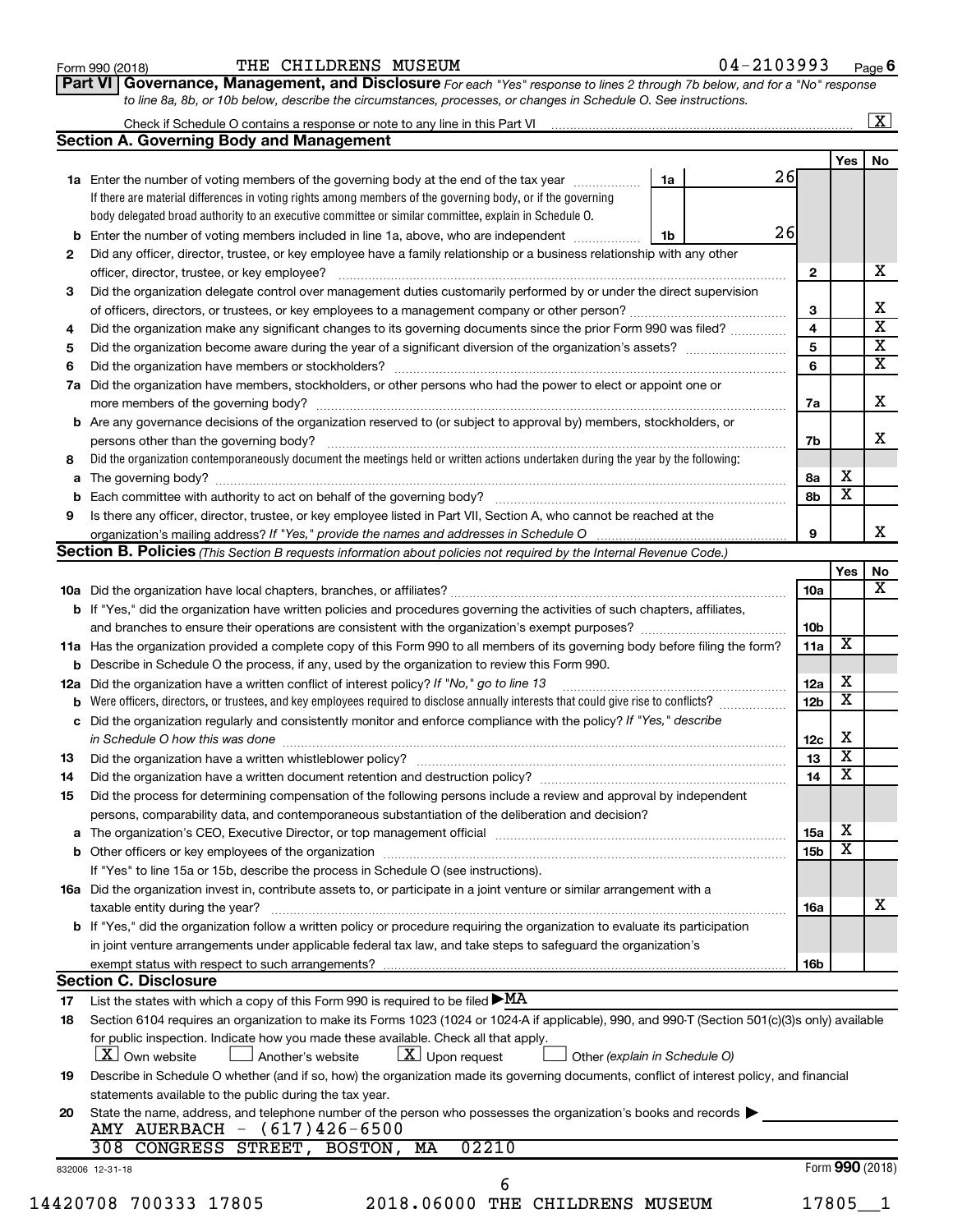$\Box$ 

| Part VII Compensation of Officers, Directors, Trustees, Key Employees, Highest Compensated |  |  |
|--------------------------------------------------------------------------------------------|--|--|
| <b>Employees, and Independent Contractors</b>                                              |  |  |

Check if Schedule O contains a response or note to any line in this Part VII

**Section A. Officers, Directors, Trustees, Key Employees, and Highest Compensated Employees**

**1a**  Complete this table for all persons required to be listed. Report compensation for the calendar year ending with or within the organization's tax year.

**•** List all of the organization's current officers, directors, trustees (whether individuals or organizations), regardless of amount of compensation. Enter -0- in columns  $(D)$ ,  $(E)$ , and  $(F)$  if no compensation was paid.

**•** List all of the organization's **current** key employees, if any. See instructions for definition of "key employee."

**•** List the organization's five current highest compensated employees (other than an officer, director, trustee, or key employee) who received reportable compensation (Box 5 of Form W-2 and/or Box 7 of Form 1099-MISC) of more than \$100,000 from the organization and any related organizations.

**•** List all of the organization's former officers, key employees, and highest compensated employees who received more than \$100,000 of reportable compensation from the organization and any related organizations.

**•** List all of the organization's former directors or trustees that received, in the capacity as a former director or trustee of the organization, more than \$10,000 of reportable compensation from the organization and any related organizations.

List persons in the following order: individual trustees or directors; institutional trustees; officers; key employees; highest compensated employees; and former such persons.

Check this box if neither the organization nor any related organization compensated any current officer, director, or trustee.  $\Box$ 

| (A)                          | (B)                  |                                |                                 | (C)         |              |                                 |        | (D)                             | (E)             | (F)                      |
|------------------------------|----------------------|--------------------------------|---------------------------------|-------------|--------------|---------------------------------|--------|---------------------------------|-----------------|--------------------------|
| Name and Title               | Average              |                                | (do not check more than one     |             | Position     |                                 |        | Reportable                      | Reportable      | Estimated                |
|                              | hours per            |                                | box, unless person is both an   |             |              |                                 |        | compensation                    | compensation    | amount of                |
|                              | week                 |                                | officer and a director/trustee) |             |              |                                 |        | from                            | from related    | other                    |
|                              | (list any            | Individual trustee or director |                                 |             |              |                                 |        | the                             | organizations   | compensation             |
|                              | hours for<br>related |                                |                                 |             |              |                                 |        | organization<br>(W-2/1099-MISC) | (W-2/1099-MISC) | from the<br>organization |
|                              | organizations        |                                |                                 |             |              |                                 |        |                                 |                 | and related              |
|                              | below                |                                |                                 |             |              |                                 |        |                                 |                 | organizations            |
|                              | line)                |                                | Institutional trustee           | Officer     | Key employee | Highest compensated<br>employee | Former |                                 |                 |                          |
| (1)<br>SUSAN LAMONICA        | 0.38                 |                                |                                 |             |              |                                 |        |                                 |                 |                          |
| TRUSTEE                      |                      | $\mathbf X$                    |                                 |             |              |                                 |        | 0.                              | $\mathbf 0$ .   | $\mathbf 0$ .            |
| (2)<br>HELEN ROSENFELD       | 0.38                 |                                |                                 |             |              |                                 |        |                                 |                 |                          |
| <b>TRUSTEE</b>               |                      | $\mathbf X$                    |                                 |             |              |                                 |        | 0.                              | $\mathbf 0$ .   | $\mathbf 0$ .            |
| THOMAS MCCROREY<br>(3)       | 0.50                 |                                |                                 |             |              |                                 |        |                                 |                 |                          |
| TRUSTEE TREASURER            |                      | $\mathbf X$                    |                                 | X           |              |                                 |        | 0.                              | $\mathbf 0$ .   | $\mathbf 0$ .            |
| <b>ANTHONY BORDON</b><br>(4) | 0.38                 |                                |                                 |             |              |                                 |        |                                 |                 |                          |
| TRUSTEE                      |                      | $\mathbf X$                    |                                 |             |              |                                 |        | 0.                              | $\mathbf 0$     | $\mathbf 0$ .            |
| (5)<br>RENEE BOYNTON-JARRETT | 0.38                 |                                |                                 |             |              |                                 |        |                                 |                 |                          |
| TRUSTEE                      |                      | $\mathbf X$                    |                                 |             |              |                                 |        | $\mathbf 0$ .                   | $\mathbf 0$ .   | 0.                       |
| TODD CASSLER<br>(6)          | 0.38                 |                                |                                 |             |              |                                 |        |                                 |                 |                          |
| <b>TRUSTEE</b>               |                      | $\mathbf X$                    |                                 |             |              |                                 |        | 0.                              | 0.              | 0.                       |
| MARTHA COAKLEY<br>(7)        | 0.38                 |                                |                                 |             |              |                                 |        |                                 |                 |                          |
| TRUSTEE (UNTIL 4/1/19)       |                      | $\mathbf X$                    |                                 |             |              |                                 |        | 0.                              | О.              | $\mathbf 0$ .            |
| NIRAV DAGLI<br>(8)           | 3.75                 |                                |                                 |             |              |                                 |        |                                 |                 |                          |
| TRUSTEE CHAIRMAN             |                      | $\mathbf X$                    |                                 | X           |              |                                 |        | $\mathbf 0$ .                   | 0.              | $\mathbf 0$ .            |
| <b>WING DELATORRE</b><br>(9) | 0.38                 |                                |                                 |             |              |                                 |        |                                 |                 |                          |
| TRUSTEE (UNTIL 8/1/18)       |                      | X                              |                                 |             |              |                                 |        | $\mathbf 0$ .                   | $\mathbf 0$ .   | $\mathbf 0$ .            |
| (10) RICK DIMINO             | 0.50                 |                                |                                 |             |              |                                 |        |                                 |                 |                          |
| <b>TRUSTEE</b>               |                      | X                              |                                 |             |              |                                 |        | $\mathbf 0$ .                   | $\mathbf 0$ .   | $\mathbf 0$ .            |
| (11) DAVID HEALY             | 0.38                 |                                |                                 |             |              |                                 |        |                                 |                 |                          |
| <b>TRUSTEE</b>               |                      | $\mathbf X$                    |                                 |             |              |                                 |        | 0.                              | О.              | $\mathbf 0$ .            |
| (12) JASON JANOFF            | 0.38                 |                                |                                 |             |              |                                 |        |                                 |                 |                          |
| <b>TRUSTEE</b>               |                      | X                              |                                 |             |              |                                 |        | $\mathbf 0$ .                   | $\mathbf 0$ .   | $\mathbf 0$ .            |
| (13) DEBORAH JOELSON         | 0.50                 |                                |                                 |             |              |                                 |        |                                 |                 |                          |
| TRUSTEE, VICE CHAIR          |                      | $\mathbf x$                    |                                 | $\mathbf X$ |              |                                 |        | 0.                              | $\mathbf 0$     | $\mathbf 0$ .            |
| (14) MIEKO KAMII             | 0.38                 |                                |                                 |             |              |                                 |        |                                 |                 |                          |
| <b>TRUSTEE</b>               |                      | $\mathbf x$                    |                                 |             |              |                                 |        | $\mathbf 0$ .                   | $\mathbf 0$ .   | $\mathbf 0$ .            |
| (15) MADGE MEYER             | 0.38                 |                                |                                 |             |              |                                 |        |                                 |                 |                          |
| TRUSTEE                      |                      | $\mathbf X$                    |                                 |             |              |                                 |        | 0.                              | $\mathbf 0$ .   | $\mathbf 0$ .            |
| (16) LIAM PATRICK            | 0.38                 |                                |                                 |             |              |                                 |        |                                 |                 |                          |
| TRUSTEE                      |                      | $\mathbf X$                    |                                 |             |              |                                 |        | $\mathbf 0$ .                   | $\mathbf 0$ .   | $\mathbf 0$ .            |
| (17) JAMES ROONEY            | 0.38                 |                                |                                 |             |              |                                 |        |                                 |                 |                          |
| TRUSTEE (UNTIL 8/1/18)       |                      | X                              |                                 |             |              |                                 |        | $\mathbf 0$ .                   | $\mathbf 0$ .   | 0.                       |
| 832007 12-31-18              |                      |                                |                                 |             |              |                                 |        |                                 |                 | Form 990 (2018)          |

14420708 700333 17805 2018.06000 THE CHILDRENS MUSEUM 17805\_\_1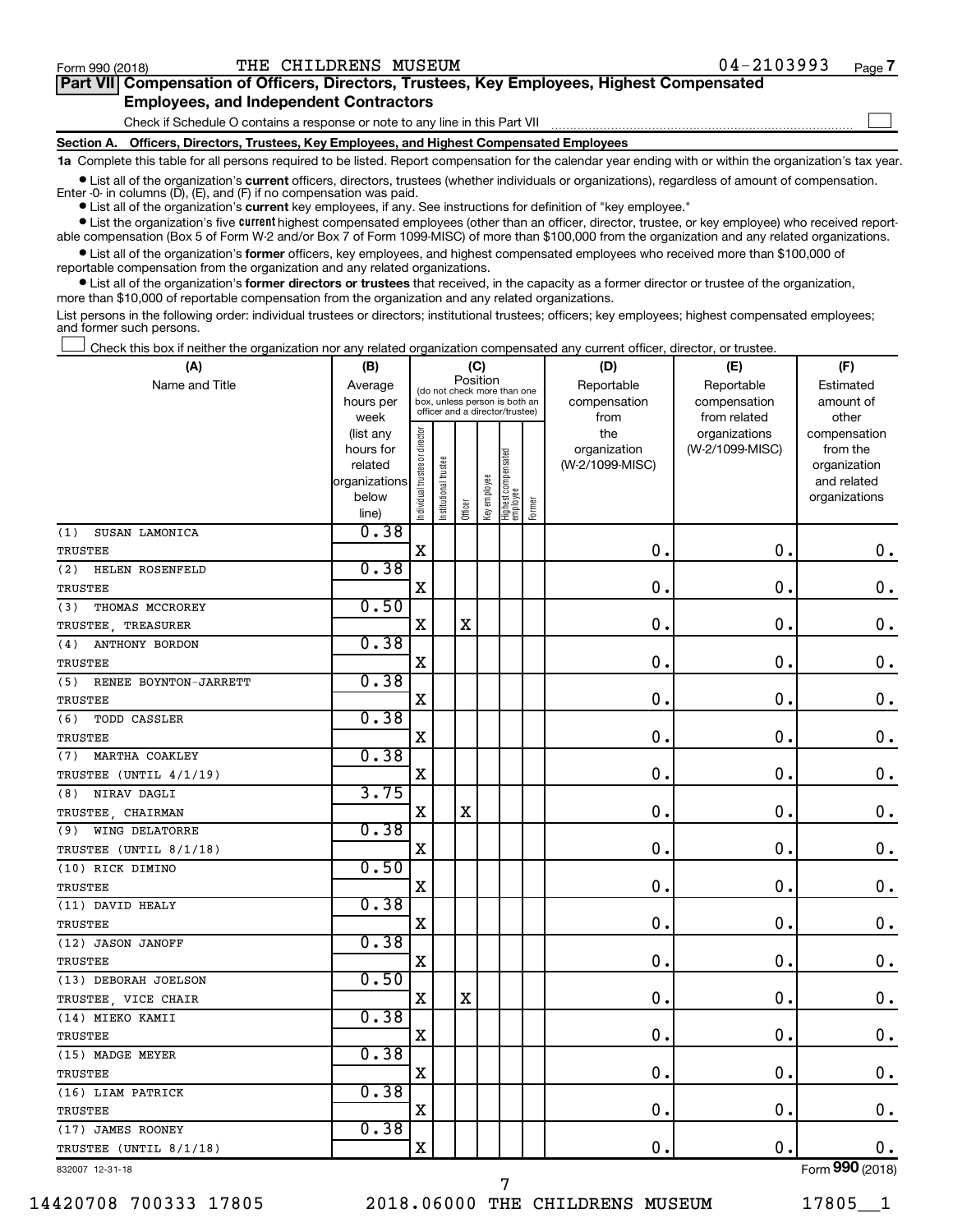| Form 990 (2018)      |  |
|----------------------|--|
| D <sub>2</sub> H VII |  |

| <b>Part VII</b> Section A. Officers, Directors, Trustees, Key Employees, and Highest Compensated Employees (continued)                      |                                                 |                                |                       |             |              |                                                                  |  |                            |                 |    |                 |             |                        |
|---------------------------------------------------------------------------------------------------------------------------------------------|-------------------------------------------------|--------------------------------|-----------------------|-------------|--------------|------------------------------------------------------------------|--|----------------------------|-----------------|----|-----------------|-------------|------------------------|
| (A)                                                                                                                                         | (B)                                             |                                |                       |             | (C)          |                                                                  |  | (D)                        | (E)             |    |                 | (F)         |                        |
| Name and title                                                                                                                              | Average                                         |                                |                       |             | Position     | (do not check more than one                                      |  | Reportable                 | Reportable      |    |                 | Estimated   |                        |
|                                                                                                                                             | hours per                                       |                                |                       |             |              | box, unless person is both an<br>officer and a director/trustee) |  | compensation               | compensation    |    |                 | amount of   |                        |
|                                                                                                                                             | week                                            |                                |                       |             |              |                                                                  |  | from                       | from related    |    |                 | other       |                        |
|                                                                                                                                             | (list any<br>hours for                          |                                |                       |             |              |                                                                  |  | the                        | organizations   |    | compensation    |             |                        |
|                                                                                                                                             | related                                         |                                |                       |             |              |                                                                  |  | organization               | (W-2/1099-MISC) |    |                 | from the    |                        |
|                                                                                                                                             | organizations                                   |                                |                       |             |              |                                                                  |  | (W-2/1099-MISC)            |                 |    | organization    | and related |                        |
|                                                                                                                                             | below                                           |                                |                       |             |              |                                                                  |  |                            |                 |    | organizations   |             |                        |
|                                                                                                                                             | line)                                           | Individual trustee or director | Institutional trustee | Officer     | Key employee | Highest compensated<br>  employee<br>  Former                    |  |                            |                 |    |                 |             |                        |
| (18) JAN SMITH                                                                                                                              | 1.80                                            |                                |                       |             |              |                                                                  |  |                            |                 |    |                 |             |                        |
| TRUSTEE, VICE CHAIR                                                                                                                         |                                                 | $\mathbf X$                    |                       | $\mathbf X$ |              |                                                                  |  | О.                         |                 | О. |                 |             | $0$ .                  |
| (19) PETER TORREBIARTE                                                                                                                      | 0.38                                            |                                |                       |             |              |                                                                  |  |                            |                 |    |                 |             |                        |
| TRUSTEE                                                                                                                                     |                                                 | X                              |                       |             |              |                                                                  |  | 0.                         |                 | 0. |                 |             | 0.                     |
| (20) AISHA AL RIYAMI                                                                                                                        | 0.38                                            |                                |                       |             |              |                                                                  |  |                            |                 |    |                 |             |                        |
| <b>TRUSTEE</b>                                                                                                                              |                                                 | X                              |                       |             |              |                                                                  |  | 0.                         |                 | 0. |                 |             | 0.                     |
| (21) AUNOY BANERJEE                                                                                                                         | 0.38                                            |                                |                       |             |              |                                                                  |  |                            |                 |    |                 |             |                        |
| TRUSTEE                                                                                                                                     |                                                 | X                              |                       |             |              |                                                                  |  | О.                         |                 | О. |                 |             | 0.                     |
| (22) PAUL BLANDINI                                                                                                                          | 0.38                                            |                                |                       |             |              |                                                                  |  |                            |                 |    |                 |             |                        |
| <b>TRUSTEE</b>                                                                                                                              |                                                 | X                              |                       |             |              |                                                                  |  | 0.                         |                 | О. |                 |             | $0$ .                  |
| (23) JULIE GORDON                                                                                                                           | 0.38                                            |                                |                       |             |              |                                                                  |  |                            |                 |    |                 |             |                        |
| <b>TRUSTEE</b>                                                                                                                              |                                                 | X                              |                       |             |              |                                                                  |  | 0.                         |                 | О. |                 |             | 0.                     |
| (24) KELLY HILLER                                                                                                                           | 0.50                                            |                                |                       |             |              |                                                                  |  |                            |                 |    |                 |             |                        |
|                                                                                                                                             |                                                 | X                              |                       | X           |              |                                                                  |  | О.                         |                 | О. |                 |             | 0.                     |
| TRUSTEE, SECRETARY                                                                                                                          | 0.38                                            |                                |                       |             |              |                                                                  |  |                            |                 |    |                 |             |                        |
| (25) PRAKASH VENKATA                                                                                                                        |                                                 |                                |                       |             |              |                                                                  |  | О.                         |                 | О. |                 |             |                        |
| TRUSTEE                                                                                                                                     |                                                 | X                              |                       |             |              |                                                                  |  |                            |                 |    |                 |             | 0.                     |
| (26) DAVID BURT                                                                                                                             | 0.38                                            |                                |                       |             |              |                                                                  |  |                            |                 |    |                 |             |                        |
| TRUSTEE (AS OF 6/12/19)                                                                                                                     |                                                 | $\mathbf X$                    |                       |             |              |                                                                  |  | О.                         |                 | О. |                 |             | 0.<br>$\overline{0}$ . |
|                                                                                                                                             |                                                 |                                |                       |             |              |                                                                  |  | $\overline{0}$ .           |                 | σ. |                 |             |                        |
|                                                                                                                                             |                                                 |                                |                       |             |              |                                                                  |  | 1,002,185.                 |                 | σ. |                 |             | 82,687.                |
|                                                                                                                                             |                                                 |                                |                       |             |              |                                                                  |  | 1,002,185.                 |                 | σ. |                 |             | 82,687.                |
| Total number of individuals (including but not limited to those listed above) who received more than \$100,000 of reportable<br>$2^{\circ}$ |                                                 |                                |                       |             |              |                                                                  |  |                            |                 |    |                 |             |                        |
| compensation from the organization $\blacktriangleright$                                                                                    |                                                 |                                |                       |             |              |                                                                  |  |                            |                 |    |                 |             |                        |
|                                                                                                                                             |                                                 |                                |                       |             |              |                                                                  |  |                            |                 |    |                 | Yes         | No                     |
| 3<br>Did the organization list any former officer, director, or trustee, key employee, or highest compensated employee on                   |                                                 |                                |                       |             |              |                                                                  |  |                            |                 |    |                 |             |                        |
|                                                                                                                                             |                                                 |                                |                       |             |              |                                                                  |  |                            |                 |    | 3               |             | x                      |
| For any individual listed on line 1a, is the sum of reportable compensation and other compensation from the organization<br>4               |                                                 |                                |                       |             |              |                                                                  |  |                            |                 |    |                 |             |                        |
| and related organizations greater than \$150,000? If "Yes," complete Schedule J for such individual                                         |                                                 |                                |                       |             |              |                                                                  |  |                            |                 |    | 4               | X           |                        |
| Did any person listed on line 1a receive or accrue compensation from any unrelated organization or individual for services<br>5             |                                                 |                                |                       |             |              |                                                                  |  |                            |                 |    |                 |             |                        |
|                                                                                                                                             |                                                 |                                |                       |             |              |                                                                  |  |                            |                 |    | 5               |             | x                      |
| <b>Section B. Independent Contractors</b>                                                                                                   |                                                 |                                |                       |             |              |                                                                  |  |                            |                 |    |                 |             |                        |
| Complete this table for your five highest compensated independent contractors that received more than \$100,000 of compensation from<br>1   |                                                 |                                |                       |             |              |                                                                  |  |                            |                 |    |                 |             |                        |
| the organization. Report compensation for the calendar year ending with or within the organization's tax year.                              |                                                 |                                |                       |             |              |                                                                  |  |                            |                 |    |                 |             |                        |
| (A)                                                                                                                                         |                                                 |                                |                       |             |              |                                                                  |  | (B)                        |                 |    | (C)             |             |                        |
| Name and business address                                                                                                                   |                                                 |                                |                       |             |              |                                                                  |  | Description of services    |                 |    | Compensation    |             |                        |
| A.C.P. CLEANING, INC.                                                                                                                       |                                                 |                                |                       |             |              |                                                                  |  | <b>MUSEUM &amp; TENANT</b> |                 |    |                 |             |                        |
| P.O. BOX 2411, WOBURN, MA 01888                                                                                                             |                                                 |                                |                       |             |              |                                                                  |  | CLEANING                   |                 |    | 667,549.        |             |                        |
| CB RICHARD ELLIS/N.E. PARTNERS, 33 ARCH                                                                                                     |                                                 |                                |                       |             |              |                                                                  |  |                            |                 |    |                 |             |                        |
| STREET, 10TH FLOOR, BOSTON, MA 02110                                                                                                        |                                                 |                                |                       |             |              |                                                                  |  | PROPERTY MANAGEMENT        |                 |    | 372,518.        |             |                        |
| SECURITAS SECURITY SERVICES US, 77 SUMMER                                                                                                   |                                                 |                                |                       |             |              |                                                                  |  | MUSEUM & BUILDING          |                 |    |                 |             |                        |
| STREET, 4TH FLOOR, BOSTON, MA 02110                                                                                                         |                                                 |                                |                       |             |              |                                                                  |  | SECURITY                   |                 |    | 293,434.        |             |                        |
| CUSTOM COMPUTER SPECIALISTS, INC.                                                                                                           |                                                 |                                |                       |             |              |                                                                  |  | IT AND NETWORK             |                 |    |                 |             |                        |
| 166,741.<br>70 SUFFOLK COURT, HAUPPAUGE, NY 11788<br>MONITORING SERVICES                                                                    |                                                 |                                |                       |             |              |                                                                  |  |                            |                 |    |                 |             |                        |
|                                                                                                                                             |                                                 |                                |                       |             |              |                                                                  |  |                            |                 |    |                 |             |                        |
|                                                                                                                                             |                                                 |                                |                       |             |              |                                                                  |  |                            |                 |    |                 |             |                        |
| Total number of independent contractors (including but not limited to those listed above) who received more than<br>$\mathbf{2}$            |                                                 |                                |                       |             |              |                                                                  |  |                            |                 |    |                 |             |                        |
|                                                                                                                                             | \$100,000 of compensation from the organization |                                |                       |             |              |                                                                  |  |                            |                 |    |                 |             |                        |
| SEE PART VII, SECTION A CONTINUATION SHEETS                                                                                                 |                                                 |                                |                       |             |              |                                                                  |  |                            |                 |    | Form 990 (2018) |             |                        |
| 832008 12-31-18                                                                                                                             |                                                 |                                |                       |             |              |                                                                  |  |                            |                 |    |                 |             |                        |

14420708 700333 17805 2018.06000 THE CHILDRENS MUSEUM 17805\_1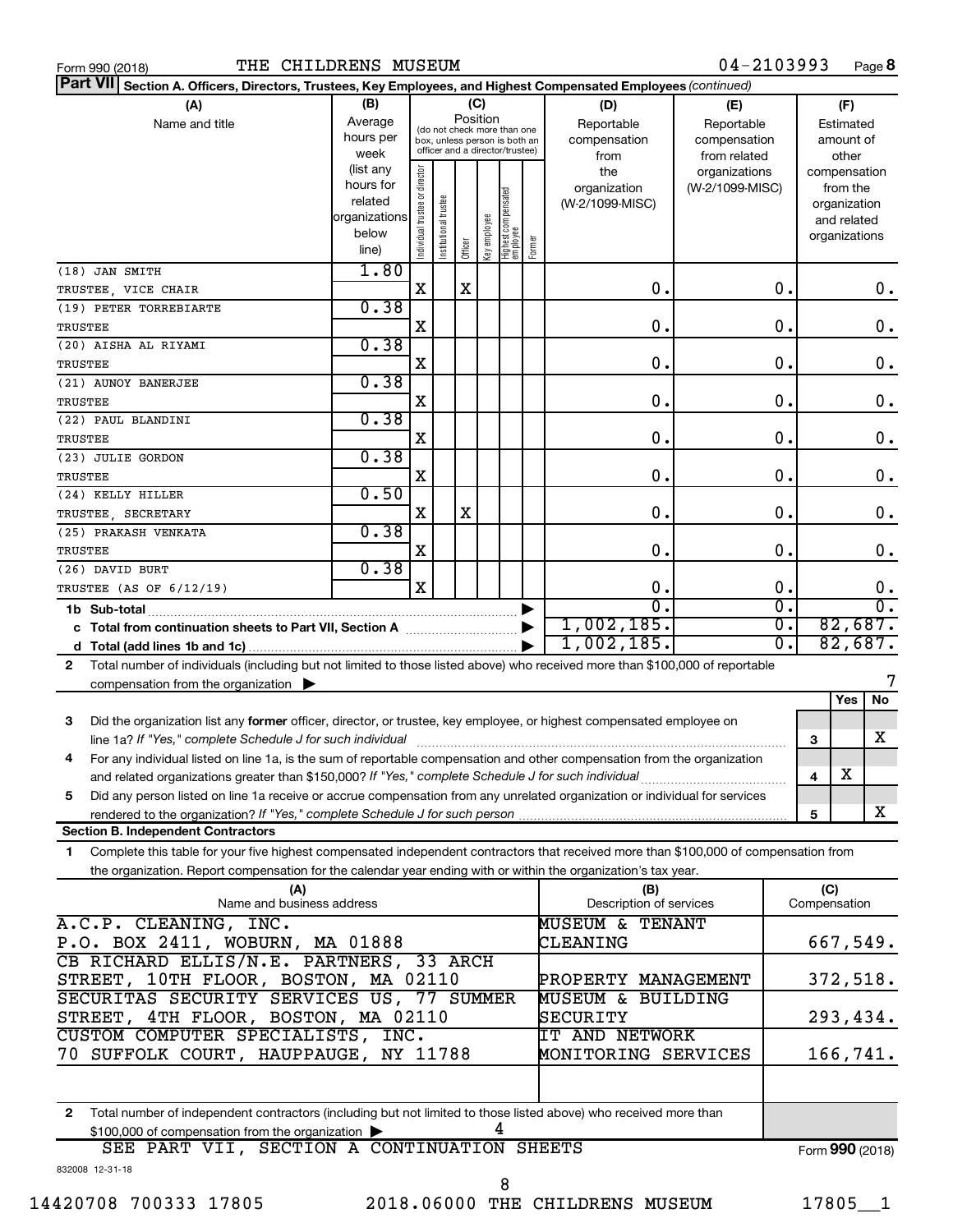| THE CHILDRENS MUSEUM<br>Form 990                                                                                | 04-2103993     |                                |                        |                |              |                              |        |                 |                               |                       |
|-----------------------------------------------------------------------------------------------------------------|----------------|--------------------------------|------------------------|----------------|--------------|------------------------------|--------|-----------------|-------------------------------|-----------------------|
| Part VII Section A. Officers, Directors, Trustees, Key Employees, and Highest Compensated Employees (continued) |                |                                |                        |                |              |                              |        |                 |                               |                       |
| (A)                                                                                                             | (B)<br>(C)     |                                |                        |                |              |                              |        | (D)             | (E)                           | (F)                   |
| Name and title                                                                                                  | Average        |                                |                        | Position       |              |                              |        | Reportable      | Reportable                    | Estimated             |
|                                                                                                                 | hours          |                                | (check all that apply) |                |              |                              |        | compensation    | compensation                  | amount of             |
|                                                                                                                 | per<br>week    |                                |                        |                |              |                              |        | from<br>the     | from related<br>organizations | other<br>compensation |
|                                                                                                                 | (list any      |                                |                        |                |              |                              |        | organization    | (W-2/1099-MISC)               | from the              |
|                                                                                                                 | hours for      |                                |                        |                |              |                              |        | (W-2/1099-MISC) |                               | organization          |
|                                                                                                                 | related        |                                |                        |                |              |                              |        |                 |                               | and related           |
|                                                                                                                 | organizations  |                                |                        |                |              |                              |        |                 |                               | organizations         |
|                                                                                                                 | below<br>line) | Individual trustee or director | Institutional trustee  | <b>Officer</b> | Key employee | Highest compensated employee | Former |                 |                               |                       |
| (27) KEEGAN CALDWELL                                                                                            | 0.38           |                                |                        |                |              |                              |        |                 |                               |                       |
| TRUSTEE (AS OF 3/1/19)                                                                                          |                | $\mathbf X$                    |                        |                |              |                              |        | 0.              | 0.                            | 0.                    |
| (28) RYAN MURPHY                                                                                                | 0.38           |                                |                        |                |              |                              |        |                 |                               |                       |
| TRUSTEE (AS OF 9/1/18)                                                                                          |                | $\mathbf X$                    |                        |                |              |                              |        | 0.              | 0.                            | $\mathbf 0$ .         |
| (29) SYLVIA STEVENS-EDOUARD                                                                                     | 0.38           |                                |                        |                |              |                              |        |                 |                               |                       |
| TRUSTEE (AS OF 10/1/18)                                                                                         |                | $\mathbf X$                    |                        |                |              |                              |        | 0.              | 0.                            | 0.                    |
| (30) CAROLE CHARNOW                                                                                             | 35.00          |                                |                        |                |              |                              |        |                 |                               |                       |
| PRESIDENT/CEO                                                                                                   |                |                                |                        | X              |              |                              |        | 237,881.        | 0.                            | 24,370.               |
| (31) AMY AUERBACH                                                                                               | 35.00          |                                |                        |                |              |                              |        |                 |                               |                       |
| SVP/CFO                                                                                                         |                |                                |                        | $\mathbf X$    |              |                              |        | 153,786.        | 0.                            | 15,656.               |
| (32) HAYLEY BOYD                                                                                                | 35.00          |                                |                        |                |              |                              |        |                 |                               |                       |
| ASSISTANT SECRETARY                                                                                             |                |                                |                        | $\mathbf X$    |              |                              |        | 46,266.         | 0.                            | 6,329.                |
| (33) SUE KIM                                                                                                    | 35.00          |                                |                        |                |              |                              |        |                 |                               |                       |
| VP DEVELOPMENT                                                                                                  |                |                                |                        |                |              | $\mathbf X$                  |        | 116,017.        | 0.                            | 5,314.                |
| (34) LESLIE SWARTZ                                                                                              | 35.00          |                                |                        |                |              |                              |        |                 |                               |                       |
| SVP PROGRAMMING & RESEARCH                                                                                      |                |                                |                        |                |              | $\mathbf X$                  |        | 112,632.        | 0.                            | 11, 168.              |
| (35) ALEXANDER GOLDOWSKY                                                                                        | 35.00          |                                |                        |                |              |                              |        |                 |                               |                       |
| VP EXHIBITS                                                                                                     |                |                                |                        |                |              | $\mathbf X$                  |        | 125,611.        | 0.                            | 5,961.                |
| (36) CHARLAYNE MURRELL-SMITH                                                                                    | 35.00          |                                |                        |                |              |                              |        |                 |                               |                       |
| VP CORPORATE DEVELOPMENT                                                                                        |                |                                |                        |                |              | $\mathbf X$                  |        | 108,969.        | 0.                            | 9,033.                |
| (37) JERI APPIER                                                                                                | 35.00          |                                |                        |                |              |                              |        |                 |                               |                       |
| CONTROLLER & SENIOR DIRECTOR FINANCE                                                                            |                |                                |                        |                |              | $\mathbf X$                  |        | 101,023.        | 0.                            | 4,856.                |
|                                                                                                                 |                |                                |                        |                |              |                              |        |                 |                               |                       |
|                                                                                                                 |                |                                |                        |                |              |                              |        |                 |                               |                       |
|                                                                                                                 |                |                                |                        |                |              |                              |        |                 |                               |                       |
|                                                                                                                 |                |                                |                        |                |              |                              |        |                 |                               |                       |
|                                                                                                                 |                |                                |                        |                |              |                              |        |                 |                               |                       |
|                                                                                                                 |                |                                |                        |                |              |                              |        |                 |                               |                       |
|                                                                                                                 |                |                                |                        |                |              |                              |        |                 |                               |                       |
|                                                                                                                 |                |                                |                        |                |              |                              |        |                 |                               |                       |
|                                                                                                                 |                |                                |                        |                |              |                              |        |                 |                               |                       |
|                                                                                                                 |                |                                |                        |                |              |                              |        |                 |                               |                       |
|                                                                                                                 |                |                                |                        |                |              |                              |        |                 |                               |                       |
|                                                                                                                 |                |                                |                        |                |              |                              |        |                 |                               |                       |
|                                                                                                                 |                |                                |                        |                |              |                              |        |                 |                               |                       |
|                                                                                                                 |                |                                |                        |                |              |                              |        |                 |                               |                       |
|                                                                                                                 |                |                                |                        |                |              |                              |        |                 |                               |                       |
|                                                                                                                 |                |                                |                        |                |              |                              |        |                 |                               |                       |
|                                                                                                                 |                |                                |                        |                |              |                              |        |                 |                               |                       |
|                                                                                                                 |                |                                |                        |                |              |                              |        |                 |                               |                       |
| Total to Part VII, Section A, line 1c                                                                           | 1,002,185.     |                                | 82,687.                |                |              |                              |        |                 |                               |                       |

832201 04-01-18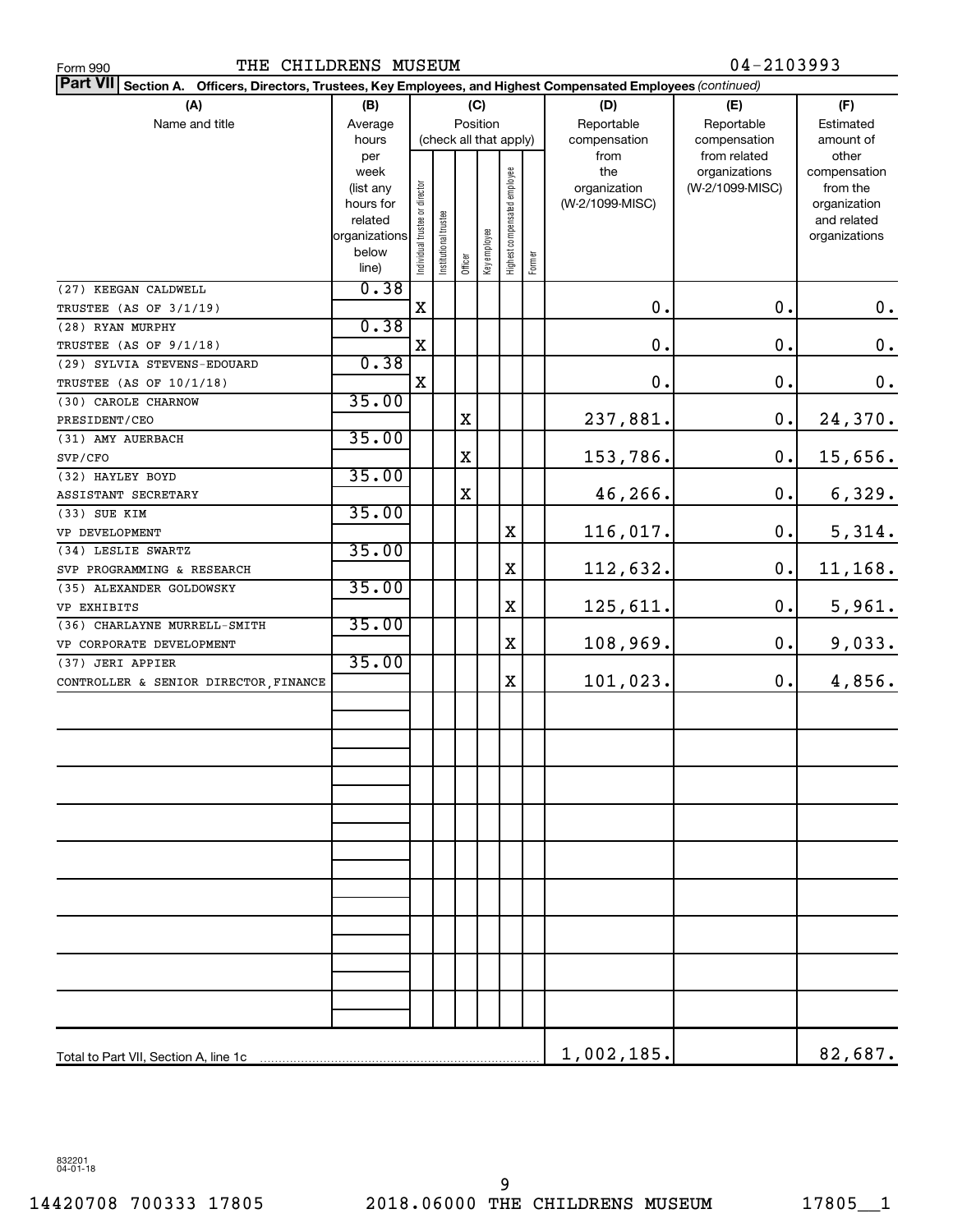|                                                           |    | Check if Schedule O contains a response or note to any line in this Part VIII |                |                       |                      |                                                 |                                         |                                                                    |
|-----------------------------------------------------------|----|-------------------------------------------------------------------------------|----------------|-----------------------|----------------------|-------------------------------------------------|-----------------------------------------|--------------------------------------------------------------------|
|                                                           |    |                                                                               |                |                       | (A)<br>Total revenue | (B)<br>Related or<br>exempt function<br>revenue | (C)<br>Unrelated<br>business<br>revenue | (D)<br>Revenue excluded<br>from tax under<br>sections<br>512 - 514 |
|                                                           |    | 1 a Federated campaigns                                                       | 1a             |                       |                      |                                                 |                                         |                                                                    |
|                                                           |    | <b>b</b> Membership dues                                                      | 1 <sub>b</sub> |                       |                      |                                                 |                                         |                                                                    |
|                                                           |    | c Fundraising events                                                          | 1 <sub>c</sub> | 426,079.              |                      |                                                 |                                         |                                                                    |
|                                                           |    | d Related organizations                                                       | 1 <sub>d</sub> |                       |                      |                                                 |                                         |                                                                    |
|                                                           |    | e Government grants (contributions)                                           | 1e             | 377,204.              |                      |                                                 |                                         |                                                                    |
|                                                           |    | f All other contributions, gifts, grants, and                                 |                |                       |                      |                                                 |                                         |                                                                    |
|                                                           |    | similar amounts not included above                                            | 1f             | 2,480,424.            |                      |                                                 |                                         |                                                                    |
|                                                           |    | <b>g</b> Noncash contributions included in lines 1a-1f: \$                    |                | 94,481                |                      |                                                 |                                         |                                                                    |
| Contributions, Gifts, Grants<br>and Other Similar Amounts |    |                                                                               |                |                       | 3, 283, 707.         |                                                 |                                         |                                                                    |
|                                                           |    |                                                                               |                | <b>Business Code</b>  |                      |                                                 |                                         |                                                                    |
|                                                           | 2а | ADMISSIONS                                                                    |                | 900099                | 3, 422, 363.         | 3, 422, 363.                                    |                                         |                                                                    |
|                                                           | b  | MEMBERSHIPS                                                                   |                | 900099                | 1,636,423.           | 1,636,423.                                      |                                         |                                                                    |
|                                                           |    | PROGRAM FEES                                                                  |                | 900099                | 362,451.             | 358,460.                                        | 3,991.                                  |                                                                    |
|                                                           | d  | TRAVELING EXHIBITS                                                            |                | 900099                | 30,000.              | 30,000.                                         |                                         |                                                                    |
| Program Service<br>Revenue                                | е  |                                                                               |                |                       |                      |                                                 |                                         |                                                                    |
|                                                           | f  | All other program service revenue                                             |                |                       |                      |                                                 |                                         |                                                                    |
|                                                           | a  |                                                                               |                |                       | 5, 451, 237.         |                                                 |                                         |                                                                    |
|                                                           | З  | Investment income (including dividends, interest, and                         |                |                       |                      |                                                 |                                         |                                                                    |
|                                                           |    |                                                                               |                |                       | 445,583.             |                                                 |                                         | 445,583.                                                           |
|                                                           | 4  | Income from investment of tax-exempt bond proceeds                            |                |                       |                      |                                                 |                                         |                                                                    |
|                                                           | 5  |                                                                               |                |                       |                      |                                                 |                                         |                                                                    |
|                                                           |    |                                                                               | (i) Real       | (ii) Personal         |                      |                                                 |                                         |                                                                    |
|                                                           |    | <b>6 a</b> Gross rents                                                        | 2,266,970.     |                       |                      |                                                 |                                         |                                                                    |
|                                                           |    | <b>b</b> Less: rental expenses                                                | 2,598,736.     |                       |                      |                                                 |                                         |                                                                    |
|                                                           |    | <b>c</b> Rental income or (loss)                                              | $-331,766$ .   |                       |                      |                                                 |                                         |                                                                    |
|                                                           |    |                                                                               |                |                       | $-331,766$ .         |                                                 | $-51,539.$                              | $-280, 227.$                                                       |
|                                                           |    | 7 a Gross amount from sales of                                                | (i) Securities | (ii) Other            |                      |                                                 |                                         |                                                                    |
|                                                           |    | assets other than inventory                                                   | 1,664,694.     |                       |                      |                                                 |                                         |                                                                    |
|                                                           |    | <b>b</b> Less: cost or other basis                                            |                |                       |                      |                                                 |                                         |                                                                    |
|                                                           |    | and sales expenses                                                            | 1,840,935.     | 89,791.               |                      |                                                 |                                         |                                                                    |
|                                                           |    |                                                                               | $-176, 241.$   | $-89,791.$            |                      |                                                 |                                         |                                                                    |
|                                                           |    |                                                                               |                | ▶                     | $-266,032.$          |                                                 |                                         | $-266,032.$                                                        |
| ٩P                                                        |    | 8 a Gross income from fundraising events (not                                 |                |                       |                      |                                                 |                                         |                                                                    |
|                                                           |    | including \$ 426,079. of                                                      |                |                       |                      |                                                 |                                         |                                                                    |
|                                                           |    | contributions reported on line 1c). See                                       |                |                       |                      |                                                 |                                         |                                                                    |
| <b>Other Reven</b>                                        |    |                                                                               |                | 131,345.              |                      |                                                 |                                         |                                                                    |
|                                                           |    |                                                                               | $\mathbf b$    | 280,783.              |                      |                                                 |                                         |                                                                    |
|                                                           |    | c Net income or (loss) from fundraising events                                |                | ▶<br>.                | $-149, 438.$         |                                                 |                                         | $-149, 438.$                                                       |
|                                                           |    | 9 a Gross income from gaming activities. See                                  |                |                       |                      |                                                 |                                         |                                                                    |
|                                                           |    |                                                                               |                | 1,915.                |                      |                                                 |                                         |                                                                    |
|                                                           |    |                                                                               | b              | 161                   |                      |                                                 |                                         |                                                                    |
|                                                           |    | c Net income or (loss) from gaming activities                                 |                | $\blacktriangleright$ | 1,754.               |                                                 |                                         | 1,754.                                                             |
|                                                           |    | <b>10 a</b> Gross sales of inventory, less returns                            |                |                       |                      |                                                 |                                         |                                                                    |
|                                                           |    |                                                                               |                |                       |                      |                                                 |                                         |                                                                    |
|                                                           |    |                                                                               | b              |                       |                      |                                                 |                                         |                                                                    |
|                                                           |    | c Net income or (loss) from sales of inventory                                |                |                       |                      |                                                 |                                         |                                                                    |
|                                                           |    | Miscellaneous Revenue                                                         |                | <b>Business Code</b>  |                      |                                                 |                                         |                                                                    |
|                                                           |    | 11 a ANCILLARY SERVICES                                                       |                | 900099                | 876, 211.            | 876, 211.                                       |                                         |                                                                    |
|                                                           |    | <b>b</b> OTHER INVESTMENT INCOME FROM K-1                                     |                | 523000                | 32,786.              |                                                 |                                         | 32,786.                                                            |
|                                                           | с  |                                                                               |                |                       |                      |                                                 |                                         |                                                                    |
|                                                           | d  |                                                                               |                |                       |                      |                                                 |                                         |                                                                    |
|                                                           |    |                                                                               |                |                       | 908,997.             |                                                 |                                         |                                                                    |
|                                                           | 12 |                                                                               |                |                       | 9,344,042.           | 6, 323, 457.                                    | $-47,548.$                              | $-215,574.$<br>$Form$ QQQ $(2019)$                                 |

832009 12-31-18

14420708 700333 17805 2018.06000 THE CHILDRENS MUSEUM 17805\_\_1

10

Form (2018) **990**

 $\overline{\phantom{a}}$ 

**Part VIII Statement of Revenue**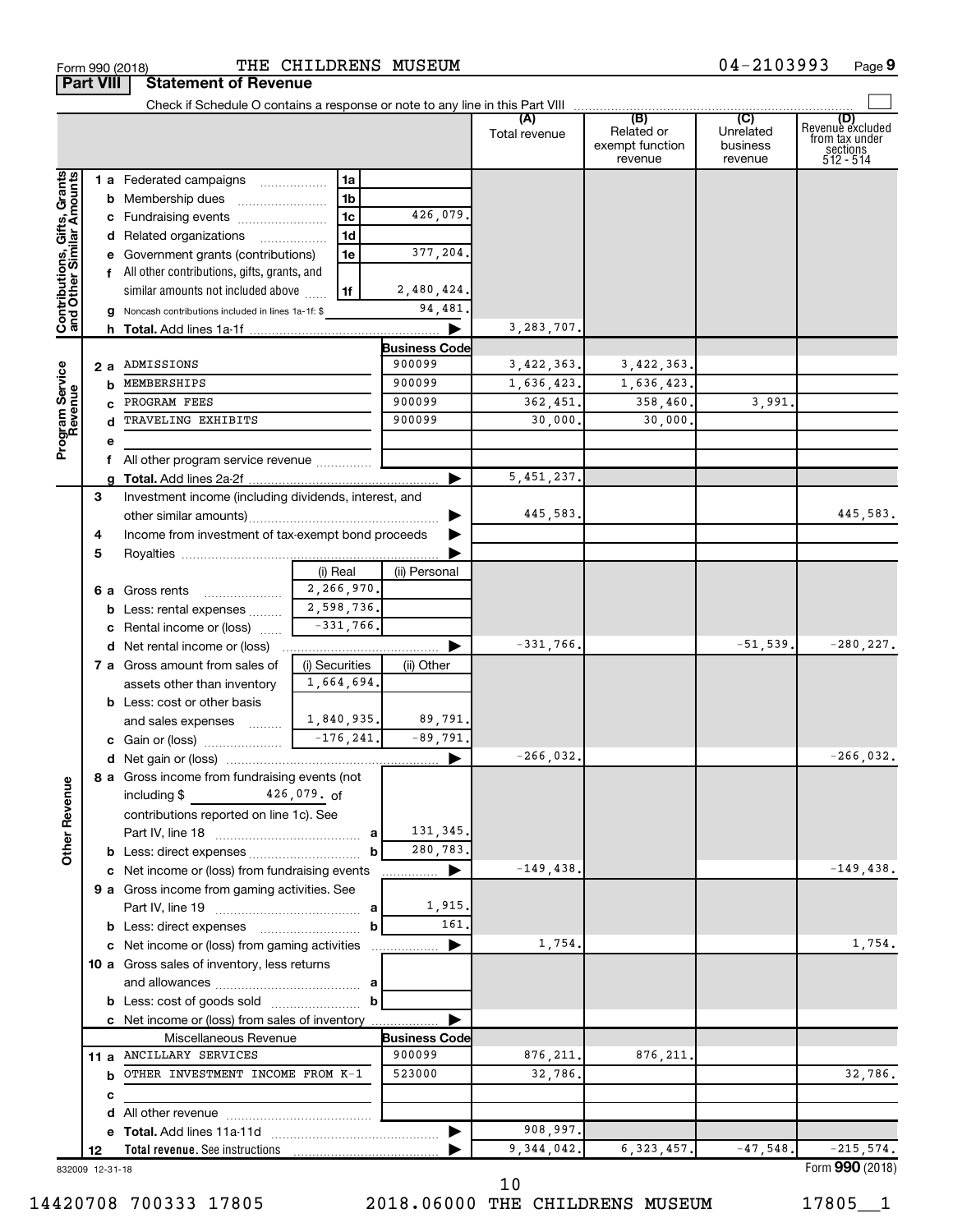Form 990 (2018) Page THE CHILDRENS MUSEUM 04-2103993 **Part IX Statement of Functional Expenses**

*Section 501(c)(3) and 501(c)(4) organizations must complete all columns. All other organizations must complete column (A).*

| Check if Schedule O contains a response or note to any line in this Part IX |                                                                                                           |                       |                                    |                                    |                                |  |  |  |  |
|-----------------------------------------------------------------------------|-----------------------------------------------------------------------------------------------------------|-----------------------|------------------------------------|------------------------------------|--------------------------------|--|--|--|--|
|                                                                             | Do not include amounts reported on lines 6b,<br>7b, 8b, 9b, and 10b of Part VIII.                         | (A)<br>Total expenses | (B)<br>Program service<br>expenses | Management and<br>general expenses | (D)<br>Fundraising<br>expenses |  |  |  |  |
| 1.                                                                          | Grants and other assistance to domestic organizations                                                     |                       |                                    |                                    |                                |  |  |  |  |
|                                                                             | and domestic governments. See Part IV, line 21                                                            |                       |                                    |                                    |                                |  |  |  |  |
| $\mathbf{2}$                                                                | Grants and other assistance to domestic                                                                   |                       |                                    |                                    |                                |  |  |  |  |
|                                                                             | individuals. See Part IV, line 22                                                                         |                       |                                    |                                    |                                |  |  |  |  |
| 3                                                                           | Grants and other assistance to foreign                                                                    |                       |                                    |                                    |                                |  |  |  |  |
|                                                                             | organizations, foreign governments, and foreign                                                           |                       |                                    |                                    |                                |  |  |  |  |
|                                                                             | individuals. See Part IV, lines 15 and 16                                                                 |                       |                                    |                                    |                                |  |  |  |  |
| 4                                                                           | Benefits paid to or for members                                                                           |                       |                                    |                                    |                                |  |  |  |  |
| 5                                                                           | Compensation of current officers, directors,                                                              |                       |                                    |                                    |                                |  |  |  |  |
|                                                                             | trustees, and key employees                                                                               | 512,797.              | 980.                               | 401,988.                           | 109,829.                       |  |  |  |  |
| 6                                                                           | Compensation not included above, to disqualified                                                          |                       |                                    |                                    |                                |  |  |  |  |
|                                                                             | persons (as defined under section 4958(f)(1)) and                                                         |                       |                                    |                                    |                                |  |  |  |  |
|                                                                             | persons described in section 4958(c)(3)(B)                                                                |                       |                                    |                                    |                                |  |  |  |  |
| 7                                                                           | Other salaries and wages                                                                                  | 3,471,963.            | 3,021,962.                         | 151,611.                           | 298,390.                       |  |  |  |  |
| 8                                                                           | Pension plan accruals and contributions (include                                                          |                       |                                    |                                    |                                |  |  |  |  |
|                                                                             | section 401(k) and 403(b) employer contributions)                                                         | 79,558.               | $\frac{57,870}{272,949}$           | 16,572.                            | $\frac{5,116}{23,395}$         |  |  |  |  |
| 9                                                                           | Other employee benefits                                                                                   | 300,570.              |                                    | 4,226.                             |                                |  |  |  |  |
| 10                                                                          |                                                                                                           | 284,875.              | 225,679.                           | 32,778.                            | 26,418.                        |  |  |  |  |
| 11                                                                          | Fees for services (non-employees):                                                                        |                       |                                    |                                    |                                |  |  |  |  |
|                                                                             |                                                                                                           |                       |                                    |                                    |                                |  |  |  |  |
| b                                                                           |                                                                                                           | 6, 258.               |                                    | 6, 258.                            |                                |  |  |  |  |
|                                                                             |                                                                                                           | 33,916.               |                                    | 33,916.                            |                                |  |  |  |  |
|                                                                             |                                                                                                           |                       |                                    |                                    |                                |  |  |  |  |
|                                                                             | Professional fundraising services. See Part IV, line 17                                                   |                       |                                    |                                    |                                |  |  |  |  |
|                                                                             | Investment management fees                                                                                | 25, 126.              |                                    | 25, 126.                           |                                |  |  |  |  |
| a                                                                           | Other. (If line 11g amount exceeds 10% of line 25,                                                        |                       |                                    |                                    |                                |  |  |  |  |
|                                                                             | column (A) amount, list line 11g expenses on Sch O.)                                                      | 848,482.<br>179,785.  | 729,080.<br>179,646.               | 61,249.<br>$\overline{22}$         | <u>58,153.</u><br>117.         |  |  |  |  |
| 12                                                                          |                                                                                                           | 364,052.              | 190, 465.                          | 87,011.                            | 86,576.                        |  |  |  |  |
| 13                                                                          |                                                                                                           | 354, 236.             | 151,227.                           | 200, 466.                          | 2,543.                         |  |  |  |  |
| 14                                                                          |                                                                                                           |                       |                                    |                                    |                                |  |  |  |  |
| 15                                                                          |                                                                                                           | 1,645,732.            | 1,403,229.                         | 215, 324.                          | 27,179.                        |  |  |  |  |
| 16<br>17                                                                    |                                                                                                           | 91,509.               | 69,905.                            | 17,320.                            | 4,284.                         |  |  |  |  |
| 18                                                                          | Payments of travel or entertainment expenses                                                              |                       |                                    |                                    |                                |  |  |  |  |
|                                                                             | for any federal, state, or local public officials                                                         |                       |                                    |                                    |                                |  |  |  |  |
| 19                                                                          | Conferences, conventions, and meetings                                                                    |                       |                                    |                                    |                                |  |  |  |  |
| 20                                                                          | Interest                                                                                                  | 11,979.               | 9,404.                             | 1,580.                             | 995.                           |  |  |  |  |
| 21                                                                          |                                                                                                           |                       |                                    |                                    |                                |  |  |  |  |
| 22                                                                          | Depreciation, depletion, and amortization                                                                 | 1,463,855.            | 1,324,251.                         | 122, 127.                          | 17,477.                        |  |  |  |  |
| 23                                                                          | Insurance                                                                                                 | 104, 517.             | 94, 139.                           | 8,803.                             | 1,575.                         |  |  |  |  |
| 24                                                                          | Other expenses. Itemize expenses not covered                                                              |                       |                                    |                                    |                                |  |  |  |  |
|                                                                             | above. (List miscellaneous expenses in line 24e. If line<br>24e amount exceeds 10% of line 25, column (A) |                       |                                    |                                    |                                |  |  |  |  |
|                                                                             | amount, list line 24e expenses on Schedule O.)                                                            |                       |                                    |                                    |                                |  |  |  |  |
| a                                                                           | EQUIPMENT RENTAL- REPAI                                                                                   | 315,711.              | 301,780.                           | 10,023.                            | 3,908.                         |  |  |  |  |
|                                                                             | <b>BANK AND CC FEES</b>                                                                                   | 130,909.              | 128,788.                           | 1,483.                             | 638.                           |  |  |  |  |
|                                                                             | MATERIALS AND SUPPLIES                                                                                    | 128, 137.             | 125,784.                           | 30 <sub>1</sub>                    | 2,323.                         |  |  |  |  |
| d                                                                           | OTHER INVESTMENT DEDUCT                                                                                   | 28,410.               |                                    | 28,410                             |                                |  |  |  |  |
|                                                                             | e All other expenses                                                                                      | 17,562.               | 4,252.                             | 13,310.                            |                                |  |  |  |  |
| 25                                                                          | Total functional expenses. Add lines 1 through 24e                                                        | 10, 399, 939.         | 8, 291, 390.                       | 1,439,633.                         | 668,916.                       |  |  |  |  |
| 26                                                                          | Joint costs. Complete this line only if the organization                                                  |                       |                                    |                                    |                                |  |  |  |  |
|                                                                             | reported in column (B) joint costs from a combined                                                        |                       |                                    |                                    |                                |  |  |  |  |
|                                                                             | educational campaign and fundraising solicitation.                                                        |                       |                                    |                                    |                                |  |  |  |  |
|                                                                             | Check here $\blacktriangleright$<br>if following SOP 98-2 (ASC 958-720)                                   |                       |                                    |                                    |                                |  |  |  |  |

832010 12-31-18

11

14420708 700333 17805 2018.06000 THE CHILDRENS MUSEUM 17805\_\_1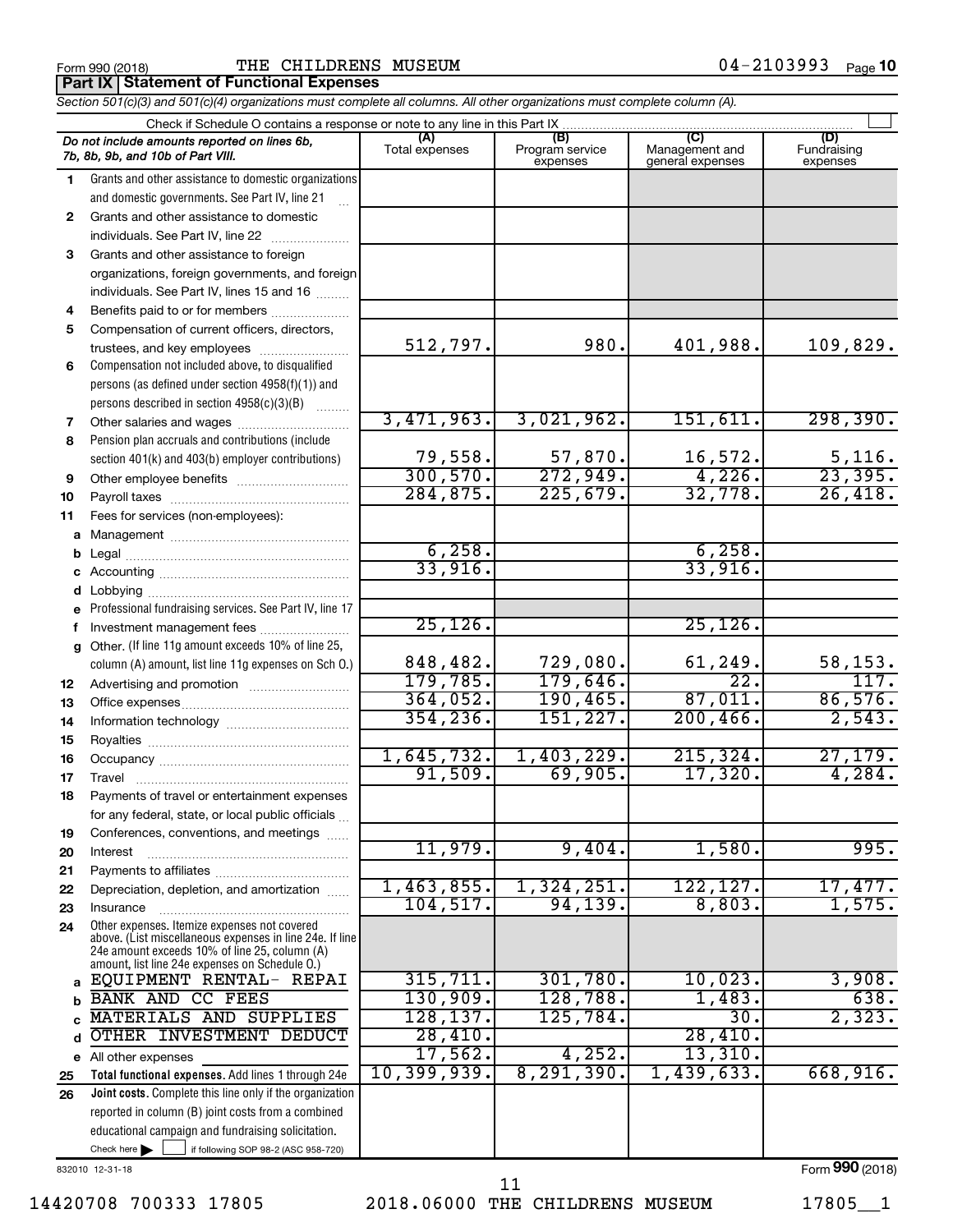12

|                             | $\mathbf{u}$ $\mathbf{v}$ | יטושוטט טווטט                                                                                        |                                 |                          |                |                    |
|-----------------------------|---------------------------|------------------------------------------------------------------------------------------------------|---------------------------------|--------------------------|----------------|--------------------|
|                             |                           |                                                                                                      |                                 |                          |                |                    |
|                             |                           |                                                                                                      |                                 | (A)<br>Beginning of year |                | (B)<br>End of year |
|                             | 1                         |                                                                                                      |                                 | 9,640,494.               | $\mathbf{1}$   | 8,553,306.         |
|                             | 2                         |                                                                                                      |                                 |                          | $\mathbf{2}$   |                    |
|                             | з                         |                                                                                                      |                                 | 498,933.                 | $\mathbf{3}$   | 822, 422.          |
|                             | 4                         |                                                                                                      |                                 | 201,926.                 | 4              | 668,962.           |
|                             | 5                         | Loans and other receivables from current and former officers, directors,                             |                                 |                          |                |                    |
|                             |                           | trustees, key employees, and highest compensated employees. Complete                                 |                                 |                          |                |                    |
|                             |                           | Part II of Schedule L                                                                                |                                 |                          | 5              |                    |
|                             | 6                         | Loans and other receivables from other disqualified persons (as defined under                        |                                 |                          |                |                    |
|                             |                           | section 4958(f)(1)), persons described in section 4958(c)(3)(B), and contributing                    |                                 |                          |                |                    |
|                             |                           | employers and sponsoring organizations of section 501(c)(9) voluntary                                |                                 |                          |                |                    |
|                             |                           | employees' beneficiary organizations (see instr). Complete Part II of Sch L                          |                                 |                          | 6              |                    |
| Assets                      | 7                         |                                                                                                      |                                 |                          | $\overline{7}$ |                    |
|                             | 8                         |                                                                                                      |                                 |                          | 8              |                    |
|                             | 9                         | Prepaid expenses and deferred charges                                                                |                                 | 59,463.                  | 9              | 48,708.            |
|                             |                           | 10a Land, buildings, and equipment: cost or other                                                    |                                 |                          |                |                    |
|                             |                           | basis. Complete Part VI of Schedule D  10a                                                           |                                 |                          |                |                    |
|                             |                           |                                                                                                      | $\frac{63,431,453}{33,082,537}$ | 31,954,795.              | 10c            | 30, 348, 916.      |
|                             | 11                        |                                                                                                      |                                 |                          | 11             |                    |
|                             | 12                        |                                                                                                      |                                 | 16, 394, 624.            | 12             | 16, 302, 622.      |
|                             | 13                        |                                                                                                      |                                 |                          | 13             |                    |
|                             | 14                        |                                                                                                      |                                 | 14                       |                |                    |
|                             | 15                        |                                                                                                      |                                 | 800,668.                 | 15             | 459,202.           |
|                             | 16                        |                                                                                                      |                                 | 59,550,903.              | 16             | 57, 204, 138.      |
|                             | 17                        |                                                                                                      | 1,379,875.                      | 17                       | 1,318,734.     |                    |
|                             | 18                        |                                                                                                      |                                 |                          | 18             |                    |
|                             | 19                        |                                                                                                      |                                 |                          | 19             | 300,000.           |
|                             | 20                        |                                                                                                      |                                 | 13,049,746.              | 20             | 11, 567, 099.      |
|                             | 21                        | Escrow or custodial account liability. Complete Part IV of Schedule D                                |                                 |                          | 21             |                    |
|                             | 22                        | Loans and other payables to current and former officers, directors, trustees,                        |                                 |                          |                |                    |
| Liabilities                 |                           | key employees, highest compensated employees, and disqualified persons.                              |                                 |                          |                |                    |
|                             |                           |                                                                                                      |                                 |                          | 22             |                    |
|                             | 23                        | Secured mortgages and notes payable to unrelated third parties                                       |                                 |                          | 23             |                    |
|                             | 24                        | Unsecured notes and loans payable to unrelated third parties                                         |                                 | 315, 237.                | 24             | 327, 216.          |
|                             | 25                        | Other liabilities (including federal income tax, payables to related third                           |                                 |                          |                |                    |
|                             |                           | parties, and other liabilities not included on lines 17-24). Complete Part X of                      |                                 |                          |                |                    |
|                             |                           | Schedule D                                                                                           |                                 | О.                       | 25             | 287,516.           |
|                             | 26                        |                                                                                                      |                                 | 14,744,858.              | 26             | 13,800,565.        |
|                             |                           | Organizations that follow SFAS 117 (ASC 958), check here $\blacktriangleright \lfloor X \rfloor$ and |                                 |                          |                |                    |
|                             |                           | complete lines 27 through 29, and lines 33 and 34.                                                   |                                 |                          |                |                    |
|                             | 27                        |                                                                                                      |                                 | 32,783,655.              | 27             | 31,099,099.        |
|                             | 28                        |                                                                                                      | 7,786,958.                      | 28                       | 7,917,349.     |                    |
|                             | 29                        | Permanently restricted net assets                                                                    |                                 | 4, 235, 432.             | 29             | 4,387,125.         |
|                             |                           | Organizations that do not follow SFAS 117 (ASC 958), check here ▶ □                                  |                                 |                          |                |                    |
|                             |                           | and complete lines 30 through 34.                                                                    |                                 |                          |                |                    |
|                             | 30                        |                                                                                                      |                                 |                          | 30             |                    |
|                             | 31                        | Paid-in or capital surplus, or land, building, or equipment fund                                     |                                 |                          | 31             |                    |
| Net Assets or Fund Balances | 32                        | Retained earnings, endowment, accumulated income, or other funds                                     |                                 |                          | 32             |                    |
|                             | 33                        |                                                                                                      |                                 | 44,806,045.              | 33             | 43,403,573.        |
|                             | 34                        |                                                                                                      |                                 | 59,550,903.              | 34             | 57, 204, 138.      |

Form (2018) **990**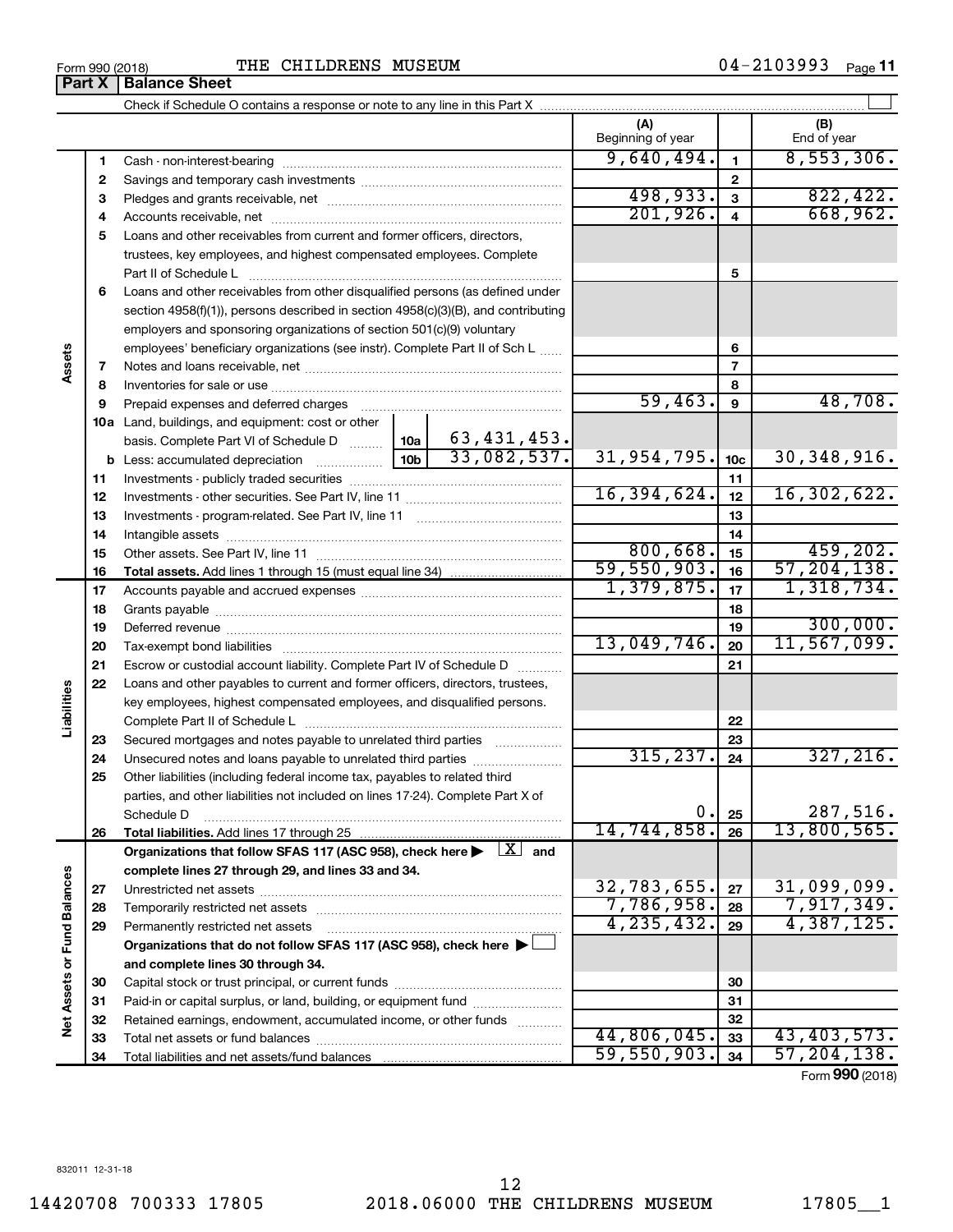|    | THE CHILDRENS MUSEUM<br>Form 990 (2018)                                                                                         |                         | $04 - 2103993$ |     | Page 12                 |
|----|---------------------------------------------------------------------------------------------------------------------------------|-------------------------|----------------|-----|-------------------------|
|    | Part XI<br><b>Reconciliation of Net Assets</b>                                                                                  |                         |                |     |                         |
|    |                                                                                                                                 |                         |                |     | $\overline{\mathbf{X}}$ |
|    |                                                                                                                                 |                         |                |     |                         |
| 1  |                                                                                                                                 | $\mathbf{1}$            | 9,344,042.     |     |                         |
| 2  |                                                                                                                                 | $\overline{2}$          | 10, 399, 939.  |     |                         |
| З  | Revenue less expenses. Subtract line 2 from line 1                                                                              | 3                       | $-1,055,897.$  |     |                         |
| 4  |                                                                                                                                 | $\overline{\mathbf{4}}$ | 44,806,045.    |     |                         |
| 5  |                                                                                                                                 | 5                       | 307, 235.      |     |                         |
| 6  | Donated services and use of facilities                                                                                          | 6                       |                |     |                         |
| 7  | Investment expenses                                                                                                             | $\overline{7}$          |                |     |                         |
| 8  | Prior period adjustments                                                                                                        | 8                       |                |     |                         |
| 9  |                                                                                                                                 | 9                       | $-653, 810.$   |     |                         |
| 10 | Net assets or fund balances at end of year. Combine lines 3 through 9 (must equal Part X, line 33,                              |                         |                |     |                         |
|    | column (B))                                                                                                                     | 10 <sup>10</sup>        | 43, 403, 573.  |     |                         |
|    | <b>Part XII</b> Financial Statements and Reporting                                                                              |                         |                |     |                         |
|    |                                                                                                                                 |                         |                |     | $\overline{\mathbf{X}}$ |
|    |                                                                                                                                 |                         |                | Yes | <b>No</b>               |
| 1  | $\mathbf{X}$ Accrual<br>Accounting method used to prepare the Form 990: [130] Cash<br>$\Box$ Other                              |                         |                |     |                         |
|    | If the organization changed its method of accounting from a prior year or checked "Other," explain in Schedule O.               |                         |                |     |                         |
|    | 2a Were the organization's financial statements compiled or reviewed by an independent accountant?                              |                         | 2a             |     | х                       |
|    | If "Yes," check a box below to indicate whether the financial statements for the year were compiled or reviewed on a            |                         |                |     |                         |
|    | separate basis, consolidated basis, or both:                                                                                    |                         |                |     |                         |
|    | Both consolidated and separate basis<br>Separate basis<br><b>Consolidated basis</b>                                             |                         |                |     |                         |
|    |                                                                                                                                 |                         | 2 <sub>b</sub> | х   |                         |
|    | If "Yes," check a box below to indicate whether the financial statements for the year were audited on a separate basis,         |                         |                |     |                         |
|    | consolidated basis, or both:                                                                                                    |                         |                |     |                         |
|    | $\lfloor \underline{X} \rfloor$ Separate basis<br><b>Consolidated basis</b><br>Both consolidated and separate basis             |                         |                |     |                         |
|    | c If "Yes" to line 2a or 2b, does the organization have a committee that assumes responsibility for oversight of the audit,     |                         |                | X   |                         |
|    |                                                                                                                                 |                         | 2c             |     |                         |
|    | If the organization changed either its oversight process or selection process during the tax year, explain in Schedule O.       |                         |                |     |                         |
|    | 3a As a result of a federal award, was the organization required to undergo an audit or audits as set forth in the Single Audit |                         | За             |     | x                       |
|    | b If "Yes," did the organization undergo the required audit or audits? If the organization did not undergo the required audit   |                         |                |     |                         |
|    |                                                                                                                                 |                         | 3 <sub>b</sub> |     |                         |
|    |                                                                                                                                 |                         |                |     |                         |

Form (2018) **990**

832012 12-31-18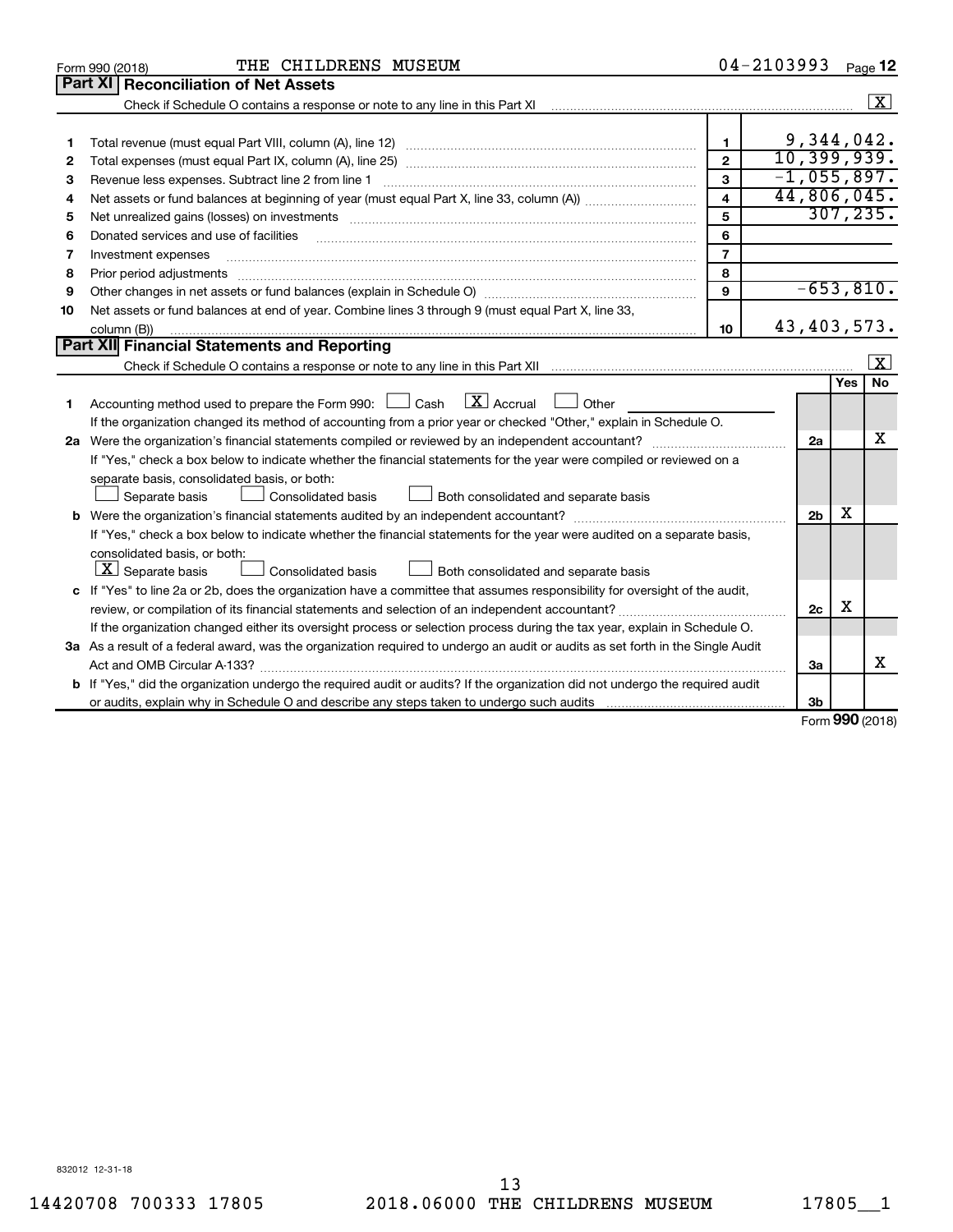**SCHEDULE A**

Department of the Treasury Internal Revenue Service

| (Form 990 or 990-EZ) |  |  |  |  |
|----------------------|--|--|--|--|
|----------------------|--|--|--|--|

# Form 990 or 990-EZ)<br>
Complete if the organization is a section 501(c)(3) organization or a section<br> **Public Charity Status and Public Support**

**4947(a)(1) nonexempt charitable trust. | Attach to Form 990 or Form 990-EZ.** 

| $\blacksquare$                                                           |
|--------------------------------------------------------------------------|
| ▶ Go to www.irs.gov/Form990 for instructions and the latest information. |

| <b>Open to Public</b><br>Inspection   |
|---------------------------------------|
| <b>Employer identification number</b> |

OMB No. 1545-0047

|  | Name of the organization |
|--|--------------------------|
|--|--------------------------|

|             |                                                                                                                                               | THE CHILDRENS MUSEUM                                                                                                                       |                                                        |                                                                |    |                            |  | 04-2103993                 |  |  |  |
|-------------|-----------------------------------------------------------------------------------------------------------------------------------------------|--------------------------------------------------------------------------------------------------------------------------------------------|--------------------------------------------------------|----------------------------------------------------------------|----|----------------------------|--|----------------------------|--|--|--|
| Part I      | Reason for Public Charity Status (All organizations must complete this part.) See instructions.                                               |                                                                                                                                            |                                                        |                                                                |    |                            |  |                            |  |  |  |
|             | The organization is not a private foundation because it is: (For lines 1 through 12, check only one box.)                                     |                                                                                                                                            |                                                        |                                                                |    |                            |  |                            |  |  |  |
| 1           | A church, convention of churches, or association of churches described in section 170(b)(1)(A)(i).                                            |                                                                                                                                            |                                                        |                                                                |    |                            |  |                            |  |  |  |
| 2           | A school described in section 170(b)(1)(A)(ii). (Attach Schedule E (Form 990 or 990-EZ).)                                                     |                                                                                                                                            |                                                        |                                                                |    |                            |  |                            |  |  |  |
| З           | A hospital or a cooperative hospital service organization described in section 170(b)(1)(A)(iii).                                             |                                                                                                                                            |                                                        |                                                                |    |                            |  |                            |  |  |  |
| 4           |                                                                                                                                               | A medical research organization operated in conjunction with a hospital described in section 170(b)(1)(A)(iii). Enter the hospital's name, |                                                        |                                                                |    |                            |  |                            |  |  |  |
|             | city, and state:                                                                                                                              |                                                                                                                                            |                                                        |                                                                |    |                            |  |                            |  |  |  |
| 5           | An organization operated for the benefit of a college or university owned or operated by a governmental unit described in                     |                                                                                                                                            |                                                        |                                                                |    |                            |  |                            |  |  |  |
|             | section 170(b)(1)(A)(iv). (Complete Part II.)                                                                                                 |                                                                                                                                            |                                                        |                                                                |    |                            |  |                            |  |  |  |
| 6           | A federal, state, or local government or governmental unit described in section 170(b)(1)(A)(v).                                              |                                                                                                                                            |                                                        |                                                                |    |                            |  |                            |  |  |  |
|             | An organization that normally receives a substantial part of its support from a governmental unit or from the general public described in     |                                                                                                                                            |                                                        |                                                                |    |                            |  |                            |  |  |  |
|             | section 170(b)(1)(A)(vi). (Complete Part II.)                                                                                                 |                                                                                                                                            |                                                        |                                                                |    |                            |  |                            |  |  |  |
| 8           | A community trust described in section 170(b)(1)(A)(vi). (Complete Part II.)                                                                  |                                                                                                                                            |                                                        |                                                                |    |                            |  |                            |  |  |  |
| 9           | An agricultural research organization described in section 170(b)(1)(A)(ix) operated in conjunction with a land-grant college                 |                                                                                                                                            |                                                        |                                                                |    |                            |  |                            |  |  |  |
|             | or university or a non-land-grant college of agriculture (see instructions). Enter the name, city, and state of the college or                |                                                                                                                                            |                                                        |                                                                |    |                            |  |                            |  |  |  |
|             | university:                                                                                                                                   |                                                                                                                                            |                                                        |                                                                |    |                            |  |                            |  |  |  |
| $10 \mid X$ | An organization that normally receives: (1) more than 33 1/3% of its support from contributions, membership fees, and gross receipts from     |                                                                                                                                            |                                                        |                                                                |    |                            |  |                            |  |  |  |
|             | activities related to its exempt functions - subject to certain exceptions, and (2) no more than 33 1/3% of its support from gross investment |                                                                                                                                            |                                                        |                                                                |    |                            |  |                            |  |  |  |
|             | income and unrelated business taxable income (less section 511 tax) from businesses acquired by the organization after June 30, 1975.         |                                                                                                                                            |                                                        |                                                                |    |                            |  |                            |  |  |  |
|             | See section 509(a)(2). (Complete Part III.)                                                                                                   |                                                                                                                                            |                                                        |                                                                |    |                            |  |                            |  |  |  |
| 11          | An organization organized and operated exclusively to test for public safety. See section 509(a)(4).                                          |                                                                                                                                            |                                                        |                                                                |    |                            |  |                            |  |  |  |
| 12          | An organization organized and operated exclusively for the benefit of, to perform the functions of, or to carry out the purposes of one or    |                                                                                                                                            |                                                        |                                                                |    |                            |  |                            |  |  |  |
|             | more publicly supported organizations described in section 509(a)(1) or section 509(a)(2). See section 509(a)(3). Check the box in            |                                                                                                                                            |                                                        |                                                                |    |                            |  |                            |  |  |  |
|             | lines 12a through 12d that describes the type of supporting organization and complete lines 12e, 12f, and 12g.                                |                                                                                                                                            |                                                        |                                                                |    |                            |  |                            |  |  |  |
| а           | Type I. A supporting organization operated, supervised, or controlled by its supported organization(s), typically by giving                   |                                                                                                                                            |                                                        |                                                                |    |                            |  |                            |  |  |  |
|             | the supported organization(s) the power to regularly appoint or elect a majority of the directors or trustees of the supporting               |                                                                                                                                            |                                                        |                                                                |    |                            |  |                            |  |  |  |
|             | organization. You must complete Part IV, Sections A and B.                                                                                    |                                                                                                                                            |                                                        |                                                                |    |                            |  |                            |  |  |  |
| b           | Type II. A supporting organization supervised or controlled in connection with its supported organization(s), by having                       |                                                                                                                                            |                                                        |                                                                |    |                            |  |                            |  |  |  |
|             | control or management of the supporting organization vested in the same persons that control or manage the supported                          |                                                                                                                                            |                                                        |                                                                |    |                            |  |                            |  |  |  |
|             | organization(s). You must complete Part IV, Sections A and C.                                                                                 |                                                                                                                                            |                                                        |                                                                |    |                            |  |                            |  |  |  |
| с           | Type III functionally integrated. A supporting organization operated in connection with, and functionally integrated with,                    |                                                                                                                                            |                                                        |                                                                |    |                            |  |                            |  |  |  |
|             | its supported organization(s) (see instructions). You must complete Part IV, Sections A, D, and E.                                            |                                                                                                                                            |                                                        |                                                                |    |                            |  |                            |  |  |  |
| d           | Type III non-functionally integrated. A supporting organization operated in connection with its supported organization(s)                     |                                                                                                                                            |                                                        |                                                                |    |                            |  |                            |  |  |  |
|             | that is not functionally integrated. The organization generally must satisfy a distribution requirement and an attentiveness                  |                                                                                                                                            |                                                        |                                                                |    |                            |  |                            |  |  |  |
|             | requirement (see instructions). You must complete Part IV, Sections A and D, and Part V.                                                      |                                                                                                                                            |                                                        |                                                                |    |                            |  |                            |  |  |  |
| е           | Check this box if the organization received a written determination from the IRS that it is a Type I, Type II, Type III                       |                                                                                                                                            |                                                        |                                                                |    |                            |  |                            |  |  |  |
|             | functionally integrated, or Type III non-functionally integrated supporting organization.                                                     |                                                                                                                                            |                                                        |                                                                |    |                            |  |                            |  |  |  |
|             | f Enter the number of supported organizations                                                                                                 |                                                                                                                                            |                                                        |                                                                |    |                            |  |                            |  |  |  |
| g           | Provide the following information about the supported organization(s).                                                                        |                                                                                                                                            |                                                        |                                                                |    |                            |  |                            |  |  |  |
|             | (i) Name of supported                                                                                                                         | (ii) EIN                                                                                                                                   | (iii) Type of organization<br>(described on lines 1-10 | (iv) Is the organization listed<br>in your governing document? |    | (v) Amount of monetary     |  | (vi) Amount of other       |  |  |  |
|             | organization                                                                                                                                  |                                                                                                                                            | above (see instructions))                              | Yes                                                            | No | support (see instructions) |  | support (see instructions) |  |  |  |
|             |                                                                                                                                               |                                                                                                                                            |                                                        |                                                                |    |                            |  |                            |  |  |  |
|             |                                                                                                                                               |                                                                                                                                            |                                                        |                                                                |    |                            |  |                            |  |  |  |
|             |                                                                                                                                               |                                                                                                                                            |                                                        |                                                                |    |                            |  |                            |  |  |  |
|             |                                                                                                                                               |                                                                                                                                            |                                                        |                                                                |    |                            |  |                            |  |  |  |
|             |                                                                                                                                               |                                                                                                                                            |                                                        |                                                                |    |                            |  |                            |  |  |  |
|             |                                                                                                                                               |                                                                                                                                            |                                                        |                                                                |    |                            |  |                            |  |  |  |
|             |                                                                                                                                               |                                                                                                                                            |                                                        |                                                                |    |                            |  |                            |  |  |  |
|             |                                                                                                                                               |                                                                                                                                            |                                                        |                                                                |    |                            |  |                            |  |  |  |
|             |                                                                                                                                               |                                                                                                                                            |                                                        |                                                                |    |                            |  |                            |  |  |  |
|             |                                                                                                                                               |                                                                                                                                            |                                                        |                                                                |    |                            |  |                            |  |  |  |
| Total       |                                                                                                                                               |                                                                                                                                            |                                                        |                                                                |    |                            |  |                            |  |  |  |

LHA For Paperwork Reduction Act Notice, see the Instructions for Form 990 or 990-EZ. 832021 10-11-18 Schedule A (Form 990 or 990-EZ) 2018 14

14420708 700333 17805 2018.06000 THE CHILDRENS MUSEUM 17805\_\_1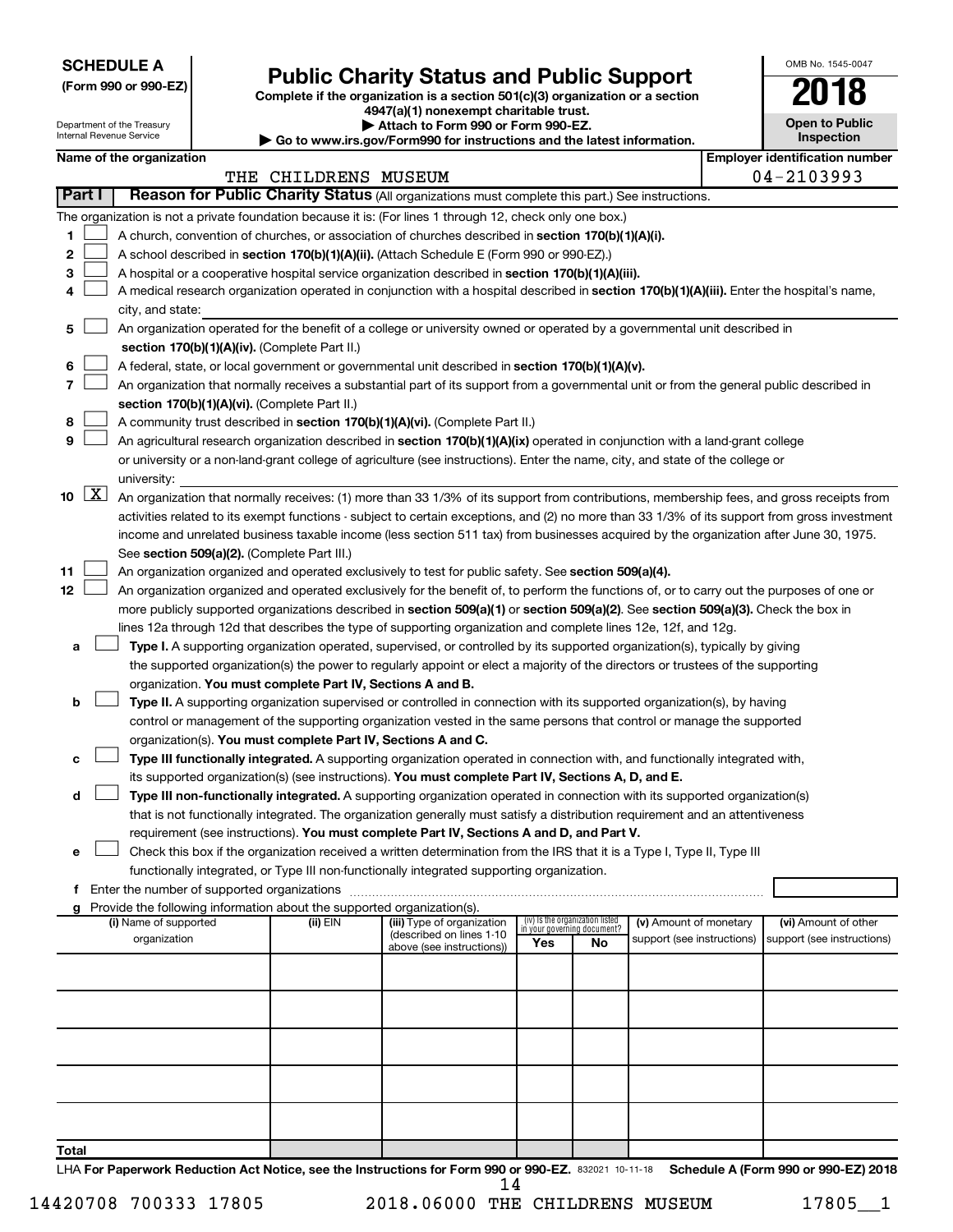#### Schedule A (Form 990 or 990-EZ) 2018 Page THE CHILDRENS MUSEUM 04-2103993

04-2103993 Page 2

(Complete only if you checked the box on line 5, 7, or 8 of Part I or if the organization failed to qualify under Part III. If the organization fails to qualify under the tests listed below, please complete Part III.) **Part II Support Schedule for Organizations Described in Sections 170(b)(1)(A)(iv) and 170(b)(1)(A)(vi)**

|    | <b>Section A. Public Support</b>                                                                                                                                                                                               |          |          |            |            |                 |           |
|----|--------------------------------------------------------------------------------------------------------------------------------------------------------------------------------------------------------------------------------|----------|----------|------------|------------|-----------------|-----------|
|    | Calendar year (or fiscal year beginning in)                                                                                                                                                                                    | (a) 2014 | (b) 2015 | $(c)$ 2016 | $(d)$ 2017 | (e) 2018        | (f) Total |
|    | 1 Gifts, grants, contributions, and                                                                                                                                                                                            |          |          |            |            |                 |           |
|    | membership fees received. (Do not                                                                                                                                                                                              |          |          |            |            |                 |           |
|    | include any "unusual grants.")                                                                                                                                                                                                 |          |          |            |            |                 |           |
|    | 2 Tax revenues levied for the organ-                                                                                                                                                                                           |          |          |            |            |                 |           |
|    | ization's benefit and either paid to                                                                                                                                                                                           |          |          |            |            |                 |           |
|    | or expended on its behalf                                                                                                                                                                                                      |          |          |            |            |                 |           |
| З. | The value of services or facilities                                                                                                                                                                                            |          |          |            |            |                 |           |
|    | furnished by a governmental unit to                                                                                                                                                                                            |          |          |            |            |                 |           |
|    | the organization without charge                                                                                                                                                                                                |          |          |            |            |                 |           |
|    | Total. Add lines 1 through 3                                                                                                                                                                                                   |          |          |            |            |                 |           |
| 5  | The portion of total contributions                                                                                                                                                                                             |          |          |            |            |                 |           |
|    | by each person (other than a                                                                                                                                                                                                   |          |          |            |            |                 |           |
|    | governmental unit or publicly                                                                                                                                                                                                  |          |          |            |            |                 |           |
|    | supported organization) included                                                                                                                                                                                               |          |          |            |            |                 |           |
|    | on line 1 that exceeds 2% of the                                                                                                                                                                                               |          |          |            |            |                 |           |
|    | amount shown on line 11,                                                                                                                                                                                                       |          |          |            |            |                 |           |
|    | column (f)                                                                                                                                                                                                                     |          |          |            |            |                 |           |
|    | 6 Public support. Subtract line 5 from line 4.                                                                                                                                                                                 |          |          |            |            |                 |           |
|    | <b>Section B. Total Support</b>                                                                                                                                                                                                |          |          |            |            |                 |           |
|    | Calendar year (or fiscal year beginning in)                                                                                                                                                                                    | (a) 2014 | (b) 2015 | $(c)$ 2016 | $(d)$ 2017 | (e) 2018        | (f) Total |
|    | 7 Amounts from line 4                                                                                                                                                                                                          |          |          |            |            |                 |           |
| 8  | Gross income from interest,                                                                                                                                                                                                    |          |          |            |            |                 |           |
|    | dividends, payments received on                                                                                                                                                                                                |          |          |            |            |                 |           |
|    | securities loans, rents, royalties,                                                                                                                                                                                            |          |          |            |            |                 |           |
|    | and income from similar sources                                                                                                                                                                                                |          |          |            |            |                 |           |
| 9  | Net income from unrelated business                                                                                                                                                                                             |          |          |            |            |                 |           |
|    | activities, whether or not the                                                                                                                                                                                                 |          |          |            |            |                 |           |
|    | business is regularly carried on                                                                                                                                                                                               |          |          |            |            |                 |           |
|    | 10 Other income. Do not include gain                                                                                                                                                                                           |          |          |            |            |                 |           |
|    | or loss from the sale of capital                                                                                                                                                                                               |          |          |            |            |                 |           |
|    | assets (Explain in Part VI.)                                                                                                                                                                                                   |          |          |            |            |                 |           |
|    | <b>11 Total support.</b> Add lines 7 through 10                                                                                                                                                                                |          |          |            |            |                 |           |
|    | 12 Gross receipts from related activities, etc. (see instructions)                                                                                                                                                             |          |          |            |            | 12 <sup>2</sup> |           |
|    | 13 First five years. If the Form 990 is for the organization's first, second, third, fourth, or fifth tax year as a section 501(c)(3)                                                                                          |          |          |            |            |                 |           |
|    | organization, check this box and stop here contain the contained and state of the contained and stop here contained and stop here contained and stop here and stop here are all the state of the state of the state of the sta |          |          |            |            |                 |           |
|    | Section C. Computation of Public Support Percentage                                                                                                                                                                            |          |          |            |            |                 |           |
|    |                                                                                                                                                                                                                                |          |          |            |            | 14              | %         |
|    |                                                                                                                                                                                                                                |          |          |            |            | 15              | %         |
|    | 16a 33 1/3% support test - 2018. If the organization did not check the box on line 13, and line 14 is 33 1/3% or more, check this box and                                                                                      |          |          |            |            |                 |           |
|    | stop here. The organization qualifies as a publicly supported organization manufaction manufacture or manufacture or the organization manufacture or the organization of the state of the state of the state of the state or m |          |          |            |            |                 |           |
|    | b 33 1/3% support test - 2017. If the organization did not check a box on line 13 or 16a, and line 15 is 33 1/3% or more, check this box                                                                                       |          |          |            |            |                 |           |
|    |                                                                                                                                                                                                                                |          |          |            |            |                 |           |
|    | 17a 10% -facts-and-circumstances test - 2018. If the organization did not check a box on line 13, 16a, or 16b, and line 14 is 10% or more,                                                                                     |          |          |            |            |                 |           |
|    | and if the organization meets the "facts-and-circumstances" test, check this box and stop here. Explain in Part VI how the organization                                                                                        |          |          |            |            |                 |           |
|    |                                                                                                                                                                                                                                |          |          |            |            |                 |           |
|    | b 10% -facts-and-circumstances test - 2017. If the organization did not check a box on line 13, 16a, 16b, or 17a, and line 15 is 10% or                                                                                        |          |          |            |            |                 |           |
|    | more, and if the organization meets the "facts-and-circumstances" test, check this box and stop here. Explain in Part VI how the                                                                                               |          |          |            |            |                 |           |
|    |                                                                                                                                                                                                                                |          |          |            |            |                 |           |
|    | 18 Private foundation. If the organization did not check a box on line 13, 16a, 16b, 17a, or 17b, check this box and see instructions                                                                                          |          |          |            |            |                 |           |

**Schedule A (Form 990 or 990-EZ) 2018**

832022 10-11-18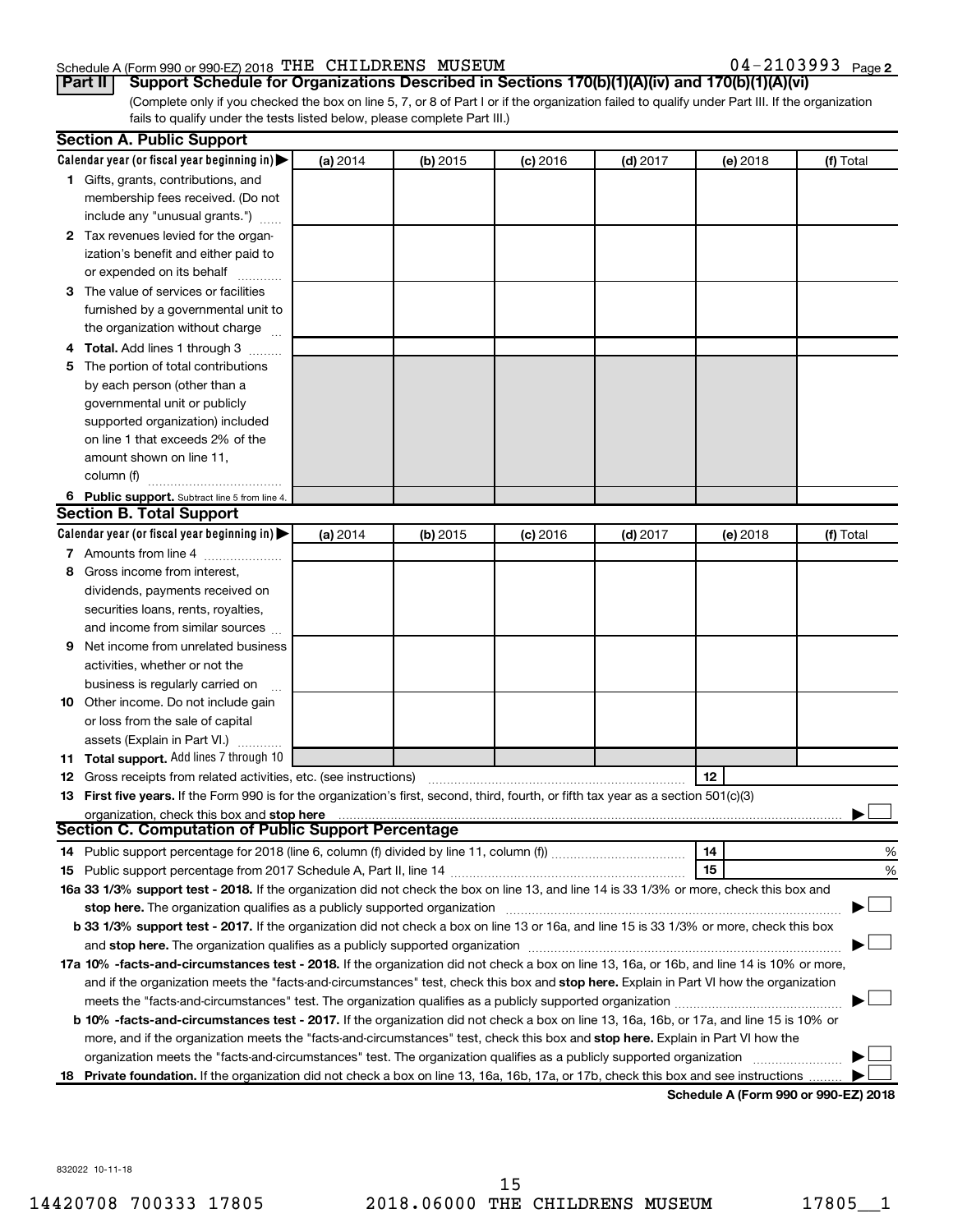## Schedule A (Form 990 or 990-EZ) 2018 Page THE CHILDRENS MUSEUM 04-2103993

(Complete only if you checked the box on line 10 of Part I or if the organization failed to qualify under Part II. If the organization fails to qualify under the tests listed below, please complete Part II.)

|    | <b>Section A. Public Support</b>                                                                                                                                                 |               |                          |                                 |              |                                      |                                          |
|----|----------------------------------------------------------------------------------------------------------------------------------------------------------------------------------|---------------|--------------------------|---------------------------------|--------------|--------------------------------------|------------------------------------------|
|    | Calendar year (or fiscal year beginning in)                                                                                                                                      | (a) 2014      | (b) 2015                 | $(c)$ 2016                      | $(d)$ 2017   | (e) 2018                             | (f) Total                                |
|    | 1 Gifts, grants, contributions, and                                                                                                                                              |               |                          |                                 |              |                                      |                                          |
|    | membership fees received. (Do not                                                                                                                                                |               |                          |                                 |              |                                      |                                          |
|    | include any "unusual grants.")                                                                                                                                                   | 4,198,634.    | 3,947,903.               | 3,648,229.                      | 2,392,221.   | 3,283,707.                           | 17,470,694.                              |
|    | 2 Gross receipts from admissions,<br>merchandise sold or services per-<br>formed, or facilities furnished in<br>any activity that is related to the                              | 4,807,749     | 5, 199, 706.             | 5,935,949.                      | 6,086,827.   | 6, 323, 457.                         | 28, 353, 688.                            |
|    | organization's tax-exempt purpose                                                                                                                                                |               |                          |                                 |              |                                      |                                          |
|    | 3 Gross receipts from activities that                                                                                                                                            |               |                          |                                 |              |                                      |                                          |
|    | are not an unrelated trade or bus-                                                                                                                                               |               |                          |                                 |              |                                      |                                          |
|    | iness under section 513                                                                                                                                                          |               |                          |                                 |              |                                      |                                          |
|    | 4 Tax revenues levied for the organ-<br>ization's benefit and either paid to                                                                                                     |               |                          |                                 |              |                                      |                                          |
|    | or expended on its behalf                                                                                                                                                        |               |                          |                                 |              |                                      |                                          |
|    | 5 The value of services or facilities                                                                                                                                            |               |                          |                                 |              |                                      |                                          |
|    | furnished by a governmental unit to                                                                                                                                              |               |                          |                                 |              |                                      |                                          |
|    | the organization without charge                                                                                                                                                  |               |                          |                                 |              |                                      |                                          |
|    | <b>6 Total.</b> Add lines 1 through 5                                                                                                                                            | 9,006,383.    | 9,147,609.               | 9,584,178.                      | 8,479,048    | 9,607,164.                           | 45,824,382.                              |
|    | 7a Amounts included on lines 1, 2, and                                                                                                                                           |               |                          |                                 |              |                                      |                                          |
|    | 3 received from disqualified persons                                                                                                                                             | 121, 919.     | 151,695.                 | 114, 350.                       | 134,893.     | 133,433.                             | 656,290.                                 |
|    | <b>b</b> Amounts included on lines 2 and 3 received<br>from other than disqualified persons that<br>exceed the greater of \$5,000 or 1% of the<br>amount on line 13 for the year |               |                          |                                 |              |                                      | $0$ .                                    |
|    | c Add lines 7a and 7b                                                                                                                                                            | 121, 919.     |                          | $151, 695.$ 114, 350. 134, 893. |              | 133, 433.                            | 656, 290.                                |
|    | 8 Public support. (Subtract line 7c from line 6.)                                                                                                                                |               |                          |                                 |              |                                      | 45, 168, 092.                            |
|    | <b>Section B. Total Support</b>                                                                                                                                                  |               |                          |                                 |              |                                      |                                          |
|    | Calendar year (or fiscal year beginning in)                                                                                                                                      | (a) 2014      | (b) 2015                 | $(c)$ 2016                      | $(d)$ 2017   | (e) 2018                             | (f) Total                                |
|    | 9 Amounts from line 6                                                                                                                                                            | 9,006,383     | $\overline{9,147,609}$ . | 9,584,178                       | 8,479,048    | 9,607,164.                           | 45, 824, 382.                            |
|    | <b>10a</b> Gross income from interest,<br>dividends, payments received on<br>securities loans, rents, royalties,<br>and income from similar sources                              | 2,242,061.    | 1,968,919.               | 2,489,679.                      | 3, 137, 917. | 2,745,339.                           | 12,583,915.                              |
|    | <b>b</b> Unrelated business taxable income                                                                                                                                       |               |                          |                                 |              |                                      |                                          |
|    | (less section 511 taxes) from businesses<br>acquired after June 30, 1975                                                                                                         | 0.            | 0.                       | 41,769.                         | 0.           | 0.                                   | 41,769.                                  |
|    |                                                                                                                                                                                  | 2,242,061     | 1,968,919.               | $\overline{2,531,448}$          | 3, 137, 917. | $\overline{2,745,339}$               | 12,625,684.                              |
|    | c Add lines 10a and 10b<br><b>11</b> Net income from unrelated business<br>activities not included in line 10b,<br>whether or not the business is<br>regularly carried on        | 0.            | 0.                       | 0.                              | 0.           | 0.                                   |                                          |
|    | 12 Other income. Do not include gain<br>or loss from the sale of capital<br>assets (Explain in Part VI.)                                                                         |               |                          |                                 |              |                                      |                                          |
|    | <b>13</b> Total support. (Add lines 9, 10c, 11, and 12.)                                                                                                                         | 11, 248, 444. | 11, 116, 528.            | 12, 115, 626.                   | 11,616,965.  | 12, 352, 503.                        | 58,450,066.                              |
|    | 14 First five years. If the Form 990 is for the organization's first, second, third, fourth, or fifth tax year as a section 501(c)(3) organization,                              |               |                          |                                 |              |                                      |                                          |
|    | check this box and stop here                                                                                                                                                     |               |                          |                                 |              |                                      |                                          |
|    | <b>Section C. Computation of Public Support Percentage</b>                                                                                                                       |               |                          |                                 |              |                                      |                                          |
|    | 15 Public support percentage for 2018 (line 8, column (f), divided by line 13, column (f) <i>manumeronominium</i>                                                                |               |                          |                                 |              | 15                                   | 77.28<br>%<br>77.76                      |
|    | 16 Public support percentage from 2017 Schedule A, Part III, line 15<br><b>Section D. Computation of Investment Income Percentage</b>                                            |               |                          |                                 |              | 16                                   | $\%$                                     |
|    |                                                                                                                                                                                  |               |                          |                                 |              |                                      | 21.60                                    |
|    | 17 Investment income percentage for 2018 (line 10c, column (f), divided by line 13, column (f))                                                                                  |               |                          |                                 |              | 17                                   | $\%$<br>21.11                            |
|    | 18 Investment income percentage from 2017 Schedule A, Part III, line 17                                                                                                          |               |                          |                                 |              | 18                                   | %                                        |
|    | 19a 33 1/3% support tests - 2018. If the organization did not check the box on line 14, and line 15 is more than 33 1/3%, and line 17 is not                                     |               |                          |                                 |              |                                      |                                          |
|    | more than 33 1/3%, check this box and stop here. The organization qualifies as a publicly supported organization                                                                 |               |                          |                                 |              |                                      | $\blacktriangleright$ $\boxed{\text{X}}$ |
|    | <b>b 33 1/3% support tests - 2017.</b> If the organization did not check a box on line 14 or line 19a, and line 16 is more than 33 1/3%, and                                     |               |                          |                                 |              |                                      |                                          |
|    | line 18 is not more than 33 1/3%, check this box and stop here. The organization qualifies as a publicly supported organization                                                  |               |                          |                                 |              |                                      |                                          |
| 20 |                                                                                                                                                                                  |               |                          |                                 |              |                                      |                                          |
|    | 832023 10-11-18                                                                                                                                                                  |               |                          | 16                              |              | Schedule A (Form 990 or 990-EZ) 2018 |                                          |

14420708 700333 17805 2018.06000 THE CHILDRENS MUSEUM 17805\_\_1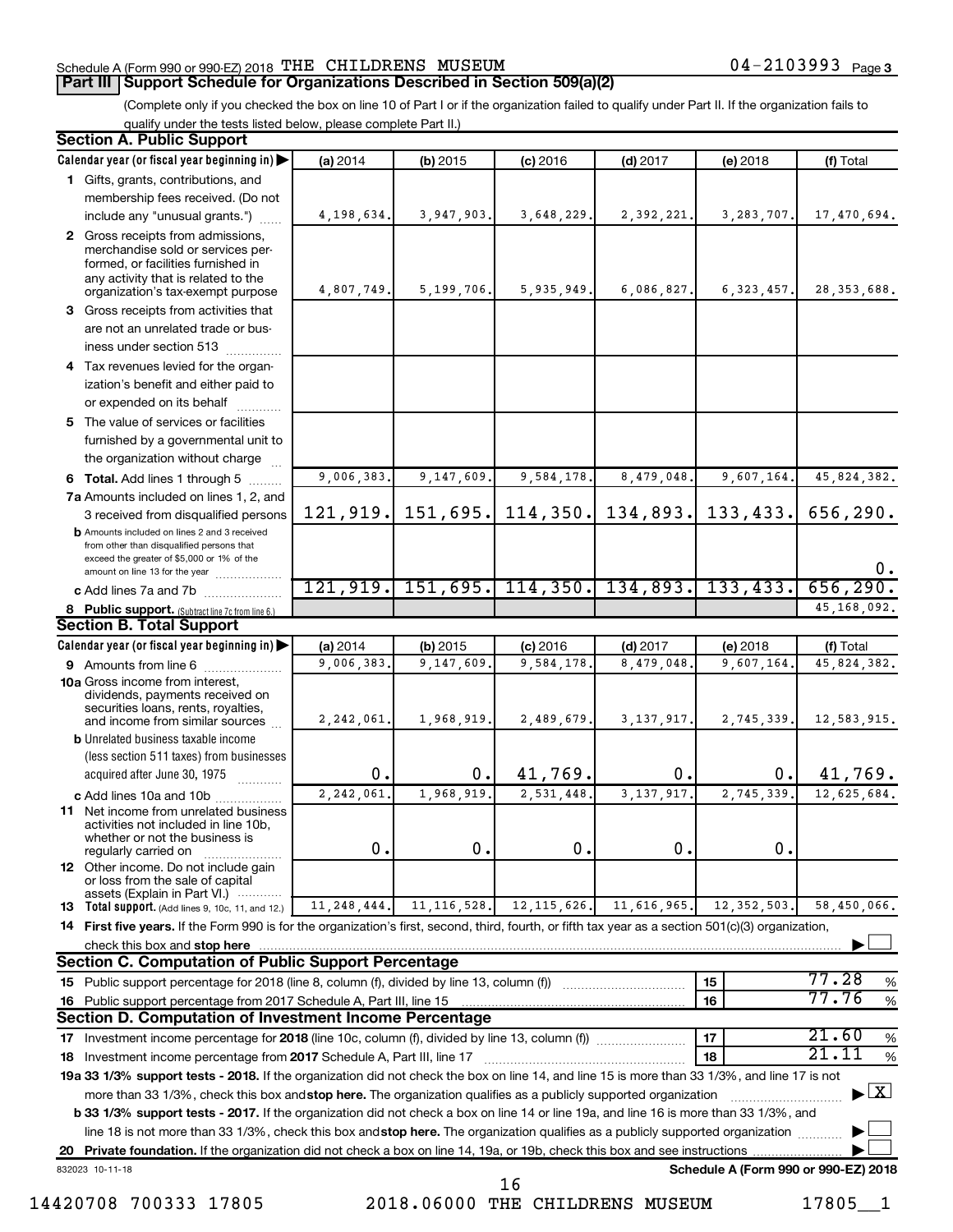**1**

**2**

**3a**

**3b**

**3c**

**4a**

**4b**

**4c**

**5a**

**5b 5c**

**6**

**7**

**8**

**9a**

**9b**

**9c**

**10a**

**10b**

**Yes No**

## **Part IV Supporting Organizations**

(Complete only if you checked a box in line 12 on Part I. If you checked 12a of Part I, complete Sections A and B. If you checked 12b of Part I, complete Sections A and C. If you checked 12c of Part I, complete Sections A, D, and E. If you checked 12d of Part I, complete Sections A and D, and complete Part V.)

#### **Section A. All Supporting Organizations**

- **1** Are all of the organization's supported organizations listed by name in the organization's governing documents? If "No," describe in Part VI how the supported organizations are designated. If designated by *class or purpose, describe the designation. If historic and continuing relationship, explain.*
- **2** Did the organization have any supported organization that does not have an IRS determination of status under section 509(a)(1) or (2)? If "Yes," explain in Part **VI** how the organization determined that the supported *organization was described in section 509(a)(1) or (2).*
- **3a** Did the organization have a supported organization described in section 501(c)(4), (5), or (6)? If "Yes," answer *(b) and (c) below.*
- **b** Did the organization confirm that each supported organization qualified under section 501(c)(4), (5), or (6) and satisfied the public support tests under section 509(a)(2)? If "Yes," describe in Part VI when and how the *organization made the determination.*
- **c** Did the organization ensure that all support to such organizations was used exclusively for section 170(c)(2)(B) purposes? If "Yes," explain in Part VI what controls the organization put in place to ensure such use.
- **4 a** *If* Was any supported organization not organized in the United States ("foreign supported organization")? *"Yes," and if you checked 12a or 12b in Part I, answer (b) and (c) below.*
- **b** Did the organization have ultimate control and discretion in deciding whether to make grants to the foreign supported organization? If "Yes," describe in Part VI how the organization had such control and discretion *despite being controlled or supervised by or in connection with its supported organizations.*
- **c** Did the organization support any foreign supported organization that does not have an IRS determination under sections 501(c)(3) and 509(a)(1) or (2)? If "Yes," explain in Part VI what controls the organization used *to ensure that all support to the foreign supported organization was used exclusively for section 170(c)(2)(B) purposes.*
- **5a** Did the organization add, substitute, or remove any supported organizations during the tax year? If "Yes," answer (b) and (c) below (if applicable). Also, provide detail in **Part VI,** including (i) the names and EIN *numbers of the supported organizations added, substituted, or removed; (ii) the reasons for each such action; (iii) the authority under the organization's organizing document authorizing such action; and (iv) how the action was accomplished (such as by amendment to the organizing document).*
- **b** Type I or Type II only. Was any added or substituted supported organization part of a class already designated in the organization's organizing document?
- **c Substitutions only.**  Was the substitution the result of an event beyond the organization's control?
- **6** Did the organization provide support (whether in the form of grants or the provision of services or facilities) to **Part VI.** support or benefit one or more of the filing organization's supported organizations? If "Yes," provide detail in anyone other than (i) its supported organizations, (ii) individuals that are part of the charitable class benefited by one or more of its supported organizations, or (iii) other supporting organizations that also
- **7** Did the organization provide a grant, loan, compensation, or other similar payment to a substantial contributor regard to a substantial contributor? If "Yes," complete Part I of Schedule L (Form 990 or 990-EZ). (as defined in section 4958(c)(3)(C)), a family member of a substantial contributor, or a 35% controlled entity with
- **8** Did the organization make a loan to a disqualified person (as defined in section 4958) not described in line 7? *If "Yes," complete Part I of Schedule L (Form 990 or 990-EZ).*
- **9 a** Was the organization controlled directly or indirectly at any time during the tax year by one or more in section 509(a)(1) or (2))? If "Yes," provide detail in **Part VI.** disqualified persons as defined in section 4946 (other than foundation managers and organizations described
- **b** Did one or more disqualified persons (as defined in line 9a) hold a controlling interest in any entity in which the supporting organization had an interest? If "Yes," provide detail in Part VI.
- **c** Did a disqualified person (as defined in line 9a) have an ownership interest in, or derive any personal benefit from, assets in which the supporting organization also had an interest? If "Yes," provide detail in Part VI.
- **10 a** Was the organization subject to the excess business holdings rules of section 4943 because of section supporting organizations)? If "Yes," answer 10b below. 4943(f) (regarding certain Type II supporting organizations, and all Type III non-functionally integrated
	- **b** Did the organization have any excess business holdings in the tax year? (Use Schedule C, Form 4720, to *determine whether the organization had excess business holdings.)*

832024 10-11-18

**Schedule A (Form 990 or 990-EZ) 2018**

14420708 700333 17805 2018.06000 THE CHILDRENS MUSEUM 17805\_\_1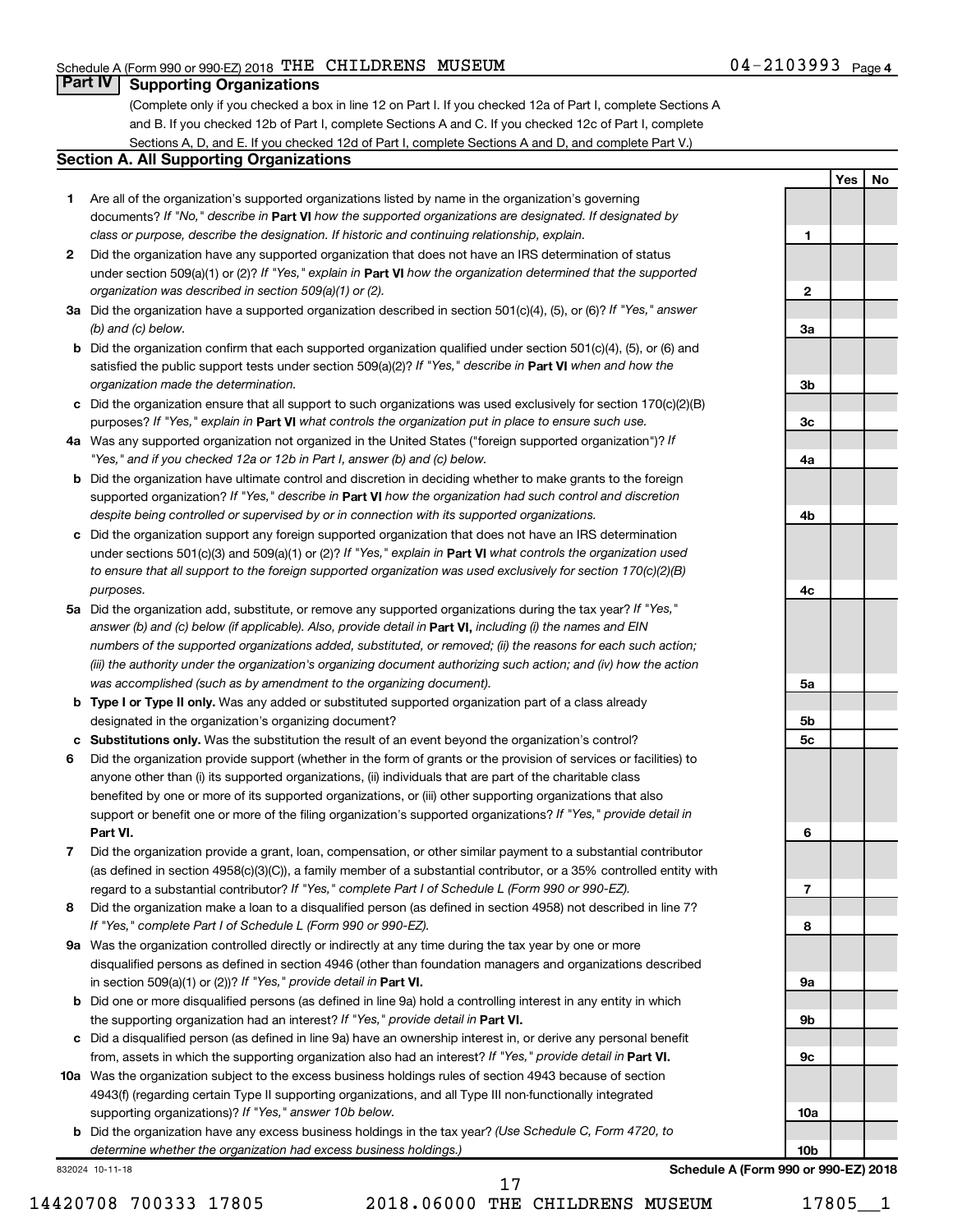|              | Part IV<br><b>Supporting Organizations (continued)</b>                                                                          |                 |            |    |
|--------------|---------------------------------------------------------------------------------------------------------------------------------|-----------------|------------|----|
|              |                                                                                                                                 |                 | Yes        | No |
| 11           | Has the organization accepted a gift or contribution from any of the following persons?                                         |                 |            |    |
|              | a A person who directly or indirectly controls, either alone or together with persons described in (b) and (c)                  |                 |            |    |
|              | below, the governing body of a supported organization?                                                                          | 11a             |            |    |
|              | <b>b</b> A family member of a person described in (a) above?                                                                    | 11 <sub>b</sub> |            |    |
|              | c A 35% controlled entity of a person described in (a) or (b) above? If "Yes" to a, b, or c, provide detail in Part VI.         | 11c             |            |    |
|              | <b>Section B. Type I Supporting Organizations</b>                                                                               |                 |            |    |
|              |                                                                                                                                 |                 | Yes        | No |
| 1            | Did the directors, trustees, or membership of one or more supported organizations have the power to                             |                 |            |    |
|              | regularly appoint or elect at least a majority of the organization's directors or trustees at all times during the              |                 |            |    |
|              | tax year? If "No," describe in Part VI how the supported organization(s) effectively operated, supervised, or                   |                 |            |    |
|              | controlled the organization's activities. If the organization had more than one supported organization,                         |                 |            |    |
|              | describe how the powers to appoint and/or remove directors or trustees were allocated among the supported                       |                 |            |    |
|              | organizations and what conditions or restrictions, if any, applied to such powers during the tax year.                          | 1               |            |    |
| 2            | Did the organization operate for the benefit of any supported organization other than the supported                             |                 |            |    |
|              | organization(s) that operated, supervised, or controlled the supporting organization? If "Yes," explain in                      |                 |            |    |
|              | Part VI how providing such benefit carried out the purposes of the supported organization(s) that operated,                     |                 |            |    |
|              | supervised, or controlled the supporting organization.                                                                          | $\mathbf{2}$    |            |    |
|              | <b>Section C. Type II Supporting Organizations</b>                                                                              |                 |            |    |
|              |                                                                                                                                 |                 | Yes        | No |
| 1.           | Were a majority of the organization's directors or trustees during the tax year also a majority of the directors                |                 |            |    |
|              | or trustees of each of the organization's supported organization(s)? If "No," describe in Part VI how control                   |                 |            |    |
|              | or management of the supporting organization was vested in the same persons that controlled or managed                          |                 |            |    |
|              | the supported organization(s).                                                                                                  | 1               |            |    |
|              | <b>Section D. All Type III Supporting Organizations</b>                                                                         |                 |            |    |
|              |                                                                                                                                 |                 | Yes        | No |
| 1            | Did the organization provide to each of its supported organizations, by the last day of the fifth month of the                  |                 |            |    |
|              | organization's tax year, (i) a written notice describing the type and amount of support provided during the prior tax           |                 |            |    |
|              | year, (ii) a copy of the Form 990 that was most recently filed as of the date of notification, and (iii) copies of the          |                 |            |    |
|              | organization's governing documents in effect on the date of notification, to the extent not previously provided?                | 1               |            |    |
| $\mathbf{2}$ | Were any of the organization's officers, directors, or trustees either (i) appointed or elected by the supported                |                 |            |    |
|              | organization(s) or (ii) serving on the governing body of a supported organization? If "No," explain in Part VI how              |                 |            |    |
|              | the organization maintained a close and continuous working relationship with the supported organization(s).                     | 2               |            |    |
| 3            | By reason of the relationship described in (2), did the organization's supported organizations have a                           |                 |            |    |
|              | significant voice in the organization's investment policies and in directing the use of the organization's                      |                 |            |    |
|              | income or assets at all times during the tax year? If "Yes," describe in Part VI the role the organization's                    |                 |            |    |
|              | supported organizations played in this regard.                                                                                  | з               |            |    |
|              | Section E. Type III Functionally Integrated Supporting Organizations                                                            |                 |            |    |
| 1            | Check the box next to the method that the organization used to satisfy the Integral Part Test during the yealsee instructions). |                 |            |    |
| a            | The organization satisfied the Activities Test. Complete line 2 below.                                                          |                 |            |    |
| b            | The organization is the parent of each of its supported organizations. Complete line 3 below.                                   |                 |            |    |
| с            | The organization supported a governmental entity. Describe in Part VI how you supported a government entity (see instructions). |                 |            |    |
| 2            | Activities Test. Answer (a) and (b) below.                                                                                      |                 | <b>Yes</b> | No |
| а            | Did substantially all of the organization's activities during the tax year directly further the exempt purposes of              |                 |            |    |
|              | the supported organization(s) to which the organization was responsive? If "Yes," then in Part VI identify                      |                 |            |    |
|              | those supported organizations and explain how these activities directly furthered their exempt purposes,                        |                 |            |    |
|              | how the organization was responsive to those supported organizations, and how the organization determined                       |                 |            |    |
|              | that these activities constituted substantially all of its activities.                                                          | 2a              |            |    |
| b            | Did the activities described in (a) constitute activities that, but for the organization's involvement, one or more             |                 |            |    |
|              | of the organization's supported organization(s) would have been engaged in? If "Yes," explain in Part VI the                    |                 |            |    |
|              | reasons for the organization's position that its supported organization(s) would have engaged in these                          |                 |            |    |
|              | activities but for the organization's involvement.                                                                              | 2b              |            |    |
| 3            | Parent of Supported Organizations. Answer (a) and (b) below.                                                                    |                 |            |    |
| а            | Did the organization have the power to regularly appoint or elect a majority of the officers, directors, or                     |                 |            |    |
|              | trustees of each of the supported organizations? Provide details in Part VI.                                                    | За              |            |    |
|              | <b>b</b> Did the organization exercise a substantial degree of direction over the policies, programs, and activities of each    |                 |            |    |
|              | of its supported organizations? If "Yes," describe in Part VI the role played by the organization in this regard.               | Зb              |            |    |
|              | Schedule A (Form 990 or 990-EZ) 2018<br>832025 10-11-18                                                                         |                 |            |    |

14420708 700333 17805 2018.06000 THE CHILDRENS MUSEUM 17805\_\_1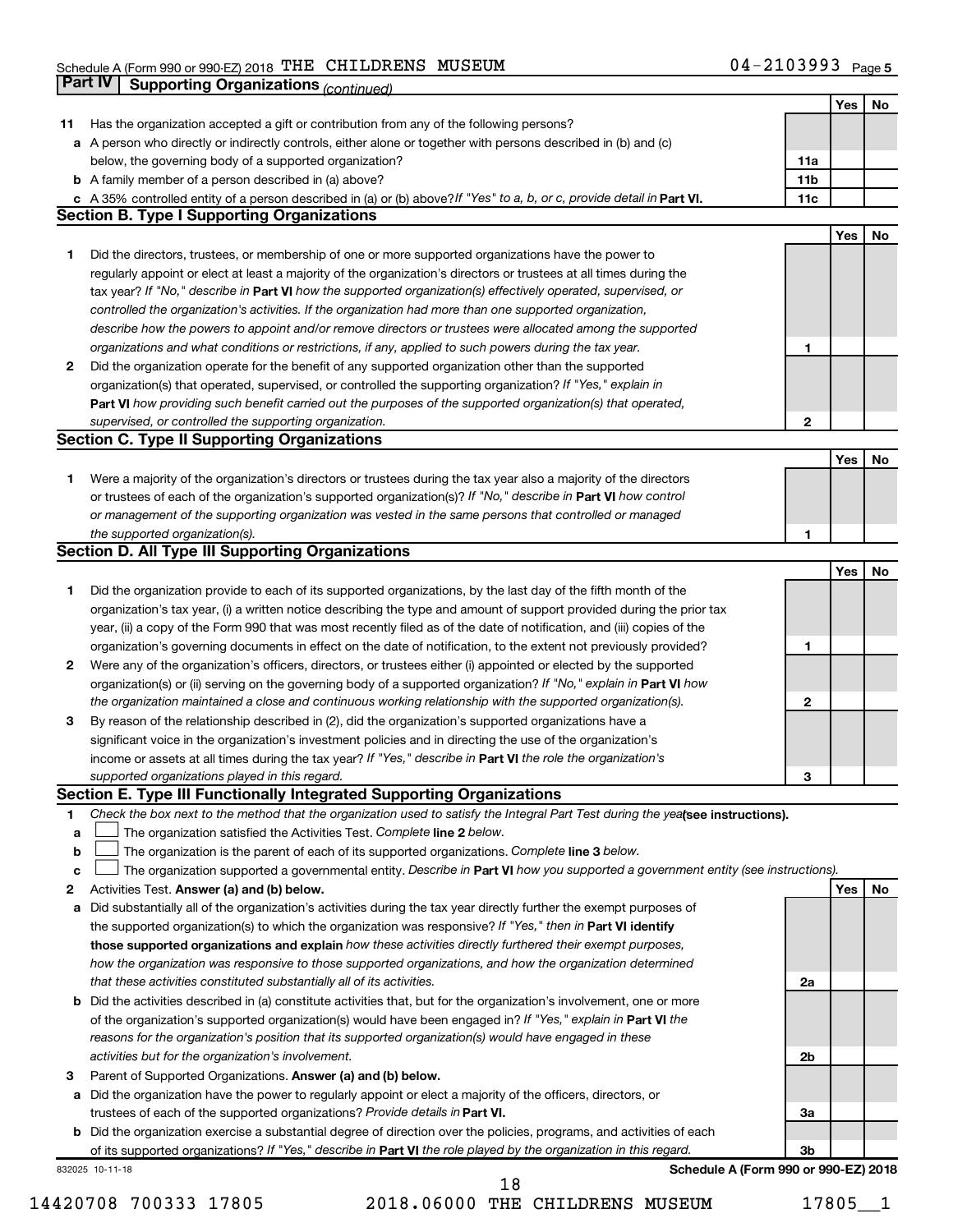## Schedule A (Form 990 or 990-EZ) 2018 Page THE CHILDRENS MUSEUM 04-2103993

1 **Letter See instructions.** All Check here if the organization satisfied the Integral Part Test as a qualifying trust on Nov. 20, 1970 (explain in Part VI.) See instructions. All other Type III non-functionally integrated supporting organizations must complete Sections A through E. **Part V Type III Non-Functionally Integrated 509(a)(3) Supporting Organizations** 

|                | Section A - Adjusted Net Income                                                                                                   |                          | (A) Prior Year | (B) Current Year<br>(optional) |
|----------------|-----------------------------------------------------------------------------------------------------------------------------------|--------------------------|----------------|--------------------------------|
| 1              | Net short-term capital gain                                                                                                       | 1                        |                |                                |
| 2              | Recoveries of prior-year distributions                                                                                            | $\overline{2}$           |                |                                |
| З              | Other gross income (see instructions)                                                                                             | 3                        |                |                                |
| 4              | Add lines 1 through 3                                                                                                             | 4                        |                |                                |
| 5              | Depreciation and depletion                                                                                                        | 5                        |                |                                |
| 6              | Portion of operating expenses paid or incurred for production or                                                                  |                          |                |                                |
|                | collection of gross income or for management, conservation, or                                                                    |                          |                |                                |
|                | maintenance of property held for production of income (see instructions)                                                          | 6                        |                |                                |
| 7              | Other expenses (see instructions)                                                                                                 | $\overline{7}$           |                |                                |
| 8              | Adjusted Net Income (subtract lines 5, 6, and 7 from line 4)                                                                      | 8                        |                |                                |
|                | <b>Section B - Minimum Asset Amount</b>                                                                                           |                          | (A) Prior Year | (B) Current Year<br>(optional) |
| 1              | Aggregate fair market value of all non-exempt-use assets (see                                                                     |                          |                |                                |
|                | instructions for short tax year or assets held for part of year):                                                                 |                          |                |                                |
|                | <b>a</b> Average monthly value of securities                                                                                      | 1a                       |                |                                |
|                | <b>b</b> Average monthly cash balances                                                                                            | 1b                       |                |                                |
|                | c Fair market value of other non-exempt-use assets                                                                                | 1c                       |                |                                |
|                | d Total (add lines 1a, 1b, and 1c)                                                                                                | 1d                       |                |                                |
|                | e Discount claimed for blockage or other                                                                                          |                          |                |                                |
|                | factors (explain in detail in Part VI):                                                                                           |                          |                |                                |
| 2              | Acquisition indebtedness applicable to non-exempt-use assets                                                                      | $\mathbf{2}$             |                |                                |
| 3              | Subtract line 2 from line 1d                                                                                                      | 3                        |                |                                |
| 4              | Cash deemed held for exempt use. Enter 1-1/2% of line 3 (for greater amount,                                                      |                          |                |                                |
|                | see instructions)                                                                                                                 | 4                        |                |                                |
| 5              | Net value of non-exempt-use assets (subtract line 4 from line 3)                                                                  | 5                        |                |                                |
| 6              | 035. Multiply line 5 by                                                                                                           | 6                        |                |                                |
| 7              | Recoveries of prior-year distributions                                                                                            | $\overline{\phantom{a}}$ |                |                                |
| 8              | <b>Minimum Asset Amount (add line 7 to line 6)</b>                                                                                | 8                        |                |                                |
|                | <b>Section C - Distributable Amount</b>                                                                                           |                          |                | <b>Current Year</b>            |
| 1              | Adjusted net income for prior year (from Section A, line 8, Column A)                                                             | 1                        |                |                                |
| 2              | Enter 85% of line 1                                                                                                               | $\mathbf{2}$             |                |                                |
| з              | Minimum asset amount for prior year (from Section B, line 8, Column A)                                                            | 3                        |                |                                |
| 4              | Enter greater of line 2 or line 3                                                                                                 | 4                        |                |                                |
| 5              | Income tax imposed in prior year                                                                                                  | 5                        |                |                                |
| 6              | <b>Distributable Amount.</b> Subtract line 5 from line 4, unless subject to                                                       |                          |                |                                |
|                | emergency temporary reduction (see instructions)                                                                                  | 6                        |                |                                |
| $\overline{7}$ | Check here if the current year is the organization's first as a non-functionally integrated Type III supporting organization (see |                          |                |                                |

instructions).

**Schedule A (Form 990 or 990-EZ) 2018**

832026 10-11-18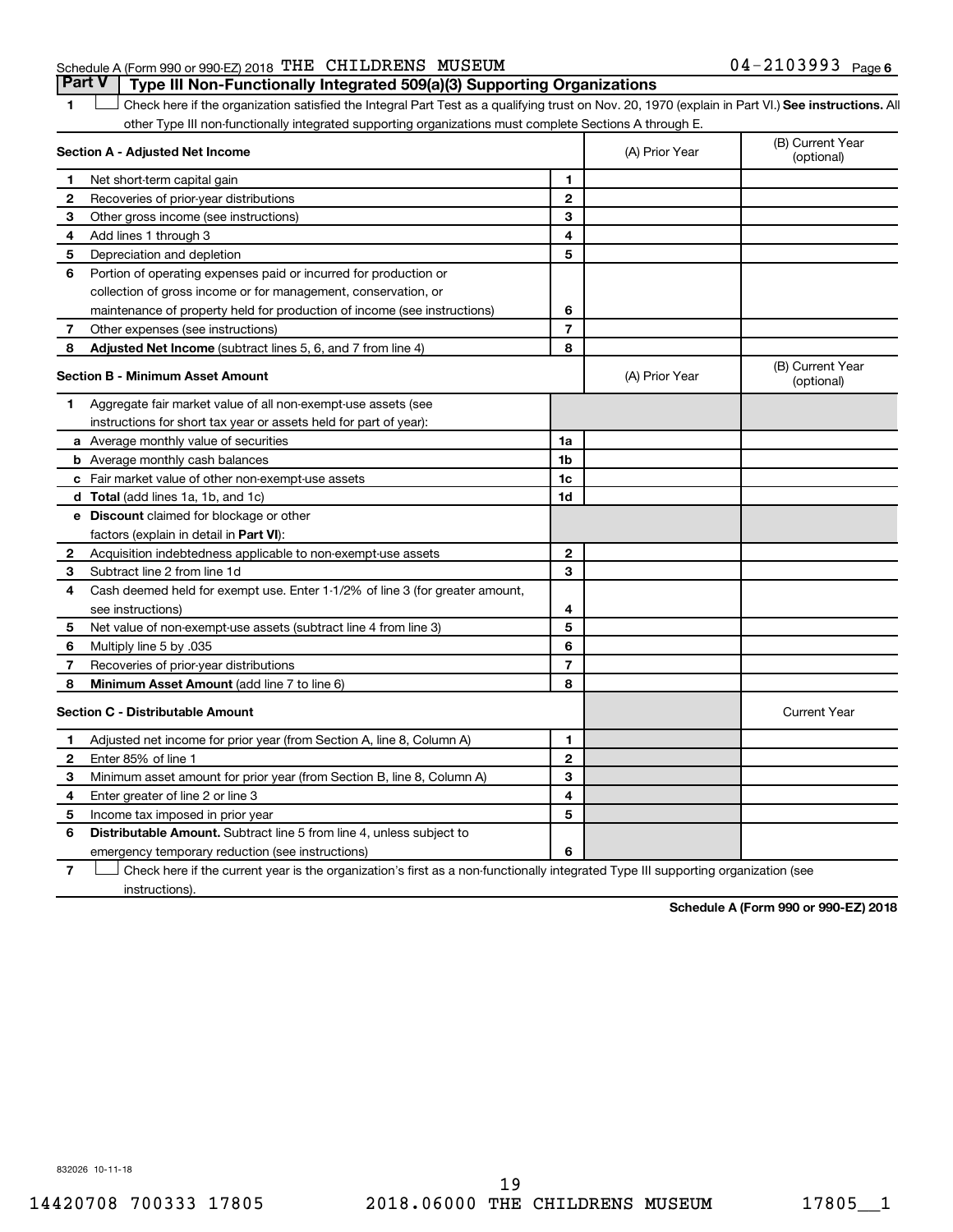| <b>Part V</b>  | Type III Non-Functionally Integrated 509(a)(3) Supporting Organizations (continued)        |                             |                                       |                                                |  |  |  |  |  |
|----------------|--------------------------------------------------------------------------------------------|-----------------------------|---------------------------------------|------------------------------------------------|--|--|--|--|--|
|                | <b>Section D - Distributions</b>                                                           |                             |                                       | <b>Current Year</b>                            |  |  |  |  |  |
| 1              | Amounts paid to supported organizations to accomplish exempt purposes                      |                             |                                       |                                                |  |  |  |  |  |
| $\mathbf{2}$   | Amounts paid to perform activity that directly furthers exempt purposes of supported       |                             |                                       |                                                |  |  |  |  |  |
|                | organizations, in excess of income from activity                                           |                             |                                       |                                                |  |  |  |  |  |
| 3              | Administrative expenses paid to accomplish exempt purposes of supported organizations      |                             |                                       |                                                |  |  |  |  |  |
| 4              | Amounts paid to acquire exempt-use assets                                                  |                             |                                       |                                                |  |  |  |  |  |
| 5              | Qualified set-aside amounts (prior IRS approval required)                                  |                             |                                       |                                                |  |  |  |  |  |
| 6              | Other distributions (describe in Part VI). See instructions.                               |                             |                                       |                                                |  |  |  |  |  |
| 7              | Total annual distributions. Add lines 1 through 6.                                         |                             |                                       |                                                |  |  |  |  |  |
| 8              | Distributions to attentive supported organizations to which the organization is responsive |                             |                                       |                                                |  |  |  |  |  |
|                | (provide details in Part VI). See instructions.                                            |                             |                                       |                                                |  |  |  |  |  |
| 9              | Distributable amount for 2018 from Section C, line 6                                       |                             |                                       |                                                |  |  |  |  |  |
| 10             | Line 8 amount divided by line 9 amount                                                     |                             |                                       |                                                |  |  |  |  |  |
|                |                                                                                            | (i)                         | (ii)                                  | (iii)                                          |  |  |  |  |  |
|                | <b>Section E - Distribution Allocations (see instructions)</b>                             | <b>Excess Distributions</b> | <b>Underdistributions</b><br>Pre-2018 | <b>Distributable</b><br><b>Amount for 2018</b> |  |  |  |  |  |
| 1              | Distributable amount for 2018 from Section C, line 6                                       |                             |                                       |                                                |  |  |  |  |  |
| $\mathbf{2}$   | Underdistributions, if any, for years prior to 2018 (reason-                               |                             |                                       |                                                |  |  |  |  |  |
|                | able cause required- explain in Part VI). See instructions.                                |                             |                                       |                                                |  |  |  |  |  |
| 3              | Excess distributions carryover, if any, to 2018                                            |                             |                                       |                                                |  |  |  |  |  |
|                | a From 2013                                                                                |                             |                                       |                                                |  |  |  |  |  |
|                | <b>b</b> From 2014                                                                         |                             |                                       |                                                |  |  |  |  |  |
|                | c From 2015                                                                                |                             |                                       |                                                |  |  |  |  |  |
|                | d From 2016                                                                                |                             |                                       |                                                |  |  |  |  |  |
|                | e From 2017                                                                                |                             |                                       |                                                |  |  |  |  |  |
|                | f Total of lines 3a through e                                                              |                             |                                       |                                                |  |  |  |  |  |
|                | <b>g</b> Applied to underdistributions of prior years                                      |                             |                                       |                                                |  |  |  |  |  |
|                | h Applied to 2018 distributable amount                                                     |                             |                                       |                                                |  |  |  |  |  |
| Ť.             | Carryover from 2013 not applied (see instructions)                                         |                             |                                       |                                                |  |  |  |  |  |
|                | Remainder. Subtract lines 3g, 3h, and 3i from 3f.                                          |                             |                                       |                                                |  |  |  |  |  |
| 4              | Distributions for 2018 from Section D,                                                     |                             |                                       |                                                |  |  |  |  |  |
|                | line $7:$                                                                                  |                             |                                       |                                                |  |  |  |  |  |
|                | a Applied to underdistributions of prior years                                             |                             |                                       |                                                |  |  |  |  |  |
|                | <b>b</b> Applied to 2018 distributable amount                                              |                             |                                       |                                                |  |  |  |  |  |
| с              | Remainder. Subtract lines 4a and 4b from 4.                                                |                             |                                       |                                                |  |  |  |  |  |
| 5              | Remaining underdistributions for years prior to 2018, if                                   |                             |                                       |                                                |  |  |  |  |  |
|                | any. Subtract lines 3g and 4a from line 2. For result greater                              |                             |                                       |                                                |  |  |  |  |  |
|                | than zero, explain in Part VI. See instructions.                                           |                             |                                       |                                                |  |  |  |  |  |
| 6              | Remaining underdistributions for 2018. Subtract lines 3h                                   |                             |                                       |                                                |  |  |  |  |  |
|                | and 4b from line 1. For result greater than zero, explain in                               |                             |                                       |                                                |  |  |  |  |  |
|                | <b>Part VI.</b> See instructions.                                                          |                             |                                       |                                                |  |  |  |  |  |
| $\overline{7}$ | Excess distributions carryover to 2019. Add lines 3j                                       |                             |                                       |                                                |  |  |  |  |  |
|                | and 4c.                                                                                    |                             |                                       |                                                |  |  |  |  |  |
| 8              | Breakdown of line 7:                                                                       |                             |                                       |                                                |  |  |  |  |  |
|                | a Excess from 2014                                                                         |                             |                                       |                                                |  |  |  |  |  |
|                | <b>b</b> Excess from 2015                                                                  |                             |                                       |                                                |  |  |  |  |  |
|                | c Excess from 2016                                                                         |                             |                                       |                                                |  |  |  |  |  |
|                | d Excess from 2017                                                                         |                             |                                       |                                                |  |  |  |  |  |
|                | e Excess from 2018                                                                         |                             |                                       |                                                |  |  |  |  |  |

**Schedule A (Form 990 or 990-EZ) 2018**

832027 10-11-18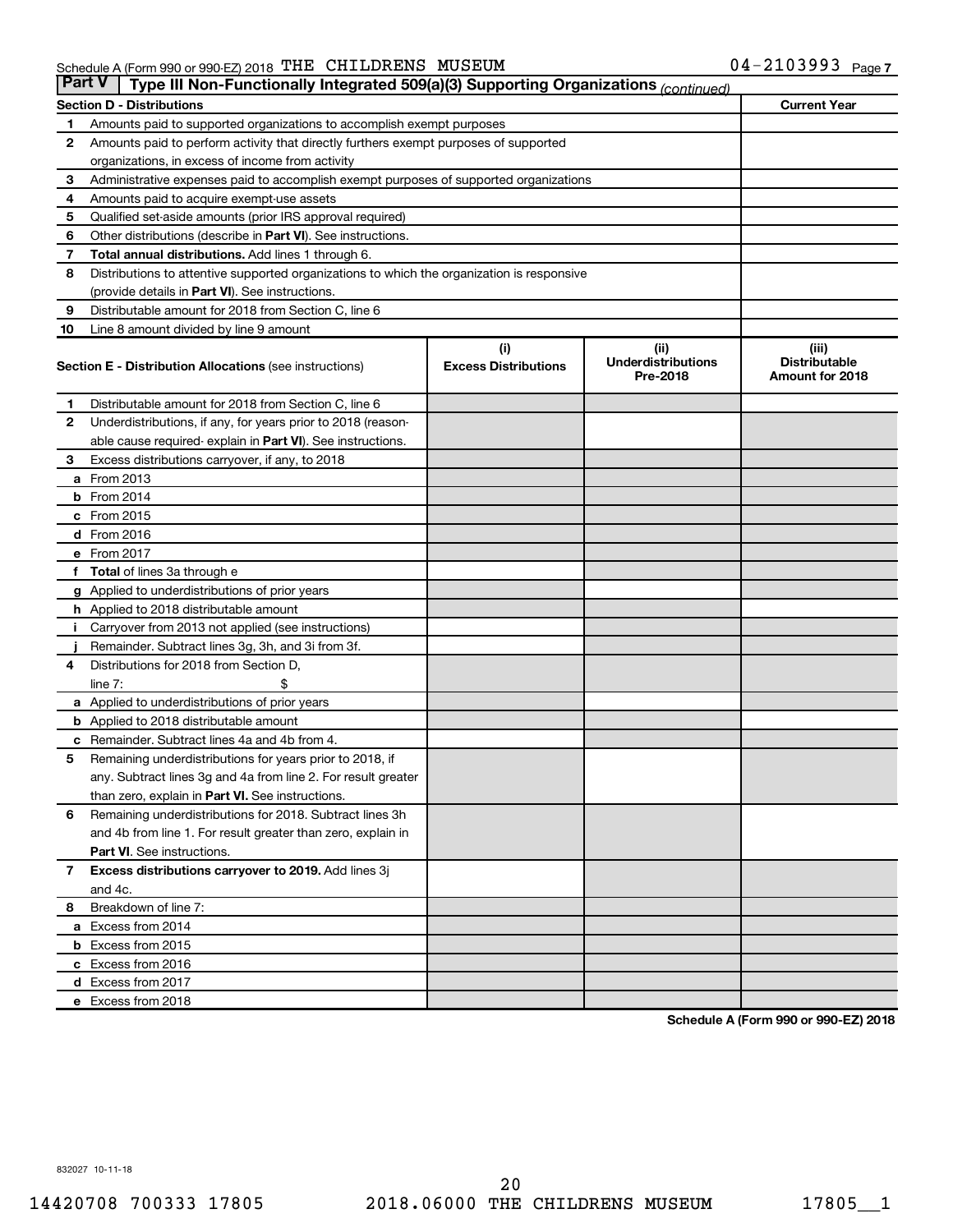#### Schedule A (Form 990 or 990-EZ) 2018 Page THE CHILDRENS MUSEUM 04-2103993

| <b>Part VI</b><br>(See instructions.) | <b>Supplemental Information.</b> Provide the explanations required by Part II, line 10; Part II, line 17a or 17b; Part III, line 12;<br>Part IV, Section A, lines 1, 2, 3b, 3c, 4b, 4c, 5a, 6, 9a, 9b, 9c, 11a, 11b, and 11c; Part IV,<br>Section D, lines 5, 6, and 8; and Part V, Section E, lines 2, 5, and 6. Also complete this part for any additional information. |
|---------------------------------------|---------------------------------------------------------------------------------------------------------------------------------------------------------------------------------------------------------------------------------------------------------------------------------------------------------------------------------------------------------------------------|
|                                       |                                                                                                                                                                                                                                                                                                                                                                           |
|                                       |                                                                                                                                                                                                                                                                                                                                                                           |
|                                       |                                                                                                                                                                                                                                                                                                                                                                           |
|                                       |                                                                                                                                                                                                                                                                                                                                                                           |
|                                       |                                                                                                                                                                                                                                                                                                                                                                           |
|                                       |                                                                                                                                                                                                                                                                                                                                                                           |
|                                       |                                                                                                                                                                                                                                                                                                                                                                           |
|                                       |                                                                                                                                                                                                                                                                                                                                                                           |
|                                       |                                                                                                                                                                                                                                                                                                                                                                           |
|                                       |                                                                                                                                                                                                                                                                                                                                                                           |
|                                       |                                                                                                                                                                                                                                                                                                                                                                           |
|                                       |                                                                                                                                                                                                                                                                                                                                                                           |
|                                       |                                                                                                                                                                                                                                                                                                                                                                           |
|                                       |                                                                                                                                                                                                                                                                                                                                                                           |
|                                       |                                                                                                                                                                                                                                                                                                                                                                           |
|                                       |                                                                                                                                                                                                                                                                                                                                                                           |
|                                       |                                                                                                                                                                                                                                                                                                                                                                           |
|                                       |                                                                                                                                                                                                                                                                                                                                                                           |
|                                       |                                                                                                                                                                                                                                                                                                                                                                           |
|                                       |                                                                                                                                                                                                                                                                                                                                                                           |
|                                       |                                                                                                                                                                                                                                                                                                                                                                           |
|                                       |                                                                                                                                                                                                                                                                                                                                                                           |
|                                       |                                                                                                                                                                                                                                                                                                                                                                           |
|                                       |                                                                                                                                                                                                                                                                                                                                                                           |
|                                       |                                                                                                                                                                                                                                                                                                                                                                           |
|                                       |                                                                                                                                                                                                                                                                                                                                                                           |
|                                       |                                                                                                                                                                                                                                                                                                                                                                           |
|                                       |                                                                                                                                                                                                                                                                                                                                                                           |
|                                       |                                                                                                                                                                                                                                                                                                                                                                           |
|                                       |                                                                                                                                                                                                                                                                                                                                                                           |
|                                       |                                                                                                                                                                                                                                                                                                                                                                           |
|                                       |                                                                                                                                                                                                                                                                                                                                                                           |
|                                       | Schedule A (Form 990 or 990-EZ) 2018                                                                                                                                                                                                                                                                                                                                      |
| 832028 10-11-18                       | 21                                                                                                                                                                                                                                                                                                                                                                        |
| 14420708 700333 17805                 | 2018.06000 THE CHILDRENS MUSEUM<br>17805_1                                                                                                                                                                                                                                                                                                                                |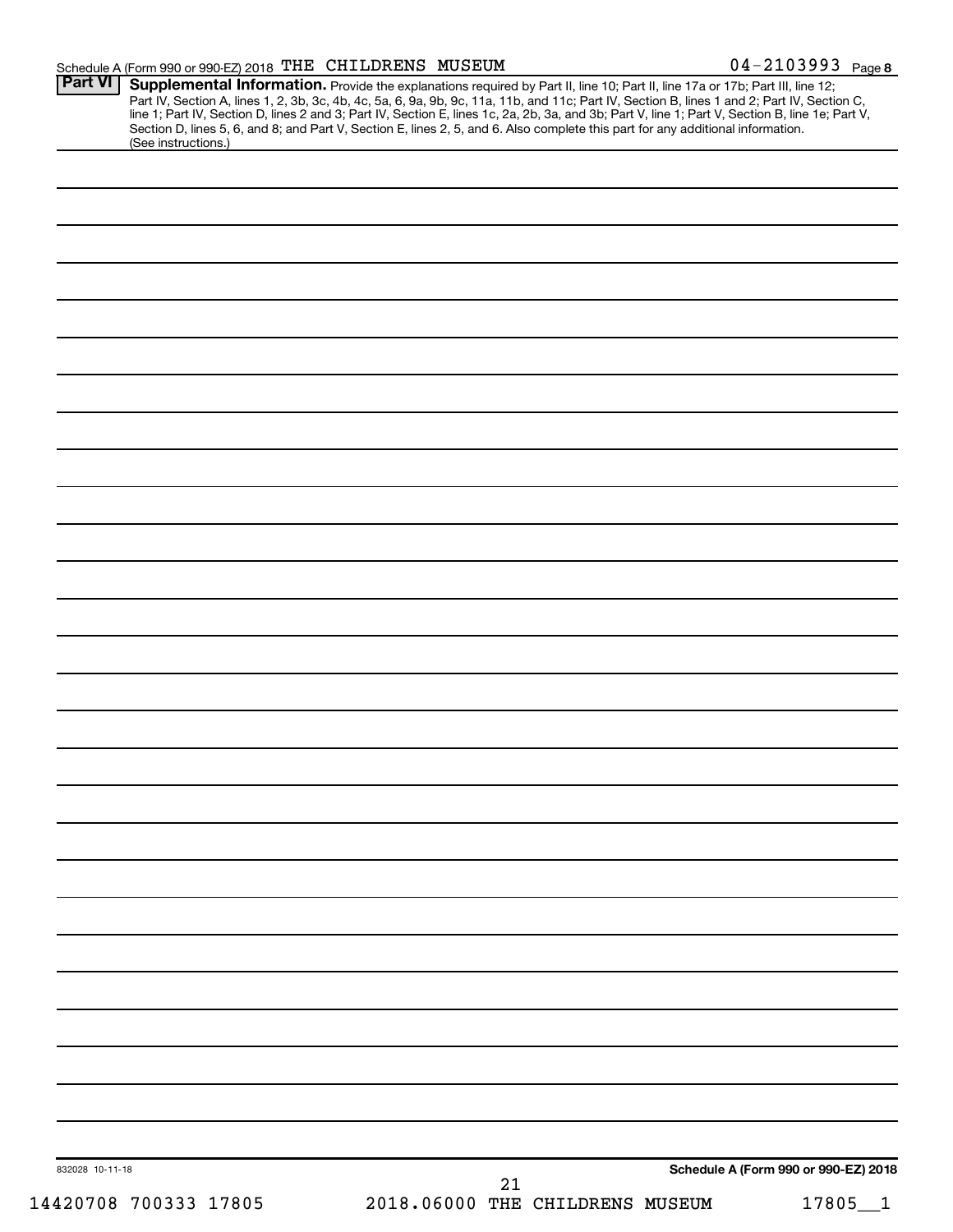| <b>SCHEDULE D</b> |  |  |  |
|-------------------|--|--|--|
|-------------------|--|--|--|

| (Form 990) |
|------------|
|            |

# **SCHEDULE D Supplemental Financial Statements**<br> **Form 990 2018**<br> **Part IV** line 6.7.8.9.10, 11a, 11b, 11d, 11d, 11d, 11d, 11d, 12a, 0r, 12b

**(Form 990) | Complete if the organization answered "Yes" on Form 990, Part IV, line 6, 7, 8, 9, 10, 11a, 11b, 11c, 11d, 11e, 11f, 12a, or 12b.**

**| Attach to Form 990. |Go to www.irs.gov/Form990 for instructions and the latest information.**



Department of the Treasury Internal Revenue Service **Name of the organization <b>Employer is a set of the organization Employer in the organization Employer is a set of the organization Employer in the organization Employer is a set of the organization Employer in t** 

|  |   | ployer identification number |
|--|---|------------------------------|
|  | . |                              |

|         | THE CHILDRENS MUSEUM                                                                                                                                                                  |                                                    |    | 04-2103993                      |
|---------|---------------------------------------------------------------------------------------------------------------------------------------------------------------------------------------|----------------------------------------------------|----|---------------------------------|
| Part I  | Organizations Maintaining Donor Advised Funds or Other Similar Funds or Accounts. Complete if the                                                                                     |                                                    |    |                                 |
|         | organization answered "Yes" on Form 990, Part IV, line 6.                                                                                                                             |                                                    |    |                                 |
|         |                                                                                                                                                                                       | (a) Donor advised funds                            |    | (b) Funds and other accounts    |
| 1       |                                                                                                                                                                                       |                                                    |    |                                 |
| 2       | Aggregate value of contributions to (during year)                                                                                                                                     |                                                    |    |                                 |
| З       | Aggregate value of grants from (during year)                                                                                                                                          |                                                    |    |                                 |
| 4       |                                                                                                                                                                                       |                                                    |    |                                 |
| 5       | Did the organization inform all donors and donor advisors in writing that the assets held in donor advised funds                                                                      |                                                    |    |                                 |
|         |                                                                                                                                                                                       |                                                    |    | Yes<br>No                       |
| 6       | Did the organization inform all grantees, donors, and donor advisors in writing that grant funds can be used only                                                                     |                                                    |    |                                 |
|         | for charitable purposes and not for the benefit of the donor or donor advisor, or for any other purpose conferring                                                                    |                                                    |    |                                 |
|         |                                                                                                                                                                                       |                                                    |    | Yes<br>No                       |
| Part II | <b>Conservation Easements.</b> Complete if the organization answered "Yes" on Form 990, Part IV, line 7.                                                                              |                                                    |    |                                 |
|         |                                                                                                                                                                                       |                                                    |    |                                 |
| 1       | Purpose(s) of conservation easements held by the organization (check all that apply).                                                                                                 |                                                    |    |                                 |
|         | Preservation of land for public use (e.g., recreation or education)                                                                                                                   | Preservation of a historically important land area |    |                                 |
|         | Protection of natural habitat                                                                                                                                                         | Preservation of a certified historic structure     |    |                                 |
|         | Preservation of open space                                                                                                                                                            |                                                    |    |                                 |
| 2       | Complete lines 2a through 2d if the organization held a qualified conservation contribution in the form of a conservation easement on the last                                        |                                                    |    |                                 |
|         | day of the tax year.                                                                                                                                                                  |                                                    |    | Held at the End of the Tax Year |
|         |                                                                                                                                                                                       |                                                    | 2a |                                 |
| b       | Total acreage restricted by conservation easements [11] [12] manufactured acreage restricted by conservation easements [11] manufactured acreage restricted by conservation easements |                                                    | 2b |                                 |
| c       |                                                                                                                                                                                       |                                                    | 2c |                                 |
|         | d Number of conservation easements included in (c) acquired after 7/25/06, and not on a historic structure                                                                            |                                                    |    |                                 |
|         | listed in the National Register [111] [12] The Marian Marian Marian Marian Marian Marian Marian Marian Marian M                                                                       |                                                    | 2d |                                 |
| 3       | Number of conservation easements modified, transferred, released, extinguished, or terminated by the organization during the tax                                                      |                                                    |    |                                 |
|         | year                                                                                                                                                                                  |                                                    |    |                                 |
| 4       | Number of states where property subject to conservation easement is located >                                                                                                         |                                                    |    |                                 |
| 5       | Does the organization have a written policy regarding the periodic monitoring, inspection, handling of                                                                                |                                                    |    |                                 |
|         | violations, and enforcement of the conservation easements it holds?                                                                                                                   |                                                    |    | Yes<br>No                       |
| 6       | Staff and volunteer hours devoted to monitoring, inspecting, handling of violations, and enforcing conservation easements during the year                                             |                                                    |    |                                 |
|         |                                                                                                                                                                                       |                                                    |    |                                 |
| 7       | Amount of expenses incurred in monitoring, inspecting, handling of violations, and enforcing conservation easements during the year                                                   |                                                    |    |                                 |
|         | $\blacktriangleright$ \$                                                                                                                                                              |                                                    |    |                                 |
| 8       | Does each conservation easement reported on line 2(d) above satisfy the requirements of section 170(h)(4)(B)(i)                                                                       |                                                    |    |                                 |
|         |                                                                                                                                                                                       |                                                    |    | Yes<br>No                       |
| 9       | In Part XIII, describe how the organization reports conservation easements in its revenue and expense statement, and balance sheet, and                                               |                                                    |    |                                 |
|         | include, if applicable, the text of the footnote to the organization's financial statements that describes the organization's accounting for                                          |                                                    |    |                                 |
|         | conservation easements.                                                                                                                                                               |                                                    |    |                                 |
|         | Organizations Maintaining Collections of Art, Historical Treasures, or Other Similar Assets.<br>Part III                                                                              |                                                    |    |                                 |
|         | Complete if the organization answered "Yes" on Form 990, Part IV, line 8.                                                                                                             |                                                    |    |                                 |
|         | 1a If the organization elected, as permitted under SFAS 116 (ASC 958), not to report in its revenue statement and balance sheet works of art,                                         |                                                    |    |                                 |
|         | historical treasures, or other similar assets held for public exhibition, education, or research in furtherance of public service, provide, in Part XIII,                             |                                                    |    |                                 |
|         | the text of the footnote to its financial statements that describes these items.                                                                                                      |                                                    |    |                                 |
|         | <b>b</b> If the organization elected, as permitted under SFAS 116 (ASC 958), to report in its revenue statement and balance sheet works of art, historical                            |                                                    |    |                                 |
|         | treasures, or other similar assets held for public exhibition, education, or research in furtherance of public service, provide the following amounts                                 |                                                    |    |                                 |
|         | relating to these items:                                                                                                                                                              |                                                    |    |                                 |
|         |                                                                                                                                                                                       |                                                    |    | $\triangleright$ \$             |
|         | (ii) Assets included in Form 990, Part X                                                                                                                                              |                                                    |    | $\blacktriangleright$ \$        |
| 2       | If the organization received or held works of art, historical treasures, or other similar assets for financial gain, provide                                                          |                                                    |    |                                 |
|         | the following amounts required to be reported under SFAS 116 (ASC 958) relating to these items:                                                                                       |                                                    |    |                                 |
|         |                                                                                                                                                                                       |                                                    | ▶  | - \$                            |
|         |                                                                                                                                                                                       |                                                    |    |                                 |
|         | LHA For Paperwork Reduction Act Notice, see the Instructions for Form 990.                                                                                                            |                                                    |    | Schedule D (Form 990) 2018      |

832051 10-29-18

14420708 700333 17805 2018.06000 THE CHILDRENS MUSEUM 17805\_\_1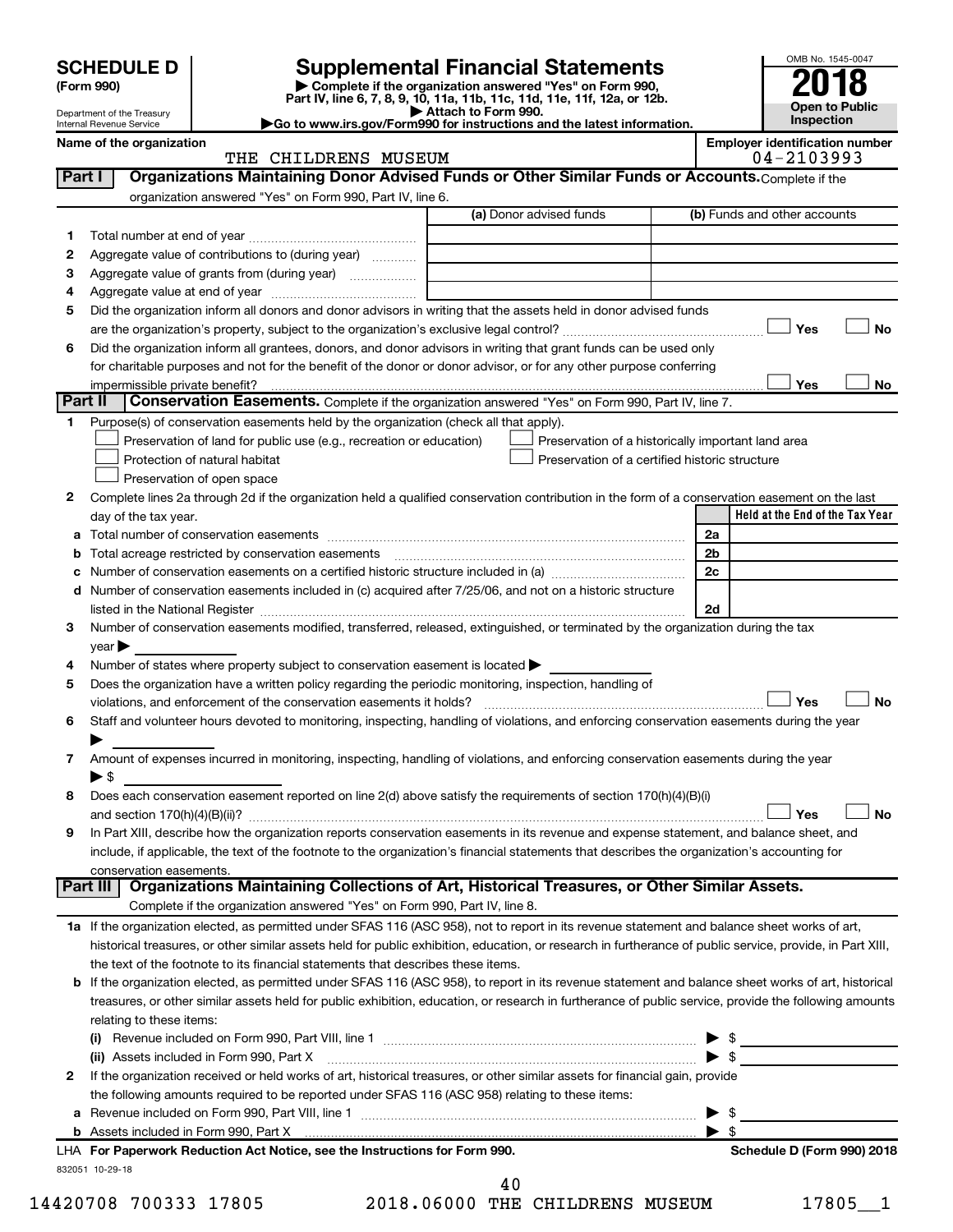|               | Schedule D (Form 990) 2018                                                                                                                                                                                                     | THE CHILDRENS MUSEUM |   |                                                    |                    |             |                 |                                      |                | $04 - 2103993$ Page 2      |  |
|---------------|--------------------------------------------------------------------------------------------------------------------------------------------------------------------------------------------------------------------------------|----------------------|---|----------------------------------------------------|--------------------|-------------|-----------------|--------------------------------------|----------------|----------------------------|--|
|               | Organizations Maintaining Collections of Art, Historical Treasures, or Other Similar Assets(continued)<br>Part III                                                                                                             |                      |   |                                                    |                    |             |                 |                                      |                |                            |  |
| 3             | Using the organization's acquisition, accession, and other records, check any of the following that are a significant use of its collection items                                                                              |                      |   |                                                    |                    |             |                 |                                      |                |                            |  |
|               | (check all that apply):                                                                                                                                                                                                        |                      |   |                                                    |                    |             |                 |                                      |                |                            |  |
| a             | $\lfloor x \rfloor$ Public exhibition                                                                                                                                                                                          |                      |   | $\underline{\mathbf{X}}$ Loan or exchange programs |                    |             |                 |                                      |                |                            |  |
| b             | $\boxed{\textbf{X}}$ Scholarly research                                                                                                                                                                                        |                      |   | Other                                              |                    |             |                 |                                      |                |                            |  |
| C             | $\boxed{\textbf{X}}$ Preservation for future generations                                                                                                                                                                       |                      |   |                                                    |                    |             |                 |                                      |                |                            |  |
| 4             | Provide a description of the organization's collections and explain how they further the organization's exempt purpose in Part XIII.                                                                                           |                      |   |                                                    |                    |             |                 |                                      |                |                            |  |
| 5             | During the year, did the organization solicit or receive donations of art, historical treasures, or other similar assets                                                                                                       |                      |   |                                                    |                    |             |                 |                                      |                |                            |  |
|               |                                                                                                                                                                                                                                |                      |   |                                                    |                    |             |                 |                                      | Yes            | $\overline{\text{X}}$ No   |  |
|               | <b>Part IV</b><br>Escrow and Custodial Arrangements. Complete if the organization answered "Yes" on Form 990, Part IV, line 9, or                                                                                              |                      |   |                                                    |                    |             |                 |                                      |                |                            |  |
|               | reported an amount on Form 990, Part X, line 21.                                                                                                                                                                               |                      |   |                                                    |                    |             |                 |                                      |                |                            |  |
|               | 1a Is the organization an agent, trustee, custodian or other intermediary for contributions or other assets not included                                                                                                       |                      |   |                                                    |                    |             |                 |                                      |                |                            |  |
|               |                                                                                                                                                                                                                                |                      |   |                                                    |                    |             |                 |                                      | Yes            | <b>No</b>                  |  |
|               | b If "Yes," explain the arrangement in Part XIII and complete the following table:                                                                                                                                             |                      |   |                                                    |                    |             |                 |                                      |                |                            |  |
|               |                                                                                                                                                                                                                                |                      |   |                                                    |                    |             |                 |                                      | Amount         |                            |  |
|               | c Beginning balance                                                                                                                                                                                                            |                      |   |                                                    |                    |             | 1c              |                                      |                |                            |  |
|               |                                                                                                                                                                                                                                |                      |   |                                                    |                    |             | 1d              |                                      |                |                            |  |
|               | e Distributions during the year manufactured and continuum and contact the year manufactured and contact the year manufactured and contact the year manufactured and contact the year manufactured and contact the year manufa |                      |   |                                                    |                    |             | 1e              |                                      |                |                            |  |
|               |                                                                                                                                                                                                                                |                      |   |                                                    |                    |             | 1f              |                                      |                |                            |  |
|               | 2a Did the organization include an amount on Form 990, Part X, line 21, for escrow or custodial account liability?                                                                                                             |                      |   |                                                    |                    |             |                 |                                      | Yes            | No                         |  |
|               | <b>b</b> If "Yes," explain the arrangement in Part XIII. Check here if the explanation has been provided on Part XIII                                                                                                          |                      |   |                                                    |                    |             |                 |                                      |                |                            |  |
| <b>Part V</b> | Endowment Funds. Complete if the organization answered "Yes" on Form 990, Part IV, line 10.                                                                                                                                    |                      |   |                                                    |                    |             |                 |                                      |                |                            |  |
|               |                                                                                                                                                                                                                                | (a) Current year     |   | (b) Prior year                                     | (c) Two years back |             |                 | $\vert$ (d) Three years back $\vert$ |                | (e) Four years back        |  |
| 1a            | Beginning of year balance <i>manumman</i>                                                                                                                                                                                      | 16, 394, 624.        |   | 15, 941, 565.                                      |                    | 14,788,889. |                 | 16,017,077                           |                | 16,820,917.                |  |
|               |                                                                                                                                                                                                                                | 151,693.             |   | 5,150.                                             |                    | 105,088.    |                 | 0.                                   |                | 5,186.                     |  |
|               | Net investment earnings, gains, and losses                                                                                                                                                                                     | 472,401.             |   | 1, 154, 389.                                       |                    | 1,767,886.  |                 | $-505, 564.$                         |                | $-118,558.$                |  |
| d             | Grants or scholarships                                                                                                                                                                                                         |                      |   |                                                    |                    |             |                 |                                      |                |                            |  |
|               | e Other expenditures for facilities                                                                                                                                                                                            |                      |   |                                                    |                    |             |                 |                                      |                |                            |  |
|               | and programs                                                                                                                                                                                                                   | 716,096.             |   | 706,480.                                           |                    | 720, 298.   |                 | 722,624.                             |                | 690,468.                   |  |
|               | f Administrative expenses                                                                                                                                                                                                      |                      |   |                                                    |                    |             |                 |                                      |                |                            |  |
|               | End of year balance                                                                                                                                                                                                            | 16, 302, 622.        |   | 16,394,624.                                        |                    | 15,941,565. |                 | 14,788,889.                          |                | 16,017,077.                |  |
| 2             | Provide the estimated percentage of the current year end balance (line 1g, column (a)) held as:                                                                                                                                |                      |   |                                                    |                    |             |                 |                                      |                |                            |  |
|               | Board designated or quasi-endowment                                                                                                                                                                                            | 40.32                | % |                                                    |                    |             |                 |                                      |                |                            |  |
| b             | 26.91<br>Permanent endowment                                                                                                                                                                                                   | %<br>32.77           |   |                                                    |                    |             |                 |                                      |                |                            |  |
| с             | Temporarily restricted endowment                                                                                                                                                                                               | %                    |   |                                                    |                    |             |                 |                                      |                |                            |  |
|               | The percentages on lines 2a, 2b, and 2c should equal 100%.                                                                                                                                                                     |                      |   |                                                    |                    |             |                 |                                      |                |                            |  |
|               | 3a Are there endowment funds not in the possession of the organization that are held and administered for the organization                                                                                                     |                      |   |                                                    |                    |             |                 |                                      |                |                            |  |
|               | by:                                                                                                                                                                                                                            |                      |   |                                                    |                    |             |                 |                                      |                | Yes<br>No<br>X             |  |
|               | (i)                                                                                                                                                                                                                            |                      |   |                                                    |                    |             |                 |                                      | 3a(i)          | х                          |  |
|               | (ii) related organizations                                                                                                                                                                                                     |                      |   |                                                    |                    |             |                 |                                      | 3a(ii)         |                            |  |
|               |                                                                                                                                                                                                                                |                      |   |                                                    |                    |             |                 |                                      | 3b             |                            |  |
|               | Describe in Part XIII the intended uses of the organization's endowment funds.<br>Land, Buildings, and Equipment.<br><b>Part VI</b>                                                                                            |                      |   |                                                    |                    |             |                 |                                      |                |                            |  |
|               | Complete if the organization answered "Yes" on Form 990, Part IV, line 11a. See Form 990, Part X, line 10.                                                                                                                     |                      |   |                                                    |                    |             |                 |                                      |                |                            |  |
|               | Description of property                                                                                                                                                                                                        | (a) Cost or other    |   |                                                    | (b) Cost or other  |             | (c) Accumulated |                                      | (d) Book value |                            |  |
|               |                                                                                                                                                                                                                                | basis (investment)   |   |                                                    | basis (other)      |             | depreciation    |                                      |                |                            |  |
|               |                                                                                                                                                                                                                                |                      |   |                                                    | 3,331,193.         |             |                 |                                      |                | 3,331,193.                 |  |
| b             |                                                                                                                                                                                                                                |                      |   |                                                    | 46,309,812.        |             | 21,096,783.     |                                      |                | 25, 213, 029.              |  |
|               |                                                                                                                                                                                                                                |                      |   |                                                    |                    |             |                 |                                      |                |                            |  |
|               |                                                                                                                                                                                                                                |                      |   |                                                    | 2,146,236.         |             | 1,801,274.      |                                      |                | 344,962.                   |  |
|               | e Other.                                                                                                                                                                                                                       |                      |   |                                                    | 11,644,212.        |             | 10, 184, 480.   |                                      |                | 1,459,732.                 |  |
|               | Total. Add lines 1a through 1e. (Column (d) must equal Form 990, Part X, column (B), line 10c.)                                                                                                                                |                      |   |                                                    |                    |             |                 |                                      |                | 30, 348, 916.              |  |
|               |                                                                                                                                                                                                                                |                      |   |                                                    |                    |             |                 |                                      |                | Schedule D (Form 990) 2018 |  |
|               |                                                                                                                                                                                                                                |                      |   |                                                    |                    |             |                 |                                      |                |                            |  |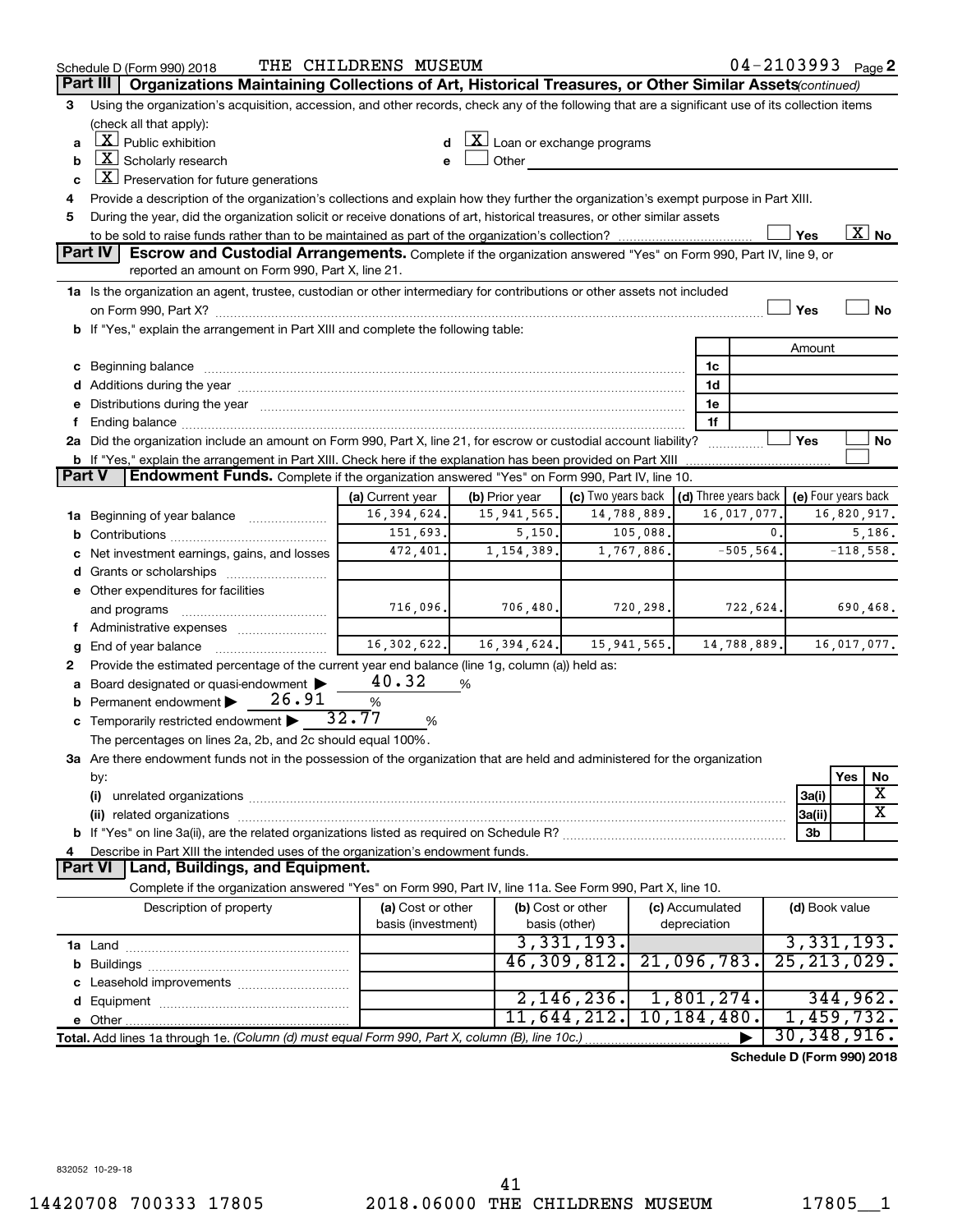| <b>Part VII</b> Investments - Other Securities. |                      |                |        |
|-------------------------------------------------|----------------------|----------------|--------|
| Schedule D (Form 990) 2018                      | THE CHILDRENS MUSEUM | $04 - 2103993$ | Page 3 |

|                                                                                                                                  | Complete if the organization answered "Yes" on Form 990, Part IV, line 11b. See Form 990, Part X, line 12. |                                                                                                                                                                                                                                                                                                            |
|----------------------------------------------------------------------------------------------------------------------------------|------------------------------------------------------------------------------------------------------------|------------------------------------------------------------------------------------------------------------------------------------------------------------------------------------------------------------------------------------------------------------------------------------------------------------|
| (a) Description of security or category (including name of security)                                                             | (b) Book value                                                                                             | (c) Method of valuation: Cost or end-of-year market value                                                                                                                                                                                                                                                  |
|                                                                                                                                  |                                                                                                            |                                                                                                                                                                                                                                                                                                            |
| (2) Closely-held equity interests                                                                                                |                                                                                                            |                                                                                                                                                                                                                                                                                                            |
| (3) Other                                                                                                                        |                                                                                                            |                                                                                                                                                                                                                                                                                                            |
| TIFF MULTI-ASSET FUND<br>(A)                                                                                                     | 10,488,591.                                                                                                | END-OF-YEAR MARKET VALUE                                                                                                                                                                                                                                                                                   |
| THE TIFF CENTERSTONE FUND<br>(B)                                                                                                 |                                                                                                            |                                                                                                                                                                                                                                                                                                            |
| LP<br>(C)                                                                                                                        | 5,751,040.                                                                                                 | END-OF-YEAR MARKET VALUE                                                                                                                                                                                                                                                                                   |
| <b>SHORT-TERM FUND</b><br>TIFF<br>(D)                                                                                            | 62,991.                                                                                                    | END-OF-YEAR MARKET<br>VALUE                                                                                                                                                                                                                                                                                |
| (E)                                                                                                                              |                                                                                                            |                                                                                                                                                                                                                                                                                                            |
| (F)                                                                                                                              |                                                                                                            |                                                                                                                                                                                                                                                                                                            |
| (G)                                                                                                                              |                                                                                                            |                                                                                                                                                                                                                                                                                                            |
| (H)                                                                                                                              |                                                                                                            |                                                                                                                                                                                                                                                                                                            |
| Total. (Col. (b) must equal Form 990, Part X, col. (B) line 12.) $\blacktriangleright$                                           | 16,302,622.                                                                                                |                                                                                                                                                                                                                                                                                                            |
| Part VIII Investments - Program Related.                                                                                         |                                                                                                            |                                                                                                                                                                                                                                                                                                            |
|                                                                                                                                  | Complete if the organization answered "Yes" on Form 990, Part IV, line 11c. See Form 990, Part X, line 13. |                                                                                                                                                                                                                                                                                                            |
| (a) Description of investment                                                                                                    | (b) Book value                                                                                             | (c) Method of valuation: Cost or end-of-year market value                                                                                                                                                                                                                                                  |
| (1)                                                                                                                              |                                                                                                            |                                                                                                                                                                                                                                                                                                            |
| (2)                                                                                                                              |                                                                                                            |                                                                                                                                                                                                                                                                                                            |
| (3)                                                                                                                              |                                                                                                            |                                                                                                                                                                                                                                                                                                            |
| (4)                                                                                                                              |                                                                                                            |                                                                                                                                                                                                                                                                                                            |
| (5)                                                                                                                              |                                                                                                            |                                                                                                                                                                                                                                                                                                            |
| (6)                                                                                                                              |                                                                                                            |                                                                                                                                                                                                                                                                                                            |
| (7)                                                                                                                              |                                                                                                            |                                                                                                                                                                                                                                                                                                            |
| (8)                                                                                                                              |                                                                                                            |                                                                                                                                                                                                                                                                                                            |
| (9)                                                                                                                              |                                                                                                            |                                                                                                                                                                                                                                                                                                            |
| Total. (Col. (b) must equal Form 990, Part X, col. (B) line 13.) $\blacktriangleright$<br><b>Other Assets.</b><br><b>Part IX</b> |                                                                                                            |                                                                                                                                                                                                                                                                                                            |
|                                                                                                                                  | Complete if the organization answered "Yes" on Form 990, Part IV, line 11d. See Form 990, Part X, line 15. |                                                                                                                                                                                                                                                                                                            |
|                                                                                                                                  | (a) Description                                                                                            | (b) Book value                                                                                                                                                                                                                                                                                             |
| (1)                                                                                                                              |                                                                                                            |                                                                                                                                                                                                                                                                                                            |
| (2)                                                                                                                              |                                                                                                            |                                                                                                                                                                                                                                                                                                            |
| (3)                                                                                                                              |                                                                                                            |                                                                                                                                                                                                                                                                                                            |
| (4)                                                                                                                              |                                                                                                            |                                                                                                                                                                                                                                                                                                            |
| (5)                                                                                                                              |                                                                                                            |                                                                                                                                                                                                                                                                                                            |
| (6)                                                                                                                              |                                                                                                            |                                                                                                                                                                                                                                                                                                            |
| (7)                                                                                                                              |                                                                                                            |                                                                                                                                                                                                                                                                                                            |
| (8)                                                                                                                              |                                                                                                            |                                                                                                                                                                                                                                                                                                            |
| (9)                                                                                                                              |                                                                                                            |                                                                                                                                                                                                                                                                                                            |
| Total. (Column (b) must equal Form 990, Part X, col. (B) line 15.)                                                               |                                                                                                            |                                                                                                                                                                                                                                                                                                            |
| <b>Other Liabilities.</b><br>  Part X                                                                                            |                                                                                                            |                                                                                                                                                                                                                                                                                                            |
|                                                                                                                                  |                                                                                                            | Complete if the organization answered "Yes" on Form 990, Part IV, line 11e or 11f. See Form 990, Part X, line 25.                                                                                                                                                                                          |
| (a) Description of liability<br>1.                                                                                               |                                                                                                            | (b) Book value                                                                                                                                                                                                                                                                                             |
| (1)<br>Federal income taxes                                                                                                      |                                                                                                            |                                                                                                                                                                                                                                                                                                            |
| DERIVATIVE FINANCIAL<br>(2)                                                                                                      | <b>INSTRUMENTS</b>                                                                                         | 287,516.                                                                                                                                                                                                                                                                                                   |
| (3)                                                                                                                              |                                                                                                            |                                                                                                                                                                                                                                                                                                            |
| (4)                                                                                                                              |                                                                                                            |                                                                                                                                                                                                                                                                                                            |
| (5)                                                                                                                              |                                                                                                            |                                                                                                                                                                                                                                                                                                            |
| (6)                                                                                                                              |                                                                                                            |                                                                                                                                                                                                                                                                                                            |
|                                                                                                                                  |                                                                                                            |                                                                                                                                                                                                                                                                                                            |
| (7)                                                                                                                              |                                                                                                            |                                                                                                                                                                                                                                                                                                            |
| (8)                                                                                                                              |                                                                                                            |                                                                                                                                                                                                                                                                                                            |
| (9)                                                                                                                              |                                                                                                            |                                                                                                                                                                                                                                                                                                            |
| Total. (Column (b) must equal Form 990, Part X, col. (B) line 25.)                                                               |                                                                                                            | 287,516                                                                                                                                                                                                                                                                                                    |
|                                                                                                                                  |                                                                                                            | 2. Liability for uncertain tax positions. In Part XIII, provide the text of the footnote to the organization's financial statements that reports the<br>organization's liability for uncertain tax positions under FIN 48 (ASC 740). Check here if the text of the footnote has been provided in Part XIII |

**Schedule D (Form 990) 2018**

832053 10-29-18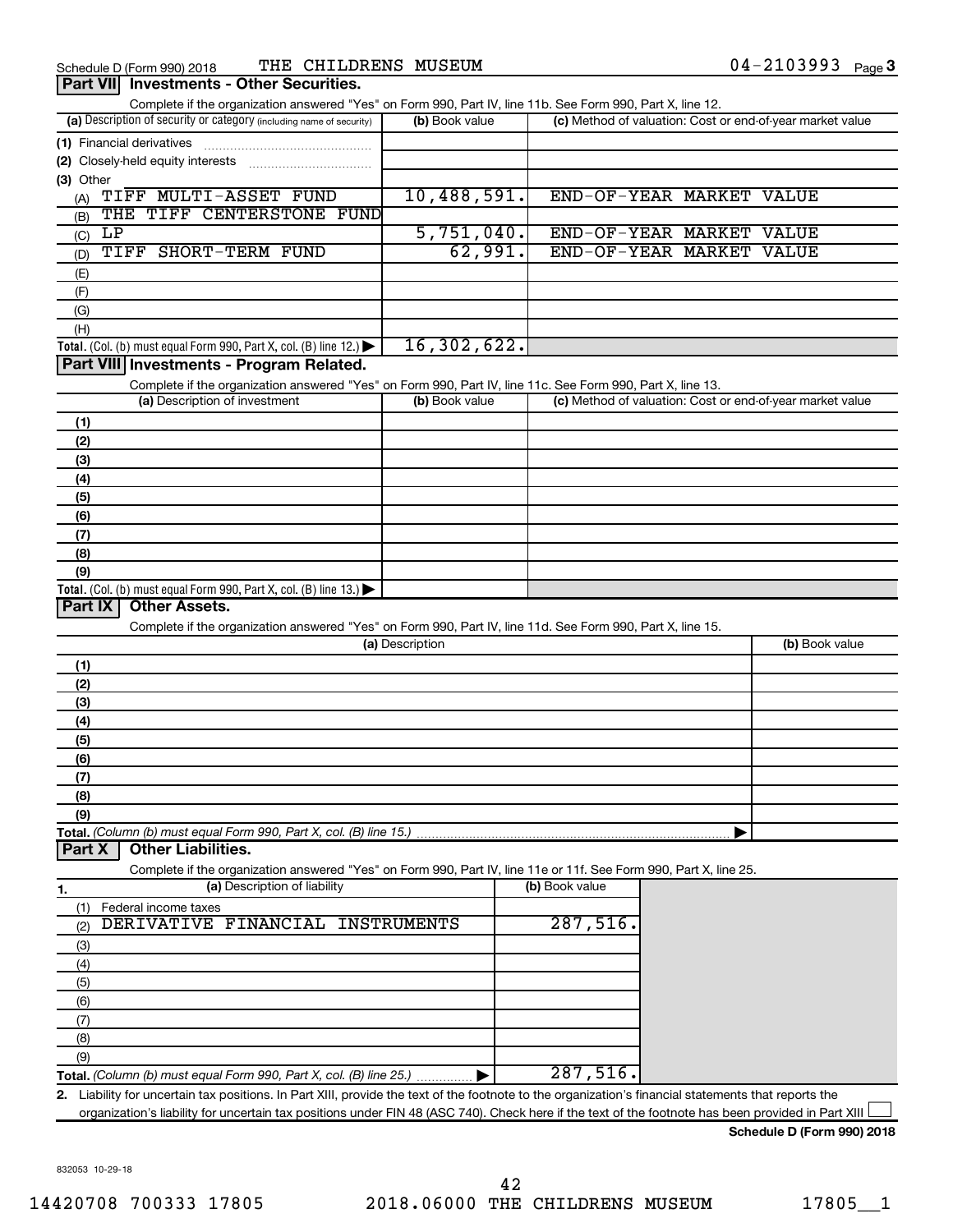|    | THE CHILDRENS MUSEUM<br>Schedule D (Form 990) 2018                                                                       |                |                                                                                                                |                | 04-2103993 $_{Page 4}$ |
|----|--------------------------------------------------------------------------------------------------------------------------|----------------|----------------------------------------------------------------------------------------------------------------|----------------|------------------------|
|    | Reconciliation of Revenue per Audited Financial Statements With Revenue per Return.<br><b>Part XI</b>                    |                |                                                                                                                |                |                        |
|    | Complete if the organization answered "Yes" on Form 990, Part IV, line 12a.                                              |                |                                                                                                                |                |                        |
| 1  | Total revenue, gains, and other support per audited financial statements                                                 |                | and a complete the contract of the complete the complete the complete the complete the complete the complete t | $\blacksquare$ | 12, 312, 357.          |
| 2  | Amounts included on line 1 but not on Form 990, Part VIII, line 12:                                                      |                |                                                                                                                |                |                        |
| a  |                                                                                                                          | 2a             | 307,235.                                                                                                       |                |                        |
|    |                                                                                                                          | 2 <sub>b</sub> | 118,616.                                                                                                       |                |                        |
| с  |                                                                                                                          | 2c             |                                                                                                                |                |                        |
| d  |                                                                                                                          | 2d             |                                                                                                                |                |                        |
| е  | Add lines 2a through 2d <b>must be a constructed as the constant of the constant of the constant of the construction</b> |                |                                                                                                                | 2e             | 425,851.               |
| з  |                                                                                                                          |                |                                                                                                                | 3              | 11,886,506.            |
|    | Amounts included on Form 990, Part VIII, line 12, but not on line 1:                                                     |                |                                                                                                                |                |                        |
|    | Investment expenses not included on Form 990, Part VIII, line 7b [100] [100] 4a                                          |                | 25, 126.                                                                                                       |                |                        |
| b  |                                                                                                                          | 4 <sub>h</sub> | $-2,567,590.$                                                                                                  |                |                        |
| c. | Add lines 4a and 4b                                                                                                      |                |                                                                                                                | 4c             | $-2,542,464.$          |
| 5  |                                                                                                                          |                |                                                                                                                | $\overline{5}$ | 9,344,042.             |
|    |                                                                                                                          |                |                                                                                                                |                |                        |
|    | Part XII   Reconciliation of Expenses per Audited Financial Statements With Expenses per Return.                         |                |                                                                                                                |                |                        |
|    | Complete if the organization answered "Yes" on Form 990, Part IV, line 12a.                                              |                |                                                                                                                |                |                        |
| 1  |                                                                                                                          |                |                                                                                                                | $\mathbf{1}$   | 13, 714, 829.          |
| 2  | Amounts included on line 1 but not on Form 990, Part IX, line 25:                                                        |                |                                                                                                                |                |                        |
| a  |                                                                                                                          | 2a             | 118,616.                                                                                                       |                |                        |
| b  |                                                                                                                          | 2 <sub>b</sub> |                                                                                                                |                |                        |
| c  |                                                                                                                          | 2 <sub>c</sub> |                                                                                                                |                |                        |
|    |                                                                                                                          | 2d             | 3, 249, 810.                                                                                                   |                |                        |
| е  | Add lines 2a through 2d <b>contract and contract and all and all and all and all and all and all and all and all a</b>   |                |                                                                                                                | 2e             | 3,368,426.             |
| 3  |                                                                                                                          |                |                                                                                                                | $\mathbf{a}$   | 10, 346, 403.          |
| 4  | Amounts included on Form 990, Part IX, line 25, but not on line 1:                                                       |                |                                                                                                                |                |                        |
| a  |                                                                                                                          | 4a             | 25, 126.                                                                                                       |                |                        |
|    |                                                                                                                          | 4 <sub>b</sub> | 28,410.                                                                                                        |                |                        |
|    | Add lines 4a and 4b                                                                                                      |                |                                                                                                                | 4c             | 53,536.                |
| 5  | Part XIII Supplemental Information.                                                                                      |                |                                                                                                                | 5              | 10,399,939.            |

Provide the descriptions required for Part II, lines 3, 5, and 9; Part III, lines 1a and 4; Part IV, lines 1b and 2b; Part V, line 4; Part X, line 2; Part XI, lines 2d and 4b; and Part XII, lines 2d and 4b. Also complete this part to provide any additional information.

## PART III, LINE 1A:

| IN CONFORMITY WITH THE PRACTICE FOLLOWED BY MANY MUSEUMS, THE VALUE OF     |
|----------------------------------------------------------------------------|
| PROPERTY DONATED FOR THE MUSEUM COLLECTION IS NOT REFLECTED ON THE         |
| STATEMENT OF FINANCIAL POSITION. THE COLLECTION IS DEEMED INEXHAUSTIBLE.   |
| THE COLLECTION IS MAINTAINED FOR EDUCATION AND RESEARCH AND FURTHERANCE OF |
| THE MUSEUM'S GOALS RATHER THAN FINANCIAL GAIN. THE COLLECTION IS           |
| PROTECTED, KEPT UNENCUMBERED AND IS SUBJECT TO AN ORGANIZATIONAL POLICY    |
| THAT ENCOURAGES PERMANENT POSSESSION.                                      |
|                                                                            |
| PART III, LINE 4:                                                          |
|                                                                            |

BOSTON CHILDRENS MUSEUM HAS BEEN A COLLECTING INSTITUTION SINCE ITS

BEGINNING IN 1913 AND TODAY THE COLLECTIONS NUMBER APPROXIMATELY 50,000

**Schedule D (Form 990) 2018**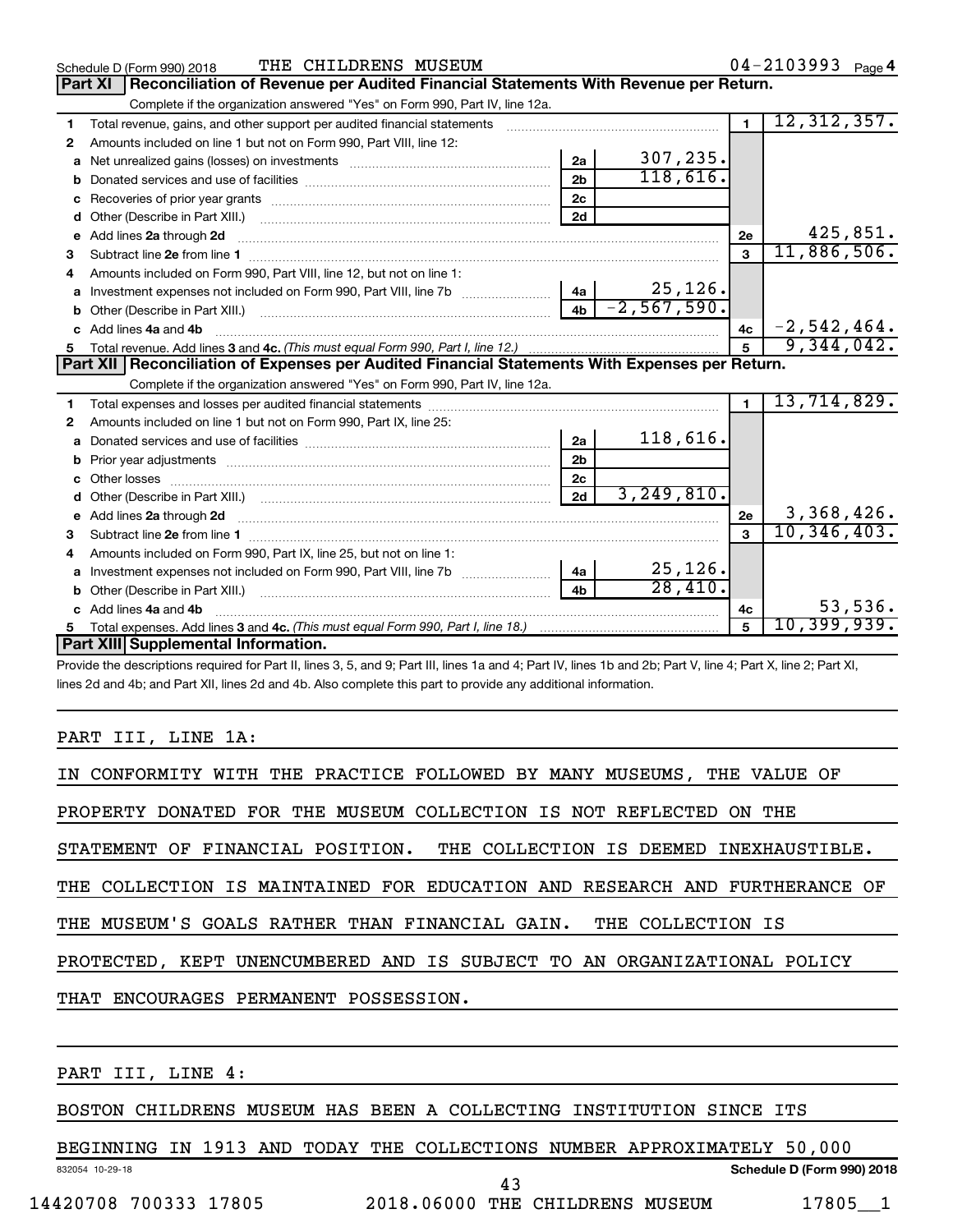| Schedule D (Form 990) 2018 THE CHILDRENS MUSEUM         |                                                                            | $04 - 2103993$ Page 5 |
|---------------------------------------------------------|----------------------------------------------------------------------------|-----------------------|
| <b>Part XIII   Supplemental Information (continued)</b> |                                                                            |                       |
|                                                         | OBJECTS, INCLUDING CULTURAL ARTIFACTS AND NATURAL HISTORY SPECIMENS, WHICH |                       |
|                                                         | CAN BE BROKEN INTO SIX MAIN COLLECTING AREAS: NATIVE AMERICAN, JAPANESE,   |                       |
|                                                         | AMERICANA, GLOBAL DOLLS, GENERAL CULTURAL COLLECTIONS, AND NATURAL         |                       |
|                                                         | HISTORY. THE COLLECTION IS MOST FREQUENTLY USED TO ENHANCE MUSEUM          |                       |
|                                                         | EXHIBITS, FOR SCHOLARLY RESEARCH, AS WELL AS EDUCATIONAL PROGRAMMING.      |                       |
|                                                         |                                                                            |                       |

PART V, LINE 4:

THE ORGANIZATION'S TERM ENDOWMENTS REPRESENT ACCUMULATED INVESTMENT GAINS SUBJECT TO THE MUSEUM'S ENDOWMENT SPENDING POLICY. THE MUSEUM USES ITS PERMANENT ENDOWMENTS IN ACCORDANCE WITH UPMIFA AND SPENDS FOUR-AND-A-HALF PERCENT OF THE AVERAGE OF THE FMV OF EACH OF THE PREVIOUS 12 QUARTERS TO SUPPORT CURRENT OPERATIONS. THE BOARD-DESIGNATED AND QUASI-ENDOWMENTS ARE USED AT THE BOARD'S DISCRETION.

PART XI, LINE 4B - OTHER ADJUSTMENTS:

| RENTAL EXPENSES                               | $-2,598,736$ . |
|-----------------------------------------------|----------------|
| BOOK-TAX RENTAL INCOME ADJUSTMENT PER IRC 467 | 92,688.        |
| DIRECT EXPENSES OF GAMING ACTIVITIES          | $-161$ .       |
| LOSS ON DISPOSAL OF ASSETS                    | $-89,791.$     |
|                                               |                |

DEDUCTIONS REPORTED ON K-1 RECORDED IN UNREALIZED GAIN ON

FINANCIALS 28,410.

TOTAL TO SCHEDULE D, PART XI, LINE  $4B$   $-2,567,590$ .

PART XII, LINE 2D - OTHER ADJUSTMENTS:

RENTAL EXPENSES 2,598,736. ADJUSTMENTS TO BAD DEBT ALLOWANCES 14,633.

LOSS ON DISPOSAL OF ASSETS 89,791.

UNREALIZED LOSS ON DERIVATIVE INSTRUMENTS **1998** S46,489.

832055 10-29-18

**Schedule D (Form 990) 2018**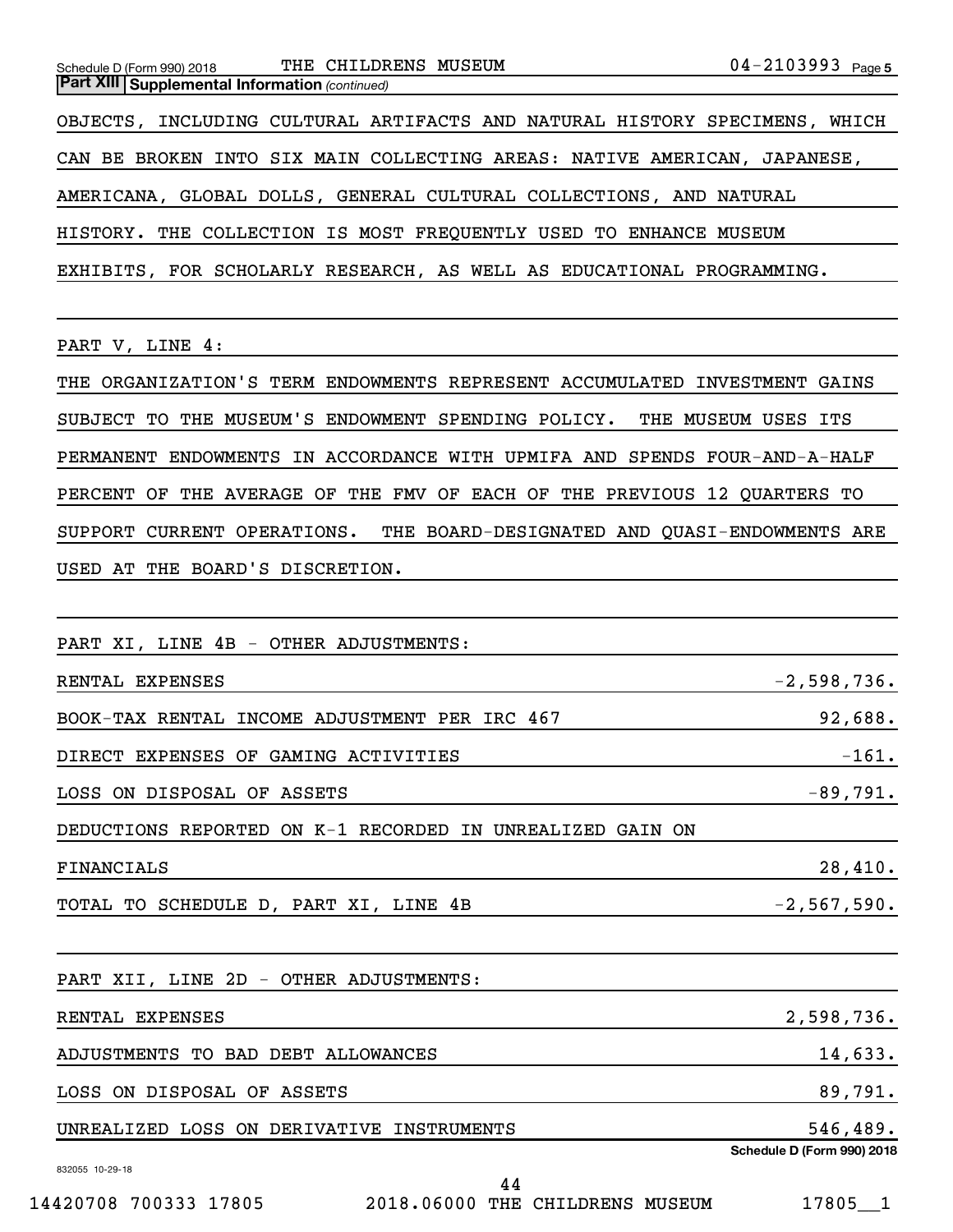| THE CHILDRENS MUSEUM<br>Schedule D (Form 990) 2018<br><b>Part XIII Supplemental Information (continued)</b> | 04-2103993 Page 5          |
|-------------------------------------------------------------------------------------------------------------|----------------------------|
| DIRECT EXPENSES OF GAMING ACTIVITIES                                                                        | 161.                       |
|                                                                                                             |                            |
| TOTAL TO SCHEDULE D, PART XII, LINE 2D<br>the control of the control of the control of                      | 3, 249, 810.               |
|                                                                                                             |                            |
| PART XII, LINE 4B - OTHER ADJUSTMENTS:                                                                      |                            |
| DEDUCTIONS REPORTED ON K-1 RECORDED IN UNREALIZED GAIN ON                                                   |                            |
| FINANCIALS<br><u> 1989 - Johann Barbara, martxa alemaniar arg</u>                                           | 28,410.                    |
|                                                                                                             |                            |
|                                                                                                             |                            |
|                                                                                                             |                            |
|                                                                                                             |                            |
|                                                                                                             |                            |
|                                                                                                             |                            |
|                                                                                                             |                            |
|                                                                                                             |                            |
|                                                                                                             |                            |
|                                                                                                             |                            |
|                                                                                                             |                            |
|                                                                                                             |                            |
|                                                                                                             |                            |
|                                                                                                             |                            |
|                                                                                                             |                            |
|                                                                                                             |                            |
|                                                                                                             |                            |
|                                                                                                             |                            |
|                                                                                                             |                            |
|                                                                                                             |                            |
|                                                                                                             |                            |
|                                                                                                             |                            |
|                                                                                                             |                            |
|                                                                                                             |                            |
|                                                                                                             |                            |
| 832055 10-29-18                                                                                             | Schedule D (Form 990) 2018 |
| 45                                                                                                          |                            |

14420708 700333 17805 2018.06000 THE CHILDRENS MUSEUM 17805\_\_1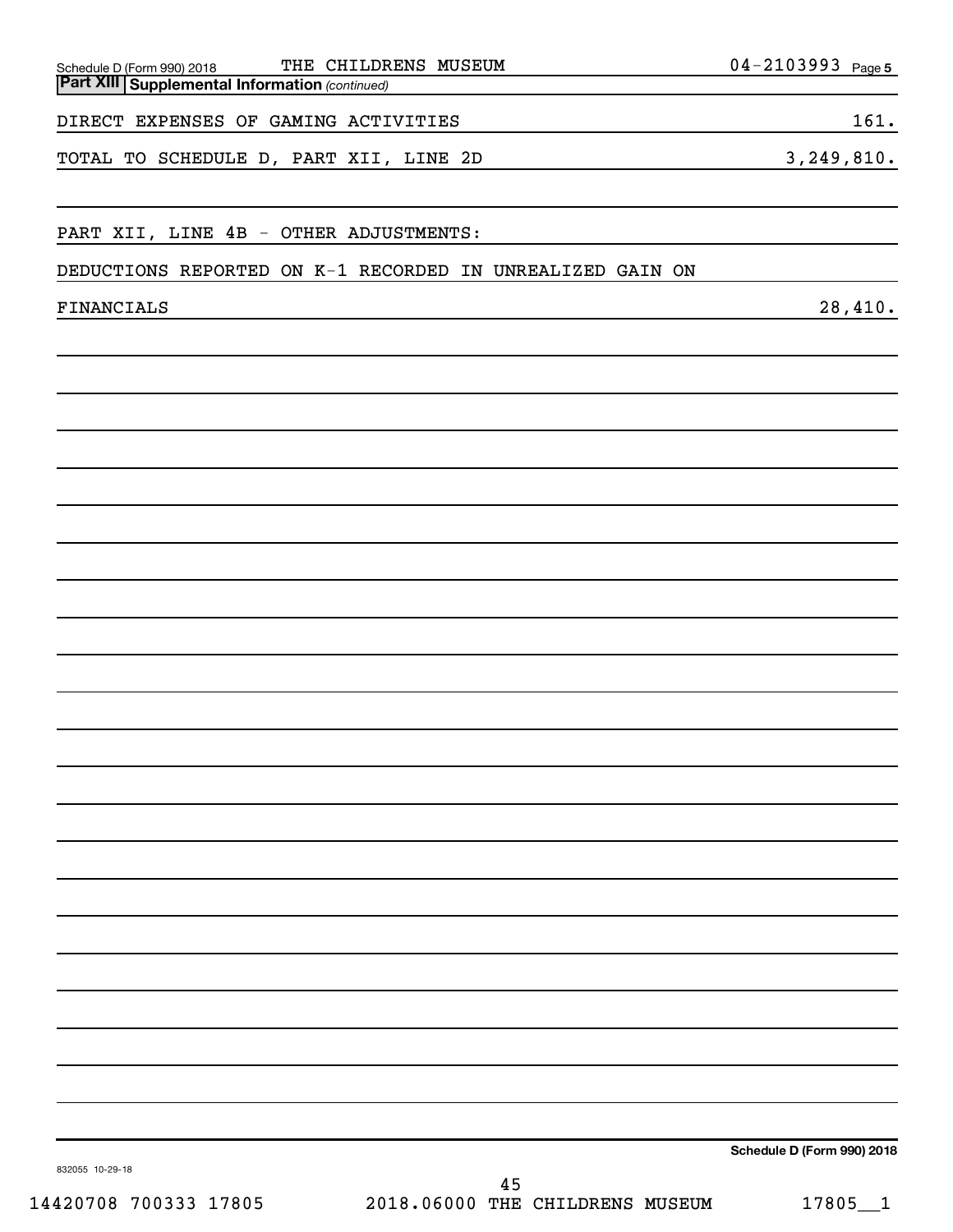| <b>SCHEDULE F</b> |  |
|-------------------|--|
| (Form 990)        |  |

Department of the Treasury

## **Statement of Activities Outside the United States**

**| Complete if the organization answered "Yes" on Form 990, Part IV, line 14b, 15, or 16. | Attach to Form 990.**

 $\triangleright$  Go to www.irs.gov/Form990 for instructions and the latest information.

| OMB No. 1545-0047     |
|-----------------------|
|                       |
|                       |
| <b>Open to Public</b> |
| <b>Inspection</b>     |

Internal Revenue Service Name of the organization

## THE CHILDRENS MUSEUM

**Employer identification number**

|  | $04 - 2103993$ |  |
|--|----------------|--|
|  |                |  |

#### Part I | General Information on Activities Outside the United States. Complete if the organization answered "Yes" on Form 990, Part IV, line 14b.

- **1 For grantmakers.**  Does the organization maintain records to substantiate the amount of its grants and other assistance,  $\Box$  Yes  $\Box$  No the grantees' eligibility for the grants or assistance, and the selection criteria used to award the grants or assistance? ......
- **2 For grantmakers.**  Describe in Part V the organization's procedures for monitoring the use of its grants and other assistance outside the United States.

| 3                                                                              |                                           |                                                                                           | Activities per Region. (The following Part I, line 3 table can be duplicated if additional space is needed.)                                                  |                                                                                                                 |                                                                      |
|--------------------------------------------------------------------------------|-------------------------------------------|-------------------------------------------------------------------------------------------|---------------------------------------------------------------------------------------------------------------------------------------------------------------|-----------------------------------------------------------------------------------------------------------------|----------------------------------------------------------------------|
| (a) Region                                                                     | (b) Number of<br>offices<br>in the region | (c) Number of<br>employees,<br>agents, and<br>independent<br>contractors<br>in the region | (d) Activities conducted in the region<br>(by type) (such as, fundraising, pro-<br>gram services, investments, grants to<br>recipients located in the region) | (e) If activity listed in (d)<br>is a program service,<br>describe specific type<br>of service(s) in the region | (f) Total<br>expenditures<br>for and<br>investments<br>in the region |
| EAST ASIA AND THE<br>PACIFIC                                                   | 0                                         | 0                                                                                         | PROGRAM SERVICES                                                                                                                                              | TATAMI MAT REPAIRS,<br>MATERIALS AND SUPPLIES<br>FOR JAPAN EDUCATION<br>PROGRAM AND CONSULTING                  | 4,432.                                                               |
| EAST ASIA AND THE<br>PACIFIC                                                   | 0                                         | 0                                                                                         | FUNDRAISING                                                                                                                                                   | N/A                                                                                                             | 0.                                                                   |
| EUROPE (INCLUDING<br>ICELAND & GREENLAND)                                      | $\Omega$                                  | 0                                                                                         | PROGRAM SERVICES                                                                                                                                              | FILMING AND MEMBERSHIP<br><b>REVENUES</b>                                                                       | 0.                                                                   |
| EUROPE (INCLUDING<br>ICELAND & GREENLAND)                                      | $\Omega$                                  | 0                                                                                         | FUNDRAISING                                                                                                                                                   | N/A                                                                                                             | 0.                                                                   |
| MIDDLE EAST AND<br>NORTH AFRICA                                                | $\overline{0}$                            | 0                                                                                         | PROGRAM SERVICES                                                                                                                                              | CONSULTING AND<br>MEMBERSHIP REVENUES                                                                           | 0.                                                                   |
| MIDDLE EAST AND<br>NORTH AFRICA                                                | $\overline{0}$                            | $\mathbf{0}$                                                                              | FUNDRAISING                                                                                                                                                   | N/A                                                                                                             | 0.                                                                   |
| NORTH AMERICA                                                                  | 0                                         | 0                                                                                         | PROGRAM SERVICES                                                                                                                                              | MEMBERSHIP REVENUE                                                                                              | 0.                                                                   |
| NORTH AMERICA<br><b>3 a</b> Subtotal<br>.                                      | 0<br>$\mathbf 0$                          | 0<br>$\mathbf{0}$                                                                         | FUNDRAISING                                                                                                                                                   | N/A                                                                                                             | 0.<br>4,432.                                                         |
| <b>b</b> Total from continuation<br>sheets to Part I<br>c Totals (add lines 3a | $\mathbf 0$                               | $\mathbf{0}$                                                                              |                                                                                                                                                               |                                                                                                                 | 0.                                                                   |
| and 3b)<br>.                                                                   | $\overline{0}$<br>.                       | $\mathbf{0}$                                                                              |                                                                                                                                                               |                                                                                                                 | 4,432.                                                               |

**For Paperwork Reduction Act Notice, see the Instructions for Form 990. Schedule F (Form 990) 2018** LHA

832071 10-31-18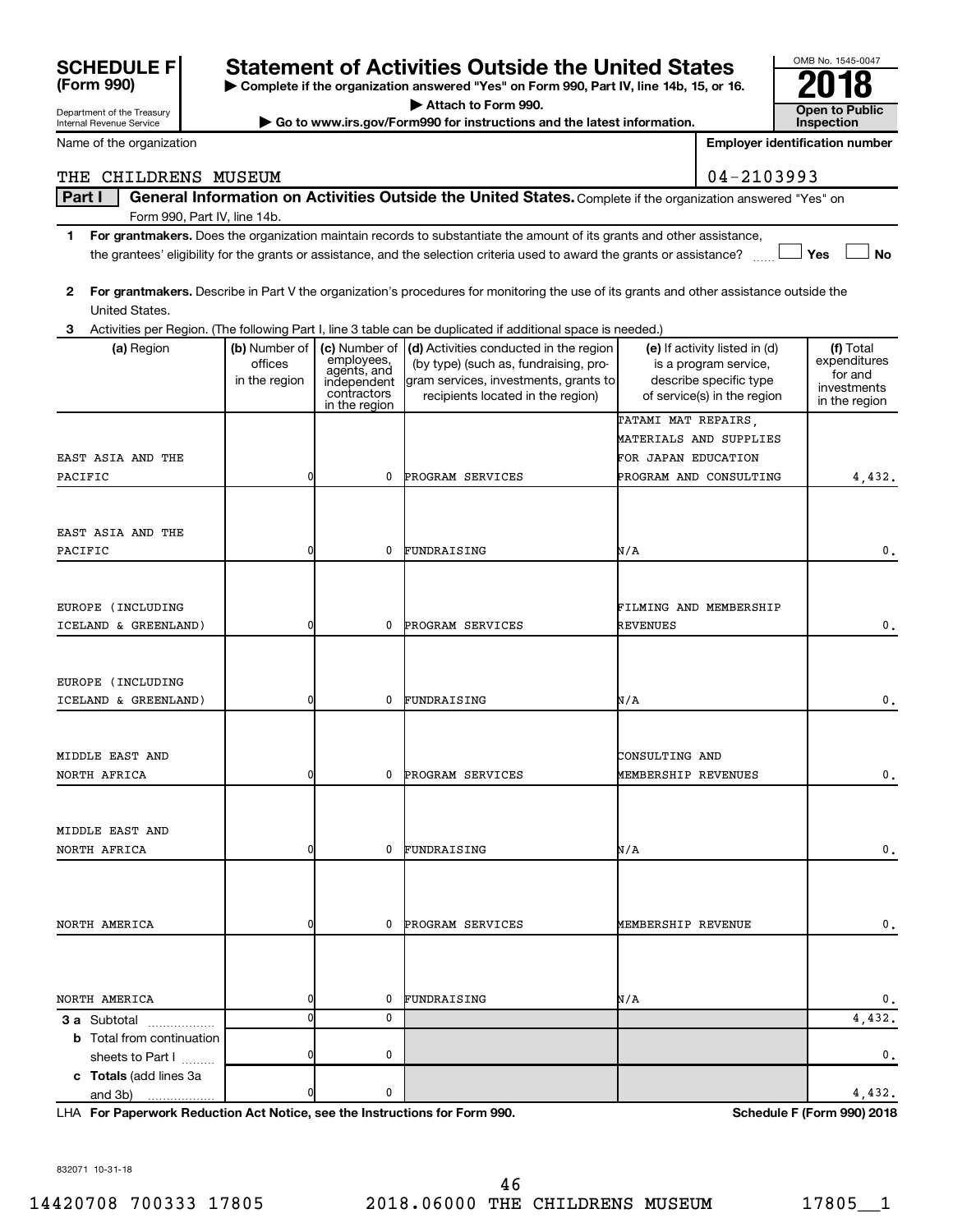| Schedule F (Form 990) | THE CHILDRENS MUSEUM                      | $04 - 2103993$<br>Page 1                             |                                                                                                                                         |                                                                                                             |                                         |
|-----------------------|-------------------------------------------|------------------------------------------------------|-----------------------------------------------------------------------------------------------------------------------------------------|-------------------------------------------------------------------------------------------------------------|-----------------------------------------|
| <b>Part I</b>         |                                           |                                                      | Continuation of Activities per Region. (Schedule F (Form 990), Part I, line 3)                                                          |                                                                                                             |                                         |
| (a) Region            | (b) Number of<br>offices<br>in the region | (c) Number of<br>employees or<br>agents in<br>region | (d) Activities conducted in region<br>(by type) (i.e., fundraising,<br>program services, grants to<br>recipients located in the region) | (e) If activity listed in (d)<br>is a program service,<br>describe specific type<br>of service(s) in region | (f) Total<br>expenditures<br>for region |
|                       |                                           |                                                      |                                                                                                                                         |                                                                                                             |                                         |
| SOUTH AMERICA         | $\Omega$                                  | 0                                                    | PROGRAM SERVICES                                                                                                                        | MEMBERSHIP REVENUE                                                                                          | $\mathbf 0$ .                           |
| SOUTH AMERICA         | 0                                         | 0                                                    | FUNDRAISING                                                                                                                             | N/A                                                                                                         | $\mathbf 0$ .                           |
| SOUTH ASIA            | $\Omega$                                  | 0                                                    | PROGRAM SERVICES                                                                                                                        | MEMBERSHIP REVENUE                                                                                          | $\mathbf 0$ .                           |
|                       |                                           |                                                      |                                                                                                                                         |                                                                                                             |                                         |
|                       |                                           |                                                      |                                                                                                                                         |                                                                                                             |                                         |
|                       |                                           |                                                      |                                                                                                                                         |                                                                                                             |                                         |
|                       |                                           |                                                      |                                                                                                                                         |                                                                                                             |                                         |
|                       |                                           |                                                      |                                                                                                                                         |                                                                                                             |                                         |
|                       |                                           |                                                      |                                                                                                                                         |                                                                                                             |                                         |
|                       |                                           |                                                      |                                                                                                                                         |                                                                                                             |                                         |
|                       |                                           |                                                      |                                                                                                                                         |                                                                                                             |                                         |
| <b>Totals</b>         |                                           |                                                      |                                                                                                                                         |                                                                                                             |                                         |

832181 04-01-18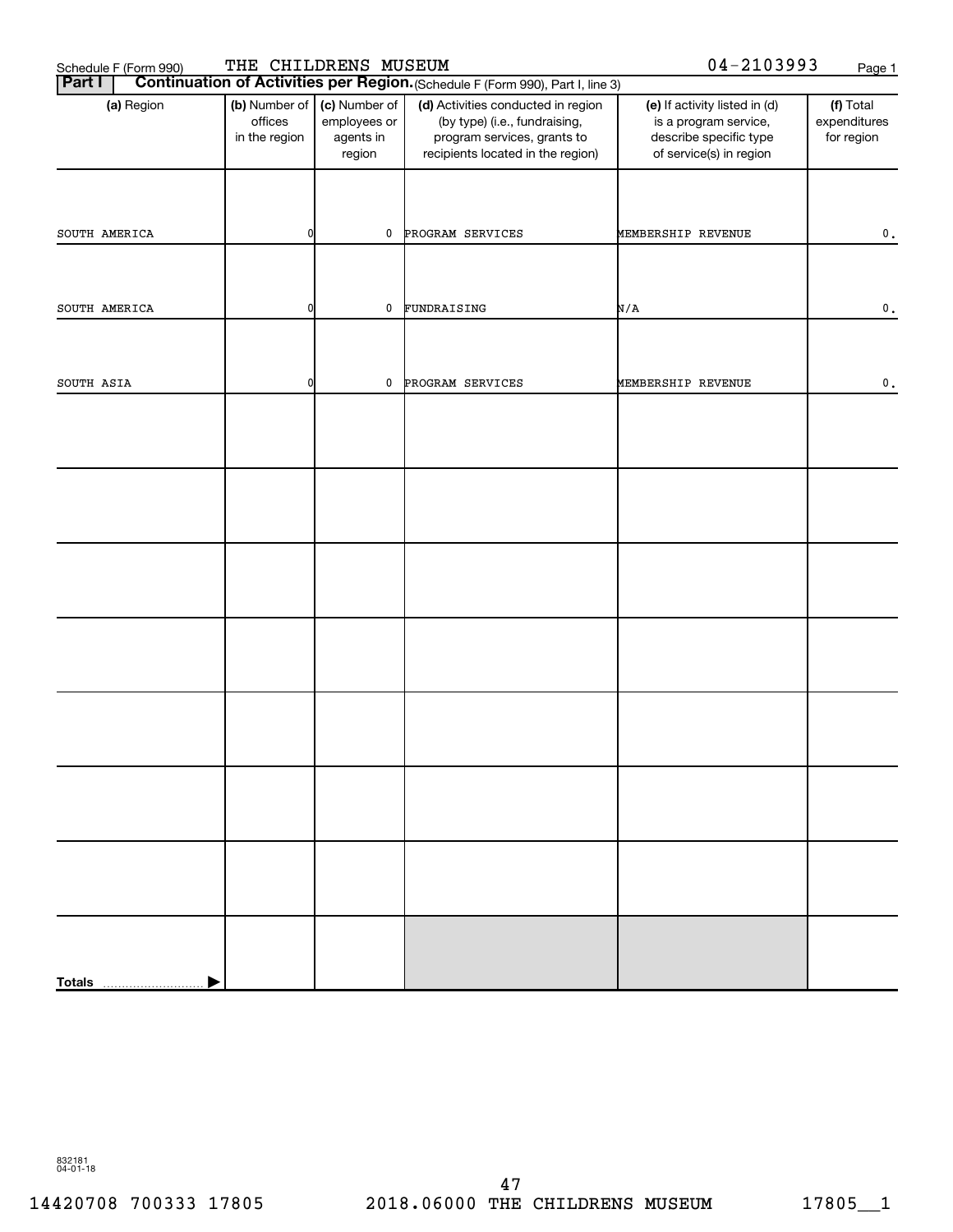#### Schedule F (Form 990) 2018 THE CHILDRENS MUSEUM  $04-2103993$

Part II | Grants and Other Assistance to Organizations or Entities Outside the United States. Complete if the organization answered "Yes" on Form 990, Part IV, line 15, for any recipient who received more than \$5,000. Part II can be duplicated if additional space is needed.

| $\mathbf{1}$<br>(a) Name of organization                              | (b) IRS code section<br>and EIN (if applicable) | (c) Region | (d) Purpose of<br>grant                                                                                                                      | (e) Amount<br>of cash grant | (f) Manner of<br>cash disbursement | (g) Amount of<br>noncash<br>assistance | (h) Description<br>of noncash<br>assistance | (i) Method of<br>valuation (book, FMV,<br>appraisal, other) |
|-----------------------------------------------------------------------|-------------------------------------------------|------------|----------------------------------------------------------------------------------------------------------------------------------------------|-----------------------------|------------------------------------|----------------------------------------|---------------------------------------------|-------------------------------------------------------------|
|                                                                       |                                                 |            |                                                                                                                                              |                             |                                    |                                        |                                             |                                                             |
|                                                                       |                                                 |            |                                                                                                                                              |                             |                                    |                                        |                                             |                                                             |
|                                                                       |                                                 |            |                                                                                                                                              |                             |                                    |                                        |                                             |                                                             |
|                                                                       |                                                 |            |                                                                                                                                              |                             |                                    |                                        |                                             |                                                             |
|                                                                       |                                                 |            |                                                                                                                                              |                             |                                    |                                        |                                             |                                                             |
|                                                                       |                                                 |            |                                                                                                                                              |                             |                                    |                                        |                                             |                                                             |
|                                                                       |                                                 |            |                                                                                                                                              |                             |                                    |                                        |                                             |                                                             |
|                                                                       |                                                 |            |                                                                                                                                              |                             |                                    |                                        |                                             |                                                             |
|                                                                       |                                                 |            |                                                                                                                                              |                             |                                    |                                        |                                             |                                                             |
|                                                                       |                                                 |            |                                                                                                                                              |                             |                                    |                                        |                                             |                                                             |
|                                                                       |                                                 |            |                                                                                                                                              |                             |                                    |                                        |                                             |                                                             |
|                                                                       |                                                 |            |                                                                                                                                              |                             |                                    |                                        |                                             |                                                             |
|                                                                       |                                                 |            |                                                                                                                                              |                             |                                    |                                        |                                             |                                                             |
|                                                                       |                                                 |            |                                                                                                                                              |                             |                                    |                                        |                                             |                                                             |
|                                                                       |                                                 |            |                                                                                                                                              |                             |                                    |                                        |                                             |                                                             |
|                                                                       |                                                 |            |                                                                                                                                              |                             |                                    |                                        |                                             |                                                             |
| $\mathbf{2}$                                                          |                                                 |            | Enter total number of recipient organizations listed above that are recognized as charities by the foreign country, recognized as tax-exempt |                             |                                    |                                        |                                             |                                                             |
|                                                                       |                                                 |            |                                                                                                                                              |                             |                                    |                                        |                                             |                                                             |
| Enter total number of other organizations or entities<br>$\mathbf{3}$ |                                                 |            |                                                                                                                                              |                             |                                    |                                        |                                             |                                                             |
|                                                                       |                                                 |            |                                                                                                                                              |                             |                                    |                                        |                                             |                                                             |

**Schedule F (Form 990) 2018**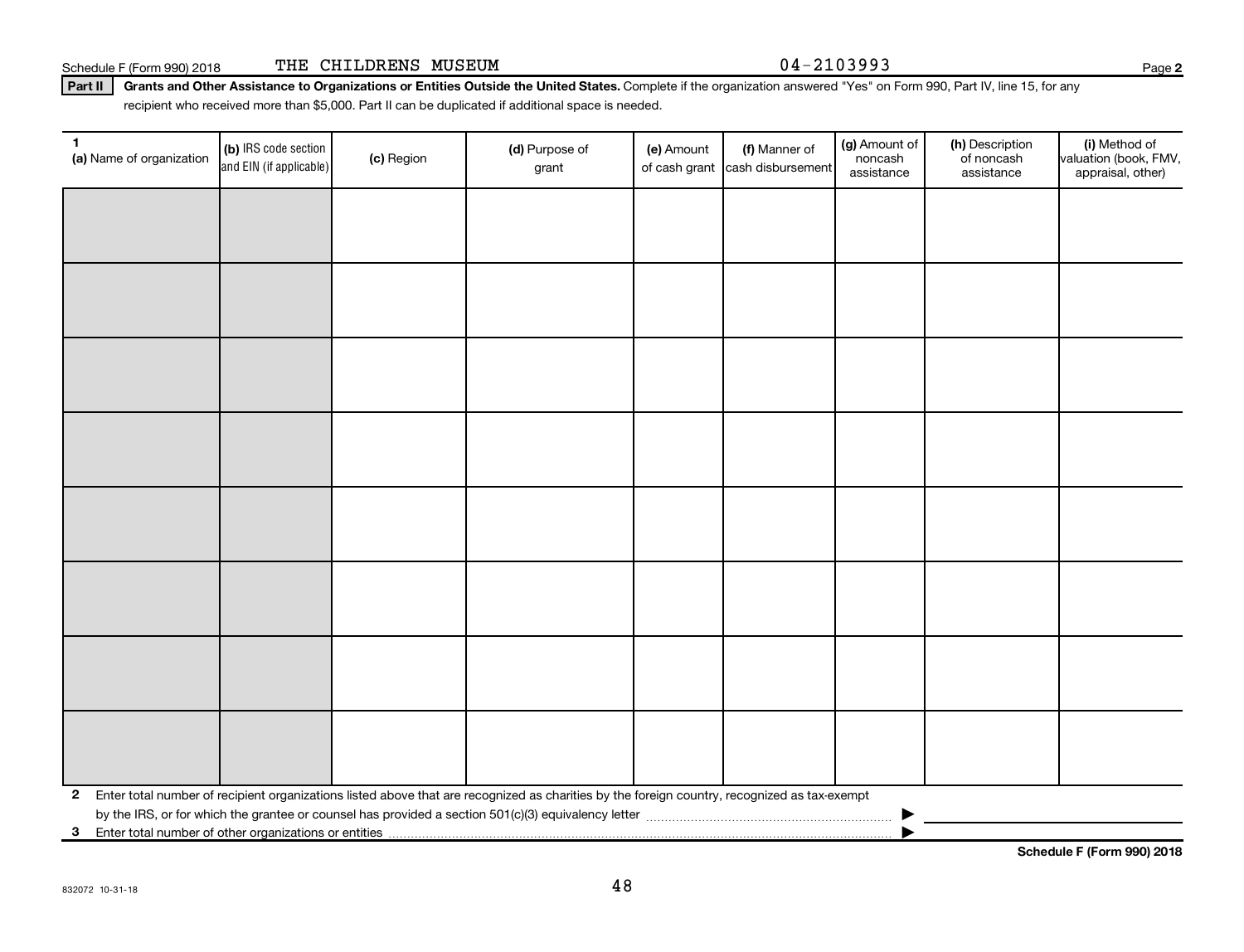#### Schedule F (Form 990) 2018 THE CHILDRENS MUSEUM  $04-2103993$

**3**

Part III Grants and Other Assistance to Individuals Outside the United States. Complete if the organization answered "Yes" on Form 990, Part IV, line 16. Part III can be duplicated if additional space is needed.

| and the bank web adopted to a conditional<br>(a) Type of grant or assistance | (b) Region | (c) Number of<br>recipients | (d) Amount of<br>cash grant | (e) Manner of<br>cash disbursement | (f) Amount of<br>noncash<br>assistance | (g) Description of<br>noncash assistance | (h) Method of<br>valuation<br>(book, FMV,<br>appraisal, other) |
|------------------------------------------------------------------------------|------------|-----------------------------|-----------------------------|------------------------------------|----------------------------------------|------------------------------------------|----------------------------------------------------------------|
|                                                                              |            |                             |                             |                                    |                                        |                                          |                                                                |
|                                                                              |            |                             |                             |                                    |                                        |                                          |                                                                |
|                                                                              |            |                             |                             |                                    |                                        |                                          |                                                                |
|                                                                              |            |                             |                             |                                    |                                        |                                          |                                                                |
|                                                                              |            |                             |                             |                                    |                                        |                                          |                                                                |
|                                                                              |            |                             |                             |                                    |                                        |                                          |                                                                |
|                                                                              |            |                             |                             |                                    |                                        |                                          |                                                                |
|                                                                              |            |                             |                             |                                    |                                        |                                          |                                                                |
|                                                                              |            |                             |                             |                                    |                                        |                                          |                                                                |
|                                                                              |            |                             |                             |                                    |                                        |                                          |                                                                |
|                                                                              |            |                             |                             |                                    |                                        |                                          |                                                                |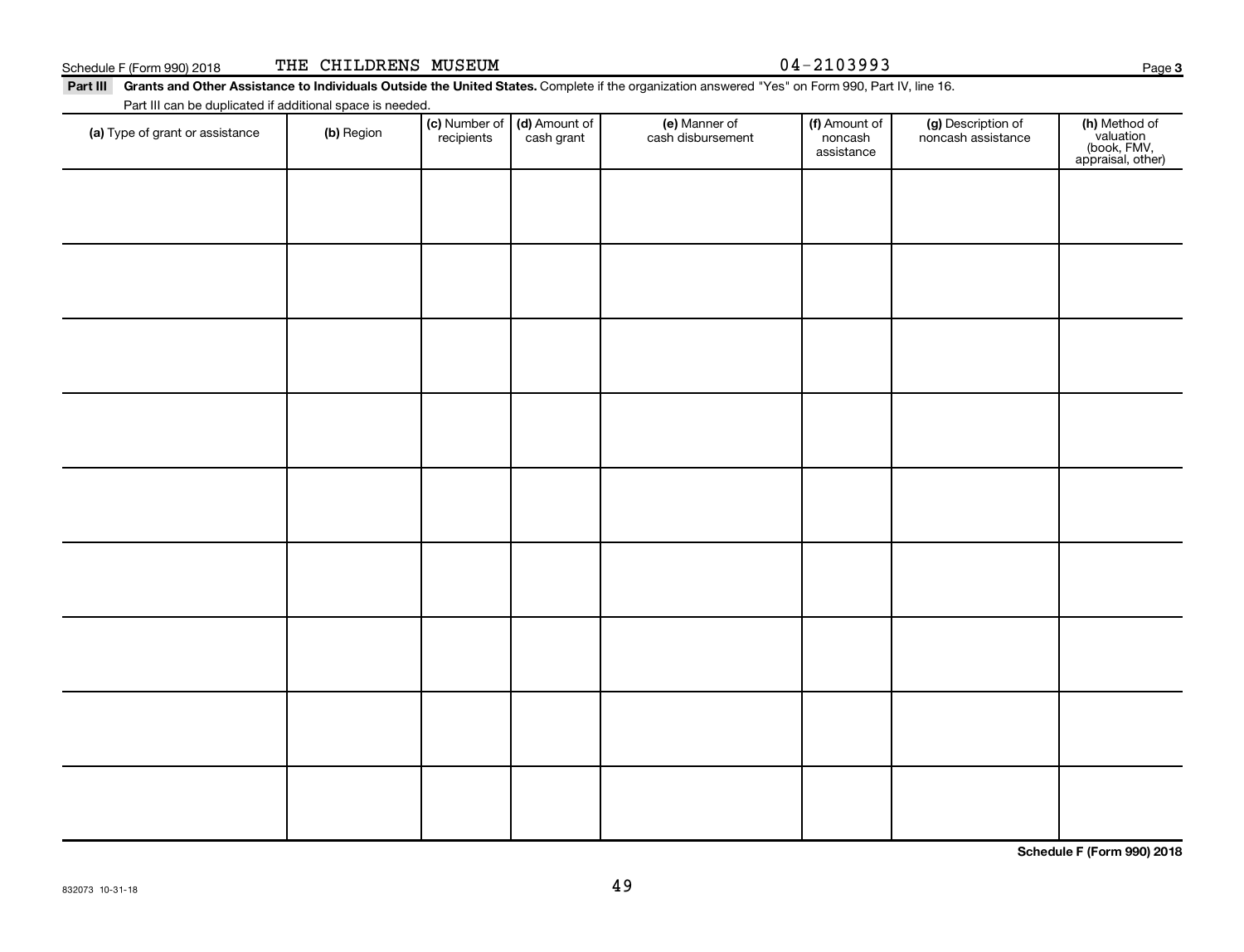| 1            | Was the organization a U.S. transferor of property to a foreign corporation during the tax year? If "Yes," the<br>organization may be required to file Form 926, Return by a U.S. Transferor of Property to a Foreign                                                                                                                                                                                                  |                                  |                   |
|--------------|------------------------------------------------------------------------------------------------------------------------------------------------------------------------------------------------------------------------------------------------------------------------------------------------------------------------------------------------------------------------------------------------------------------------|----------------------------------|-------------------|
|              |                                                                                                                                                                                                                                                                                                                                                                                                                        | $\lfloor \texttt{X} \rfloor$ Yes | Nο                |
| $\mathbf{2}$ | Did the organization have an interest in a foreign trust during the tax year? If "Yes," the organization<br>may be required to separately file Form 3520, Annual Return To Report Transactions With Foreign<br>Trusts and Receipt of Certain Foreign Gifts, and/or Form 3520-A, Annual Information Return of Foreign<br>Trust With a U.S. Owner (see Instructions for Forms 3520 and 3520-A; don't file with Form 990) | Yes                              | ∣X∣ <sub>No</sub> |
| 3            | Did the organization have an ownership interest in a foreign corporation during the tax year? If "Yes,"<br>the organization may be required to file Form 5471, Information Return of U.S. Persons With Respect To                                                                                                                                                                                                      | $\boxed{\text{X}}$ Yes           | Nο                |
| 4            | Was the organization a direct or indirect shareholder of a passive foreign investment company or a<br>qualified electing fund during the tax year? If "Yes," the organization may be required to file Form 8621,<br>Information Return by a Shareholder of a Passive Foreign Investment Company or Qualified Electing Fund<br>(see Instructions for Form 8621)                                                         | $X$ Yes                          | Nο                |
| 5            | Did the organization have an ownership interest in a foreign partnership during the tax year? If "Yes,"<br>the organization may be required to file Form 8865, Return of U.S. Persons With Respect to Certain<br>Foreign Partnerships (see Instructions for Form 8865) manufactured content content and the extension of the st                                                                                        | $\overline{X}$ Yes               | Nο                |
| 6            | Did the organization have any operations in or related to any boycotting countries during the tax year? If<br>"Yes," the organization may be required to separately file Form 5713, International Boycott Report (see                                                                                                                                                                                                  | $X \mid \gamma_{\mathsf{es}}$    | Nο                |

**Schedule F (Form 990) 2018**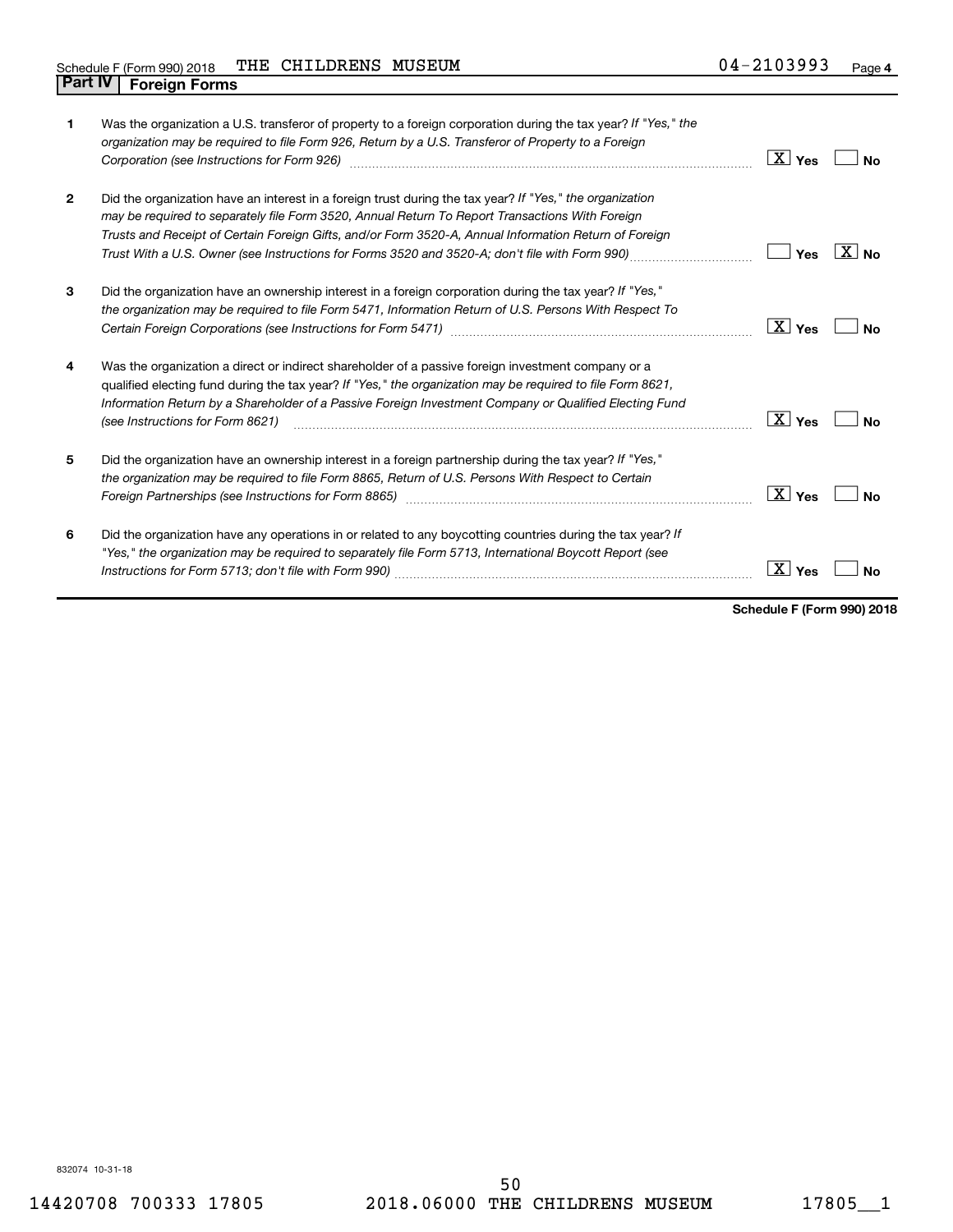#### **Part V Supplemental Information**

Provide the information required by Part I, line 2 (monitoring of funds); Part I, line 3, column (f) (accounting method; amounts of investments vs. expenditures per region); Part II, line 1 (accounting method); Part III (accounting method); and Part III, column (c) (estimated number of recipients), as applicable. Also complete this part to provide any additional information. See instructions.

PART I, LINE 3:

EXPENDITURES ARE ACCOUNTED FOR ON THE ACCRUAL BASIS USED FOR FINANCIAL

STATEMENT PURPOSES.

FORM 990, SCHEDULE F, PART I, LINE 3

THE MUSEUM RECEIVED CONTRIBUTIONS FROM INDIVIDUALS LOCATED IN THE

FOLLOWING REGIONS:

EAST ASIA AND THE PACIFIC

EUROPE

MIDDLE EAST AND NORTH AFRICA

NORTH AMERICA

SOUTH AMERICA

NO EXPENDITURES WERE MADE IN THESE REGIONS IN ORDER TO OBTAIN THESE

CONTRIBUTIONS AND THOSE INDIVIDUALS HAVE BEEN REPORTED ON SCHEDULE B,

IF APPLICABLE, IN ACCORDANCE WITH SCHEDULE B INSTRUCTIONS.

THE MUSEUM ALSO RECEIVED MEMBERSHIP REVENUE AND/OR CONSULTING/FILMING

REVENUE FROM THE ABOVE LISTED REGIONS AS WELL AS THE SOUTH ASIA REGION.

NO EXPENDITURES WERE MADE IN THESE REGIONS IN ORDER TO OBTAIN THESE

REVENUES.

832075 10-31-18

**Schedule F (Form 990) 2018**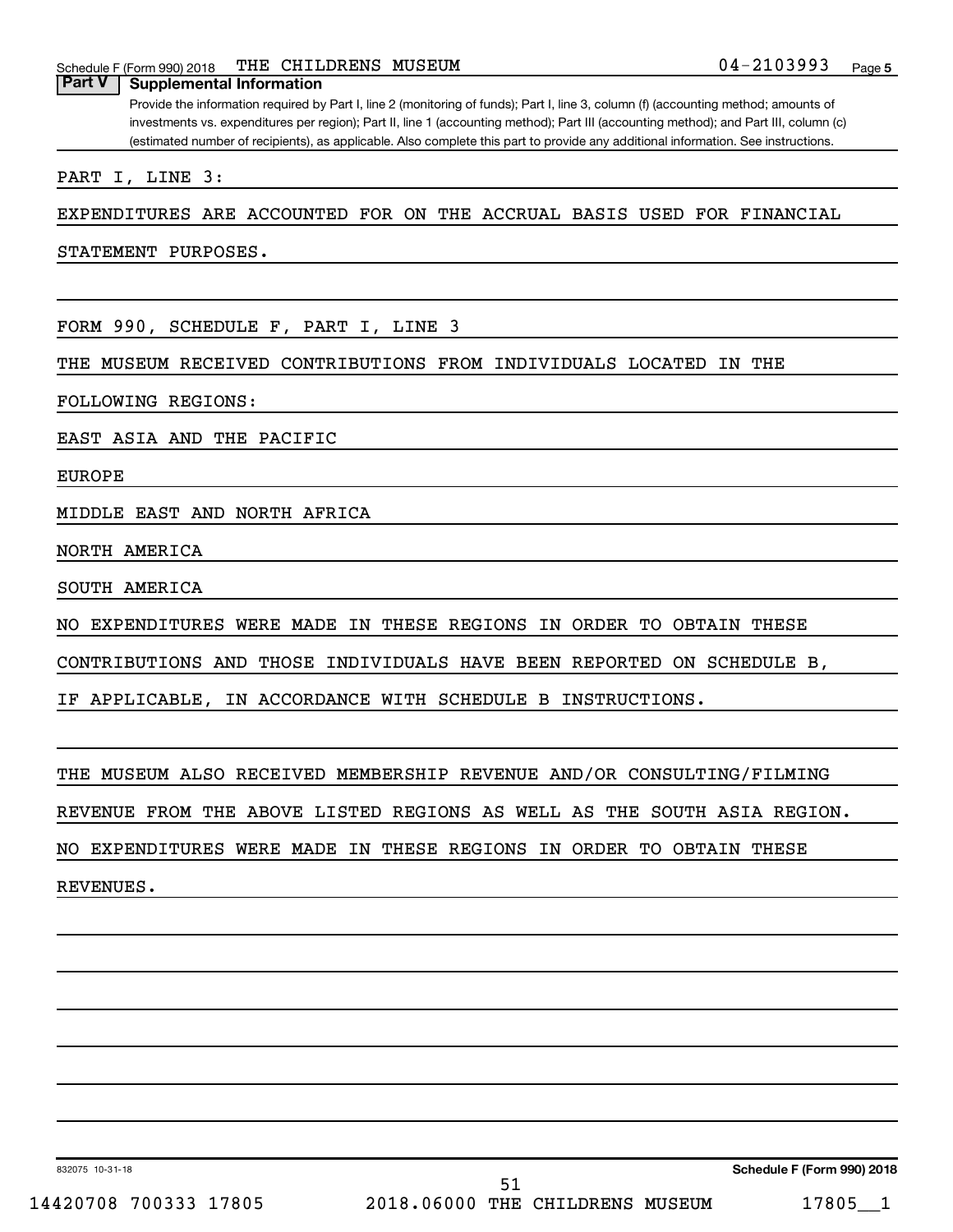| <b>SCHEDULE G</b>                                                                                                                                                                                                                                                                                                                                                                                                                                                                                                                                                                                                                                                                                                                                                                                                                         |                                 | <b>Supplemental Information Regarding Fundraising or Gaming Activities</b>                                                                                          |     |    |                                                                            |                                                         |            | OMB No. 1545-0047                                   |  |  |
|-------------------------------------------------------------------------------------------------------------------------------------------------------------------------------------------------------------------------------------------------------------------------------------------------------------------------------------------------------------------------------------------------------------------------------------------------------------------------------------------------------------------------------------------------------------------------------------------------------------------------------------------------------------------------------------------------------------------------------------------------------------------------------------------------------------------------------------------|---------------------------------|---------------------------------------------------------------------------------------------------------------------------------------------------------------------|-----|----|----------------------------------------------------------------------------|---------------------------------------------------------|------------|-----------------------------------------------------|--|--|
| (Form 990 or 990-EZ)                                                                                                                                                                                                                                                                                                                                                                                                                                                                                                                                                                                                                                                                                                                                                                                                                      |                                 | Complete if the organization answered "Yes" on Form 990, Part IV, line 17, 18, or 19, or if the<br>organization entered more than \$15,000 on Form 990-EZ, line 6a. |     |    |                                                                            |                                                         |            |                                                     |  |  |
| Department of the Treasury                                                                                                                                                                                                                                                                                                                                                                                                                                                                                                                                                                                                                                                                                                                                                                                                                |                                 | Attach to Form 990 or Form 990-EZ.                                                                                                                                  |     |    |                                                                            |                                                         |            | <b>Open to Public</b>                               |  |  |
| Internal Revenue Service                                                                                                                                                                                                                                                                                                                                                                                                                                                                                                                                                                                                                                                                                                                                                                                                                  |                                 | Go to www.irs.gov/Form990 for instructions and the latest information.                                                                                              |     |    |                                                                            |                                                         |            | Inspection<br><b>Employer identification number</b> |  |  |
| Name of the organization                                                                                                                                                                                                                                                                                                                                                                                                                                                                                                                                                                                                                                                                                                                                                                                                                  |                                 | THE CHILDRENS MUSEUM                                                                                                                                                |     |    |                                                                            |                                                         | 04-2103993 |                                                     |  |  |
| Part I                                                                                                                                                                                                                                                                                                                                                                                                                                                                                                                                                                                                                                                                                                                                                                                                                                    | required to complete this part. | Fundraising Activities. Complete if the organization answered "Yes" on Form 990, Part IV, line 17. Form 990-EZ filers are not                                       |     |    |                                                                            |                                                         |            |                                                     |  |  |
| 1 Indicate whether the organization raised funds through any of the following activities. Check all that apply.<br>Mail solicitations<br>Solicitation of non-government grants<br>e<br>a<br>Internet and email solicitations<br>Solicitation of government grants<br>b<br>f<br>Phone solicitations<br>Special fundraising events<br>с<br>g<br>In-person solicitations<br>d<br>2 a Did the organization have a written or oral agreement with any individual (including officers, directors, trustees, or<br><b>No</b><br>Yes<br>key employees listed in Form 990, Part VII) or entity in connection with professional fundraising services?<br>b If "Yes," list the 10 highest paid individuals or entities (fundraisers) pursuant to agreements under which the fundraiser is to be<br>compensated at least \$5,000 by the organization. |                                 |                                                                                                                                                                     |     |    |                                                                            |                                                         |            |                                                     |  |  |
| (iii) Did<br>fundraiser<br>(i) Name and address of individual<br>(iv) Gross receipts<br>(ii) Activity<br>have custody<br>or entity (fundraiser)<br>from activity<br>or control of<br>contributions?                                                                                                                                                                                                                                                                                                                                                                                                                                                                                                                                                                                                                                       |                                 |                                                                                                                                                                     |     |    | (v) Amount paid<br>to (or retained by)<br>fundraiser<br>listed in col. (i) | (vi) Amount paid<br>to (or retained by)<br>organization |            |                                                     |  |  |
|                                                                                                                                                                                                                                                                                                                                                                                                                                                                                                                                                                                                                                                                                                                                                                                                                                           |                                 |                                                                                                                                                                     | Yes | No |                                                                            |                                                         |            |                                                     |  |  |
|                                                                                                                                                                                                                                                                                                                                                                                                                                                                                                                                                                                                                                                                                                                                                                                                                                           |                                 |                                                                                                                                                                     |     |    |                                                                            |                                                         |            |                                                     |  |  |
|                                                                                                                                                                                                                                                                                                                                                                                                                                                                                                                                                                                                                                                                                                                                                                                                                                           |                                 |                                                                                                                                                                     |     |    |                                                                            |                                                         |            |                                                     |  |  |
|                                                                                                                                                                                                                                                                                                                                                                                                                                                                                                                                                                                                                                                                                                                                                                                                                                           |                                 |                                                                                                                                                                     |     |    |                                                                            |                                                         |            |                                                     |  |  |
|                                                                                                                                                                                                                                                                                                                                                                                                                                                                                                                                                                                                                                                                                                                                                                                                                                           |                                 |                                                                                                                                                                     |     |    |                                                                            |                                                         |            |                                                     |  |  |
|                                                                                                                                                                                                                                                                                                                                                                                                                                                                                                                                                                                                                                                                                                                                                                                                                                           |                                 |                                                                                                                                                                     |     |    |                                                                            |                                                         |            |                                                     |  |  |
|                                                                                                                                                                                                                                                                                                                                                                                                                                                                                                                                                                                                                                                                                                                                                                                                                                           |                                 |                                                                                                                                                                     |     |    |                                                                            |                                                         |            |                                                     |  |  |
|                                                                                                                                                                                                                                                                                                                                                                                                                                                                                                                                                                                                                                                                                                                                                                                                                                           |                                 |                                                                                                                                                                     |     |    |                                                                            |                                                         |            |                                                     |  |  |
|                                                                                                                                                                                                                                                                                                                                                                                                                                                                                                                                                                                                                                                                                                                                                                                                                                           |                                 |                                                                                                                                                                     |     |    |                                                                            |                                                         |            |                                                     |  |  |
|                                                                                                                                                                                                                                                                                                                                                                                                                                                                                                                                                                                                                                                                                                                                                                                                                                           |                                 |                                                                                                                                                                     |     |    |                                                                            |                                                         |            |                                                     |  |  |
|                                                                                                                                                                                                                                                                                                                                                                                                                                                                                                                                                                                                                                                                                                                                                                                                                                           |                                 |                                                                                                                                                                     |     |    |                                                                            |                                                         |            |                                                     |  |  |
|                                                                                                                                                                                                                                                                                                                                                                                                                                                                                                                                                                                                                                                                                                                                                                                                                                           |                                 |                                                                                                                                                                     |     |    |                                                                            |                                                         |            |                                                     |  |  |
| Total                                                                                                                                                                                                                                                                                                                                                                                                                                                                                                                                                                                                                                                                                                                                                                                                                                     |                                 |                                                                                                                                                                     |     |    |                                                                            |                                                         |            |                                                     |  |  |
|                                                                                                                                                                                                                                                                                                                                                                                                                                                                                                                                                                                                                                                                                                                                                                                                                                           |                                 | 3 List all states in which the organization is registered or licensed to solicit contributions or has been notified it is exempt from registration                  |     |    |                                                                            |                                                         |            |                                                     |  |  |
| or licensing.                                                                                                                                                                                                                                                                                                                                                                                                                                                                                                                                                                                                                                                                                                                                                                                                                             |                                 |                                                                                                                                                                     |     |    |                                                                            |                                                         |            |                                                     |  |  |
|                                                                                                                                                                                                                                                                                                                                                                                                                                                                                                                                                                                                                                                                                                                                                                                                                                           |                                 |                                                                                                                                                                     |     |    |                                                                            |                                                         |            |                                                     |  |  |
|                                                                                                                                                                                                                                                                                                                                                                                                                                                                                                                                                                                                                                                                                                                                                                                                                                           |                                 |                                                                                                                                                                     |     |    |                                                                            |                                                         |            |                                                     |  |  |
|                                                                                                                                                                                                                                                                                                                                                                                                                                                                                                                                                                                                                                                                                                                                                                                                                                           |                                 |                                                                                                                                                                     |     |    |                                                                            |                                                         |            |                                                     |  |  |
|                                                                                                                                                                                                                                                                                                                                                                                                                                                                                                                                                                                                                                                                                                                                                                                                                                           |                                 |                                                                                                                                                                     |     |    |                                                                            |                                                         |            |                                                     |  |  |
|                                                                                                                                                                                                                                                                                                                                                                                                                                                                                                                                                                                                                                                                                                                                                                                                                                           |                                 |                                                                                                                                                                     |     |    |                                                                            |                                                         |            |                                                     |  |  |
|                                                                                                                                                                                                                                                                                                                                                                                                                                                                                                                                                                                                                                                                                                                                                                                                                                           |                                 |                                                                                                                                                                     |     |    |                                                                            |                                                         |            |                                                     |  |  |
|                                                                                                                                                                                                                                                                                                                                                                                                                                                                                                                                                                                                                                                                                                                                                                                                                                           |                                 |                                                                                                                                                                     |     |    |                                                                            |                                                         |            |                                                     |  |  |
|                                                                                                                                                                                                                                                                                                                                                                                                                                                                                                                                                                                                                                                                                                                                                                                                                                           |                                 |                                                                                                                                                                     |     |    |                                                                            |                                                         |            |                                                     |  |  |

**For Paperwork Reduction Act Notice, see the Instructions for Form 990 or 990-EZ. Schedule G (Form 990 or 990-EZ) 2018** LHA

832081 10-03-18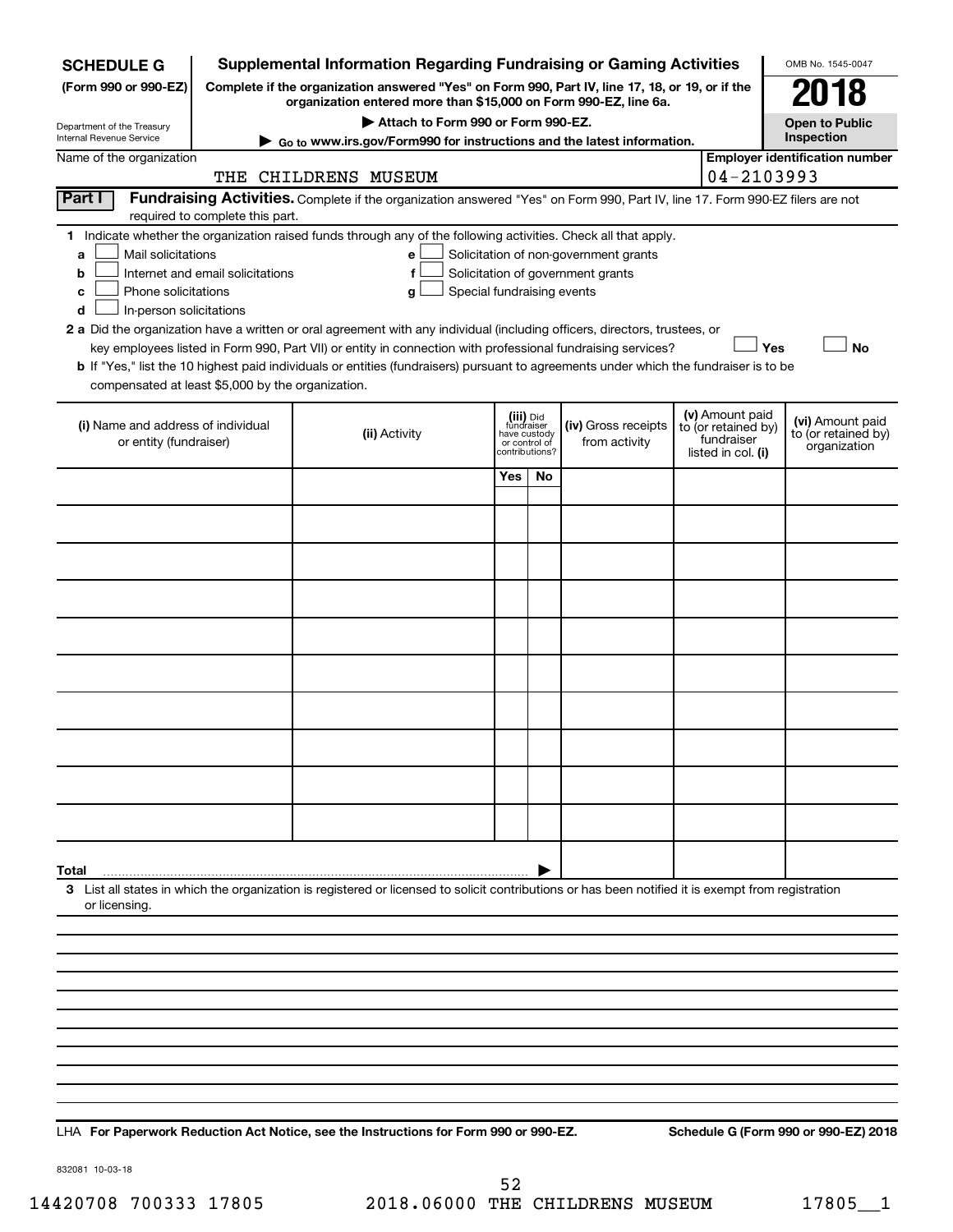|                 | Part II      | Schedule G (Form 990 or 990-EZ) 2018 THE CHILDRENS MUSEUM<br>Fundraising Events. Complete if the organization answered "Yes" on Form 990, Part IV, line 18, or reported more than \$15,000<br>of fundraising event contributions and gross income on Form 990-EZ, lines 1 and 6b. List events with gross receipts greater than \$5,000. |                                               |                         |                                 | $04 - 2103993$ Page 2                     |
|-----------------|--------------|-----------------------------------------------------------------------------------------------------------------------------------------------------------------------------------------------------------------------------------------------------------------------------------------------------------------------------------------|-----------------------------------------------|-------------------------|---------------------------------|-------------------------------------------|
|                 |              |                                                                                                                                                                                                                                                                                                                                         | (a) Event #1                                  | (b) Event #2            | (c) Other events<br><b>NONE</b> | (d) Total events<br>(add col. (a) through |
|                 |              |                                                                                                                                                                                                                                                                                                                                         | WONDER BALL<br>(event type)                   | (event type)            | (total number)                  | col. (c)                                  |
| Revenue         | 1.           |                                                                                                                                                                                                                                                                                                                                         | 557,424.                                      |                         |                                 | 557,424.                                  |
|                 |              |                                                                                                                                                                                                                                                                                                                                         |                                               |                         |                                 |                                           |
|                 |              |                                                                                                                                                                                                                                                                                                                                         | 426,079.                                      |                         |                                 | 426,079.                                  |
|                 | 3            | Gross income (line 1 minus line 2)                                                                                                                                                                                                                                                                                                      | 131,345.                                      |                         |                                 | 131,345.                                  |
|                 |              |                                                                                                                                                                                                                                                                                                                                         |                                               |                         |                                 |                                           |
|                 | 5            |                                                                                                                                                                                                                                                                                                                                         |                                               |                         |                                 |                                           |
| Direct Expenses | 6            |                                                                                                                                                                                                                                                                                                                                         | 86, 179.                                      |                         |                                 | 86,179.                                   |
|                 | $\mathbf{7}$ |                                                                                                                                                                                                                                                                                                                                         | 97, 245.                                      |                         |                                 | 97,245.                                   |
|                 | 8            |                                                                                                                                                                                                                                                                                                                                         |                                               |                         |                                 | 27,300.                                   |
|                 | 9            |                                                                                                                                                                                                                                                                                                                                         | $\frac{27}{70}$ , 300.<br>$\boxed{70}$ , 059. |                         |                                 | 70,059.                                   |
|                 |              | 10 Direct expense summary. Add lines 4 through 9 in column (d)                                                                                                                                                                                                                                                                          |                                               |                         |                                 | 280,783.                                  |
|                 |              | 11 Net income summary. Subtract line 10 from line 3, column (d)                                                                                                                                                                                                                                                                         |                                               |                         |                                 | $-149,438.$                               |
| <b>Part III</b> |              | Gaming. Complete if the organization answered "Yes" on Form 990, Part IV, line 19, or reported more than                                                                                                                                                                                                                                |                                               |                         |                                 |                                           |
|                 |              |                                                                                                                                                                                                                                                                                                                                         |                                               |                         |                                 |                                           |
|                 |              | \$15,000 on Form 990-EZ, line 6a.                                                                                                                                                                                                                                                                                                       |                                               | (b) Pull tabs/instant   |                                 | (d) Total gaming (add                     |
|                 |              |                                                                                                                                                                                                                                                                                                                                         | (a) Bingo                                     | bingo/progressive bingo | (c) Other gaming                | col. (a) through col. (c))                |
| Revenue         |              |                                                                                                                                                                                                                                                                                                                                         |                                               |                         |                                 |                                           |
|                 |              |                                                                                                                                                                                                                                                                                                                                         |                                               |                         |                                 |                                           |
|                 | 2            |                                                                                                                                                                                                                                                                                                                                         |                                               |                         |                                 |                                           |
|                 | 3            |                                                                                                                                                                                                                                                                                                                                         |                                               |                         |                                 |                                           |
| Direct Expenses | 4            |                                                                                                                                                                                                                                                                                                                                         |                                               |                         |                                 |                                           |
|                 | 5.           |                                                                                                                                                                                                                                                                                                                                         |                                               |                         |                                 |                                           |
|                 |              | 6 Volunteer labor                                                                                                                                                                                                                                                                                                                       | Yes<br>%<br>No                                | Yes<br>$\%$<br>No       | Yes<br>%<br>No                  |                                           |
|                 | 7            | Direct expense summary. Add lines 2 through 5 in column (d)                                                                                                                                                                                                                                                                             |                                               |                         | ▶                               |                                           |
|                 | 8            |                                                                                                                                                                                                                                                                                                                                         |                                               |                         |                                 |                                           |
|                 |              |                                                                                                                                                                                                                                                                                                                                         |                                               |                         |                                 |                                           |
|                 |              | <b>9</b> Enter the state(s) in which the organization conducts gaming activities:                                                                                                                                                                                                                                                       |                                               |                         |                                 | Yes<br><b>No</b>                          |

832082 10-03-18

**Schedule G (Form 990 or 990-EZ) 2018**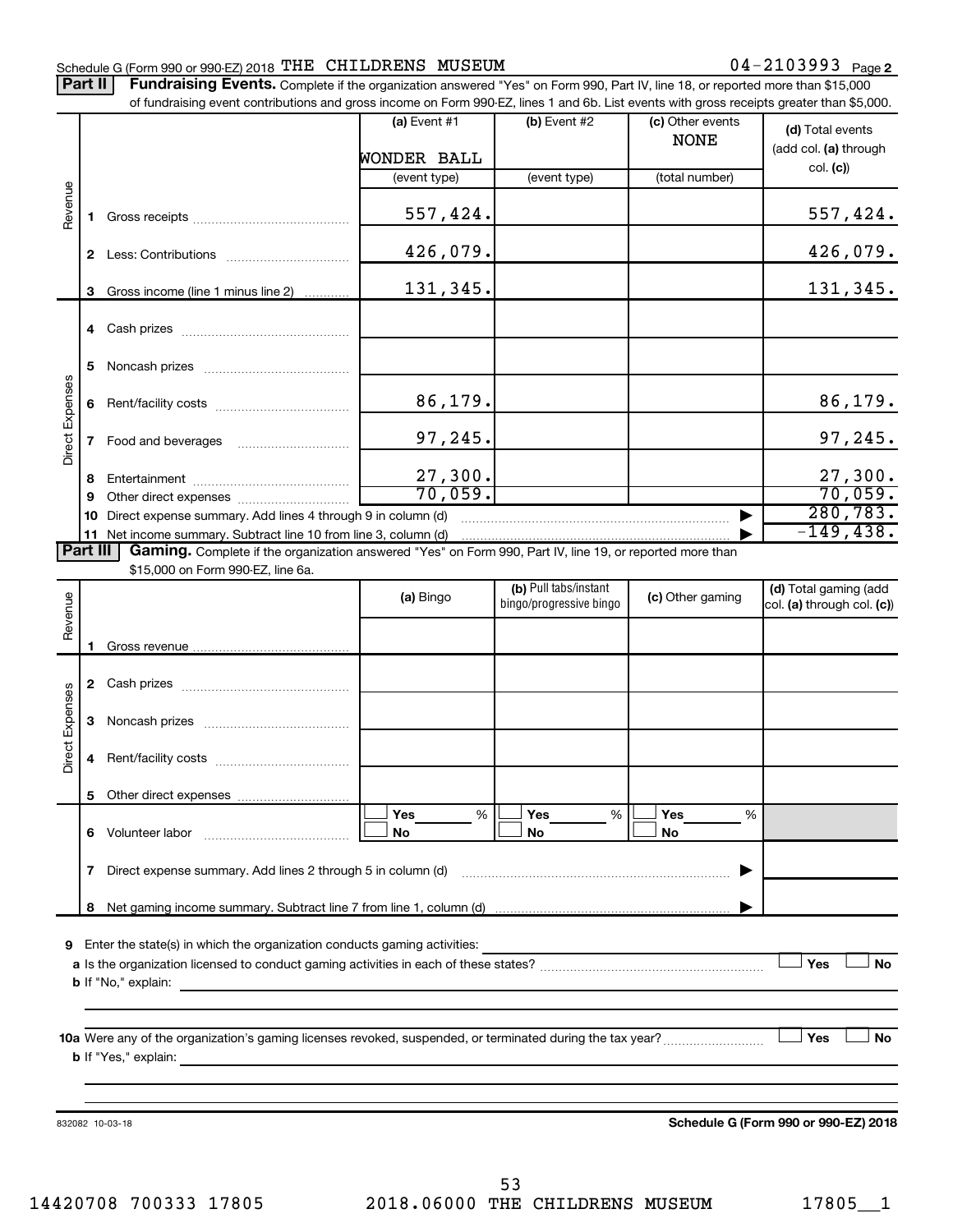| Schedule G (Form 990 or 990-EZ) 2018 THE CHILDRENS MUSEUM                                                                                                                                                                                                          |                 | $04 - 2103993$ Page 3 |
|--------------------------------------------------------------------------------------------------------------------------------------------------------------------------------------------------------------------------------------------------------------------|-----------------|-----------------------|
|                                                                                                                                                                                                                                                                    | 」Yes            | No                    |
| 12 Is the organization a grantor, beneficiary or trustee of a trust, or a member of a partnership or other entity formed                                                                                                                                           |                 |                       |
|                                                                                                                                                                                                                                                                    | <b>」Yes</b>     | No                    |
| 13 Indicate the percentage of gaming activity conducted in:                                                                                                                                                                                                        |                 |                       |
|                                                                                                                                                                                                                                                                    |                 |                       |
|                                                                                                                                                                                                                                                                    | 13a             | %                     |
|                                                                                                                                                                                                                                                                    | 13 <sub>b</sub> | $\%$                  |
| 14 Enter the name and address of the person who prepares the organization's gaming/special events books and records:                                                                                                                                               |                 |                       |
|                                                                                                                                                                                                                                                                    |                 |                       |
| Name $\blacktriangleright$<br><u>and the state of the state of the state of the state of the state of the state of the state of the state of the state of the state of the state of the state of the state of the state of the state of the state of the state</u> |                 |                       |
|                                                                                                                                                                                                                                                                    |                 |                       |
|                                                                                                                                                                                                                                                                    |                 |                       |
|                                                                                                                                                                                                                                                                    |                 |                       |
|                                                                                                                                                                                                                                                                    |                 | <b>No</b>             |
|                                                                                                                                                                                                                                                                    |                 |                       |
|                                                                                                                                                                                                                                                                    |                 |                       |
| of gaming revenue retained by the third party $\triangleright$ \$                                                                                                                                                                                                  |                 |                       |
| c If "Yes," enter name and address of the third party:                                                                                                                                                                                                             |                 |                       |
|                                                                                                                                                                                                                                                                    |                 |                       |
|                                                                                                                                                                                                                                                                    |                 |                       |
| <u> 1980 - Johann Barbara, martin amerikan basal dan berasal dan berasal dalam basal dan berasal dan berasal dan</u><br>Name $\blacktriangleright$                                                                                                                 |                 |                       |
|                                                                                                                                                                                                                                                                    |                 |                       |
|                                                                                                                                                                                                                                                                    |                 |                       |
|                                                                                                                                                                                                                                                                    |                 |                       |
| <b>16</b> Gaming manager information:                                                                                                                                                                                                                              |                 |                       |
|                                                                                                                                                                                                                                                                    |                 |                       |
| Name $\blacktriangleright$                                                                                                                                                                                                                                         |                 |                       |
|                                                                                                                                                                                                                                                                    |                 |                       |
| Gaming manager compensation > \$                                                                                                                                                                                                                                   |                 |                       |
|                                                                                                                                                                                                                                                                    |                 |                       |
| Description of services provided > example and the contract of the contract of the contract of the contract of                                                                                                                                                     |                 |                       |
|                                                                                                                                                                                                                                                                    |                 |                       |
|                                                                                                                                                                                                                                                                    |                 |                       |
|                                                                                                                                                                                                                                                                    |                 |                       |
|                                                                                                                                                                                                                                                                    |                 |                       |
| Director/officer<br>Employee<br>Independent contractor                                                                                                                                                                                                             |                 |                       |
|                                                                                                                                                                                                                                                                    |                 |                       |
| <b>17</b> Mandatory distributions:                                                                                                                                                                                                                                 |                 |                       |
| <b>a</b> Is the organization required under state law to make charitable distributions from the gaming proceeds to                                                                                                                                                 |                 |                       |
|                                                                                                                                                                                                                                                                    |                 | $\Box$ Yes $\Box$ No  |
| <b>b</b> Enter the amount of distributions required under state law to be distributed to other exempt organizations or spent in the                                                                                                                                |                 |                       |
| organization's own exempt activities during the tax year $\triangleright$ \$                                                                                                                                                                                       |                 |                       |
| <b>Part IV</b><br>Supplemental Information. Provide the explanations required by Part I, line 2b, columns (iii) and (v); and Part III, lines 9, 9b, 10b,                                                                                                           |                 |                       |
| 15b, 15c, 16, and 17b, as applicable. Also provide any additional information. See instructions.                                                                                                                                                                   |                 |                       |
|                                                                                                                                                                                                                                                                    |                 |                       |
|                                                                                                                                                                                                                                                                    |                 |                       |
|                                                                                                                                                                                                                                                                    |                 |                       |
|                                                                                                                                                                                                                                                                    |                 |                       |
|                                                                                                                                                                                                                                                                    |                 |                       |
|                                                                                                                                                                                                                                                                    |                 |                       |
|                                                                                                                                                                                                                                                                    |                 |                       |
|                                                                                                                                                                                                                                                                    |                 |                       |
|                                                                                                                                                                                                                                                                    |                 |                       |
|                                                                                                                                                                                                                                                                    |                 |                       |
|                                                                                                                                                                                                                                                                    |                 |                       |
|                                                                                                                                                                                                                                                                    |                 |                       |
|                                                                                                                                                                                                                                                                    |                 |                       |
|                                                                                                                                                                                                                                                                    |                 |                       |
|                                                                                                                                                                                                                                                                    |                 |                       |
|                                                                                                                                                                                                                                                                    |                 |                       |
|                                                                                                                                                                                                                                                                    |                 |                       |
|                                                                                                                                                                                                                                                                    |                 |                       |
| Schedule G (Form 990 or 990-EZ) 2018                                                                                                                                                                                                                               |                 |                       |
| 832083 10-03-18<br>54                                                                                                                                                                                                                                              |                 |                       |
|                                                                                                                                                                                                                                                                    |                 |                       |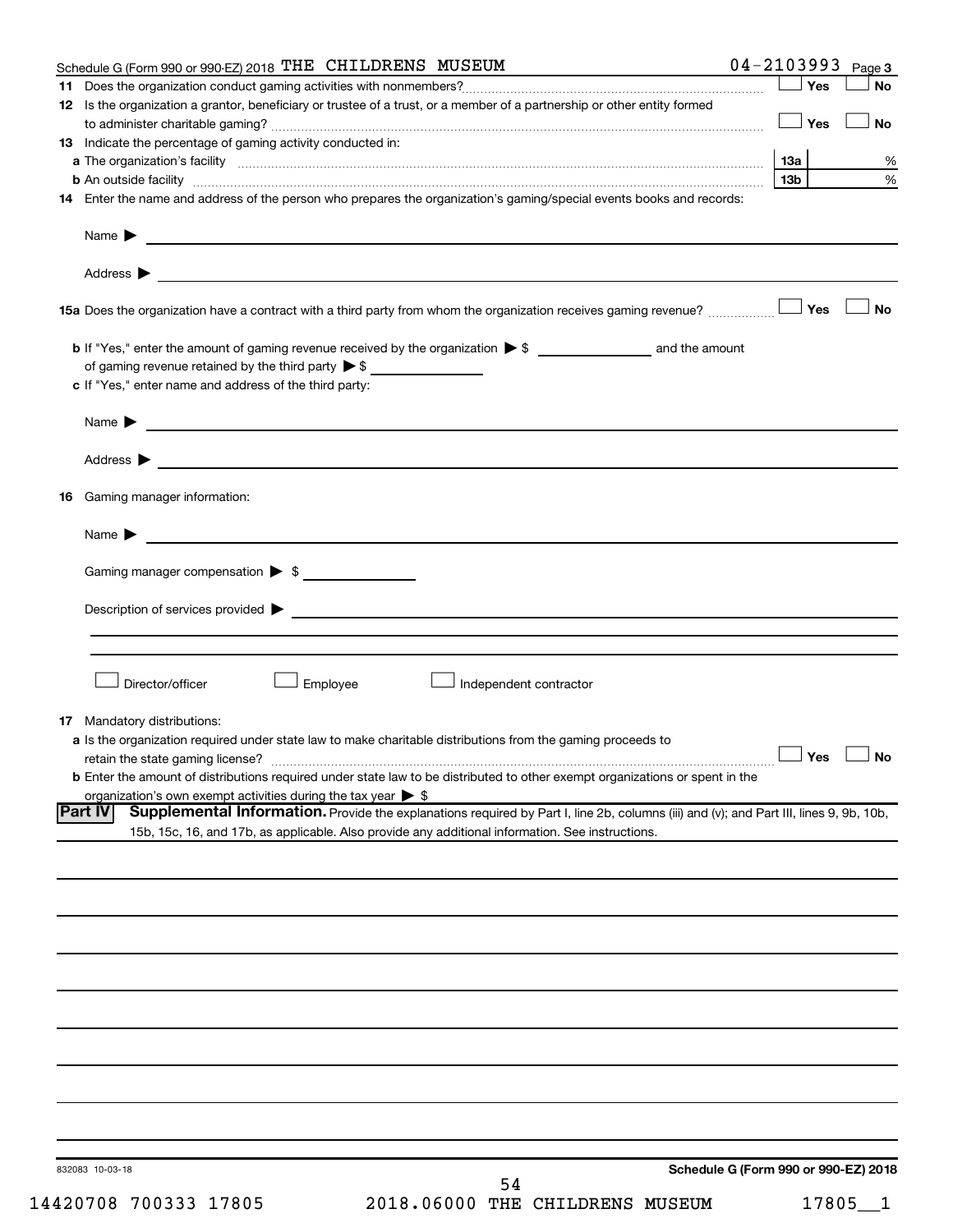|                 |      | Schedule G (Form 990 or 990-EZ) |
|-----------------|------|---------------------------------|
| 832084 04-01-18 | п п. |                                 |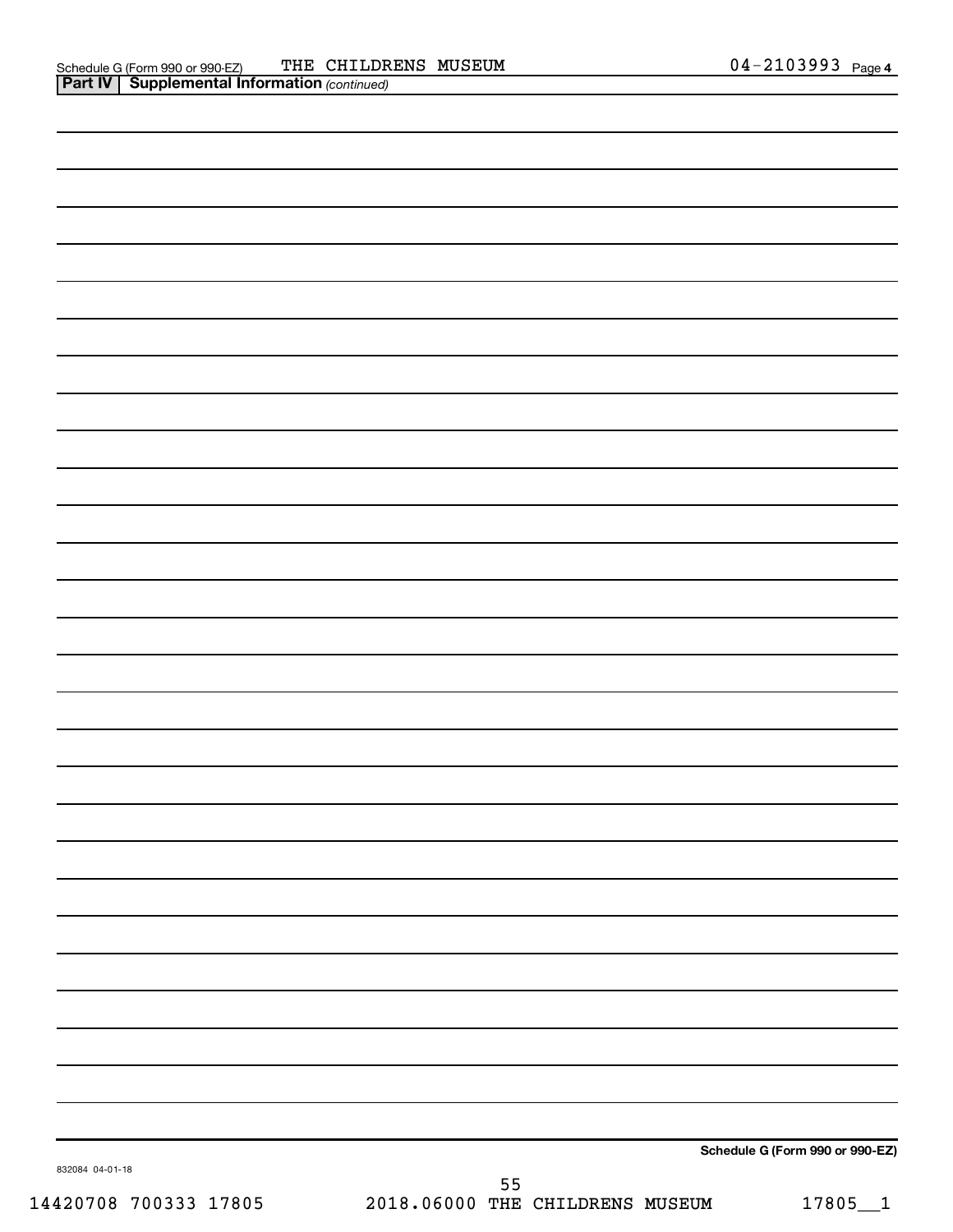|                                                                                                                      | <b>Compensation Information</b><br><b>SCHEDULE J</b>                                                                   |                                                                                                                                                                                                                           |                                       |                            |     |                         |  |  |
|----------------------------------------------------------------------------------------------------------------------|------------------------------------------------------------------------------------------------------------------------|---------------------------------------------------------------------------------------------------------------------------------------------------------------------------------------------------------------------------|---------------------------------------|----------------------------|-----|-------------------------|--|--|
|                                                                                                                      | (Form 990)                                                                                                             | For certain Officers, Directors, Trustees, Key Employees, and Highest                                                                                                                                                     |                                       | 2018                       |     |                         |  |  |
|                                                                                                                      |                                                                                                                        | <b>Compensated Employees</b><br>Complete if the organization answered "Yes" on Form 990, Part IV, line 23.                                                                                                                |                                       |                            |     |                         |  |  |
|                                                                                                                      | Department of the Treasury                                                                                             | Attach to Form 990.                                                                                                                                                                                                       |                                       | <b>Open to Public</b>      |     |                         |  |  |
|                                                                                                                      | Internal Revenue Service                                                                                               | ► Go to www.irs.gov/Form990 for instructions and the latest information.                                                                                                                                                  |                                       | Inspection                 |     |                         |  |  |
|                                                                                                                      | Name of the organization                                                                                               |                                                                                                                                                                                                                           | <b>Employer identification number</b> |                            |     |                         |  |  |
|                                                                                                                      |                                                                                                                        | THE CHILDRENS MUSEUM                                                                                                                                                                                                      |                                       | 04-2103993                 |     |                         |  |  |
|                                                                                                                      | Part I                                                                                                                 | <b>Questions Regarding Compensation</b>                                                                                                                                                                                   |                                       |                            |     |                         |  |  |
|                                                                                                                      |                                                                                                                        |                                                                                                                                                                                                                           |                                       |                            | Yes | No                      |  |  |
| 1a                                                                                                                   |                                                                                                                        | Check the appropriate box(es) if the organization provided any of the following to or for a person listed on Form 990,                                                                                                    |                                       |                            |     |                         |  |  |
|                                                                                                                      |                                                                                                                        | Part VII, Section A, line 1a. Complete Part III to provide any relevant information regarding these items.                                                                                                                |                                       |                            |     |                         |  |  |
|                                                                                                                      | First-class or charter travel                                                                                          | Housing allowance or residence for personal use                                                                                                                                                                           |                                       |                            |     |                         |  |  |
|                                                                                                                      | Travel for companions                                                                                                  | Payments for business use of personal residence                                                                                                                                                                           |                                       |                            |     |                         |  |  |
|                                                                                                                      |                                                                                                                        | Health or social club dues or initiation fees<br>Tax indemnification and gross-up payments                                                                                                                                |                                       |                            |     |                         |  |  |
| Discretionary spending account<br>Personal services (such as maid, chauffeur, chef)                                  |                                                                                                                        |                                                                                                                                                                                                                           |                                       |                            |     |                         |  |  |
|                                                                                                                      |                                                                                                                        |                                                                                                                                                                                                                           |                                       |                            |     |                         |  |  |
|                                                                                                                      | <b>b</b> If any of the boxes on line 1a are checked, did the organization follow a written policy regarding payment or |                                                                                                                                                                                                                           |                                       |                            |     |                         |  |  |
|                                                                                                                      | 1b                                                                                                                     |                                                                                                                                                                                                                           |                                       |                            |     |                         |  |  |
| 2                                                                                                                    |                                                                                                                        | Did the organization require substantiation prior to reimbursing or allowing expenses incurred by all directors,<br>trustees, and officers, including the CEO/Executive Director, regarding the items checked on line 1a? |                                       | $\mathbf{2}$               |     |                         |  |  |
|                                                                                                                      |                                                                                                                        |                                                                                                                                                                                                                           |                                       |                            |     |                         |  |  |
| з                                                                                                                    |                                                                                                                        | Indicate which, if any, of the following the filing organization used to establish the compensation of the organization's                                                                                                 |                                       |                            |     |                         |  |  |
|                                                                                                                      |                                                                                                                        | CEO/Executive Director. Check all that apply. Do not check any boxes for methods used by a related organization to                                                                                                        |                                       |                            |     |                         |  |  |
|                                                                                                                      |                                                                                                                        | establish compensation of the CEO/Executive Director, but explain in Part III.                                                                                                                                            |                                       |                            |     |                         |  |  |
|                                                                                                                      | $\lfloor x \rfloor$ Compensation committee                                                                             | Written employment contract                                                                                                                                                                                               |                                       |                            |     |                         |  |  |
|                                                                                                                      |                                                                                                                        | $\lfloor \underline{x} \rfloor$ Independent compensation consultant<br>$ \mathbf{X} $ Compensation survey or study                                                                                                        |                                       |                            |     |                         |  |  |
|                                                                                                                      | $\boxed{\textbf{X}}$ Form 990 of other organizations                                                                   | $\lfloor \underline{X} \rfloor$ Approval by the board or compensation committee                                                                                                                                           |                                       |                            |     |                         |  |  |
|                                                                                                                      |                                                                                                                        |                                                                                                                                                                                                                           |                                       |                            |     |                         |  |  |
| 4                                                                                                                    |                                                                                                                        | During the year, did any person listed on Form 990, Part VII, Section A, line 1a, with respect to the filing                                                                                                              |                                       |                            |     |                         |  |  |
|                                                                                                                      | organization or a related organization:                                                                                |                                                                                                                                                                                                                           |                                       |                            |     |                         |  |  |
| а                                                                                                                    |                                                                                                                        | Receive a severance payment or change-of-control payment?                                                                                                                                                                 |                                       | 4a                         |     | х                       |  |  |
| b                                                                                                                    |                                                                                                                        |                                                                                                                                                                                                                           |                                       | 4b                         |     | $\overline{\textbf{x}}$ |  |  |
| c                                                                                                                    |                                                                                                                        |                                                                                                                                                                                                                           |                                       | 4c                         |     | $\overline{\textbf{x}}$ |  |  |
|                                                                                                                      |                                                                                                                        | If "Yes" to any of lines 4a-c, list the persons and provide the applicable amounts for each item in Part III.                                                                                                             |                                       |                            |     |                         |  |  |
|                                                                                                                      |                                                                                                                        |                                                                                                                                                                                                                           |                                       |                            |     |                         |  |  |
|                                                                                                                      |                                                                                                                        | Only section 501(c)(3), 501(c)(4), and 501(c)(29) organizations must complete lines 5-9.                                                                                                                                  |                                       |                            |     |                         |  |  |
|                                                                                                                      |                                                                                                                        | For persons listed on Form 990, Part VII, Section A, line 1a, did the organization pay or accrue any compensation                                                                                                         |                                       |                            |     |                         |  |  |
|                                                                                                                      | contingent on the revenues of:                                                                                         |                                                                                                                                                                                                                           |                                       |                            |     |                         |  |  |
|                                                                                                                      |                                                                                                                        |                                                                                                                                                                                                                           |                                       | 5а                         |     | х                       |  |  |
|                                                                                                                      |                                                                                                                        |                                                                                                                                                                                                                           |                                       | 5b                         |     | х                       |  |  |
|                                                                                                                      |                                                                                                                        | If "Yes" on line 5a or 5b, describe in Part III.                                                                                                                                                                          |                                       |                            |     |                         |  |  |
|                                                                                                                      |                                                                                                                        | 6 For persons listed on Form 990, Part VII, Section A, line 1a, did the organization pay or accrue any compensation                                                                                                       |                                       |                            |     |                         |  |  |
|                                                                                                                      | contingent on the net earnings of:                                                                                     |                                                                                                                                                                                                                           |                                       |                            |     |                         |  |  |
|                                                                                                                      |                                                                                                                        |                                                                                                                                                                                                                           |                                       | 6a                         |     | х                       |  |  |
|                                                                                                                      |                                                                                                                        |                                                                                                                                                                                                                           |                                       | 6b                         |     | х                       |  |  |
|                                                                                                                      |                                                                                                                        | If "Yes" on line 6a or 6b, describe in Part III.                                                                                                                                                                          |                                       |                            |     |                         |  |  |
|                                                                                                                      |                                                                                                                        | 7 For persons listed on Form 990, Part VII, Section A, line 1a, did the organization provide any nonfixed payments                                                                                                        |                                       |                            |     |                         |  |  |
|                                                                                                                      |                                                                                                                        |                                                                                                                                                                                                                           |                                       | 7                          |     | х                       |  |  |
| Were any amounts reported on Form 990, Part VII, paid or accrued pursuant to a contract that was subject to the<br>8 |                                                                                                                        |                                                                                                                                                                                                                           |                                       |                            |     |                         |  |  |
|                                                                                                                      |                                                                                                                        |                                                                                                                                                                                                                           |                                       | 8                          |     | х                       |  |  |
| 9.                                                                                                                   |                                                                                                                        | If "Yes" on line 8, did the organization also follow the rebuttable presumption procedure described in                                                                                                                    |                                       |                            |     |                         |  |  |
|                                                                                                                      |                                                                                                                        |                                                                                                                                                                                                                           |                                       | 9                          |     |                         |  |  |
|                                                                                                                      |                                                                                                                        | LHA For Paperwork Reduction Act Notice, see the Instructions for Form 990.                                                                                                                                                |                                       | Schedule J (Form 990) 2018 |     |                         |  |  |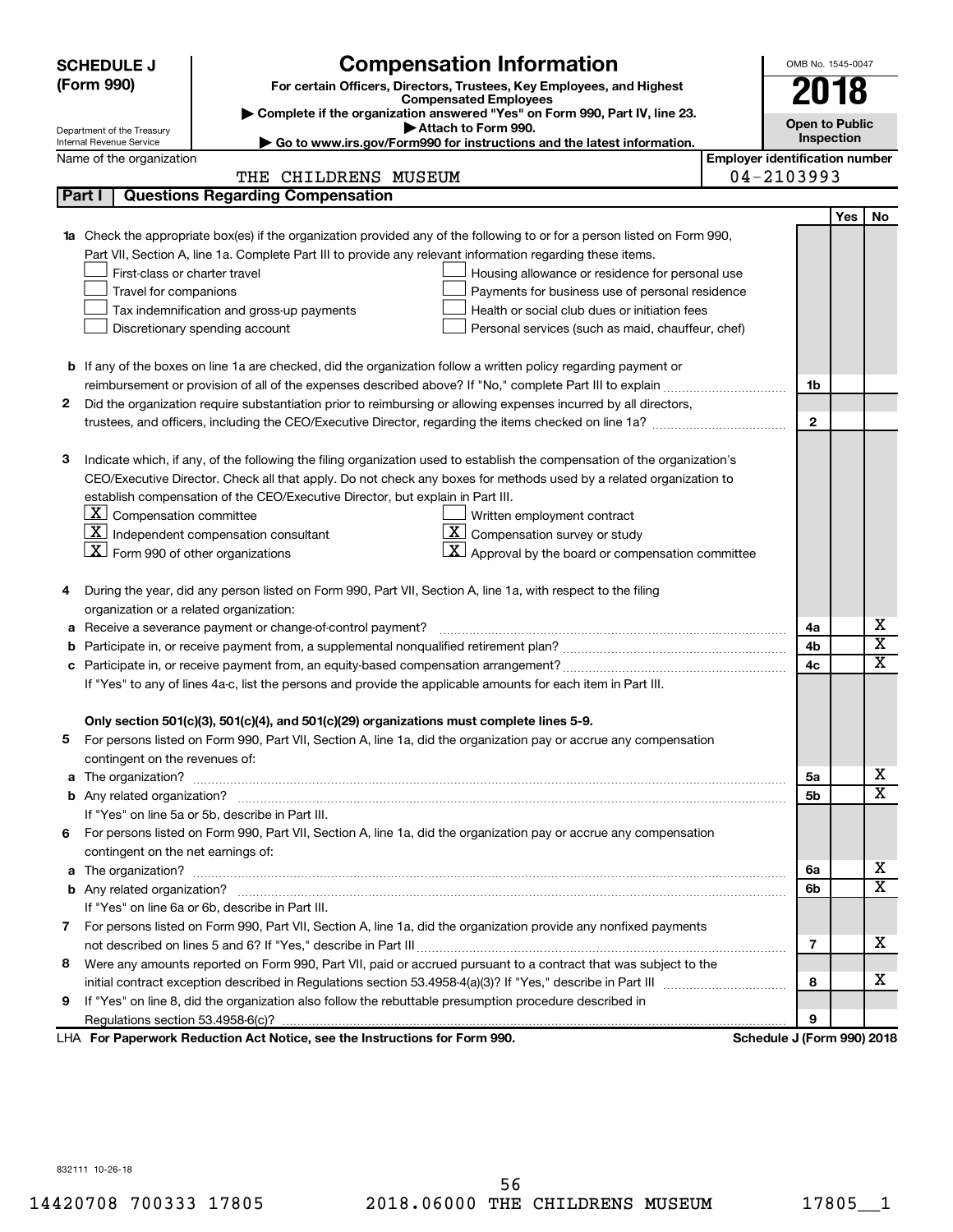#### Part II | Officers, Directors, Trustees, Key Employees, and Highest Compensated Employees. Use duplicate copies if additional space is needed.

For each individual whose compensation must be reported on Schedule J, report compensation from the organization on row (i) and from related organizations, described in the instructions, on row (ii). Do not list any individuals that aren't listed on Form 990, Part VII.

Note: The sum of columns (B)(i)-(iii) for each listed individual must equal the total amount of Form 990, Part VII, Section A, line 1a, applicable column (D) and (E) amounts for that individual.

| (A) Name and Title            |                    |                          | (B) Breakdown of W-2 and/or 1099-MISC compensation |                                           | (C) Retirement and             | (D) Nontaxable   | (E) Total of columns | (F) Compensation                                           |  |
|-------------------------------|--------------------|--------------------------|----------------------------------------------------|-------------------------------------------|--------------------------------|------------------|----------------------|------------------------------------------------------------|--|
|                               |                    | (i) Base<br>compensation | (ii) Bonus &<br>incentive<br>compensation          | (iii) Other<br>reportable<br>compensation | other deferred<br>compensation | benefits         | $(B)(i)$ - $(D)$     | in column (B)<br>reported as deferred<br>on prior Form 990 |  |
| CAROLE CHARNOW<br>(1)         | (i)                | 237,881.                 | $\overline{0}$ .                                   | $\overline{0}$ .                          | 9,994.                         | 14,376.          | 262, 251.            | $\overline{0}$ .                                           |  |
| PRESIDENT/CEO                 | (ii)               | $\overline{0}$ .         | $\overline{0}$ .                                   | $\overline{0}$ .                          | $\overline{0}$ .               | $\overline{0}$ . | $\overline{0}$ .     | $\overline{0}$ .                                           |  |
| AMY AUERBACH<br>(2)           | (i)                | 153,786.                 | $\overline{0}$ .                                   | $\overline{0}$ .                          | 6,576.                         | 9,080.           | 169,442.             | $\overline{0}$ .                                           |  |
| $\mathtt{SVP} / \mathtt{CFO}$ | (ii)               | $\overline{0}$ .         | $\overline{\mathfrak{o}}$ .                        | $\overline{0}$ .                          | $\overline{0}$ .               | $\overline{0}$ . | $\overline{0}$ .     | $\overline{0}$ .                                           |  |
|                               | (i)                |                          |                                                    |                                           |                                |                  |                      |                                                            |  |
|                               | (ii)               |                          |                                                    |                                           |                                |                  |                      |                                                            |  |
|                               | $(\sf{i})$         |                          |                                                    |                                           |                                |                  |                      |                                                            |  |
|                               | (ii)               |                          |                                                    |                                           |                                |                  |                      |                                                            |  |
|                               | (i)                |                          |                                                    |                                           |                                |                  |                      |                                                            |  |
|                               | (ii)               |                          |                                                    |                                           |                                |                  |                      |                                                            |  |
|                               | (i)                |                          |                                                    |                                           |                                |                  |                      |                                                            |  |
|                               | (ii)               |                          |                                                    |                                           |                                |                  |                      |                                                            |  |
|                               | (i)                |                          |                                                    |                                           |                                |                  |                      |                                                            |  |
|                               | (ii)               |                          |                                                    |                                           |                                |                  |                      |                                                            |  |
|                               | (i)                |                          |                                                    |                                           |                                |                  |                      |                                                            |  |
|                               | (ii)               |                          |                                                    |                                           |                                |                  |                      |                                                            |  |
|                               | (i)                |                          |                                                    |                                           |                                |                  |                      |                                                            |  |
|                               | (ii)               |                          |                                                    |                                           |                                |                  |                      |                                                            |  |
|                               | $(\sf{i})$<br>(ii) |                          |                                                    |                                           |                                |                  |                      |                                                            |  |
|                               | (i)                |                          |                                                    |                                           |                                |                  |                      |                                                            |  |
|                               | (ii)               |                          |                                                    |                                           |                                |                  |                      |                                                            |  |
|                               | (i)                |                          |                                                    |                                           |                                |                  |                      |                                                            |  |
|                               | (ii)               |                          |                                                    |                                           |                                |                  |                      |                                                            |  |
|                               | (i)                |                          |                                                    |                                           |                                |                  |                      |                                                            |  |
|                               | (ii)               |                          |                                                    |                                           |                                |                  |                      |                                                            |  |
|                               | (i)                |                          |                                                    |                                           |                                |                  |                      |                                                            |  |
|                               | (ii)               |                          |                                                    |                                           |                                |                  |                      |                                                            |  |
|                               | (i)                |                          |                                                    |                                           |                                |                  |                      |                                                            |  |
|                               | (ii)               |                          |                                                    |                                           |                                |                  |                      |                                                            |  |
|                               | (i)                |                          |                                                    |                                           |                                |                  |                      |                                                            |  |
|                               | (ii)               |                          |                                                    |                                           |                                |                  |                      |                                                            |  |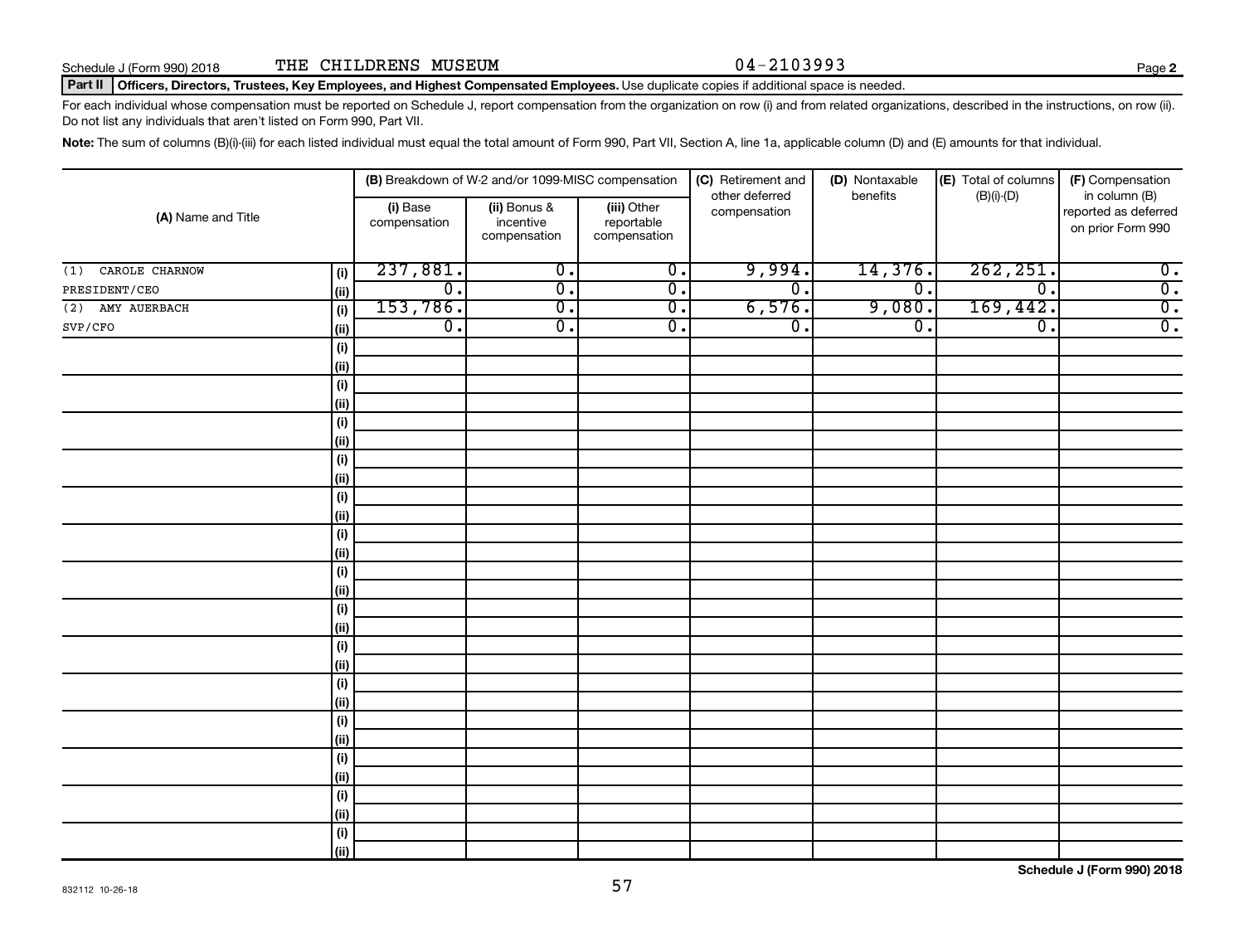**Part III Supplemental Information**

Provide the information, explanation, or descriptions required for Part I, lines 1a, 1b, 3, 4a, 4b, 4c, 5a, 5b, 6a, 6b, 7, and 8, and for Part II. Also complete this part for any additional information.

**Schedule J (Form 990) 2018**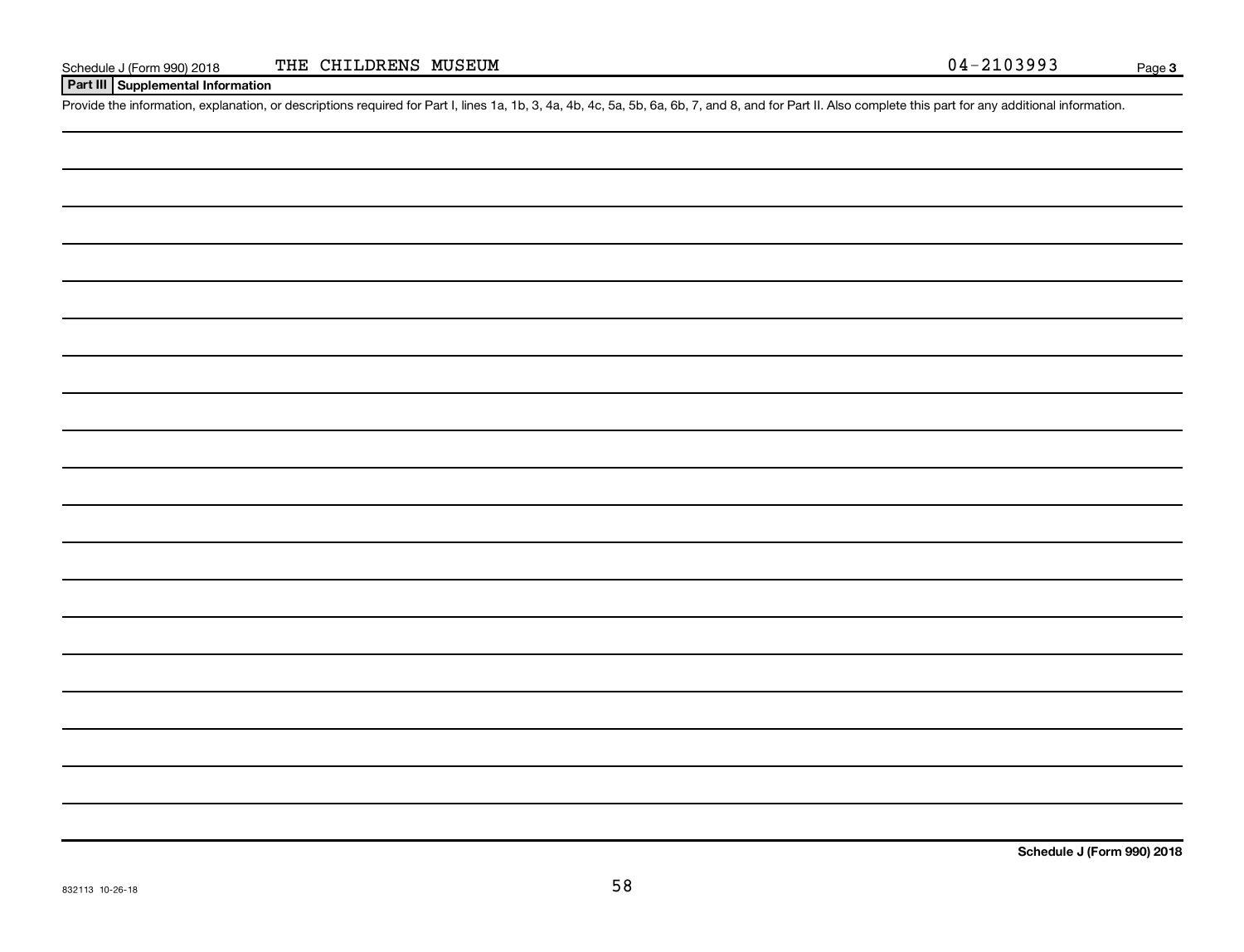|                      | <b>Supplemental Information on Tax-Exempt Bonds</b><br><b>SCHEDULE K</b><br>Complete if the organization answered "Yes" on Form 990, Part IV, line 24a. Provide descriptions,<br>(Form 990)<br>explanations, and any additional information in Part VI.<br>Department of the Treasury<br>▶ Attach to Form 990. ▶ Go to www.irs.gov/Form990 for instructions and the latest information.<br>Internal Revenue Service |                        |                 |                         |                      |     |                 |                            |                                       |          |                                                         |           | OMB No. 1545-0047<br>2018<br>Open to Public<br><b>Inspection</b> |   |
|----------------------|---------------------------------------------------------------------------------------------------------------------------------------------------------------------------------------------------------------------------------------------------------------------------------------------------------------------------------------------------------------------------------------------------------------------|------------------------|-----------------|-------------------------|----------------------|-----|-----------------|----------------------------|---------------------------------------|----------|---------------------------------------------------------|-----------|------------------------------------------------------------------|---|
|                      | Name of the organization<br>THE CHILDRENS MUSEUM                                                                                                                                                                                                                                                                                                                                                                    |                        |                 |                         |                      |     |                 |                            |                                       |          | <b>Employer identification number</b><br>$04 - 2103993$ |           |                                                                  |   |
| Part I               | <b>Bond Issues</b>                                                                                                                                                                                                                                                                                                                                                                                                  | SEE PART VI FOR COLUMN |                 | (A)                     | <b>CONTINUATIONS</b> |     |                 |                            |                                       |          |                                                         |           |                                                                  |   |
|                      | (a) Issuer name                                                                                                                                                                                                                                                                                                                                                                                                     | (b) Issuer EIN         | $(c)$ CUSIP $#$ | (d) Date issued         | (e) Issue price      |     |                 | (f) Description of purpose | (g) Defeased (h) On behalf (i) Pooled |          |                                                         |           |                                                                  |   |
|                      |                                                                                                                                                                                                                                                                                                                                                                                                                     |                        |                 |                         |                      |     |                 |                            |                                       |          | of issuer                                               |           | financing                                                        |   |
|                      |                                                                                                                                                                                                                                                                                                                                                                                                                     |                        |                 |                         |                      |     |                 |                            |                                       | Yes   No | Yes                                                     | <b>No</b> | Yes   No                                                         |   |
| <b>MASSACHUSETTS</b> |                                                                                                                                                                                                                                                                                                                                                                                                                     |                        |                 |                         |                      |     | SEE SCHEDULE K, |                            |                                       |          |                                                         |           |                                                                  |   |
|                      | A DEVELOPMENT FINANCE AGEN04-343118157583RGQ2 09/25/06                                                                                                                                                                                                                                                                                                                                                              |                        |                 |                         |                      |     | PAGE 2, PART V  |                            |                                       | X        |                                                         | X         |                                                                  | X |
|                      |                                                                                                                                                                                                                                                                                                                                                                                                                     |                        |                 |                         |                      |     |                 |                            |                                       |          |                                                         |           |                                                                  |   |
| В                    |                                                                                                                                                                                                                                                                                                                                                                                                                     |                        |                 |                         |                      |     |                 |                            |                                       |          |                                                         |           |                                                                  |   |
|                      |                                                                                                                                                                                                                                                                                                                                                                                                                     |                        |                 |                         |                      |     |                 |                            |                                       |          |                                                         |           |                                                                  |   |
| C                    |                                                                                                                                                                                                                                                                                                                                                                                                                     |                        |                 |                         |                      |     |                 |                            |                                       |          |                                                         |           |                                                                  |   |
|                      |                                                                                                                                                                                                                                                                                                                                                                                                                     |                        |                 |                         |                      |     |                 |                            |                                       |          |                                                         |           |                                                                  |   |
| D                    |                                                                                                                                                                                                                                                                                                                                                                                                                     |                        |                 |                         |                      |     |                 |                            |                                       |          |                                                         |           |                                                                  |   |
| Part II              | Proceeds                                                                                                                                                                                                                                                                                                                                                                                                            |                        |                 |                         |                      |     |                 |                            |                                       |          |                                                         |           |                                                                  |   |
|                      | B<br>C.                                                                                                                                                                                                                                                                                                                                                                                                             |                        |                 |                         |                      |     |                 |                            |                                       |          |                                                         | D         |                                                                  |   |
|                      |                                                                                                                                                                                                                                                                                                                                                                                                                     |                        |                 |                         | 6,921,695.           |     |                 |                            |                                       |          |                                                         |           |                                                                  |   |
| $\mathbf{2}$         |                                                                                                                                                                                                                                                                                                                                                                                                                     |                        |                 |                         |                      |     |                 |                            |                                       |          |                                                         |           |                                                                  |   |
| 3                    |                                                                                                                                                                                                                                                                                                                                                                                                                     |                        |                 | 30,000,000.             |                      |     |                 |                            |                                       |          |                                                         |           |                                                                  |   |
| 4                    |                                                                                                                                                                                                                                                                                                                                                                                                                     |                        |                 |                         |                      |     |                 |                            |                                       |          |                                                         |           |                                                                  |   |
| 5                    |                                                                                                                                                                                                                                                                                                                                                                                                                     |                        |                 |                         |                      |     |                 |                            |                                       |          |                                                         |           |                                                                  |   |
| 6                    | Proceeds in refunding escrows <b>contained and the container and all proceeds</b> in refunding escrows                                                                                                                                                                                                                                                                                                              |                        |                 |                         |                      |     |                 |                            |                                       |          |                                                         |           |                                                                  |   |
| 7                    | Issuance costs from proceeds                                                                                                                                                                                                                                                                                                                                                                                        |                        |                 |                         | 396, 523.            |     |                 |                            |                                       |          |                                                         |           |                                                                  |   |
| 8                    |                                                                                                                                                                                                                                                                                                                                                                                                                     |                        |                 |                         |                      |     |                 |                            |                                       |          |                                                         |           |                                                                  |   |
| 9                    |                                                                                                                                                                                                                                                                                                                                                                                                                     |                        |                 |                         |                      |     |                 |                            |                                       |          |                                                         |           |                                                                  |   |
| 10                   |                                                                                                                                                                                                                                                                                                                                                                                                                     |                        |                 | 22,681,782.             |                      |     |                 |                            |                                       |          |                                                         |           |                                                                  |   |
| 11                   |                                                                                                                                                                                                                                                                                                                                                                                                                     |                        |                 |                         |                      |     |                 |                            |                                       |          |                                                         |           |                                                                  |   |
| 12 <sup>2</sup>      |                                                                                                                                                                                                                                                                                                                                                                                                                     |                        |                 |                         |                      |     |                 |                            |                                       |          |                                                         |           |                                                                  |   |
| 13                   |                                                                                                                                                                                                                                                                                                                                                                                                                     |                        |                 |                         | 2007                 |     |                 |                            |                                       |          |                                                         |           |                                                                  |   |
|                      |                                                                                                                                                                                                                                                                                                                                                                                                                     |                        |                 | Yes                     | No                   | Yes | No              | <b>Yes</b>                 | No                                    |          | <b>Yes</b>                                              |           | No                                                               |   |
| 14                   | Were the bonds issued as part of a refunding issue of tax-exempt bonds (or,                                                                                                                                                                                                                                                                                                                                         |                        |                 |                         |                      |     |                 |                            |                                       |          |                                                         |           |                                                                  |   |
|                      |                                                                                                                                                                                                                                                                                                                                                                                                                     |                        |                 | X                       |                      |     |                 |                            |                                       |          |                                                         |           |                                                                  |   |
| 15                   | Were the bonds issued as part of a refunding issue of taxable bonds (or, if                                                                                                                                                                                                                                                                                                                                         |                        |                 |                         |                      |     |                 |                            |                                       |          |                                                         |           |                                                                  |   |
|                      |                                                                                                                                                                                                                                                                                                                                                                                                                     |                        |                 |                         | X                    |     |                 |                            |                                       |          |                                                         |           |                                                                  |   |
| 16                   |                                                                                                                                                                                                                                                                                                                                                                                                                     |                        |                 | $\overline{\texttt{x}}$ |                      |     |                 |                            |                                       |          |                                                         |           |                                                                  |   |
| 17                   | Does the organization maintain adequate books and records to support the                                                                                                                                                                                                                                                                                                                                            |                        |                 |                         |                      |     |                 |                            |                                       |          |                                                         |           |                                                                  |   |
|                      |                                                                                                                                                                                                                                                                                                                                                                                                                     |                        |                 | x                       |                      |     |                 |                            |                                       |          |                                                         |           |                                                                  |   |

**For Paperwork Reduction Act Notice, see the Instructions for Form 990. Schedule K (Form 990) 2018** LHA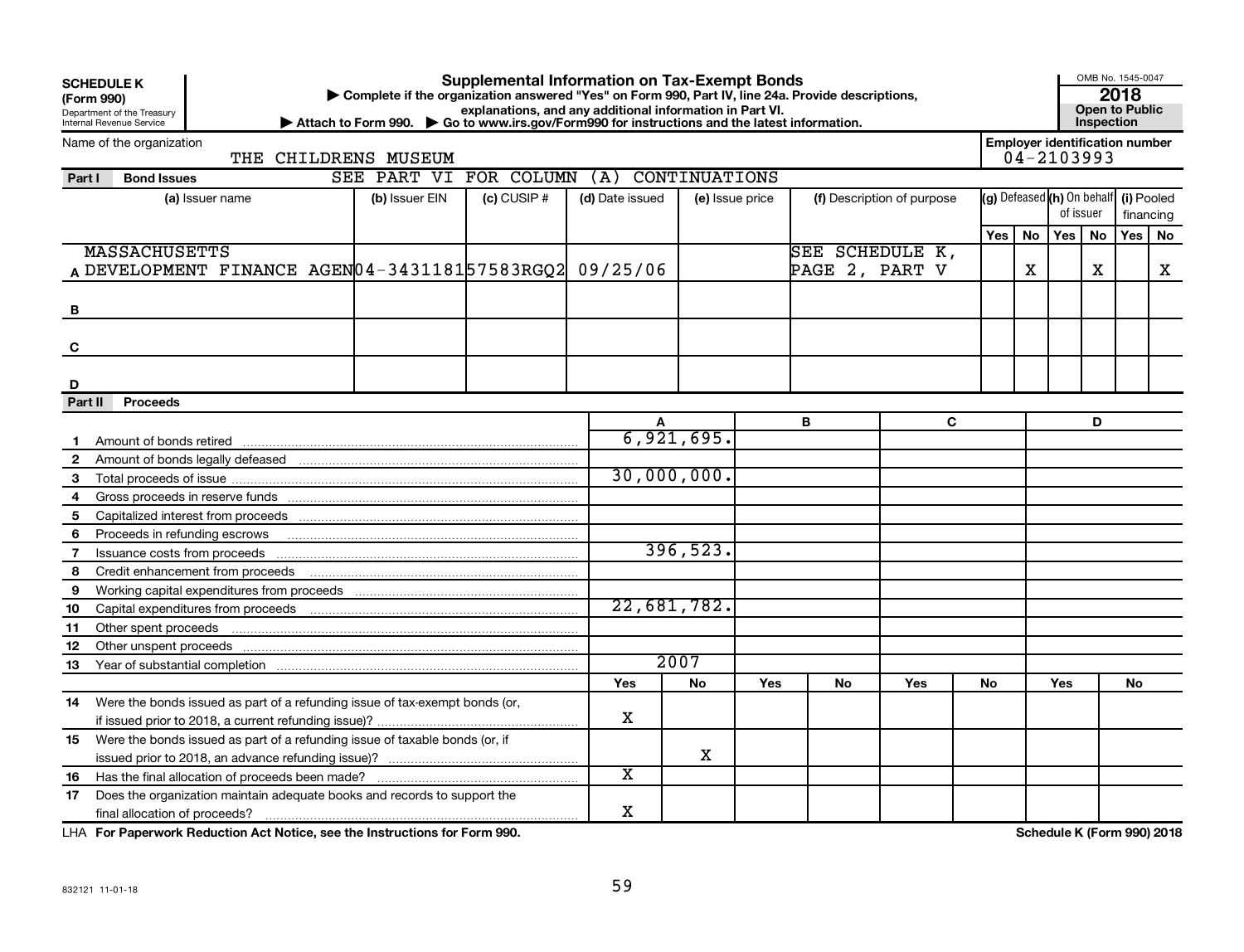#### **Part III Private Business Use** Schedule K (Form 990) 2018 Page THE CHILDRENS MUSEUM 04-2103993

**2**

|   |                                                                                                    |                         | A                       | B   |    |     | C             |            | D         |
|---|----------------------------------------------------------------------------------------------------|-------------------------|-------------------------|-----|----|-----|---------------|------------|-----------|
|   | 1 Was the organization a partner in a partnership, or a member of an LLC,                          | <b>Yes</b>              | No                      | Yes | No | Yes | No            | <b>Yes</b> | <b>No</b> |
|   |                                                                                                    |                         | X                       |     |    |     |               |            |           |
|   | 2 Are there any lease arrangements that may result in private business use of                      |                         |                         |     |    |     |               |            |           |
|   |                                                                                                    |                         | X                       |     |    |     |               |            |           |
|   | 3a Are there any management or service contracts that may result in private                        |                         |                         |     |    |     |               |            |           |
|   |                                                                                                    |                         | $\mathbf X$             |     |    |     |               |            |           |
|   | <b>b</b> If "Yes" to line 3a, does the organization routinely engage bond counsel or other outside |                         |                         |     |    |     |               |            |           |
|   | counsel to review any management or service contracts relating to the financed property?           |                         |                         |     |    |     |               |            |           |
|   | c Are there any research agreements that may result in private business use of                     |                         |                         |     |    |     |               |            |           |
|   |                                                                                                    |                         | $\mathbf X$             |     |    |     |               |            |           |
|   | d If "Yes" to line 3c, does the organization routinely engage bond counsel or other outside        |                         |                         |     |    |     |               |            |           |
|   | counsel to review any research agreements relating to the financed property?                       |                         |                         |     |    |     |               |            |           |
|   | Enter the percentage of financed property used in a private business use by                        |                         |                         |     |    |     |               |            |           |
|   | entities other than a section 501(c)(3) organization or a state or local government                |                         | %                       |     | %  |     | %             |            | %         |
| 5 | Enter the percentage of financed property used in a private business use as a result of            |                         |                         |     |    |     |               |            |           |
|   | unrelated trade or business activity carried on by your organization, another                      |                         |                         |     |    |     |               |            |           |
|   |                                                                                                    |                         | %                       |     | %  |     | %             |            | %         |
|   |                                                                                                    |                         | %                       |     | %  |     | $\frac{0}{6}$ |            | %         |
|   |                                                                                                    |                         | $\overline{\texttt{x}}$ |     |    |     |               |            |           |
|   | 8a Has there been a sale or disposition of any of the bond-financed property to a non-             |                         |                         |     |    |     |               |            |           |
|   | governmental person other than a 501(c)(3) organization since the bonds were issued?               |                         | X                       |     |    |     |               |            |           |
|   | <b>b</b> If "Yes" to line 8a, enter the percentage of bond-financed property sold or disposed      |                         |                         |     |    |     |               |            |           |
|   |                                                                                                    |                         | %                       |     | %  |     | %             |            | ℅         |
|   | c If "Yes" to line 8a, was any remedial action taken pursuant to Regulations sections              |                         |                         |     |    |     |               |            |           |
|   |                                                                                                    |                         |                         |     |    |     |               |            |           |
| 9 | Has the organization established written procedures to ensure that all nonqualified                |                         |                         |     |    |     |               |            |           |
|   | bonds of the issue are remediated in accordance with the requirements under                        |                         |                         |     |    |     |               |            |           |
|   |                                                                                                    |                         | x                       |     |    |     |               |            |           |
|   | Part IV Arbitrage                                                                                  |                         |                         |     |    |     |               |            |           |
|   |                                                                                                    |                         | A                       |     | B  |     | C             |            | D         |
| 1 | Has the issuer filed Form 8038-T, Arbitrage Rebate, Yield Reduction and                            | Yes                     | No                      | Yes | No | Yes | No            | Yes        | No        |
|   |                                                                                                    |                         | $\overline{\mathbf{X}}$ |     |    |     |               |            |           |
|   |                                                                                                    |                         |                         |     |    |     |               |            |           |
|   |                                                                                                    |                         | X                       |     |    |     |               |            |           |
|   |                                                                                                    |                         | $\overline{\textbf{x}}$ |     |    |     |               |            |           |
|   |                                                                                                    |                         | X                       |     |    |     |               |            |           |
|   | If "Yes" to line 2c, provide in Part VI the date the rebate computation was                        |                         |                         |     |    |     |               |            |           |
|   |                                                                                                    |                         |                         |     |    |     |               |            |           |
| 3 | Is the bond issue a variable rate issue?                                                           | $\overline{\textbf{x}}$ |                         |     |    |     |               |            |           |

**Schedule K (Form 990) 2018**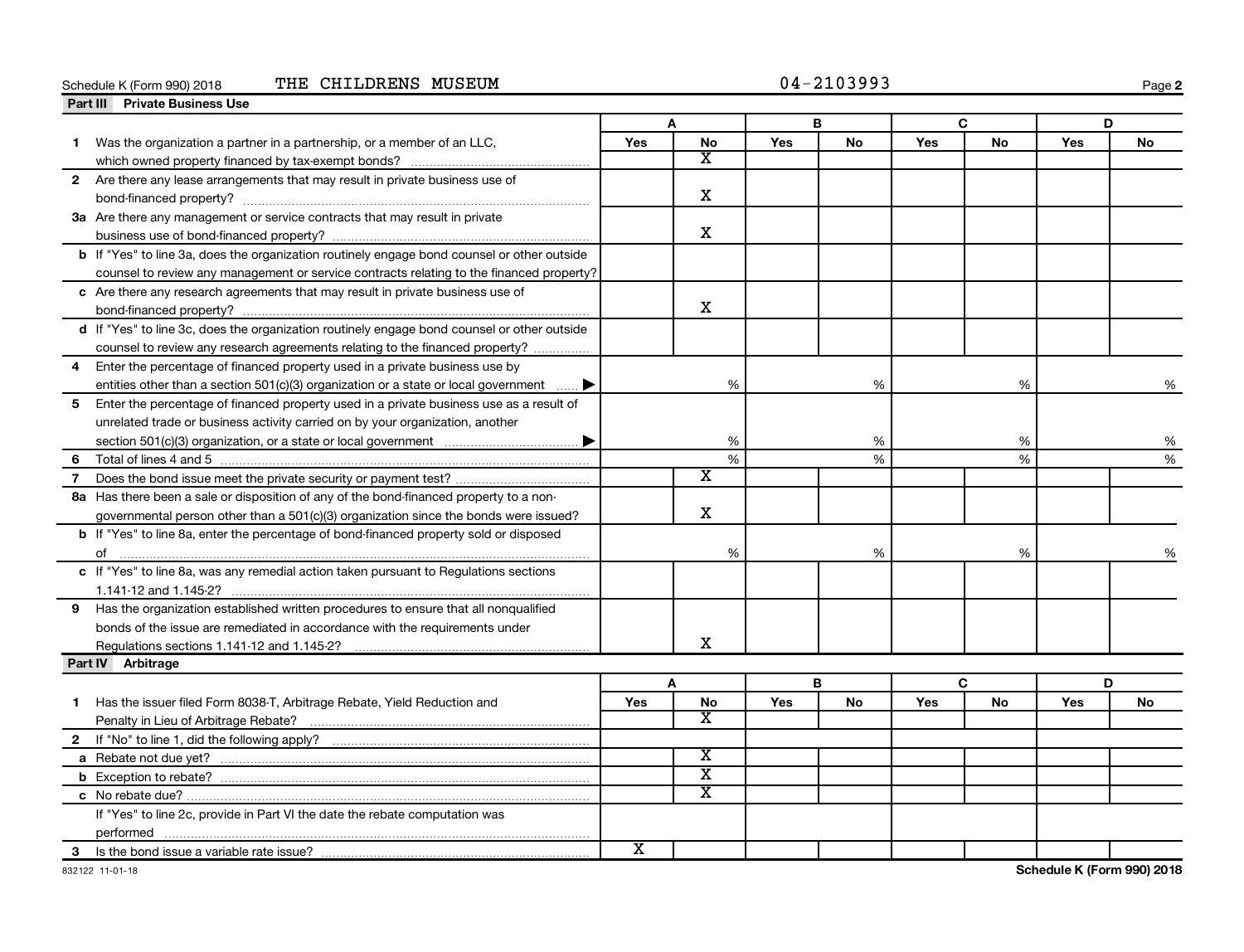#### Schedule K (Form 990) 2018 Page THE CHILDRENS MUSEUM 04-2103993

| <b>Part IV</b> Arbitrage (Continued)                                                                                        |                         |                             |            |    |            |    |                            |    |
|-----------------------------------------------------------------------------------------------------------------------------|-------------------------|-----------------------------|------------|----|------------|----|----------------------------|----|
|                                                                                                                             |                         | A                           |            | В  |            | C  | D                          |    |
| 4a Has the organization or the governmental issuer entered into a qualified                                                 | Yes                     | <b>No</b>                   | <b>Yes</b> | No | <b>Yes</b> | No | Yes                        | No |
|                                                                                                                             | $\overline{\mathbf{x}}$ |                             |            |    |            |    |                            |    |
|                                                                                                                             | CITIZENS BANK           |                             |            |    |            |    |                            |    |
|                                                                                                                             |                         | 10.0000000                  |            |    |            |    |                            |    |
|                                                                                                                             |                         | $\overline{\textbf{x}}$     |            |    |            |    |                            |    |
|                                                                                                                             |                         | $\overline{\text{x}}$       |            |    |            |    |                            |    |
| 5a Were gross proceeds invested in a guaranteed investment contract (GIC)?                                                  |                         | $\overline{\textnormal{x}}$ |            |    |            |    |                            |    |
|                                                                                                                             |                         |                             |            |    |            |    |                            |    |
| c Term of GIC                                                                                                               |                         |                             |            |    |            |    |                            |    |
| d Was the regulatory safe harbor for establishing the fair market value of the GIC satisfied?                               |                         |                             |            |    |            |    |                            |    |
| Were any gross proceeds invested beyond an available temporary period?                                                      |                         | $\overline{\mathbf{X}}$     |            |    |            |    |                            |    |
| Has the organization established written procedures to monitor the requirements of<br>$\overline{7}$                        |                         |                             |            |    |            |    |                            |    |
| section 148?                                                                                                                | X                       |                             |            |    |            |    |                            |    |
| <b>Procedures To Undertake Corrective Action</b><br>Part V                                                                  |                         |                             |            |    |            |    |                            |    |
|                                                                                                                             |                         | A                           |            | B  |            | C  | D                          |    |
| Has the organization established written procedures to ensure that violations of                                            | Yes                     | <b>No</b>                   | Yes        | No | Yes        | No | Yes                        | No |
| federal tax requirements are timely identified and corrected through the voluntary                                          |                         |                             |            |    |            |    |                            |    |
| closing agreement program if self-remediation isn't available under applicable                                              |                         |                             |            |    |            |    |                            |    |
| regulations?                                                                                                                |                         | X                           |            |    |            |    |                            |    |
| Part VI Supplemental Information. Provide additional information for responses to questions on Schedule K. See instructions |                         |                             |            |    |            |    |                            |    |
| SCHEDULE K, PART I, BOND ISSUES:                                                                                            |                         |                             |            |    |            |    |                            |    |
| (A) ISSUER NAME: MASSACHUSETTS DEVELOPMENT FINANCE AGENCY                                                                   |                         |                             |            |    |            |    |                            |    |
|                                                                                                                             |                         |                             |            |    |            |    |                            |    |
| SCHEDULE K, PART I, ITEM A, COLUMN F                                                                                        |                         |                             |            |    |            |    |                            |    |
| DESCRIPTION OF BOND PURPOSE                                                                                                 |                         |                             |            |    |            |    |                            |    |
| TO FINANCE AND REFINANCE THE CAPITAL COSTS OF THE: A)ACQUISITION,                                                           |                         |                             |            |    |            |    |                            |    |
| CONSTRUCTION, RENOVATION AND EQUIPPING OF THE BORROWER'S FACILITIES; B)                                                     |                         |                             |            |    |            |    |                            |    |
| PROJECTS ORIGINALLY FINANCED WITH SERIES 2001 BONDS; AND C) CERTAIN                                                         |                         |                             |            |    |            |    |                            |    |
| COSTS OF ISSUANCE.                                                                                                          |                         |                             |            |    |            |    |                            |    |
|                                                                                                                             |                         |                             |            |    |            |    |                            |    |
| SCHEDULE K, PART IV, QUESTIONS 3, 4, 5, 6, 7                                                                                |                         |                             |            |    |            |    |                            |    |
| <b>ARBITRAGE</b>                                                                                                            |                         |                             |            |    |            |    |                            |    |
| THE MUSEUM HAS TWO QUALIFIED HEDGES.                                                                                        |                         |                             |            |    |            |    |                            |    |
|                                                                                                                             |                         |                             |            |    |            |    |                            |    |
| $3 - YES$                                                                                                                   |                         |                             |            |    |            |    |                            |    |
| $4A - YES$                                                                                                                  |                         |                             |            |    |            |    |                            |    |
| 4B- CITIZENS BANK                                                                                                           |                         |                             |            |    |            |    |                            |    |
| $4C - 5$ YEARS                                                                                                              |                         |                             |            |    |            |    |                            |    |
| $4D - NO$                                                                                                                   |                         |                             |            |    |            |    |                            |    |
| $4E-NO$                                                                                                                     |                         |                             |            |    |            |    |                            |    |
|                                                                                                                             |                         |                             |            |    |            |    | Cabadule V (Faum 000) 0040 |    |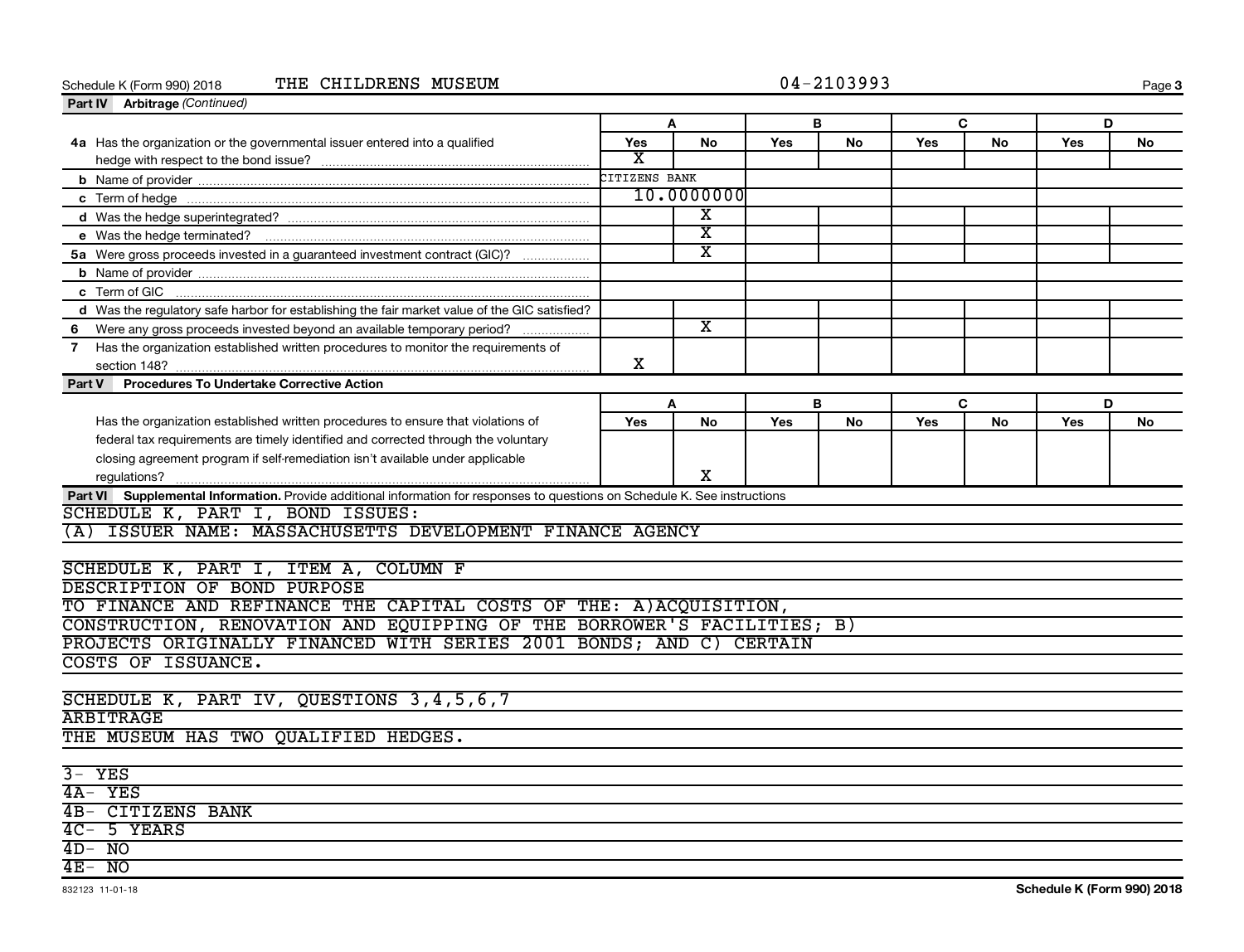| Schedule K (Form 990) 2018 | THE CHILDRENS MUSEUM                                                                                                                              | $04 - 2103993$ | Page 4 |
|----------------------------|---------------------------------------------------------------------------------------------------------------------------------------------------|----------------|--------|
|                            | Part VI Supplemental Information. Provide additional information for responses to questions on Schedule K. See instructions (Continued)<br>5 - NO |                |        |
|                            |                                                                                                                                                   |                |        |
| $\frac{5B,C,D-N/A}{6-NO}$  |                                                                                                                                                   |                |        |
|                            |                                                                                                                                                   |                |        |
| $7 - YES$                  |                                                                                                                                                   |                |        |
|                            |                                                                                                                                                   |                |        |
|                            |                                                                                                                                                   |                |        |
|                            |                                                                                                                                                   |                |        |
|                            |                                                                                                                                                   |                |        |
|                            |                                                                                                                                                   |                |        |
|                            |                                                                                                                                                   |                |        |
|                            |                                                                                                                                                   |                |        |
|                            |                                                                                                                                                   |                |        |
|                            |                                                                                                                                                   |                |        |
|                            |                                                                                                                                                   |                |        |
|                            |                                                                                                                                                   |                |        |
|                            |                                                                                                                                                   |                |        |
|                            |                                                                                                                                                   |                |        |
|                            |                                                                                                                                                   |                |        |
|                            |                                                                                                                                                   |                |        |
|                            |                                                                                                                                                   |                |        |
|                            |                                                                                                                                                   |                |        |
|                            |                                                                                                                                                   |                |        |
|                            |                                                                                                                                                   |                |        |
|                            |                                                                                                                                                   |                |        |
|                            |                                                                                                                                                   |                |        |
|                            |                                                                                                                                                   |                |        |
|                            |                                                                                                                                                   |                |        |
|                            |                                                                                                                                                   |                |        |
|                            |                                                                                                                                                   |                |        |
|                            |                                                                                                                                                   |                |        |
|                            |                                                                                                                                                   |                |        |
|                            |                                                                                                                                                   |                |        |
|                            |                                                                                                                                                   |                |        |
|                            |                                                                                                                                                   |                |        |
|                            |                                                                                                                                                   |                |        |
|                            |                                                                                                                                                   |                |        |
|                            |                                                                                                                                                   |                |        |
|                            |                                                                                                                                                   |                |        |
|                            |                                                                                                                                                   |                |        |
|                            |                                                                                                                                                   |                |        |
|                            |                                                                                                                                                   |                |        |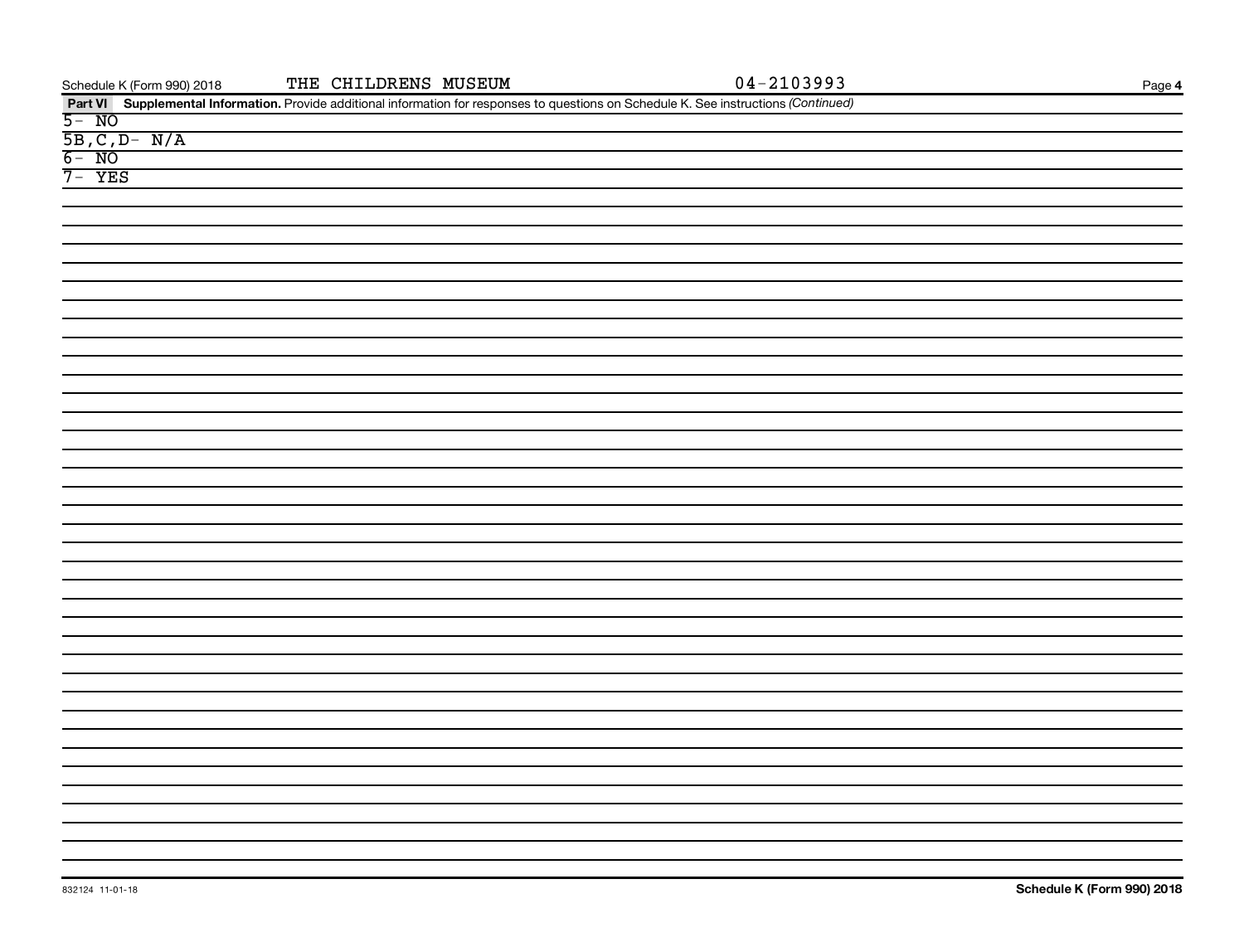## **SCHEDULE M (Form 990)**

## **Noncash Contributions**

OMB No. 1545-0047

**Open to Public**

| Department of the Treasury |  |
|----------------------------|--|
| Internal Revenue Service   |  |

◆ Complete if the organizations answered "Yes" on Form 990, Part IV, lines 29 or 30.<br>▶ Complete if the organizations answered "Yes" on Form 990, Part IV, lines 29 or 30. **Attach to Form 990.**  $\blacktriangleright$ 

 **Go to www.irs.gov/Form990 for instructions and the latest information.** J

**Inspection Employer identification number**

| THE CHILDRENS MUSEUM | 04-2103993 |
|----------------------|------------|
|----------------------|------------|

| <b>Part I</b> | <b>Types of Property</b>                                                                                                       |                               |                                      |                                                                                                      |                                                              |     |     |    |
|---------------|--------------------------------------------------------------------------------------------------------------------------------|-------------------------------|--------------------------------------|------------------------------------------------------------------------------------------------------|--------------------------------------------------------------|-----|-----|----|
|               |                                                                                                                                | (a)<br>Check if<br>applicable | (b)<br>Number of<br>contributions or | (c)<br>Noncash contribution<br>amounts reported on<br>items contributed Form 990, Part VIII, line 1g | (d)<br>Method of determining<br>noncash contribution amounts |     |     |    |
| 1             |                                                                                                                                |                               |                                      |                                                                                                      |                                                              |     |     |    |
| 2             |                                                                                                                                |                               |                                      |                                                                                                      |                                                              |     |     |    |
| з             | Art - Fractional interests                                                                                                     |                               |                                      |                                                                                                      |                                                              |     |     |    |
| 4             |                                                                                                                                |                               |                                      |                                                                                                      |                                                              |     |     |    |
| 5             | Clothing and household goods                                                                                                   |                               |                                      |                                                                                                      |                                                              |     |     |    |
| 6             | Cars and other vehicles                                                                                                        |                               |                                      |                                                                                                      |                                                              |     |     |    |
| 7             |                                                                                                                                |                               |                                      |                                                                                                      |                                                              |     |     |    |
| 8             |                                                                                                                                |                               |                                      |                                                                                                      |                                                              |     |     |    |
| 9             | Securities - Publicly traded                                                                                                   | $\overline{\text{x}}$         | 61                                   |                                                                                                      | 94,481. MARKET QUOTATIONS                                    |     |     |    |
| 10            | Securities - Closely held stock                                                                                                |                               |                                      |                                                                                                      |                                                              |     |     |    |
| 11            | Securities - Partnership, LLC, or                                                                                              |                               |                                      |                                                                                                      |                                                              |     |     |    |
|               | trust interests                                                                                                                |                               |                                      |                                                                                                      |                                                              |     |     |    |
| 12            | Securities - Miscellaneous                                                                                                     |                               |                                      |                                                                                                      |                                                              |     |     |    |
| 13            | Qualified conservation contribution -                                                                                          |                               |                                      |                                                                                                      |                                                              |     |     |    |
|               |                                                                                                                                |                               |                                      |                                                                                                      |                                                              |     |     |    |
| 14            | Qualified conservation contribution - Other                                                                                    |                               |                                      |                                                                                                      |                                                              |     |     |    |
| 15            | Real estate - Residential                                                                                                      |                               |                                      |                                                                                                      |                                                              |     |     |    |
| 16            | Real estate - Commercial                                                                                                       |                               |                                      |                                                                                                      |                                                              |     |     |    |
| 17            |                                                                                                                                |                               |                                      |                                                                                                      |                                                              |     |     |    |
| 18            |                                                                                                                                |                               |                                      |                                                                                                      |                                                              |     |     |    |
| 19            |                                                                                                                                |                               |                                      |                                                                                                      |                                                              |     |     |    |
| 20            | Drugs and medical supplies                                                                                                     |                               |                                      |                                                                                                      |                                                              |     |     |    |
| 21            |                                                                                                                                |                               |                                      |                                                                                                      |                                                              |     |     |    |
| 22<br>23      |                                                                                                                                |                               |                                      |                                                                                                      |                                                              |     |     |    |
| 24            |                                                                                                                                |                               |                                      |                                                                                                      |                                                              |     |     |    |
| 25            | Other $\blacktriangleright$                                                                                                    |                               |                                      |                                                                                                      |                                                              |     |     |    |
| 26            | Other                                                                                                                          |                               |                                      |                                                                                                      |                                                              |     |     |    |
| 27            | Other                                                                                                                          |                               |                                      |                                                                                                      |                                                              |     |     |    |
| 28            | Other $\blacktriangleright$                                                                                                    |                               |                                      |                                                                                                      |                                                              |     |     |    |
| 29            | Number of Forms 8283 received by the organization during the tax year for contributions                                        |                               |                                      |                                                                                                      |                                                              |     |     |    |
|               | for which the organization completed Form 8283, Part IV, Donee Acknowledgement                                                 |                               |                                      | 29                                                                                                   |                                                              |     |     |    |
|               |                                                                                                                                |                               |                                      |                                                                                                      |                                                              |     | Yes | No |
|               | 30a During the year, did the organization receive by contribution any property reported in Part I, lines 1 through 28, that it |                               |                                      |                                                                                                      |                                                              |     |     |    |
|               | must hold for at least three years from the date of the initial contribution, and which isn't required to be used for          |                               |                                      |                                                                                                      |                                                              |     |     |    |
|               |                                                                                                                                |                               |                                      |                                                                                                      |                                                              | 30a |     | х  |
|               | <b>b</b> If "Yes," describe the arrangement in Part II.                                                                        |                               |                                      |                                                                                                      |                                                              |     |     |    |
| 31            | Does the organization have a gift acceptance policy that requires the review of any nonstandard contributions?                 |                               |                                      |                                                                                                      |                                                              | 31  | х   |    |
|               | 32a Does the organization hire or use third parties or related organizations to solicit, process, or sell noncash              |                               |                                      |                                                                                                      |                                                              |     |     |    |
|               | contributions?                                                                                                                 |                               |                                      |                                                                                                      |                                                              | 32a |     | х  |
|               | <b>b</b> If "Yes," describe in Part II.                                                                                        |                               |                                      |                                                                                                      |                                                              |     |     |    |
| 33            | If the organization didn't report an amount in column (c) for a type of property for which column (a) is checked,              |                               |                                      |                                                                                                      |                                                              |     |     |    |
|               | describe in Part II.                                                                                                           |                               |                                      |                                                                                                      |                                                              |     |     |    |

**For Paperwork Reduction Act Notice, see the Instructions for Form 990. Schedule M (Form 990) 2018** LHA

832141 10-18-18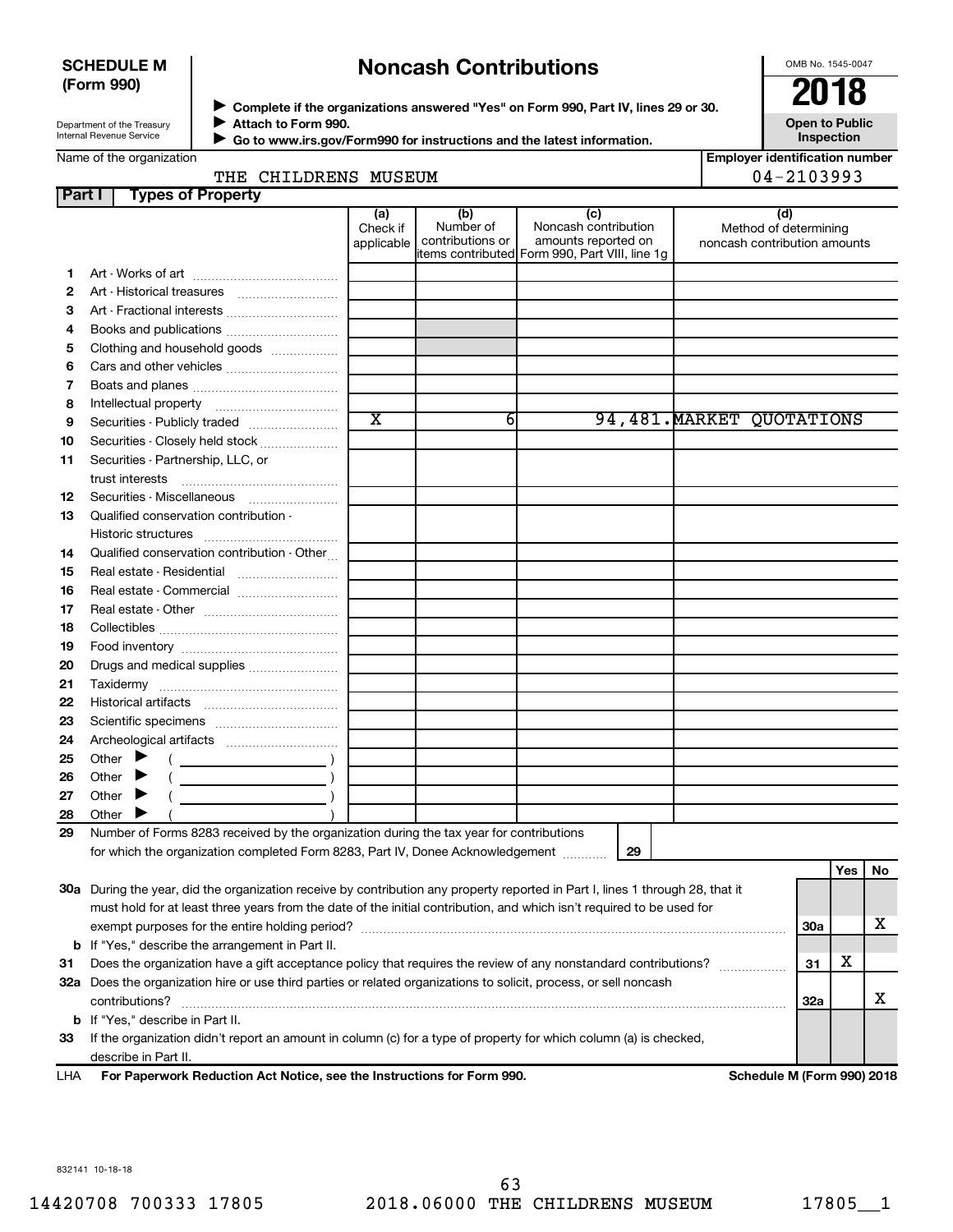Provide the information required by Part I, lines 30b, 32b, and 33, and whether the organization is reporting in Part I, column (b), the number of contributions, the number of items received, or a combination of both. Also complete this part for any additional information. **Part II Supplemental Information.** 

| 832142 10-18-18 | Schedule M (Form 990) 2018 |
|-----------------|----------------------------|
| 64              |                            |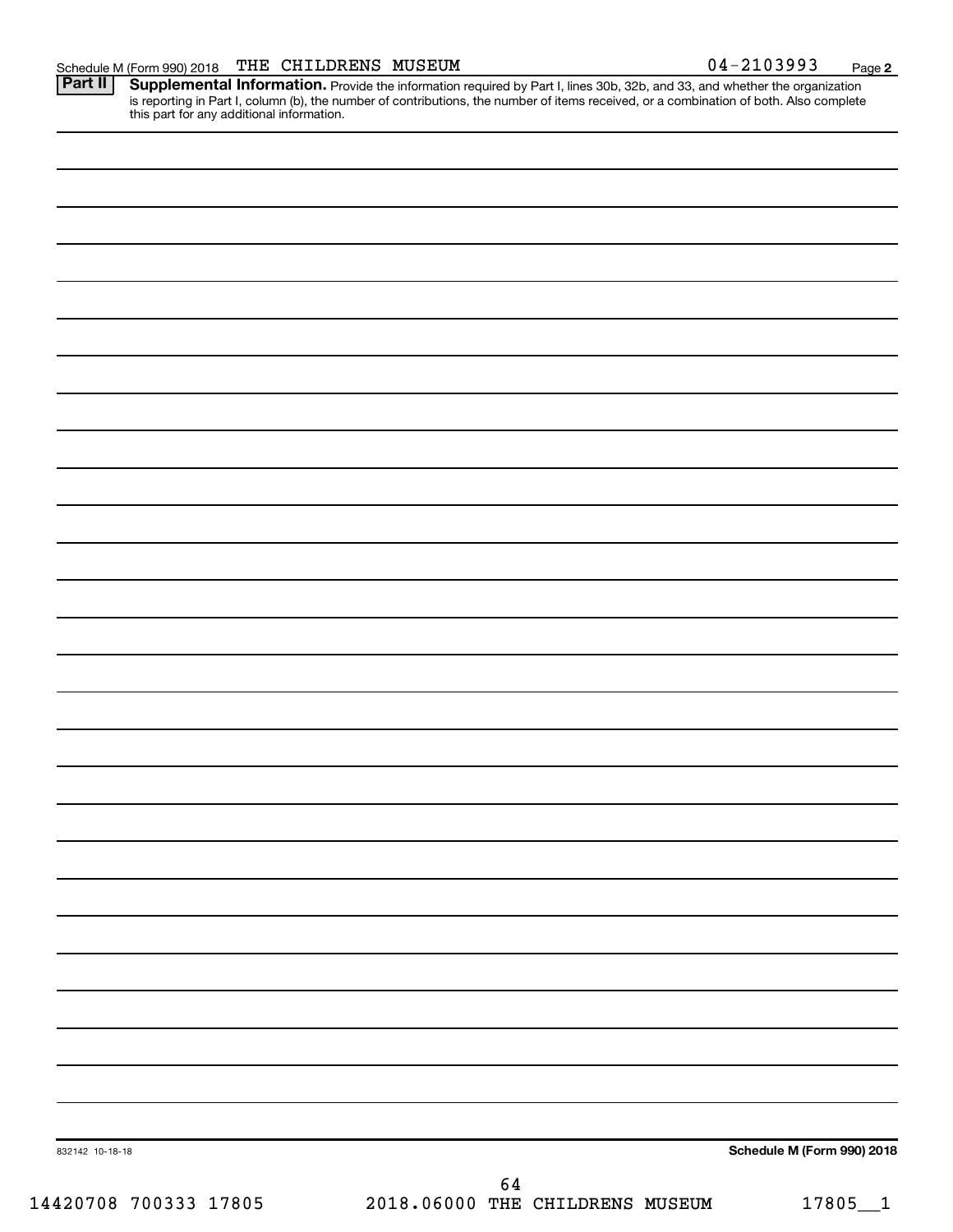**(Form 990 or 990-EZ)**

**Complete to provide information for responses to specific questions on Form 990 or 990-EZ or to provide any additional information. | Attach to Form 990 or 990-EZ.** SCHEDULE O **Supplemental Information to Form 990 or 990-EZ 2018**<br>(Form 990 or 990-EZ) Complete to provide information for responses to specific questions on

**| Go to www.irs.gov/Form990 for the latest information.**

Department of the Treasury Internal Revenue Service Name of the organization

THE CHILDRENS MUSEUM **1998 1998** 

**Employer identification number**

OMB No. 1545-0047

**Open to Public Inspection**

FORM 990, PART I, LINE 1, DESCRIPTION OF ORGANIZATION MISSION:

BOSTON CHILDREN'S MUSEUM ENGAGES CHILDREN AND FAMILIES IN JOYFUL

DISCOVERY EXPERIENCES THAT INSTILL AN APPRECIATION OF OUR WORLD,

DEVELOP FOUNDATIONAL SKILLS, AND SPARK A LIFELONG LOVE OF LEARNING.

BOSTON CHILDREN'S MUSEUM IS A WELCOMING, IMAGINATIVE, CHILD-CENTERED

LEARNING ENVIRONMENT THAT SUPPORTS DIVERSE FAMILIES IN NUTURING THEIR

CHILDREN'S CREATIVITY AND CURIOSITY. WE PROMOTE THE HEALTHY DEVELOPMENT

OF ALL CHILDREN SO THAT THEY WILL FULFILL THEIR POTENTIAL AND

CONTRIBUTE TO OUR COLLECTIVE WELLBEING AND FUTURE PROSPERITY.

FORM 990, PART III, LINE 4D, OTHER PROGRAM SERVICES:

MEMBERSHIPS

EXPENSES \$ 299,279. INCLUDING GRANTS OF \$ 0. REVENUE \$ 1,636,423.

FORM 990, PART VI, SECTION B, LINE 11B:

THE FINANCE AND AUDIT COMMITTEES ARE THE GOVERNING BODIES THAT HAVE

RESPONSIBILITY FOR REVIEWING THE FORM 990. THIS FORM WAS DISTRIBUTED BY

EMAIL TO THESE COMMITTEES PRIOR TO THE FILING DATE, LEAVING TIME FOR

QUESTIONS AND COMMENTS. IN ADDITION, THE ENTIRE BOARD OF TRUSTEES ALSO

RECEIVES A COPY OF THE FORM 990.

FORM 990, PART VI, SECTION B, LINE 12C:

ON AN ANNUAL BASIS, THE MUSEUM ASKS ALL THE TRUSTEES AND OFFICERS TO REVIEW

AND EXECUTE A CONFLICT OF INTEREST POLICY STATEMENT. IT IS THE

RESPONSIBILITY OF THE PRESIDENT/CEO AND THE BOARD CHAIR TO REVIEW AND

832211 10-10-18 LHA For Paperwork Reduction Act Notice, see the Instructions for Form 990 or 990-EZ. Schedule O (Form 990 or 990-EZ) (2018) DISCLOSE CONFLICTS AND HANDLE THE MATTER AS HE OR SHE DEEMS APPROPRIATE.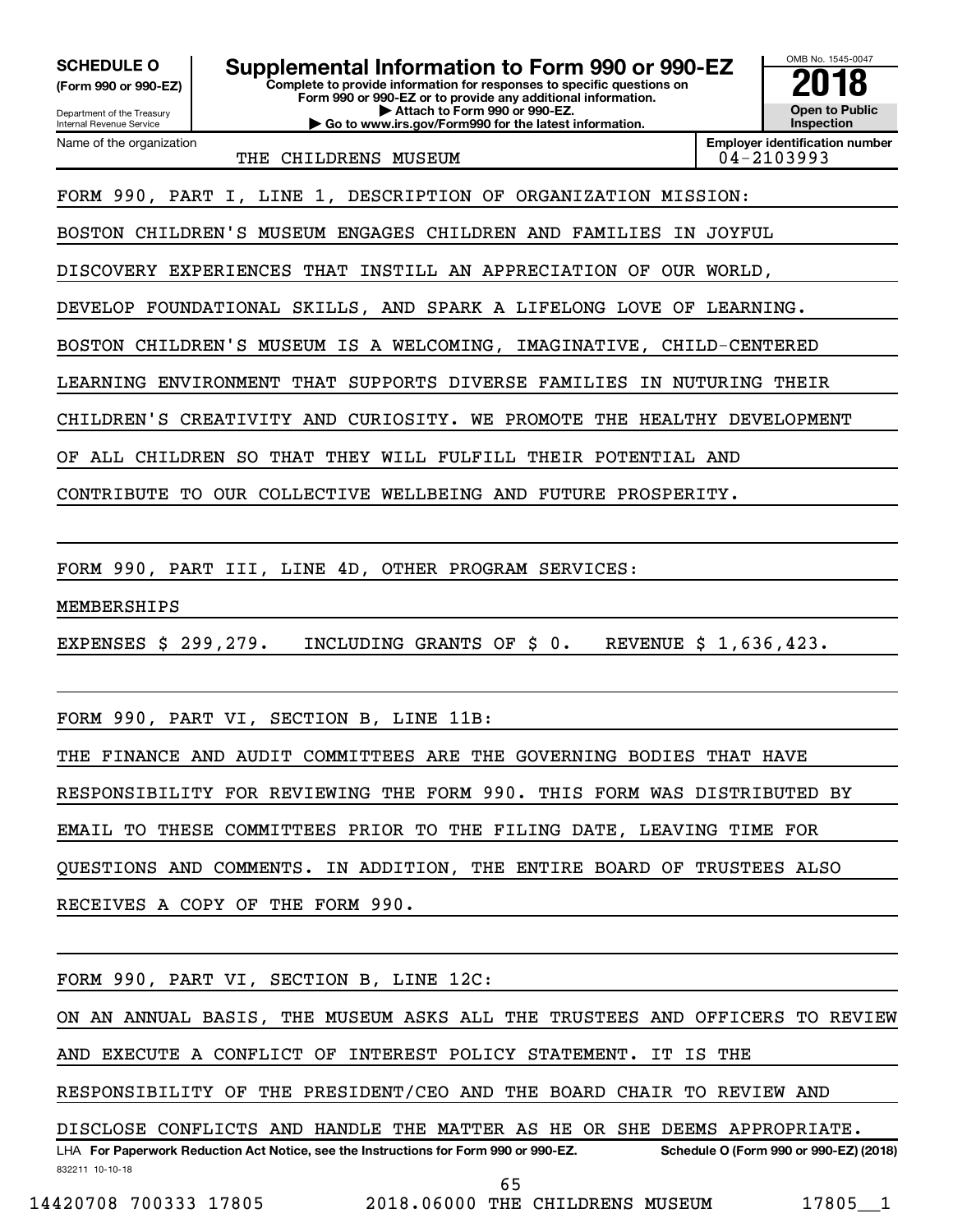| Schedule O (Form 990 or 990-EZ) (2018)                                             | Page 2                                                  |
|------------------------------------------------------------------------------------|---------------------------------------------------------|
| Name of the organization<br>THE CHILDRENS MUSEUM                                   | <b>Employer identification number</b><br>$04 - 2103993$ |
| INTEREST POLICY STATEMENT ALSO OBLIGATES EACH FIDUCIARY, ON<br>CONFLICT OF<br>THE  |                                                         |
| ONGOING BASIS, TO REPORT ANY CONFLICTS EITHER EXISTING OR PERCEIVED<br>AN          | TО                                                      |
| PRESIDENT/CEO OR BOARD CHAIR.<br>THE                                               |                                                         |
|                                                                                    |                                                         |
| FORM 990, PART VI, SECTION B, LINE 15:                                             |                                                         |
| THE PROCESS FOR REVIEWING AND DETERMINING THE CEO'S COMPENSATION IS AS             |                                                         |
| THERE IS A COMPENSATION COMMITTEE.<br>WHICH IS A SUBSET<br><b>FOLLOWS:</b>         | OF<br>THE<br>BOARD                                      |
| CONVENES TWICE A YEAR TO REVIEW THE CEO'S PERFORMANCE AND<br>TRUSTEES WHICH<br>OF. |                                                         |

CONSIDER MARKET DATA FOR THIS POSITION. BASED ON THIS REVIEW, A

COMPENSATION PACKAGE IS ADJUSTED AND AGREED UPON EACH YEAR.

IN 2017, THE MUSEUM HIRED AN INDEPENDENT COMPENSATION CONSULTANT TO ANALYZE CURRENT SALARY AND WAGES OF THE ENTIRE ORGANIZATION AGAINST MARKET

CONDITIONS. NEW JOB RANGES AND POSITION CATEGORIES WERE ESTABLISHED AND A

PLAN WAS CREATED TO ADJUST SALARIES AND WAGES OVER TIME.

FORM 990, PART VI, SECTION C, LINE 19:

GOVERNING DOCUMENTS AND CONFLICT OF INTEREST POLICY ARE MADE AVAILABLE UPON REQUEST. THE FINANCIAL STATEMENTS ARE AVAILABLE ON THE ORGANIZATION'S WEBSITE AS WELL AS UPON REQUEST.

| FORM 990, PART XI, LINE 9, CHANGES IN NET ASSETS: |             |
|---------------------------------------------------|-------------|
| UNREALIZED LOSS ON DERIVATIVE INSTRUMENTS         | $-546,489.$ |
| BOOK-TAX RENTAL INCOME ADJUSTMENT PER IRC 467     | $-92,688.$  |
| ADJUSTMENTS TO BAD DEBT ALLOWANCES                | $-14,633.$  |
| TOTAL TO FORM 990, PART XI, LINE 9                | $-653,810.$ |

FORM 990, PART XII, LINE 2C

832212 10-10-18 **Schedule O (Form 990 or 990-EZ) (2018)** THE AUDIT COMMITTEE ASSUMES RESPONSIBILITY FOR OVERSIGHT OF THE AUDIT